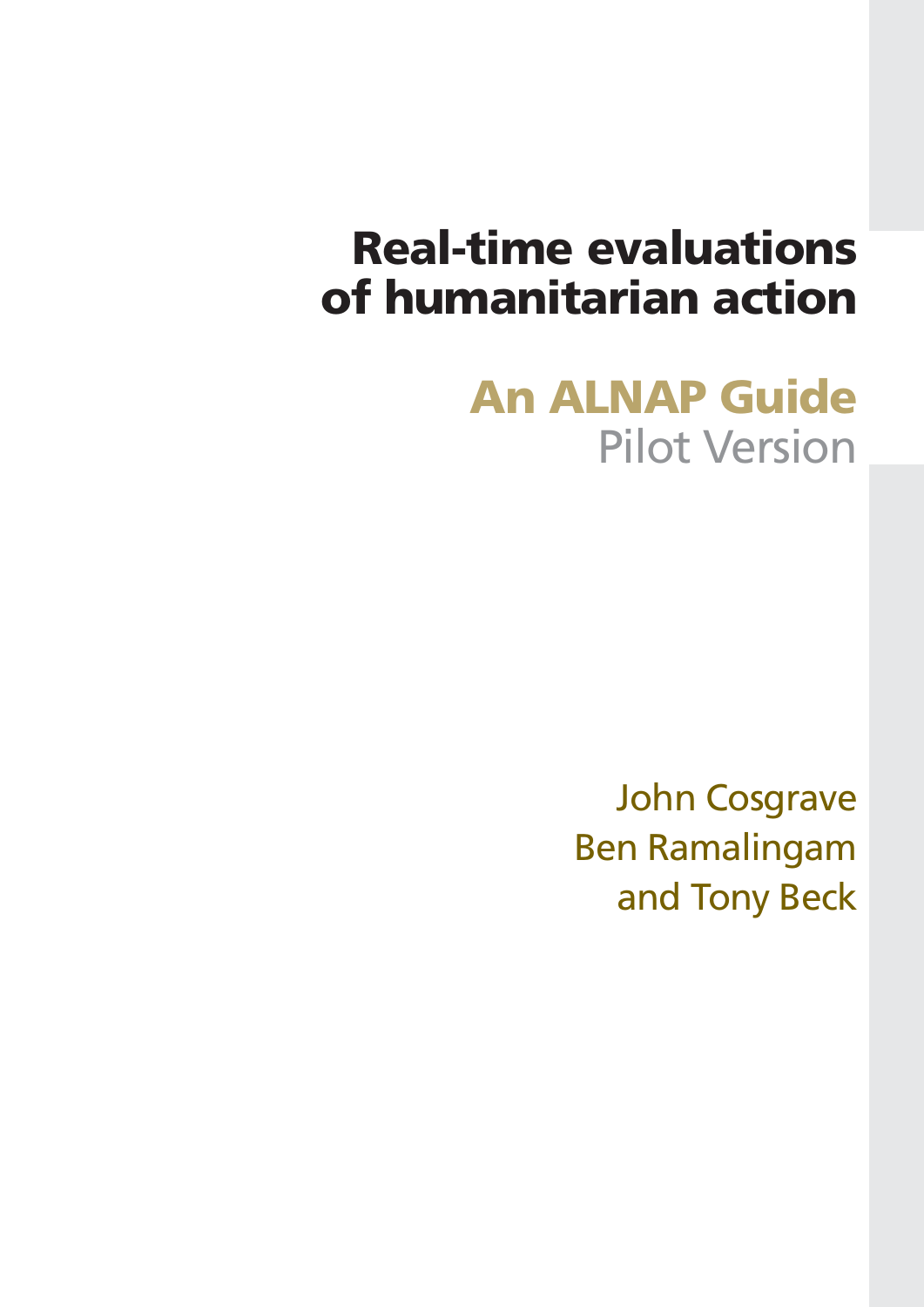

Evaluators interviewing a group from the affected population during a realtime evaluation in Mozambique.

# **Table of** contents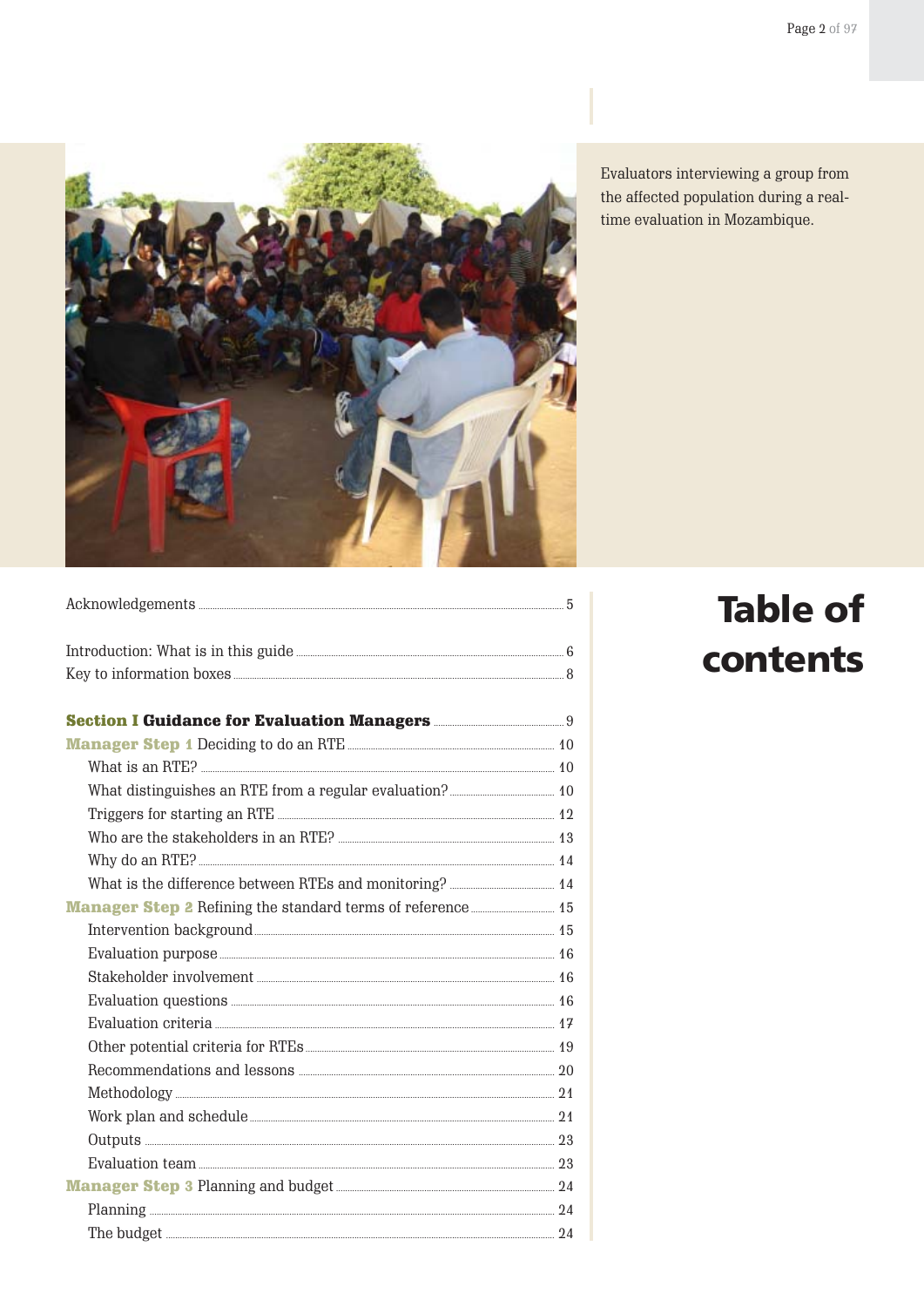| <b>Manager Step 8</b> Dissemination and use <b>Manager Step 8</b> Dissemination and use <b>Manager</b> 32 |  |
|-----------------------------------------------------------------------------------------------------------|--|
|                                                                                                           |  |
|                                                                                                           |  |
|                                                                                                           |  |
|                                                                                                           |  |
|                                                                                                           |  |
|                                                                                                           |  |
|                                                                                                           |  |
|                                                                                                           |  |
|                                                                                                           |  |
|                                                                                                           |  |
|                                                                                                           |  |
|                                                                                                           |  |
|                                                                                                           |  |
|                                                                                                           |  |
|                                                                                                           |  |
|                                                                                                           |  |
|                                                                                                           |  |
|                                                                                                           |  |
|                                                                                                           |  |
|                                                                                                           |  |
|                                                                                                           |  |
|                                                                                                           |  |
|                                                                                                           |  |
|                                                                                                           |  |
|                                                                                                           |  |
|                                                                                                           |  |
|                                                                                                           |  |
|                                                                                                           |  |
|                                                                                                           |  |
| <b>Section III Tools and Techniques <b>Election</b> 53</b>                                                |  |
|                                                                                                           |  |
|                                                                                                           |  |
|                                                                                                           |  |
|                                                                                                           |  |
|                                                                                                           |  |
|                                                                                                           |  |
|                                                                                                           |  |
|                                                                                                           |  |
|                                                                                                           |  |
|                                                                                                           |  |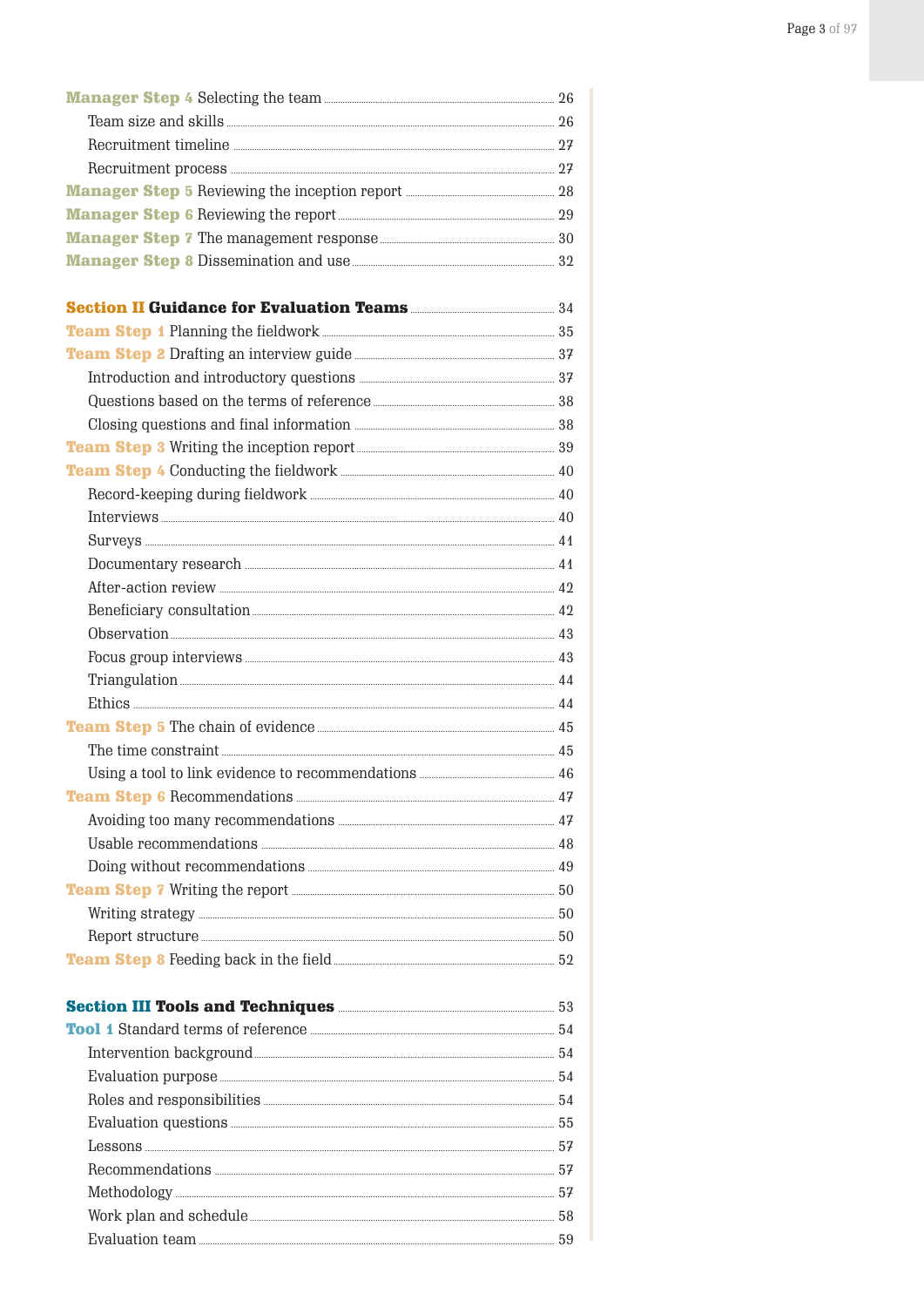| Tool 8 A sample interview guide <b>Example 20</b> 70                    |  |
|-------------------------------------------------------------------------|--|
|                                                                         |  |
|                                                                         |  |
|                                                                         |  |
|                                                                         |  |
|                                                                         |  |
|                                                                         |  |
|                                                                         |  |
|                                                                         |  |
|                                                                         |  |
|                                                                         |  |
|                                                                         |  |
|                                                                         |  |
|                                                                         |  |
| Tool 12 Issues, evidence, findings, conclusions and recommendations  80 |  |
|                                                                         |  |
|                                                                         |  |
|                                                                         |  |
|                                                                         |  |
|                                                                         |  |
|                                                                         |  |
|                                                                         |  |
|                                                                         |  |
|                                                                         |  |
|                                                                         |  |
|                                                                         |  |
|                                                                         |  |
|                                                                         |  |
|                                                                         |  |
|                                                                         |  |
|                                                                         |  |
|                                                                         |  |
|                                                                         |  |
|                                                                         |  |
| <b>Figures</b>                                                          |  |
|                                                                         |  |
|                                                                         |  |
|                                                                         |  |
|                                                                         |  |
|                                                                         |  |
|                                                                         |  |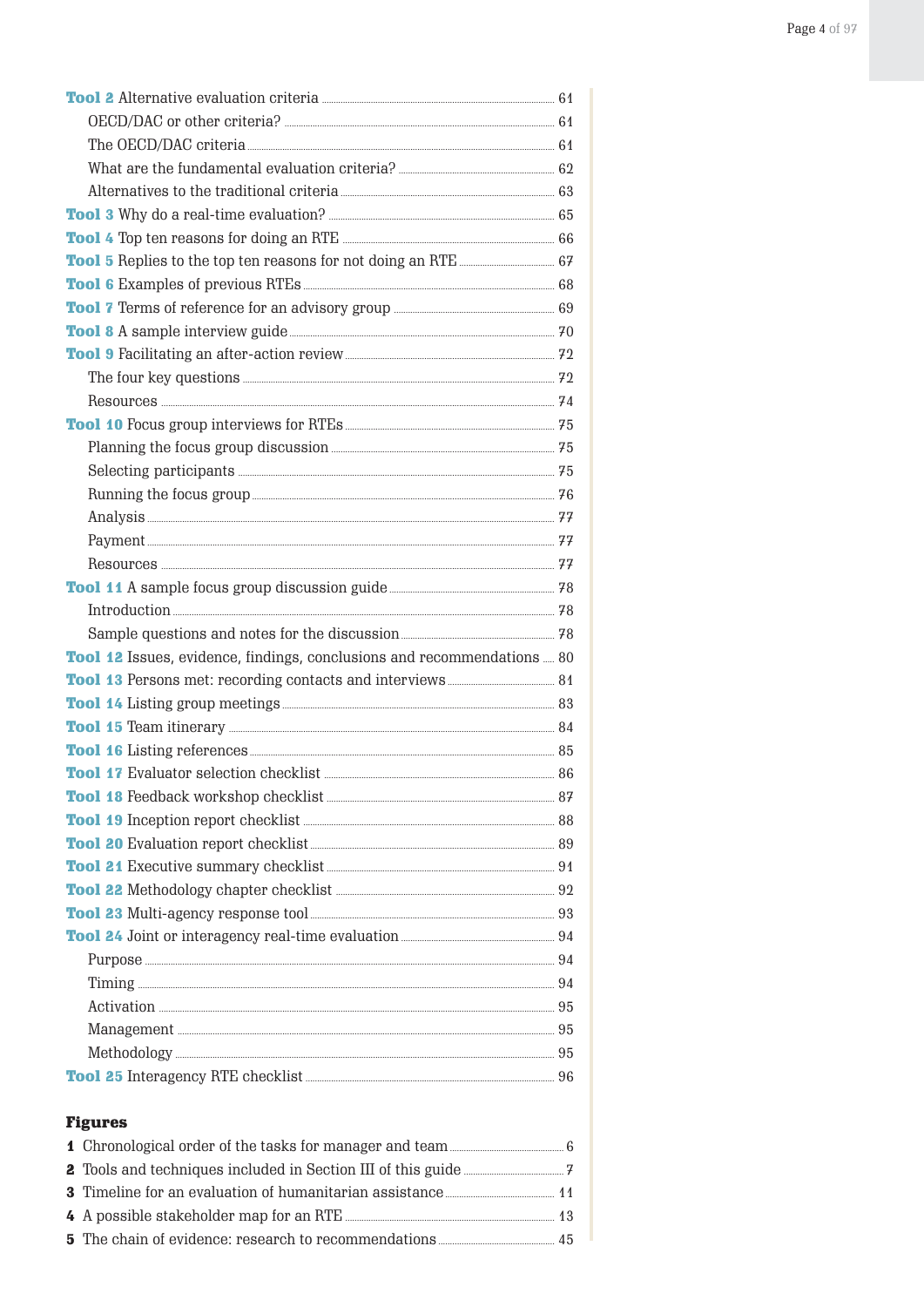## <span id="page-4-0"></span>**Acknowledgements**

Special thanks are due to Mathew Varghese and Tijana Bojanic at UNICEF, who have led and supported the development of this guide. The authors also would like to thank the peer reviewers for comments on both this and the previous versions of the guide:

- Caroline Heider of WFP
- Claude Hilfiker and Andreas Schuetz of OCHA
- Moira Reddick, Charles-Antoine Hofmann and colleagues at the British Red Cross Society
- Jock Baker of Care
- Riccardo Polastro of DARA
- François Grunewald of Groupe URD
- Jeff Crisp and colleagues at UNHCR
- Ivan Scott and Vivien Walden of Oxfam
- Lori Bell, Olivier Cossee, and Rachel Bedouin of FAO
- Annie Devonport of the DEC
- Chris Hepp.

Bob Turner and Jock Baker also provided useful feedback following the field testing of this guide in the recent Myanmar interagency RTE.

Any errors in this guide are the responsibility of the authors and not of the peer reviewers. This pilot version builds on an earlier draft by Tony Beck and Ben Ramalingam, and on an initial paper by Emery Brusset (2007).

This is a pilot version of this guide, so feedback to the ALNAP secretariat would be most welcome, especially as reviewers were divided on some aspects of the guide, such as the format and length. ALNAP is especially keen to learn how the guide is used, and to gather practical examples for future versions of the guide, as well as concrete suggestions for improvements. ALNAP would be happy to receive examples of other tools that can be used in real-time evaluation. Please send any ideas and feedback to alnap@alnap.org.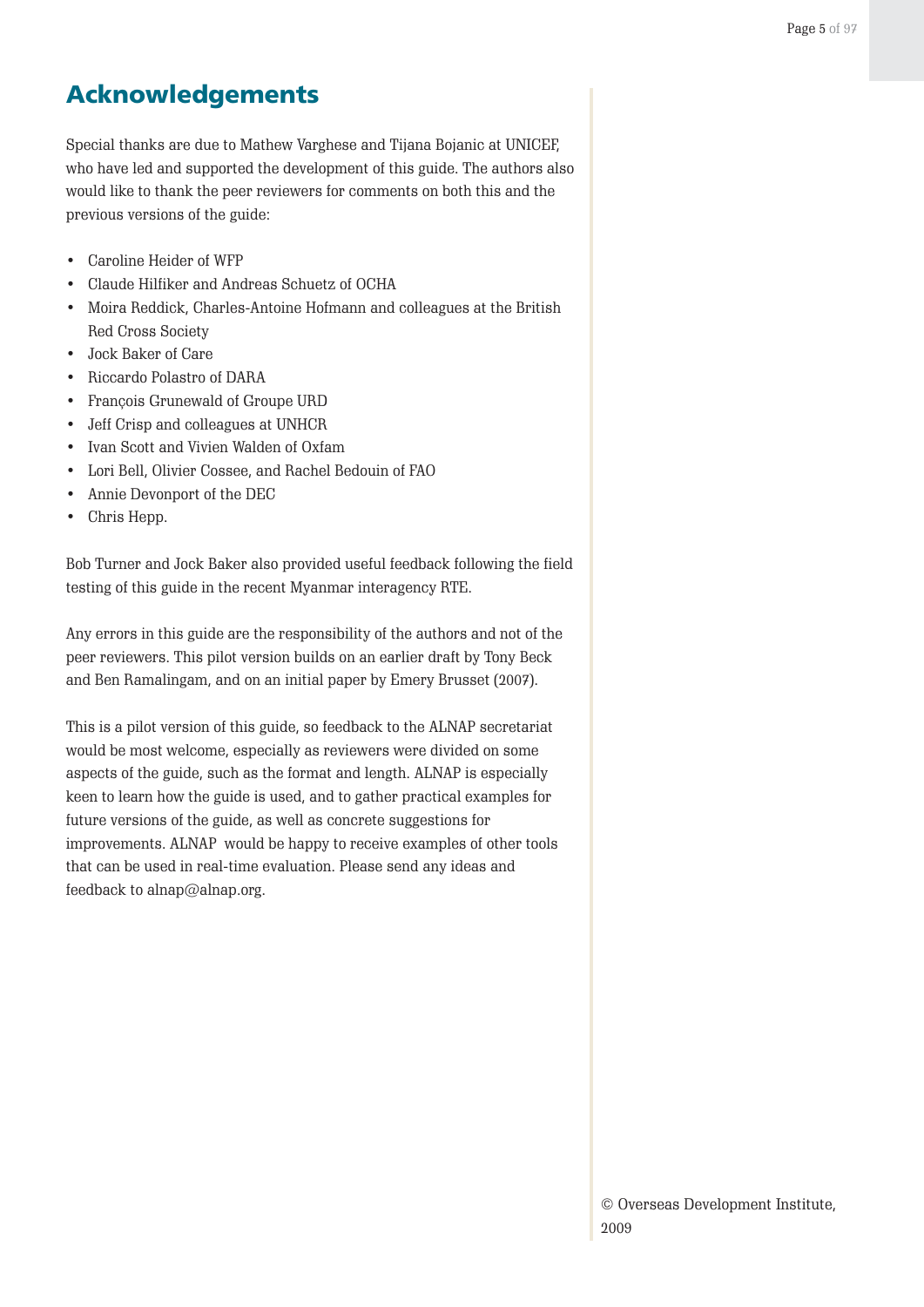# <span id="page-5-0"></span>**Introduction What is in this guide**

This pilot guide is intended to help both evaluation managers and team leaders in commissioning, overseeing and conducting real-time evaluations (RTEs) of humanitarian operational responses. Drawing on a synthesis of existing good practices, it is intended as a flexible resource that can be adapted to a variety of contexts.

This guide concentrates on RTEs undertaken in first phase of an emergency response – where the RTE fieldwork takes place within a few months of the start of the response. This is because such RTEs pose particular problems for both the evaluation manager and the evaluation team. RTEs that take place later on in the response are closer to ex-post humanitarian evaluations, but this guide also addresses how such RTEs can feed into ongoing operations.

The focus of this guide is therefore on what is distinctive about humanitarian RTEs. It does not offer advice on evaluation methodologies in general, but on specific aspects of methodology which make RTEs unique and different. Nevertheless some of the advice will apply to all evaluations and not just to RTEs. This is motivated partly by the authors' observations of areas of weakness in existing evaluations.

#### Fig. 1 Chronological order of the tasks for manager and team

| <b>Section I:</b><br><b>Guidance for evaluation managers Steps 1-8</b> | <b>Section II:</b><br><b>Guidance for evaluation teams Steps 1-8</b> |
|------------------------------------------------------------------------|----------------------------------------------------------------------|
| Manager Step 1: Deciding to do an RTE                                  |                                                                      |
| Manager Step 2: Refining the standard terms of reference               |                                                                      |
| Manager Step 3: Planning and budget                                    |                                                                      |
| Manager Step 4: Selecting the team                                     |                                                                      |
|                                                                        | Team Step 1: Planning the fieldwork                                  |
|                                                                        | Team Step 2: Drafting an interview guide                             |
|                                                                        | Team Step 3: Writing the inception report                            |
|                                                                        |                                                                      |
| Manager Step 5: Reviewing the inception report                         |                                                                      |
|                                                                        | Team Step 4: Conducting the fieldwork                                |
|                                                                        | Team Step 5: The chain of evidence                                   |
|                                                                        | Team Step 6: Recommendations                                         |
|                                                                        | Team Step 7: Writing the report                                      |
|                                                                        | Team step 8: Feeding back in the field                               |
| Manager Step 6: Reviewing the report                                   |                                                                      |
| Manager Step 7: The management response                                |                                                                      |
| Manager Step 8: Dissemination and use                                  |                                                                      |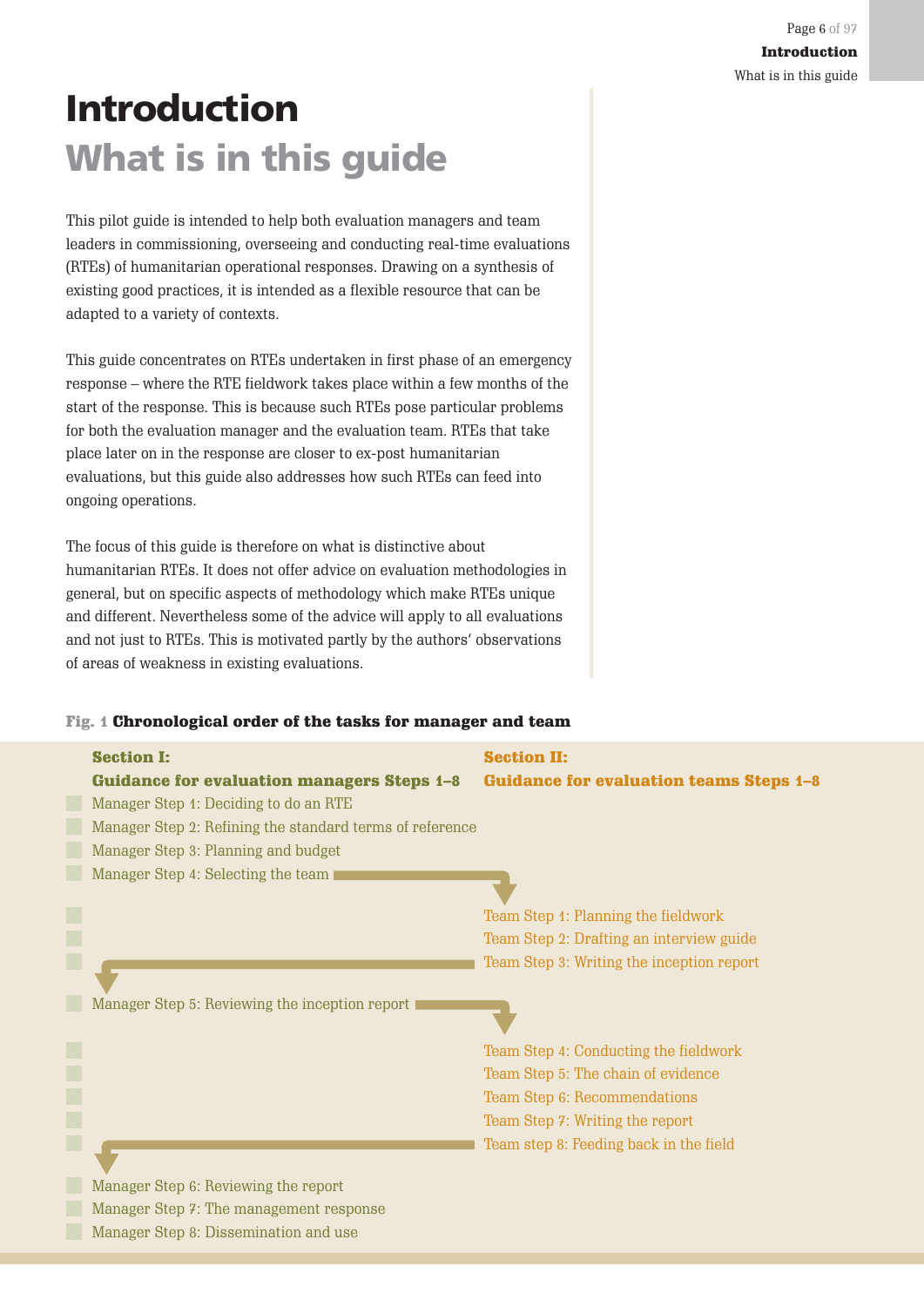This guide contains three sections, which can be used separately or together. Section I offers guidance for evaluation managers running RTEs. Section II is guidance for evaluation teams undertaking RTEs. These two sections are each set out as a series of eight chronological steps. For a 'typical' RTE, the steps contained in Sections I and II would fit together in the sequence shown in Figure 1, which can serve as a checklist for an RTE.

Section III consists of 25 tools and techniques designed to help both evaluation managers and teams working through their respective steps. These tools are of three types: 'general resources', such as standard terms of reference and sample interview guides; 'data recording tools', including logs for interviews and for keeping track of issues, evidence, and findings; and 'checklists' for different aspects of RTE work. Throughout the guide, the steps are cross-referenced with the relevant tools. The tools and techniques provided in Section III are listed in Figure 2.

#### Fig. 2 Tools and techniques included in Section III of this guide

#### General resources

Standard terms of reference **Alternative humanitarian** evaluation criteria Why do an RTE? Top ten reasons for doing an **RTE** Replies to ten reasons not to do an RTE Examples of previous evaluations Terms of reference for an advisory group A sample interview guide **Facilitating an after-action** review Focus group interviews for RTEs A focus group discussion guide Multi-agency response tool **IASC** guidelines on interagency

**RTE** 

#### Data recording tools

- Issues, evidence, findings, conclusions, recommendations tool
- Persons met tool: recording contacts and interviews
- Tool for listing group meetings Evaluation team itinerary tool Reference recording tool

## **Checklists**

Evaluator selection Feedback workshop Inception report Evaluation report Executive summary Report methodology chapter Interagency RTE

Together, these three sections are intended to offer solid, practically grounded advice and suggestions on how to hold effective RTEs in humanitarian contexts. Some experienced evaluators will find that they already use many of the ideas and methods included in this guide and may prefer to use the guide for dipping into. Other evaluators may prefer to work through the sections in detail. The many links and cross-references in this guide are intended to help different readers to use it in different ways.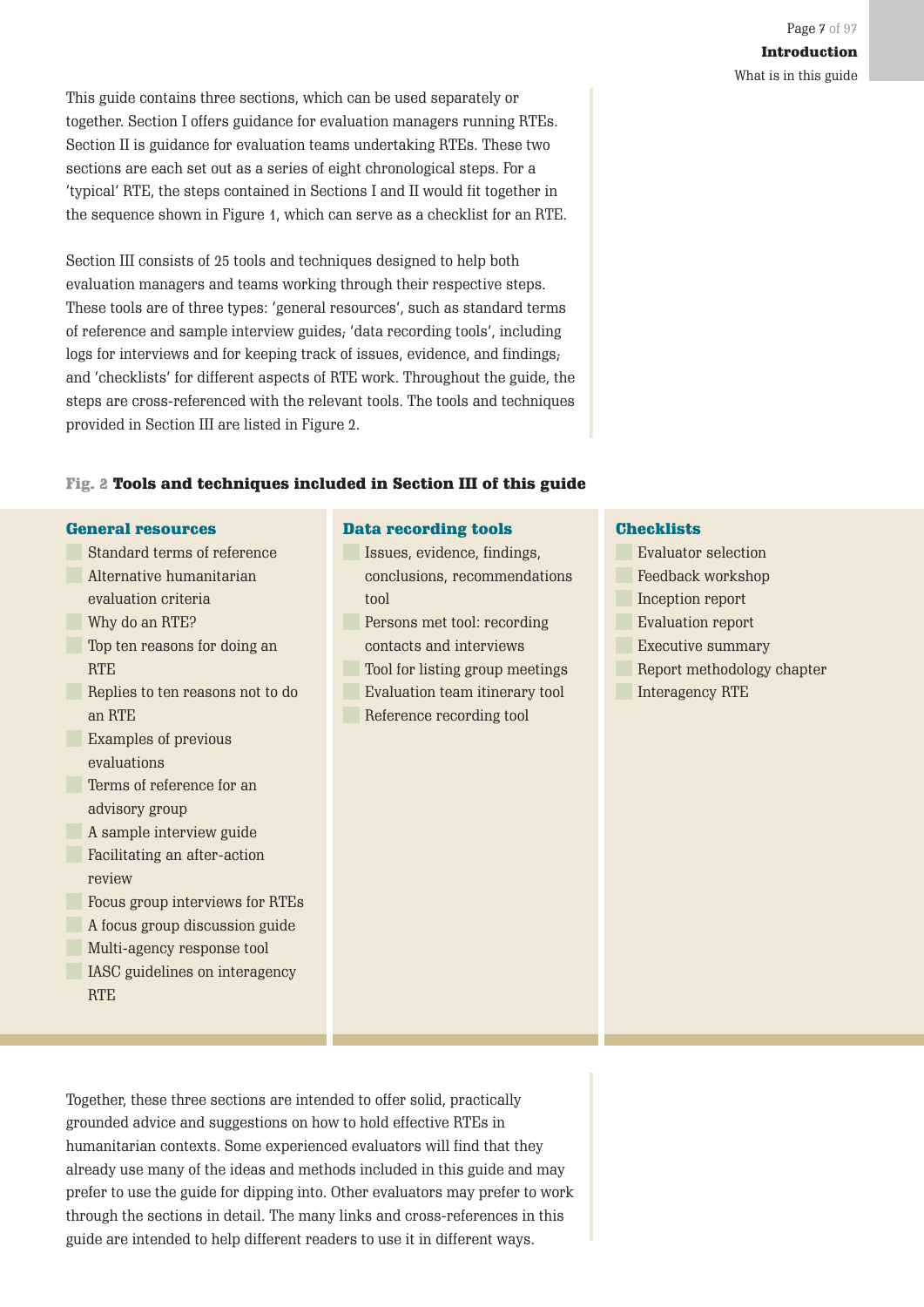<span id="page-7-0"></span>Real-time evaluation is probably one of the most demanding types of evaluation practice, requiring not only a wide range of skills from evaluators but also a tightly focused professional approach in order to meet the time demands of an RTE. However, RTEs are not about doing regular evaluation work faster. Approaches in RTEs must be different from those in regular evaluations because of the limited time available to make an evaluative judgement.

## **Key to information boxes**

Different types of boxes highlight different kinds of information in this guide.

Narrative boxes provide scenarios to help contextualise the information in the guide, for example: 'It is 7pm. You are just about to leave the office where you have been finishing a proposal that has to be in HQ by start of business tomorrow. You get a phone call from a colleague in the west of the country: there has been a major disaster involving tens of thousands of people, and they need assistance...'

Tip boxes provide suggestions, for example on how to organise particular activities or use particular techniques.

Link boxes suggest other Steps or Tools that might be relevant to the activity being described.

**Definition boxes** provide definitions of terms used in the guide.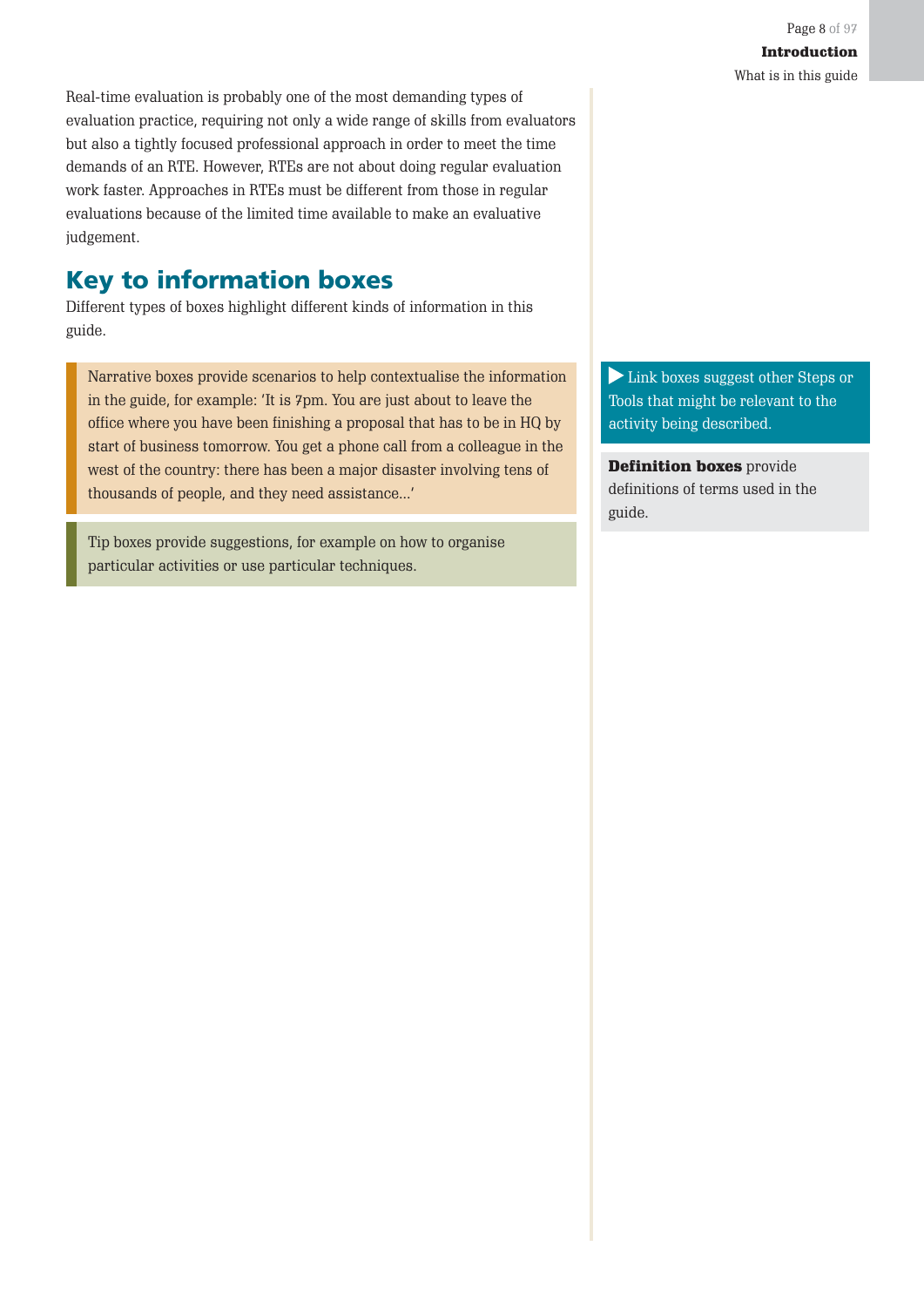# <span id="page-8-0"></span>**Section I Guidance for Evaluation Managers**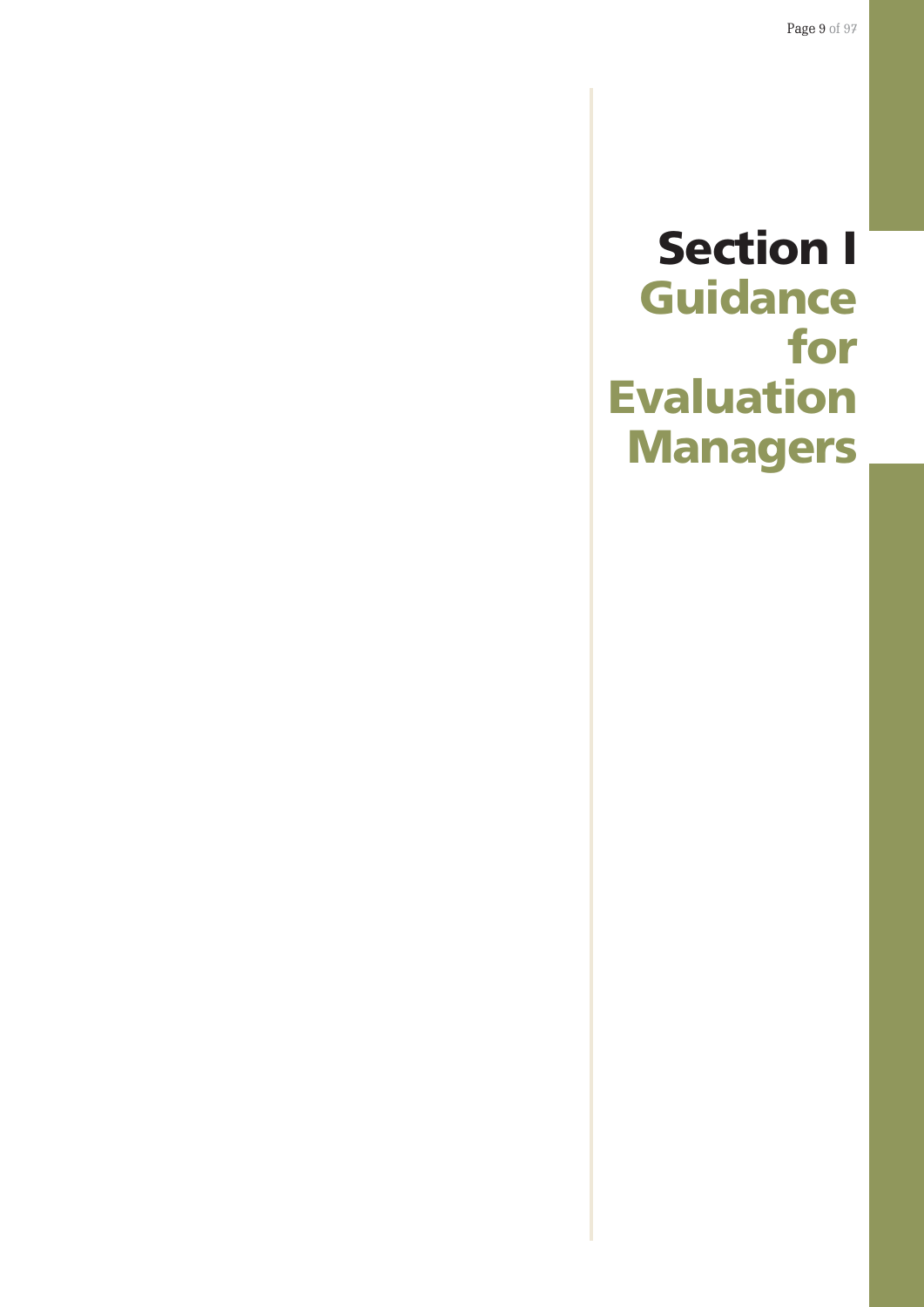# <span id="page-9-0"></span>**Manager Step 1 Deciding to do an RTE**

## **What is an RTE?**

As with all forms of research, RTEs are intended to construct knowledge. This constructed knowledge can improve ongoing operational decision making, either through learning broader lessons, or by a narrower observation of the performance of the current operation, or both.

RTEs are potentially most effective at the early stages of a response, as this is the phase when they can have the greatest influence on operations. Earlystage RTEs can also capture the experience of those dealing with the initial part of a response. They can also be effective at times of programme transition and of internally or externally driven change. RTEs are participatory in that they are interactive. The evaluation team discusses emerging findings with the country team and takes account of the country team's views in the evaluation report.<sup>1</sup>

RTEs are a useful tool for managing organisational risk in major operations or during periods of organisational change. They may also be used to provide head office or operational management with an overview of the whole operation that is not readily accessible from the ongoing flow of monitoring information and reports. They can also be used to check compliance with broader standards such as codes of conduct, agency policies on cross-cutting issues, or the real-time progress of reform initiatives.

RTEs are usually light exercises carried out by an evaluation team of one to four people. The evaluation team acts as the 'stranger who sees more' because of its distance from day-to-day activities. The team can be wholly internal, external or mixed. At the time of writing (early 2009), about ten international humanitarian agencies are using RTEs on a regular basis.

For FAO the term RTE refers to a series of iterative evaluations. This is quite a useful format for agencies like FAO where the emergency response can last several years, as agricultural livelihoods are restored. Here, the key is that the evaluations are iterative rather than providing immediate feedback in the field.

## **What distinguishes an RTE from a regular evaluation?**

The fundamental differences between an RTE and a regular evaluation of humanitarian action are two-fold: the timeframe and the audience.

1 Timeframe: the RTE team should deliver its report, or a substantive early draft of it, in the field before leaving the field.

#### A real-time evaluation (RTE) is

an evaluation in which the primary objective is to provide feedback in a participatory way in real time (i.e. during the evaluation fieldwork) to those executing and managing the humanitarian response.

#### Note

1 Where the evaluation team does not agree with the country team's view, this taking account may simply include recording this view and the reasons why the evaluation team does not agree with it.

Many leading humanitarian agencies use RTEs. See Tool 6: Examples of previous RTEs, in Section III, Tools and techniques.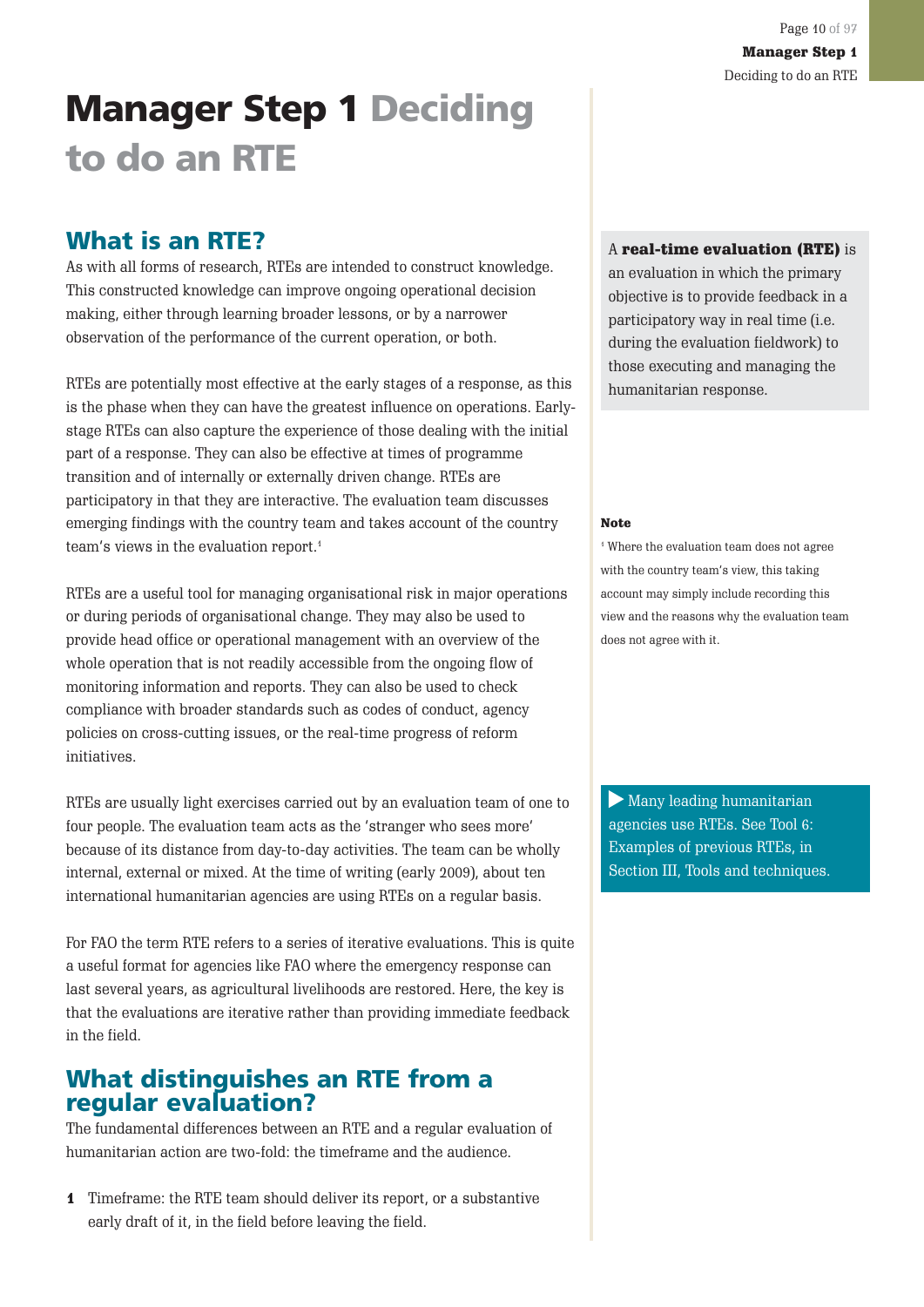2 Audience: the primary audience for an RTE is the agency staff implementing and managing the emergency response at different levels, including the field and national, regional, and global headquarters.

The intended use and focus of RTEs also distinguishes them from other evaluations.

- RTEs look at today to influence this week's programming
- mid-term evaluations look at the first phase to influence programming in the second phase
- ex-post evaluations are retrospective: they look at the past to learn from it.

RTEs in the early stages of a response have to be mounted with very short lead-times. Unexpected programme changes that trigger RTEs can also lead to short lead-times for the RTE. Short-lead-time RTEs are the most challenging type of RTE to manage, and so this guide concentrates on them.

Although fieldwork is typically only two or three weeks for most humanitarian evaluations, the whole process from developing the terms of reference to finalising the evaluation report can take up to eight months, as Figure 3 shows.<sup>2</sup>

#### Fig. 3 Timeline for an evaluation of humanitarian assistance



A lengthy period before the start of fieldwork is good practice, as it allows full consultation on the terms of reference and allows the evaluation manager to select from a wider range of teams.3 A longer lead time also allows for more consultation with the field on how the evaluation can best fit in with the planned work of the operational programme or project. After the fieldwork, the final report may also take time because of the time taken to receive and process comments.

However, for a short-lead-time RTE the evaluation manager has to get a team in the field far quicker than for a typical evaluation.4 Because RTEs have a clear focus on providing feedback to operational staff, the evaluation team cannot take months to refine and hone its report, but must deliver a substantial product before leaving the field.

#### Notes

3 Conversely, evaluations with shorter lead times have to draw from a restricted pool of evaluators.

4 The time it takes to go through the recruitment procedure is one reason why UNHCR often uses its own evaluation staff rather than consultants for real-time evaluations (Jamal and Crisp, 2002, p. 5).

Note

2 Note that this example does not show the time taken to agree the ToR with the desk or country programme.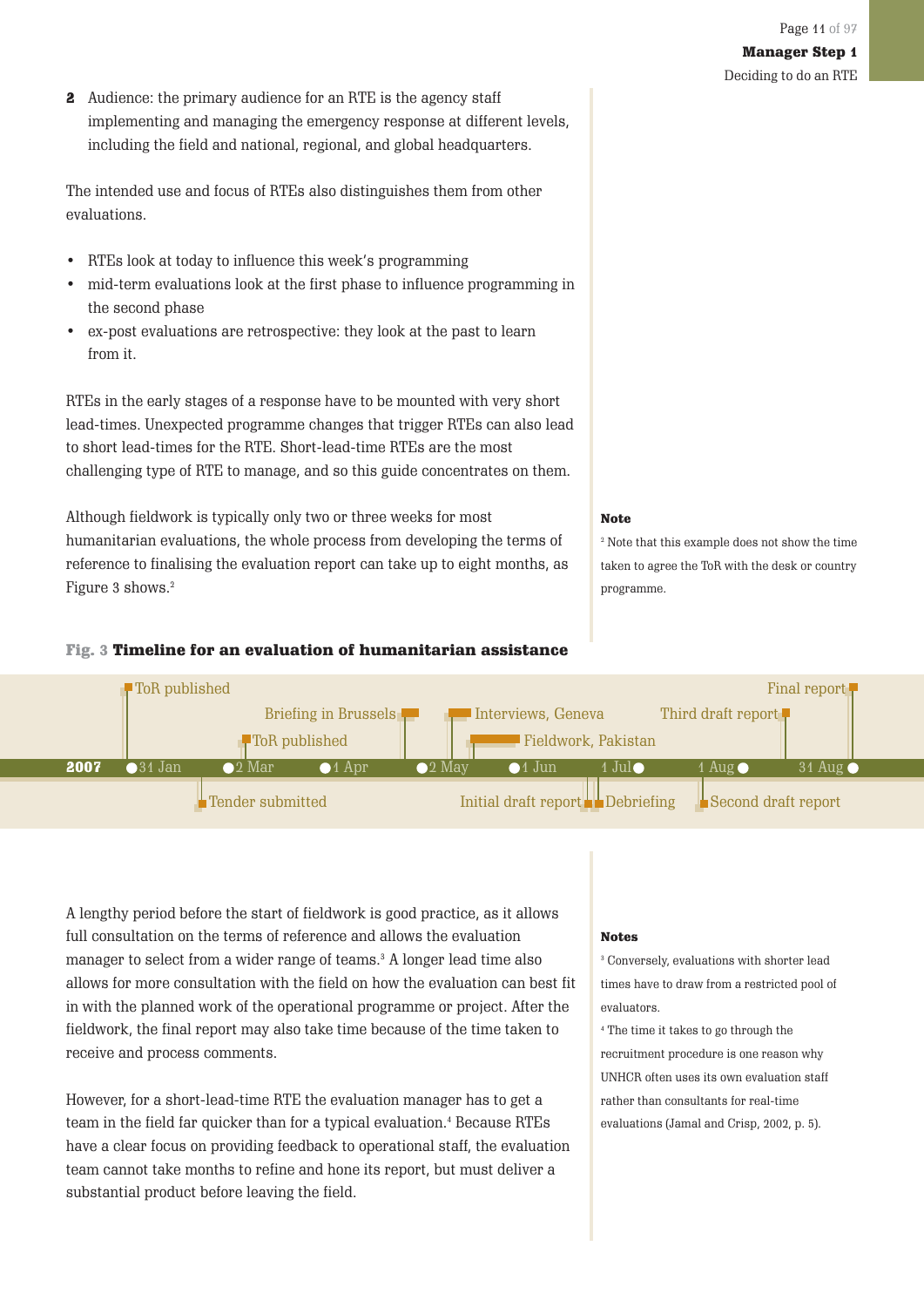Deciding to do an RTE

<span id="page-11-0"></span>This imposes time constraints at both ends of the fieldwork, and means that both the evaluation manager and the evaluation team need to work differently from how they would in a normal evaluation. RTEs need to be planned and managed in a far more disciplined and rigorous way than most humanitarian evaluations, with a greater focus on tight, well-timed processes.

If not well planned and executed, an RTE risks becoming a 'wrong-time evaluation' with low levels of acceptance by a busy staff. RTEs are well suited to the fast pace of decision making within the humanitarian sector, where they can bring a strong strategic focus at a critical stage of the response.

## **Triggers for starting an RTE**

The time pressure on RTEs also means that normal processes for deciding to do an evaluation will be too slow for short-lead-time RTEs. Evaluation managers in agencies therefore need to get institutional agreement in advance to undertake an RTE whenever specific 'triggers' occur. The following external changes are possible triggers for RTEs.

- A large new humanitarian response in a country in which the agency has had limited or no operational experience. An example here would be a new programme in response to a conflict or natural disaster.
- Sudden increase in the scale of a programme, in terms of either the population served or the resources committed. An example here would be an existing care and maintenance programme for refugees that suddenly has to cope with large influxes.
- Sudden changes in the nature of a programme. An example here would be the sudden shift from a development programme to a large relief operation following a natural disaster.
- Concern that cross-cutting issues such as gender or protection are being ignored in the heat of operations.
- Warning signs from project monitoring, such as unexplained sudden increases in indicators like malnutrition or child mortality.

A number of internal events can also be seen as possible triggers (although some of these might instead trigger a more conventional review or evaluation).

- Upcoming agency decisions on programme direction (e.g. geographical expansion, sectoral extension, curtailment or phasing out).
- Unresolved issues that provoke a lots of discussion within an agency and need research to resolve them (e.g. will refugees begin to return immediately, or will they wait for the official repatriation?).
- The introduction of new approaches by agencies (for example, if an agency is supporting host families taking in IDPs for the first time, it would be useful to have a quick RTE to flag up any serious issues).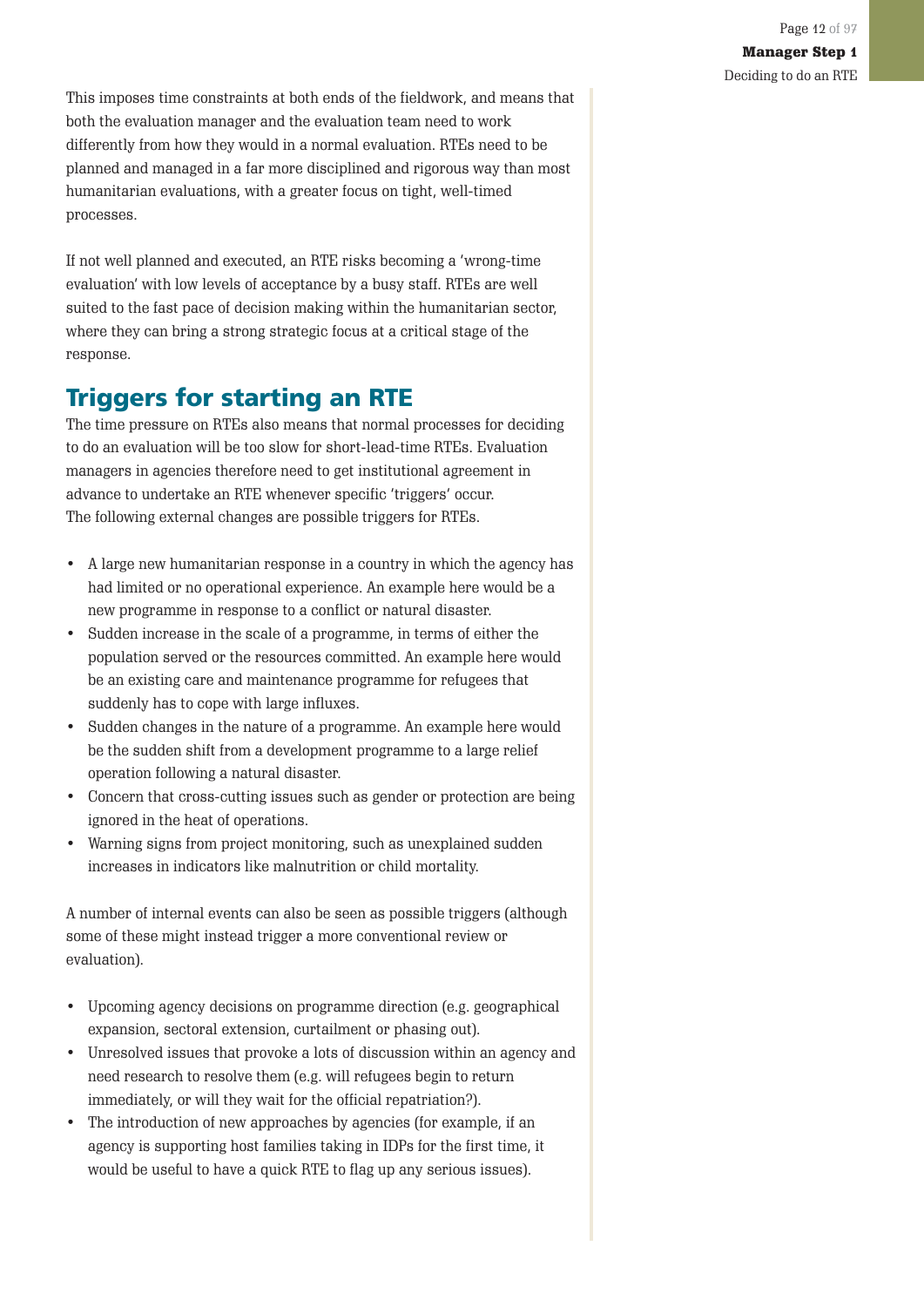<span id="page-12-0"></span>Triggers can work only if an agency is prepared. Preparation means:

- the agreement of senior management that the agency should, in principle, conduct an RTE when specific conditions are met
- having the capacity in the evaluation office to manage an RTE
- an understanding by field managers that it is agency policy to conduct RTEs, and of the advantages that they can bring; this needs constant advocacy at annual programme meetings and other fora to present RTEs
- having a standard terms of reference that can be quickly adjusted
- maintaining a roster of consultants competent to carry out an RTE
- agreeing a standard follow-up process for RTEs.

## **Who are the stakeholders in an RTE?**



Fig. 4 A possible stakeholder map for an RTE

Note Thicker lines indicate a greater stake in the evaluation.

When thinking about any evaluation, it is useful to think about who might have a stake or an interest in that evaluation (Figure 4). RTEs are distinctive because the country team and the field staff have a greater stake in the RTE than they have in other evaluations. This makes it essential that they support the evaluation, or it will become an external review rather than an RTE.

There are three reasons for thinking systematically about the evaluation stakeholders.

1 Some of these stakeholders may be natural supporters of the planned evaluation, and therefore need to be engaged as early as possible.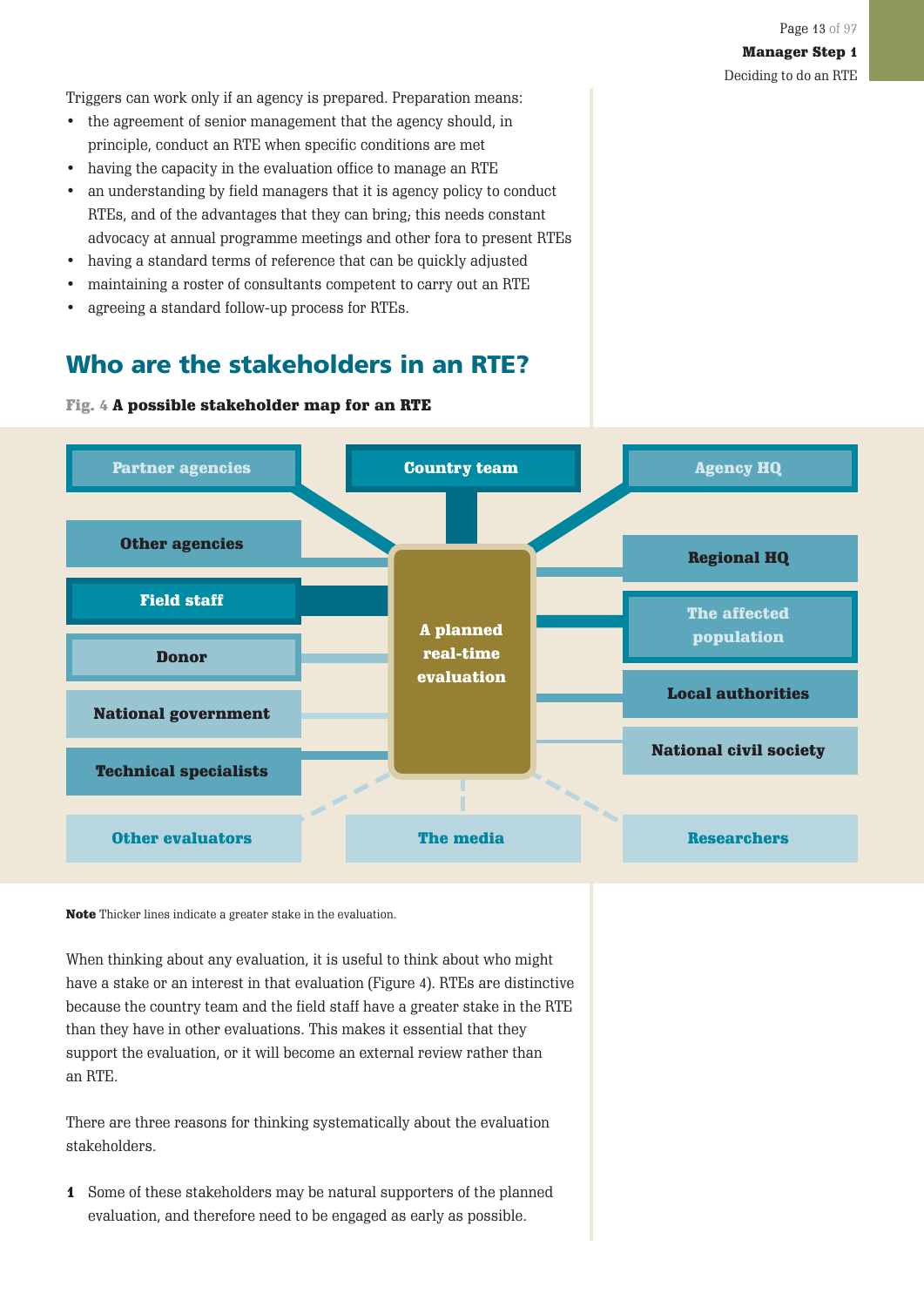- <span id="page-13-0"></span>2 It is important to consider how to address any objections that key stakeholders might raise to the evaluation, and a stakeholder analysis can help to identify possible objecting parties.
- 3 Effective stakeholder analysis at the outset enables reflection on how different constituencies might use the evaluation findings. This will allow engagement of possible users from the outset – which is central for effective utilisation-focused evaluations.

## **Why do an RTE?**

UNHCR is widely recognised as the innovator of the RTE process, having used some form of RTE as far back as 1991 in Iraq. UNHCR's guidance material sums up the key advantages of RTEs as follows.

Timeliness RTEs bring in an external perspective, analytical capacity and knowledge at a key point in a response. While personnel at headquarters or in the field may be able to carry out such an analysis, they are usually too burdened by the day-to-day management of the response to have time for reflection.

**Perspective** RTEs reduce the risks that early operational choices bring about critical problems in the longer term. The response to the 2004 tsunami is a case in point. If agencies had conducted RTEs before launching into post-tsunami shelter, some of the potential problems might have been flagged up earlier. 'A study for Sida after the 2004 tsunami noted that the succession of events in major disasters and other serious contingencies often forces decisions "in the field" that have pivotal and lasting effects for the strategic level of emergency response' (Bynander et al., 2005, p. 37).

Interactivity RTEs enable programming to be influenced as it happens, allowing agencies to make key changes at an intermediate point in programming. This implies that there is a virtual contract between the evaluation team and the programme to provide feedback to promote positive change in the programme. RTEs can also facilitate improved communication and understanding between HQ and the field.

## **What is the difference between RTEs and monitoring?**

Evaluation asks not only if operations are in line with plans, but if the plans are appropriate and in line with broader agency policy. Where organisations have a policy of publishing evaluations, RTE can lead to greater accountability for the organisation than is offered by unpublished monitoring reports.

See: Manager Step 8: Dissemination and use, for more about potential users of the evaluation.

Section III provides additional material which can help strengthen the case for doing an RTE – see Tool 3: Why do a real-time evaluation?, Tool 4: Top ten reasons for doing an RTE, Tool 5: Replies to the top ten reasons for not doing an RTE, and Tool 6: Examples of previous RTEs.

**Monitoring** is a continuing function that uses systematic collection of data on specified indicators to provide management and the main stakeholders of an ongoing… intervention with indications of the extent of progress and achievement of objectives and progress in the use of allocated funds (OECD/DAC, 2002, pp. 27–28).

#### **References**

Bynander, F., Newlove, L.M. & Ramberg, B. (2005) Sida and the Tsunami of 2004: a Study of Organizational Crisis Response (Sida Studies in Evaluation 05/02). Stockholm: Sida. Last viewed on 7 September 2008. URL: http:// www.crismart.org/upload/Publikationer/ Externa/Sida.pdf

OECD/DAC (2002) Glossary of Key Terms in Evaluation and Results Based Management. Paris: OECD/DAC Working Party on Aid Evaluation. Last viewed on 21 January 2009. URL: http://www.oecd.org/dataoecd/29/21/ 2754804.pdf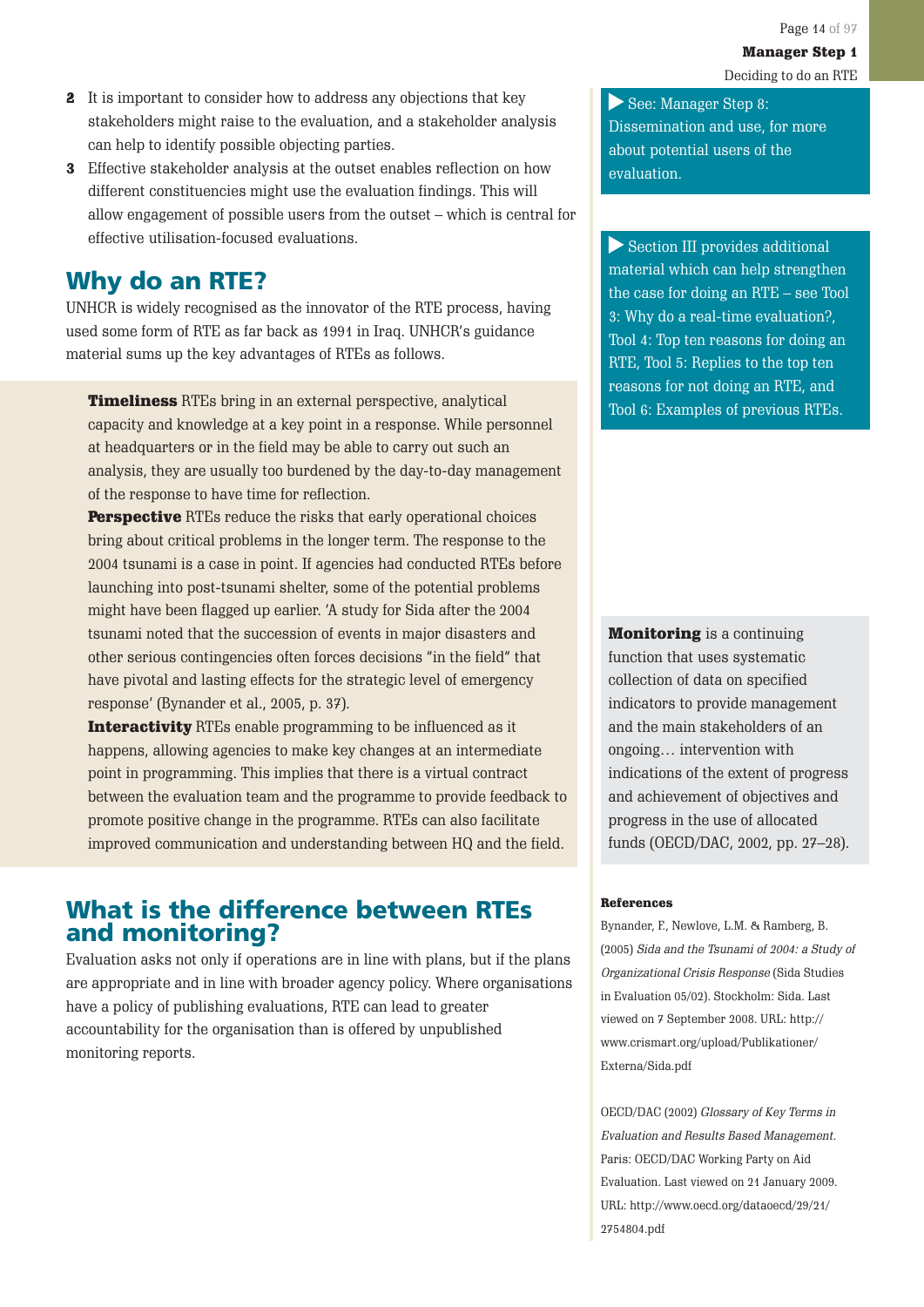# <span id="page-14-0"></span>**Manager Step 2 Refining the standard terms of reference**

This guide devotes a lot of space to the terms of reference because they are one of the evaluation manager's main tools for controlling the focus of the evaluation. Every evaluation has a set of terms of reference (ToR), but a short-lead-time RTE needs to have a draft ToR agreed in advance. This step looks in turn at each essential section of a ToR, offering guidelines and examples.

A vital part of this step is getting agreement from the field on the terms of reference. Without this, it is doubtful whether there is any value in attempting to conduct an RTE. In some cases it may be necessary for the evaluation manager to visit the field. Such visits not only help to gain support for the RTE but can also help to focus the terms of reference, as emails asking for comments on the ToR often go unanswered.

Agreeing a ToR is far more difficult in multi-agency RTEs. One of the big problems is the tendency for ToRs to balloon as each agency adds in questions of specific interest to them. Given the typical time limits of most evaluations, the greater the number of questions, the smaller the attention that each one can receive.

## **Intervention background**

This section of the ToR should include details about the intervention logic, as well as the structure and substance of the activities carried out and outputs and delivered. It should contain summary details about:

- 1 the basic facts of the disaster itself
- 2 the nature of the response to be evaluated.
- A paragraph on each aspect will normally be sufficient for an RTE ToR.

A magnitude 7.6 earthquake struck near Balakot on 8 October 2005. The earthquake caused 75,000 deaths and serious injuries to another 76,000 people. Of those killed, 98% lived in either Pakistan's North West Frontier Province (NWFP) or in Pakistan-administered Jammu and Kashmir (AJK). The total damage from the earthquake was estimated at US\$6.9 billion and strong damage stretched over an area of 28,000 square kilometres.

The disaster was met by a large-scale response. ECHO announced the first funding on the day of the earthquake, and in all made available 49.6 million euros in six separate decisions. ECHO was the fifth-largest funder for the earthquake response, and provided 5.2% of the overall funding for it.

This step is framed around a draft terms of reference using standard evaluation criteria – see Tool 1: Standard terms of reference, in Section III: Tools and techniques.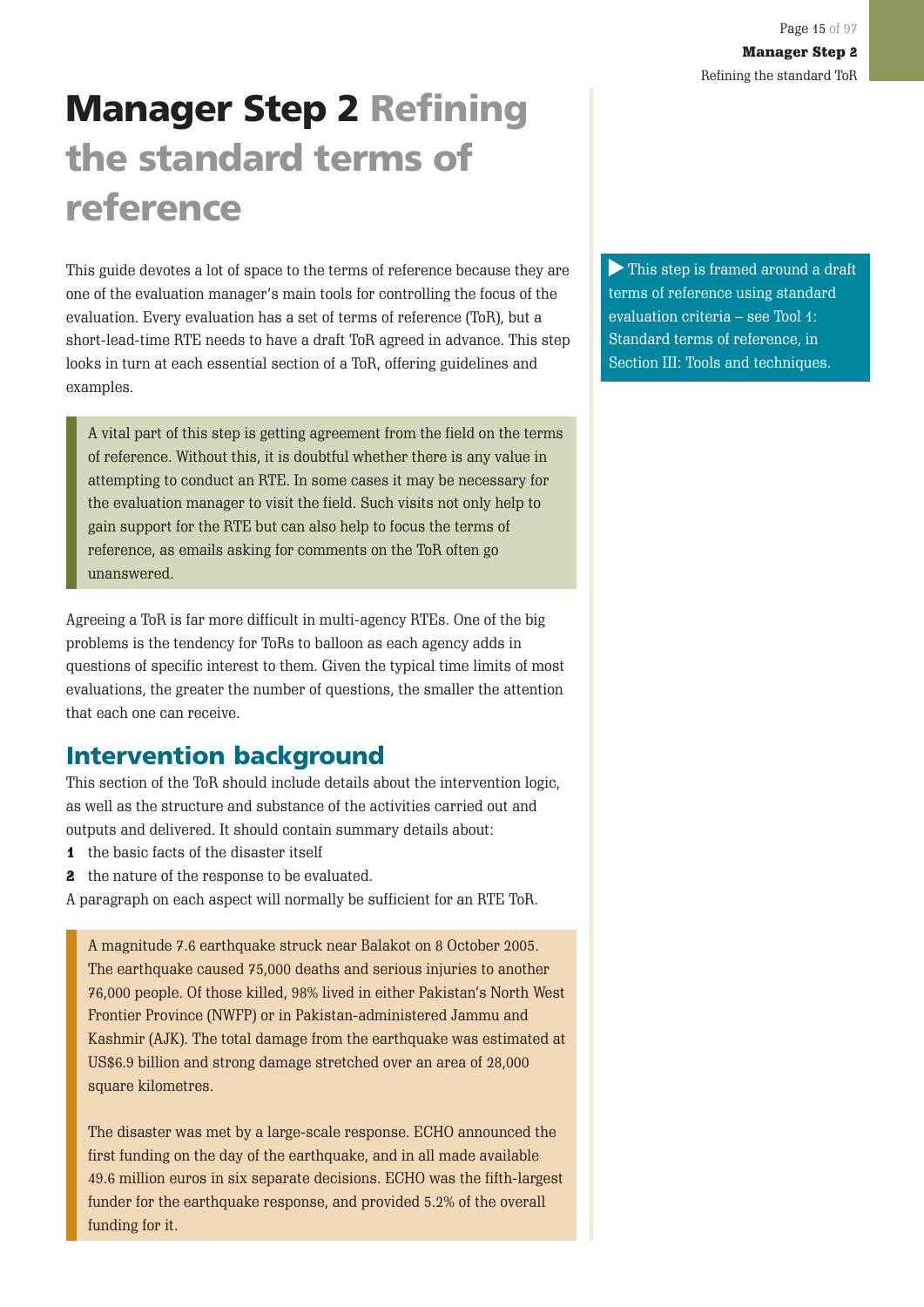Refining the standard ToR

## <span id="page-15-0"></span>**Evaluation purpose**

This section of the ToR should contain details about the intended use of the evaluation, including any operative decisions the evaluation is expected to feed into.

- What is the evaluation intended to do? Is the main focus learning or accountability? (Because of the nature of RTEs the main focus is normally learning, including learning about how well the programme is doing.)
- What is the audience hierarchy? Who is to use the evaluation results and for what?
- What decisions rest on this evaluation?

This evaluation is intended to review the current operations and especially the compliance of our organisation with the Red Cross/NGO Code of Conduct to learn lessons from our current operations. Field staff and headquarters will use the learning from this evaluation to modify the programme, if appropriate, to increase compliance with the Code. The next phase of our response plan will incorporate lessons from this evaluation.

## **Stakeholder involvement**

This section of the ToR should explain how stakeholders, including field personnel, are expected to participate in the research, reporting and dissemination activities of the evaluation. In particular it should address how the evaluation team is to relate to any steering committee or advisory group.

Given that RTEs take place when personnel are already fully occupied with the emergency response, it is important that the planned engagement of the evaluation team with staff members is clear. It is also vital that the role of the advisory group is clear, for the benefit of both the evaluation team and the advisory group.

## **Evaluation questions**

The evaluation questions should be listed in the ToR, and based on a set of criteria, policy issues and performance standards that suit the evaluation purpose. Evaluation ToRs often include far too many questions. The number of questions is a particular concern for RTEs, because these may not have the lengthy pre-fieldwork research phase and don't have a lengthy postfieldwork analysis phase to allow subsidiary questions to be answered.

A good rule of thumb for the number of evaluation questions is that this should be no more than the number of topics that can be covered in a typical evaluation interview – usually 20 to 25 questions plus a few warm-up questions and closers. Although an evaluation team may use different topic guides for different types of interviewees, the guides generally reflect different ways of asking about the same theme.

See Tool 7: Terms of reference for an advisory group, for an example of how the evaluation team might relate to an advisory group. Tool 1: Standard terms of reference, provides suggested wording on the relationships between the evaluation team, field staff and advisory group.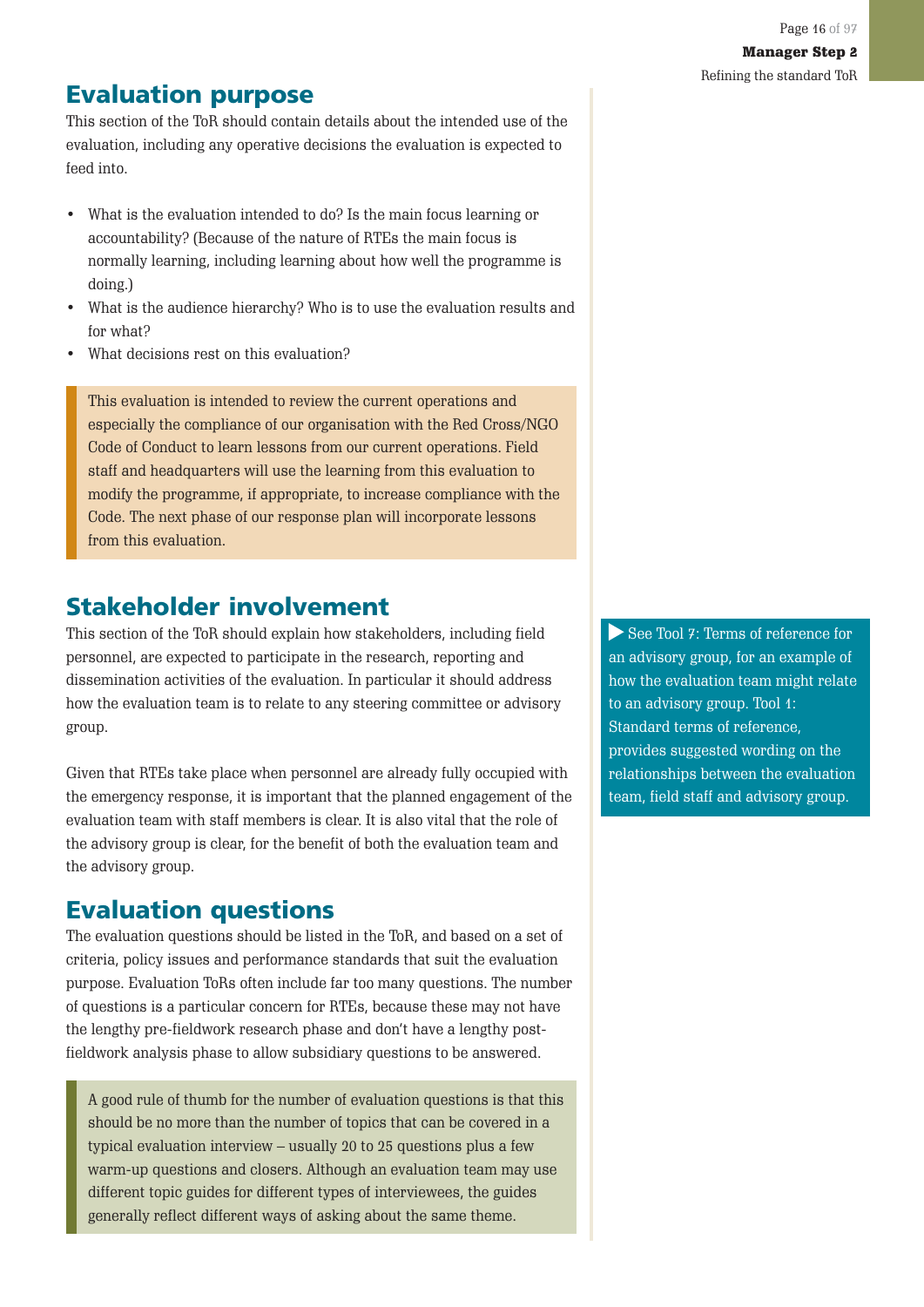Refining the standard ToR

<span id="page-16-0"></span>As with all research, there is a distinction between knowledge that is interesting and knowledge that has utility in terms of the evaluation purpose.



Questions should normally be organised in terms of the evaluation criteria or some other framework. The criteria may vary between evaluations, but a full range of humanitarian evaluation criteria is outlined in the following two sections. Only the criteria of interest should be included – this may be only one or two criteria in some cases. The definitions below are largely derived from ALNAP's guide on evaluating humanitarian action (Beck, 2006).

## **Evaluation criteria**

The traditional (OECD/DAC) evaluation criteria are discussed here, and potential additional criteria are discussed in the next section.

### Appropriateness and relevance

**Relevance** is concerned with assessing whether the project is in line with local needs and priorities (as well as donor policy).

Appropriateness is the tailoring of humanitarian activities to local needs, increasing ownership, accountability and cost-effectiveness accordingly (Beck, 2006, p. 20).

RTEs can ask beneficiaries about appropriateness in a way that programme staff cannot because of their involvement in the delivery of goods and services. RTEs can also highlight where initial approaches have become less relevant over time.

The cross-cutting theme of protection, which can be very important in complex emergencies, can be addressed under appropriateness, as assistance that does not address protection concerns can be regarded as inappropriate.

It can be useful to consider alternative criteria – see Tool 2: Alternative evaluation criteria, I Section III below. However, it is important to remember that using alternative criteria will make it harder to compare evaluations or to include them in syntheses or metaevaluations.

#### Reference

Beck, T. (2006) Evaluating Humanitarian Action Using the OECD-DAC Criteria. London: ALNAP. Last viewed on 8 June 2008. URL: www.odi.org.uk/alnap/publications/eha\_dac/ pdfs/eha\_2006.pdf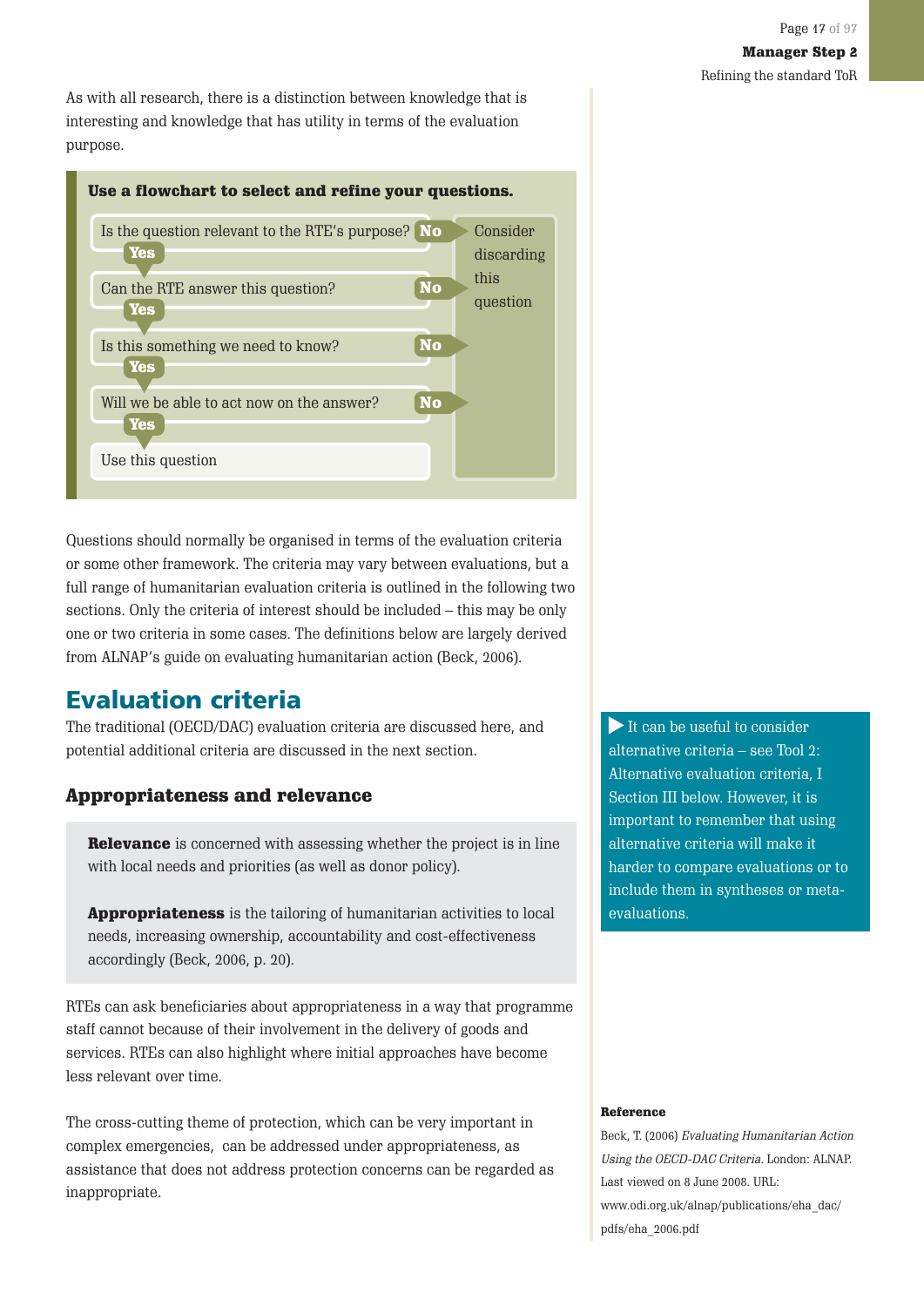Longer-term projects such as recovery projects will often have formal project-design documents including logical frameworks. These and the underlying logic model should be examined as part of the evaluation of relevance

### Effectiveness

**Effectiveness** measures the extent to which an activity achieves its purpose, or whether this can be expected to happen on the basis of the outputs (Beck, 2006, p. 21).

A different definition is provided by the OECD/DAC: the extent to which the development intervention's objectives were achieved, or are expected to be achieved, taking into account their relative importance (OECD/DAC, 2002, p. 20).

Effectiveness is another key issue in humanitarian RTEs, as it is often one of the principal purposes of the RTE. Timeliness can be a key facet of effectiveness in humanitarian evaluations. The RTE can provide an informed 'outsider's view' of the effectiveness of an intervention, not least because field personnel can be too close to the activities to judge their effectiveness.

### Connectedness and sustainability

**Connectedness** refers to the need to ensure that activities of a short-term emergency nature are carried out in a context that takes longer-term and interconnected problems into account (Beck, 2006, p. 20).

Connectedness has been adapted from the concept of sustainability – the idea that interventions should support longer-term goals, and eventually be managed without donor input (Beck, 2006, p. 27). Here, 'input' refers not just to money but also to management, political or other support.

Connectedness is crucial in humanitarian RTEs, as it addresses the key question of the strategic impact of the short-term decisions taken during the early stages of the response.

Connectedness and sustainability should also address the cross-cutting concerns of environment and of disaster-risk reduction. Disaster-risk reduction is a particularly important theme in natural disasters, but can also be an issue in complex emergencies.

#### Coverage

**Coverage** is the need to reach major population groups facing lifethreatening suffering, wherever they are (Beck, 2006, p. 21).

#### References

Beck, T. (2006) Evaluating Humanitarian Action Using the OECD-DAC Criteria. London: ALNAP. Last viewed on 8 June 2008. URL: www.odi.org.uk/alnap/publications/eha\_dac/ pdfs/eha\_2006.pdf

OECD/DAC (2002) Glossary of Key Terms in Evaluation and Results Based Management. Paris: OECD/DAC Working Party on Aid Evaluation. Last viewed on 21 January 2009. URL: http://www.oecd.org/dataoecd/29/21/ 2754804.pdf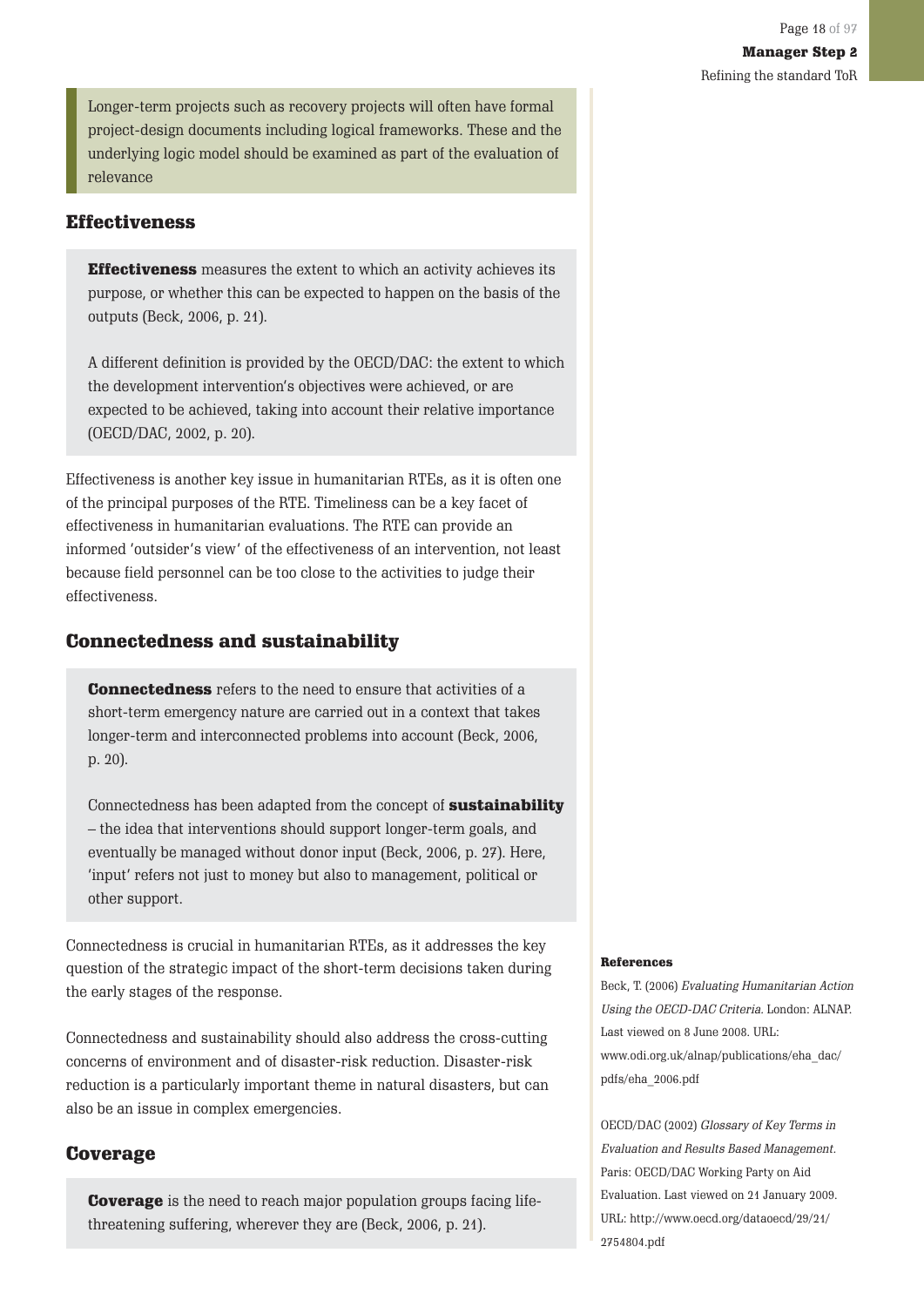<span id="page-18-0"></span>Coverage is another key topic for RTEs, as the early rush to respond sometimes leads to particular groups being left out, due to the weakness of early needs assessments. RTEs can be particularly good at flagging up such oversights.

Coverage should also include the cross-cutting themes of gender, social exclusion and access. Social exclusion may be an issue for the elderly in some contexts.

### Coordination

**Coordination:** the systematic use of policy instruments to deliver humanitarian assistance in a cohesive and effective manner. Such instruments include strategic planning, gathering data and managing information, mobilising resources and ensuring accountability, orchestrating a functional division of labour, negotiating and maintaining a serviceable framework with host political authorities and providing leadership (Minear et al., 1992, pp. 6–7).

Coordination is a well-known problem area in humanitarian response, and most RTEs will pay some attention to this. The issues of an agency's own internal management and coordination process can be addressed under this criterion. Coordination also includes the relationship between the coordination mechanisms used by the aid community and those of the national government.

## **Other potential criteria for RTEs**

The following criteria may be relevant for humanitarian RTEs in some circumstances.

### **Efficiency**

**Efficiency** measures the outputs  $-$  qualitative and quantitative  $$ achieved as a result of inputs. This generally requires comparing alternative approaches to achieving an output, to see whether the most efficient approach has been used (Beck, 2006, p. 21).

Efficiency is often very difficult to assess in humanitarian response. It is particular difficult to assess in short-lead-time RTEs simply because the team does not have the time to make detailed analysis of financial reports to develop unit costs. Even so, a team may be able to identify issues that should receive deeper analysis.

### Impact

Impact looks at the wider effects of the project – social, economic, technical and environmental – on individuals, gender- and age-groups, communities and institutions. Impacts can be intended and unintended, positive and negative, macro (sector) and micro (household) (Beck, 2006, p. 21).

#### References

Beck, T. (2006) Evaluating Humanitarian Action Using the OECD-DAC Criteria. London: ALNAP. Last viewed on 8 June 2008. URL: www.odi.org.uk/alnap/publications/eha\_dac/ pdfs/eha\_2006.pdf

Minear, L., Chelliah, U., Crisp, J., Mackinlay, J. & Weiss., T. G. (1992) United Nations Coordination of the International Humanitarian Response to the Gulf Crisis 1990–1992 (Occasional Paper 13). Providence: Thomas J. Watson Institute for International Studies, Brown University. Last viewed on 13 October 2007. URL: http://hwproject.tufts.edu/ publications/electronic/e\_op13.html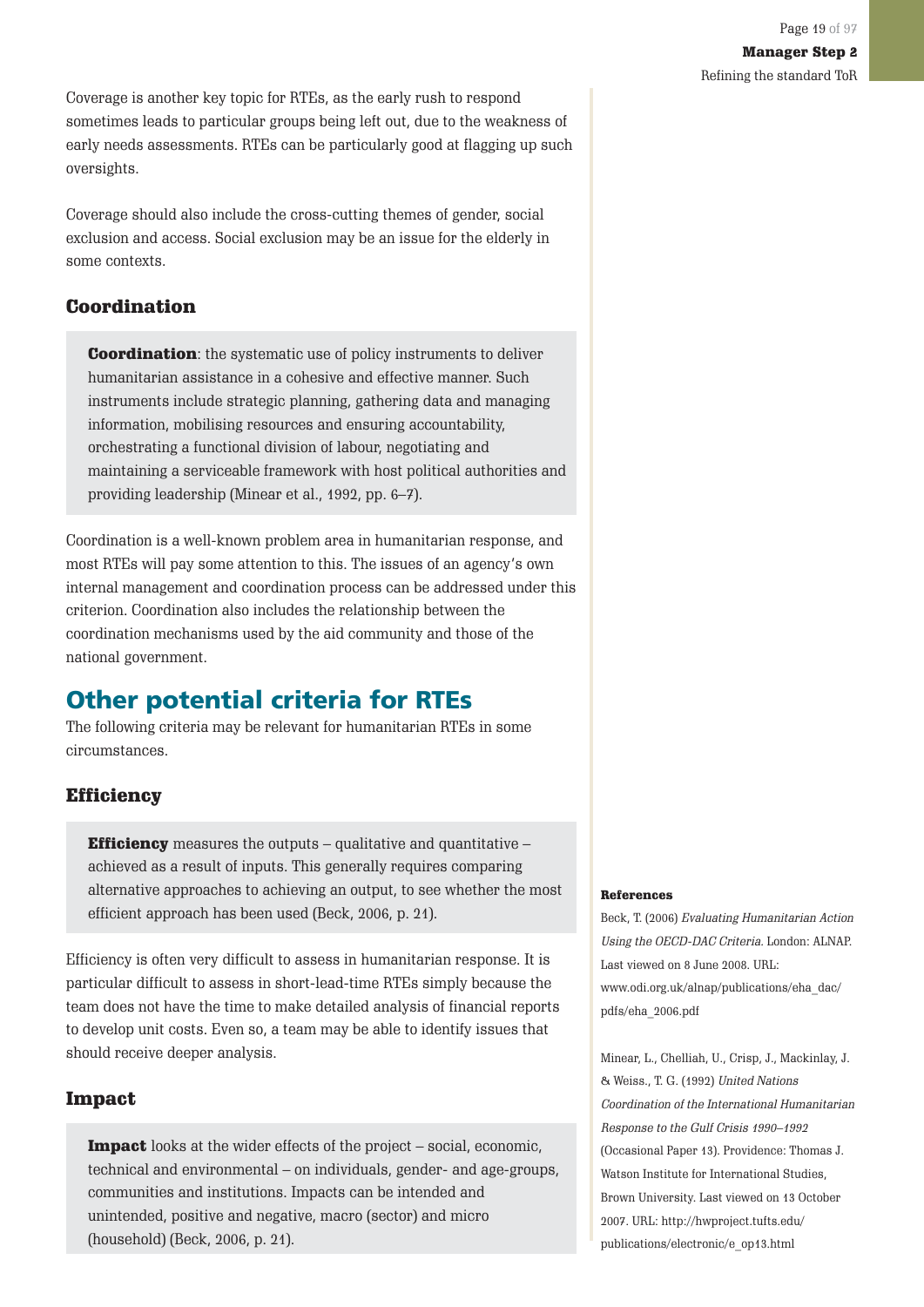Manager Step 2 Refining the standard ToR

<span id="page-19-0"></span>Impact is another area which is difficult for humanitarian RTEs to address because it can be very difficult to estimate the impact of a particular intervention from the early stages. Impact may be better assessed by a conventional evaluation.

### **Coherence**

**Coherence** is the need to assess security, developmental, trade and military policies as well as humanitarian policies, to ensure that there is consistency and, in particular, that all policies take into account humanitarian and human-rights considerations (Beck, 2006, p. 21).

This is quite a demanding criterion for humanitarian RTEs to cover, because of the limited time available for analysis and background research.

### **Proportionality**

**Proportionality** is the extent to which a particular humanitarian response is in proportion to the needs of affected people, and to other similar emergency responses.

Proportionality is not yet a formal evaluation criterion, but it is appropriate to ask to what extent humanitarian responses have been in proportion to the scale of needs, and to similar humanitarian responses in other contexts.

#### Cross-cutting themes

The main cross-cutting themes of gender, social exclusion, access, protection, environment and disaster-risk reduction have been included within other criteria listed above. There may be other themes, depending on the specific context. Within the ToR, cross-cutting themes can be covered either in the general text, or in a separate section or sub-section.

### **Recommendations and lessons**

The terms of reference should specify the sort of recommendations expected from the evaluation team, in terms of focus and audience. Good recommendations will answer the following questions.

- What needs to be done?
- Where does it need to be done?
- Who is to do it, and by when?

The introduction to each recommendation should explain why the recommendation is made, and the subsequent text may suggest how the recommendation could be implemented.

In general, a smaller number of recommendations is easier to follow up and implement. There are a several possible approaches here for the ToR, which can ask evaluators to:

Section II of this guide also includes suggestions for evaluation teams on developing recommendations – see Team Step 6: Recommendations.

#### Reference

Beck, T. (2006) Evaluating Humanitarian Action Using the OECD-DAC Criteria. London: ALNAP. Last viewed on 8 June 2008. URL: www.odi.org.uk/alnap/publications/eha\_dac/ pdfs/eha\_2006.pdf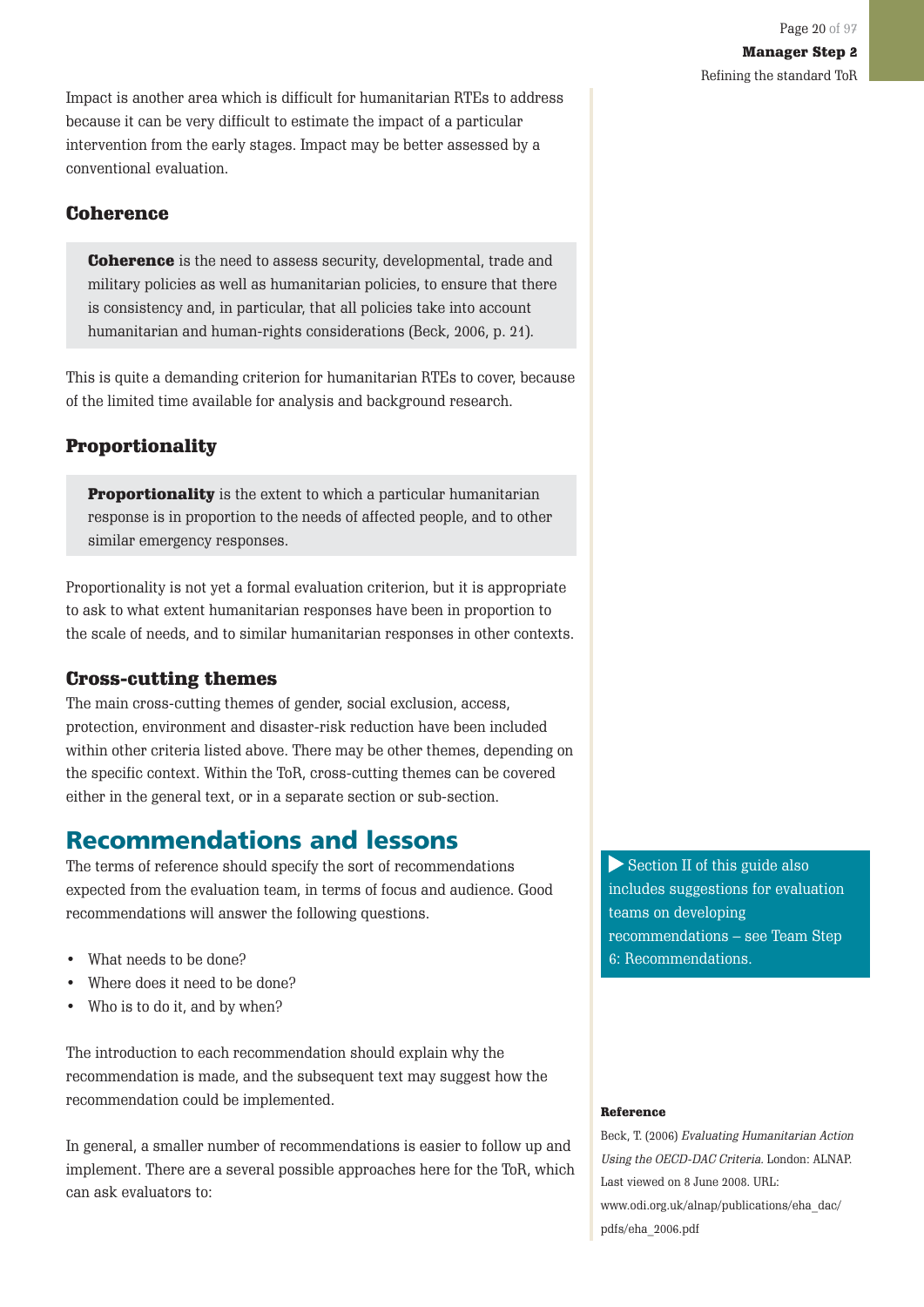- <span id="page-20-0"></span>• limit themselves to the five or ten recommendations that they think would bring the greatest benefit for the least cost of implementation
- rank their recommendations by priority
- separate recommendations by the target (so that the result is a limited number of recommendations for each audience, such as senior management, logistics, country management).

As with all evaluations, the findings and conclusions in an RTE should be clearly and explicitly based on the evidence collected by the evaluation. Lessons and recommendations should be based on the conclusions, but may also draw on learning from elsewhere, including the evaluators' wider knowledge and experience, as long as these other sources are clearly stated. Like all qualitative research, evaluations are constructed and they are arguments for a particular case rather than proof positive.

## **Methodology**

The timing and timeframe for RTEs brings some methodological differences from normal evaluations. The truncated timeframe prevents conducting quantitative beneficiary surveys, because of the lead time involved in setting up a survey. However, observation can play a larger role in RTEs than in other humanitarian evaluations, and the team should allow for sufficient field time to make full use of observation.

The primary humanitarian evaluation research tool is the semi-structured key informant interview. It is sometimes useful to repeat interviews in an RTE to generate greater interactivity. Humanitarian evaluations rely mostly on qualitative methods, but quantitative methods are also useful for specific issues, such as malnutrition or mortality rates. Quantitative methods are also applicable to calculations of unit costs (for efficiency) or for coverage or expenditure rates for different populations.

In the terms of reference, being too prescriptive in the methodology section may limit the usefulness of the evaluation, as this denies experienced evaluators the freedom to change the methods to suit conditions on the ground. RTEs may involve significant changes in plans due to the dynamic nature of emergency responses, so it is essential that the evaluation is not constrained by the demand for specific methods that may not remain appropriate in changed circumstances. However, it is appropriate to insist on the use of multiple methods and the need for triangulation.

## **Work plan and schedule**

The work plan and schedule needs careful thought in an RTE, due to the time constraint. The schedule should set out both the planned time budget for the work, and any critical milestones such as the dates by which fieldwork is to start and the dates for significant outputs.

Section II has specific recommendations to help evaluation teams ensure that their findings and conclusions are based on the evidence though the use of a specific tool – see Team Step 5: The chain of evidence. See also Tool 12: Issues, evidence, findings, conclusions and recommendations.

Methods are also discussed in Section II – see Team Step 4: Conducting the fieldwork.

A number of specific methods are addressed in Section III on Tools (see Tool 8: A sample interview guide, Tool 9: Facilitating an afteraction review, Tool 10: Focus group interviews for RTEs, and Tool 11: A sample focus group discussion guide).

Section III also provides a checklist for the methodology chapter of the eventual report – see Tool 22: Methodology chapter checklist.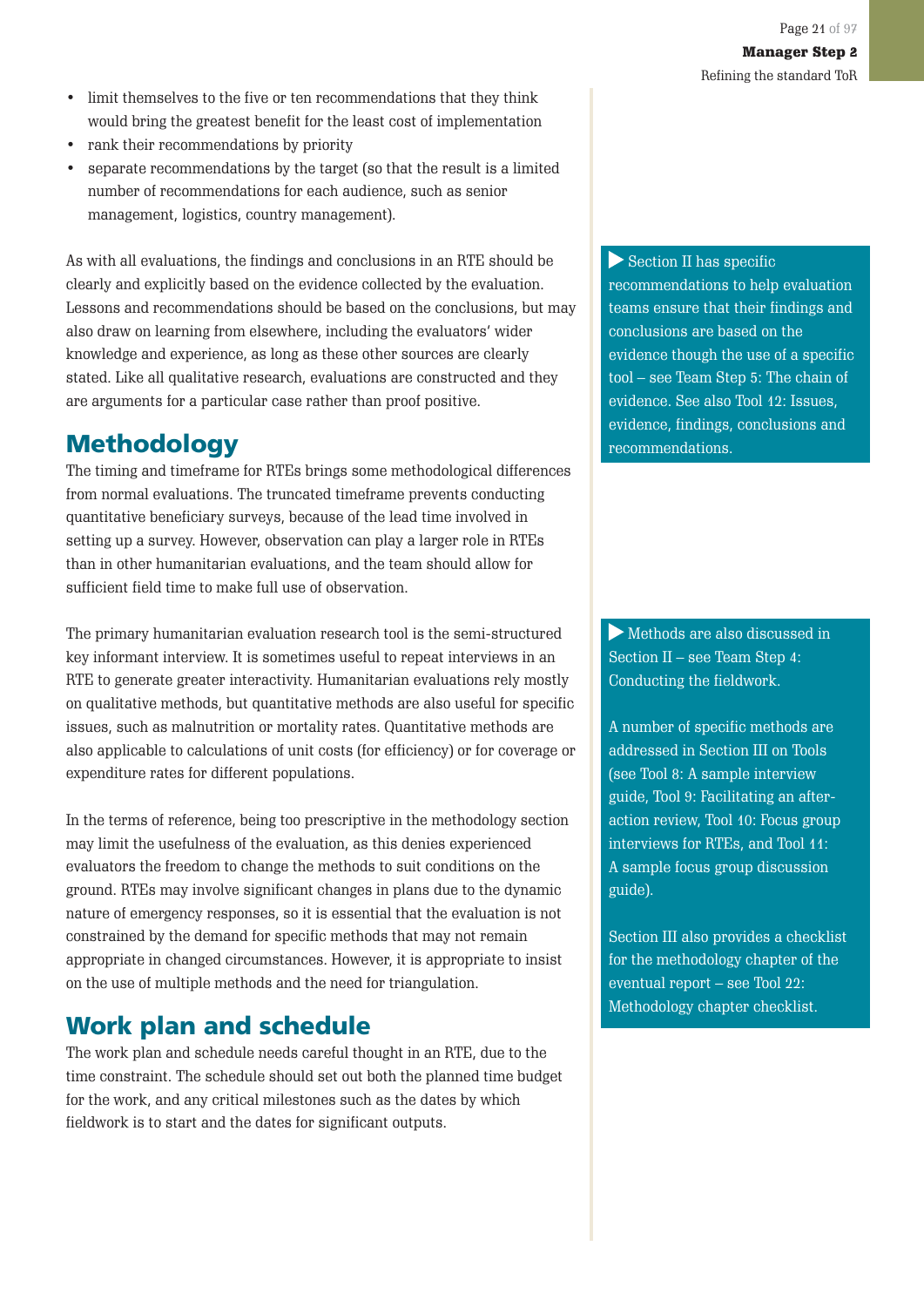<span id="page-21-0"></span>The time plan for an RTE must allow for sufficient time for:

- feeding back to the country team, not only at the end of the work but also midway through it so that the country team can identify issues overlooked by the evaluators, or errors in their analysis
- developing a draft report that the evaluators can present before leaving or shortly afterwards
- the team leader to present the evaluation at different headquarters.

| <b>Task</b>                             | Team leader    | Team member              |
|-----------------------------------------|----------------|--------------------------|
|                                         | (weeks)        | (weeks)                  |
| Initial reading                         | 1              | 1                        |
| International travel to country         | $\overline{1}$ |                          |
| Initial briefing at capital             | $\overline{1}$ | $\overline{1}$           |
| Preparing inception report              | $\mathfrak{D}$ | $\overline{1}$           |
| Interviews in capital                   | $\overline{2}$ | $\mathfrak{D}$           |
| Fieldwork at site 1                     | 5              | 5                        |
| First feedback at capital               | $\mathfrak{D}$ | $\mathfrak{D}$           |
| Fieldwork at site 2                     | 6              | 6                        |
| Second feedback at capital              | $\overline{1}$ | $\overline{\mathcal{L}}$ |
| Writing report                          | 3              | 3                        |
| Presentation and discussion of findings | $\overline{1}$ | $\overline{\mathcal{L}}$ |
| International travel                    | $\overline{1}$ |                          |
| Revising report                         | $\overline{4}$ | 1                        |
| Travel and presentations                |                |                          |
| at various headquarters                 | 6              |                          |
| Total                                   | 36             | 24                       |

#### Example milestones for a real-time evaluation

- The fieldwork is to begin with a briefing of the team in-country on Monday 9 March. The team is to provide an inception report with the work plan agreed with the country office by Wednesday 11 March.
- The team is to provide a briefing of its findings to the country team on Monday 30 March. The presentation used for this briefing is to be copied to the evaluation office on 30 March.
- The team should submit an initial draft of the report by Thursday 2 April. The team leader should brief staff in headquarters on Tuesday 7 April, and at the regional headquarters on Thursday 9 April.

The final version of the report, reflecting written comments, as well as verbal comments made during discussions at headquarters, should be presented by Monday 13 April.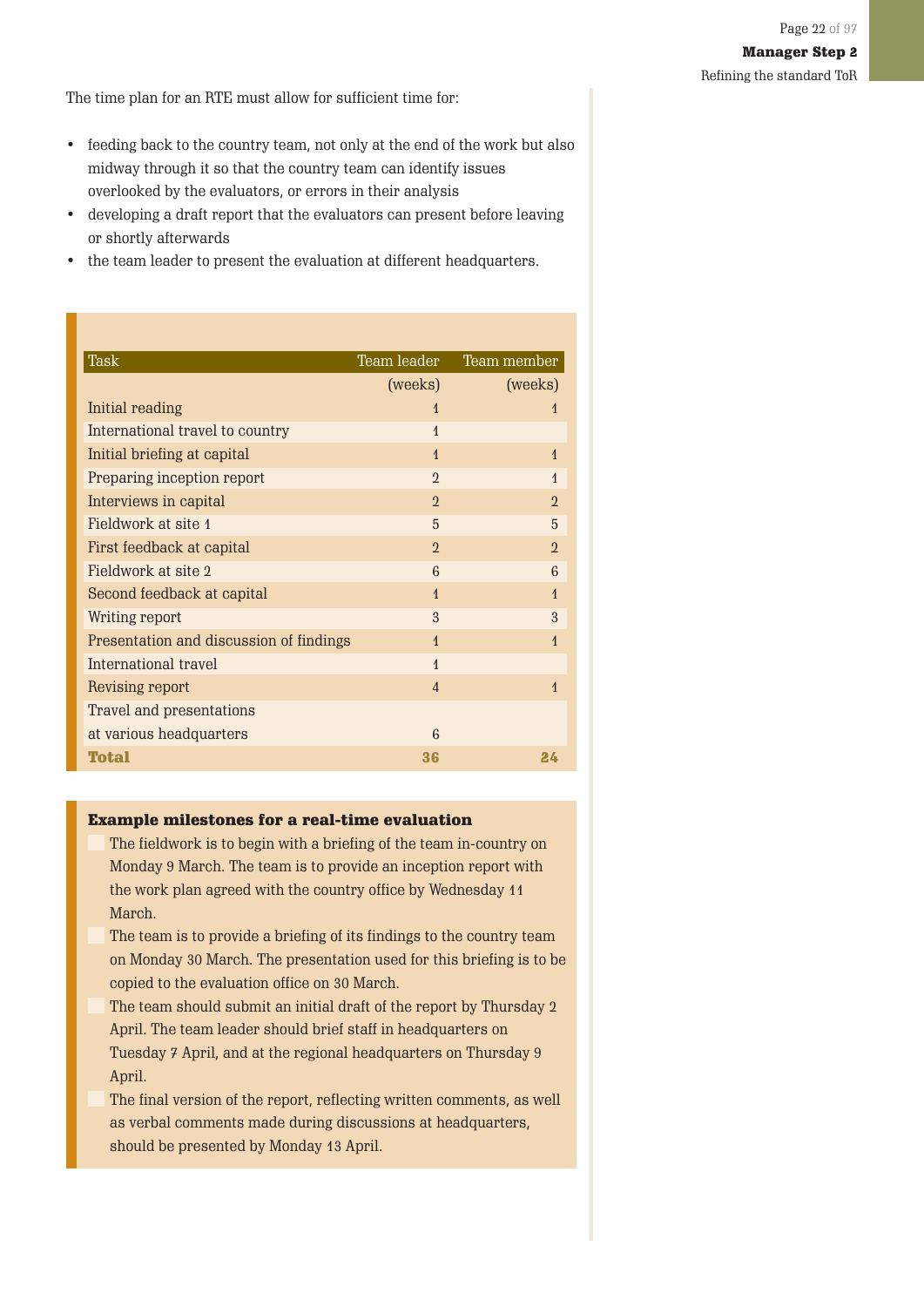## <span id="page-22-0"></span>**Outputs**

The section on outputs in the terms of reference should state what outputs the team is to provide and what those outputs should consist of. Outputs will typically include an inception report, oral briefings, briefing presentations, reports and other communications. Outputs may also include participation in follow-up seminars and workshops.

If there are any specific formatting requirements for outputs, they should be stated in the ToR.

| Issue                     | Description                              |
|---------------------------|------------------------------------------|
| Short name for the output | Description of the output, including any |
|                           | instructions as to structure and length  |
|                           |                                          |

Standard evaluation reports may not be appropriate for many RTEs. Because the RTE is primarily focused on providing information for ongoing operations, outputs such as presentations or issue papers may be more useful than a traditional report. However, full evaluation reports may be an administrative requirement for some agencies, and current evaluation quality standards do require them.

## **Evaluation team**

The terms of reference should describe the composition of the evaluation team. It should detail the responsibilities of the team leader and provide the person specifications of the team leader and any other team members.

Because an RTE is expected to add value by contributing the experience of the evaluators, it is probably essential that at least the evaluation team leader is an experienced humanitarian manager with appropriate field experience who can understand the pressures under which the field personnel are working. An appropriately experienced team leader can also command respect in the field.

The broad person specifications should indicate only the level of experience required. Specific lists of skills required should be presented for the team overall, rather than for individual members. The idea is to find a team with the requisite skills shared between the members. It can also be useful to include an explicit requirement for the team to have balance, for example in terms of gender, organisation, being internal or external.

### Example of a team skills specification One international and two national consultants are required with the following skills set:

Experience in emergency response, particularly in natural disaster settings • Familiarity with humanitarian reform • Excellent knowledge of the UN and NGOs in Pakistan • Good facilitation skills • Experience using participatory techniques in information collection • Knowledge of or experience working with local NGOs or local government structures

• Experience working on gender issue.

Tool 1: Standard terms of reference, contains examples of specifications for particular outputs.

Team selection is discussed below in Manager Step 4: Selecting the team. Section III includes an alternative checklist for selecting evaluators (Tool 17: Evaluator selection checklist).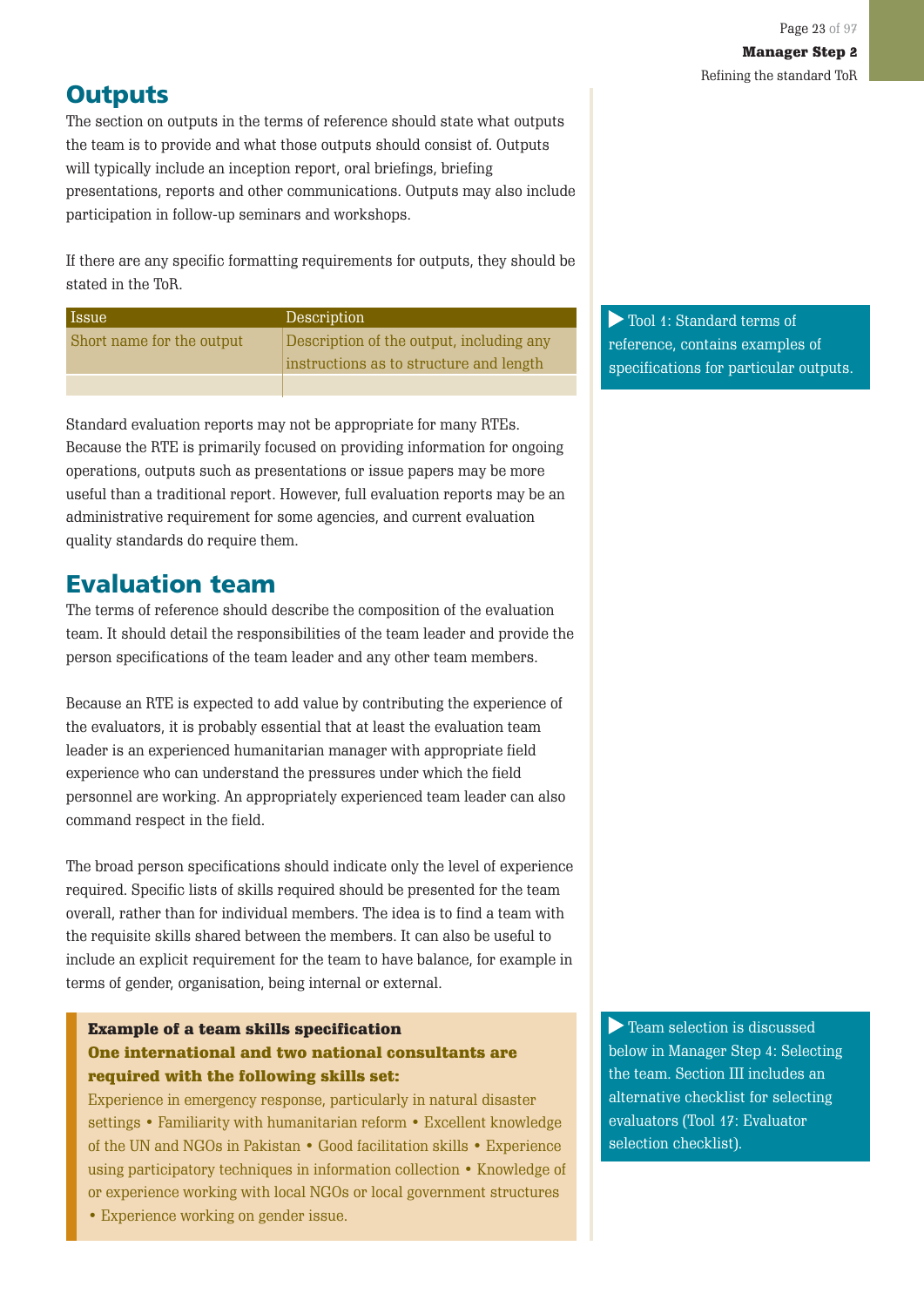# <span id="page-23-0"></span>**Manager Step 3 Planning and budget**

Before the evaluation can be put to tender or awarded, the evaluation manager will need to do some planning and budgeting.

## **Planning**

### Initial planning

The outline of the timetable will already have been established in negotiations with the field when preparing the terms of reference. The initial planning may also include setting up an outline in-country programme for the evaluation team, and reserving time for headquarters interviews.

### The document set

Many evaluation managers now assemble a basic document set. This is especially useful for short-notice RTEs, as the evaluation team will have little time to carry out a literature study before the evaluation. Document sets should include:

- project design documents where these exist
- key operational documents of relevance to the evaluation, such as situation updates and reports
- general agency policy documents that the evaluation team should be aware of
- documents setting out any senior management decisions of relevance to the operation.

Previous evaluations are also very useful, although some evaluation managers are reluctant to share these because of concerns about biasing the focus of the team. Current best practice is to distribute the document set electronically, either on a CD-ROM or through a password-protected website.

## **The budget**

There are three budget-related issues in which RTEs are slightly different from regular humanitarian evaluations. These are mission length, dissemination and contingencies. As discussed below, RTEs may require more funding for these aspects.

### Mission length

Even though an RTE should be lighter than a full evaluation, the mission length may need to be longer by 5 to 7 days to allow the team time to discuss findings and conclusions between field missions and to prepare a draft report before leaving the country. The extra time should also allow the evaluators to present their findings and conclusions to the staff in the field before leaving the country.

Documentary research is also discussed in Team Step 4: Conducting the fieldwork.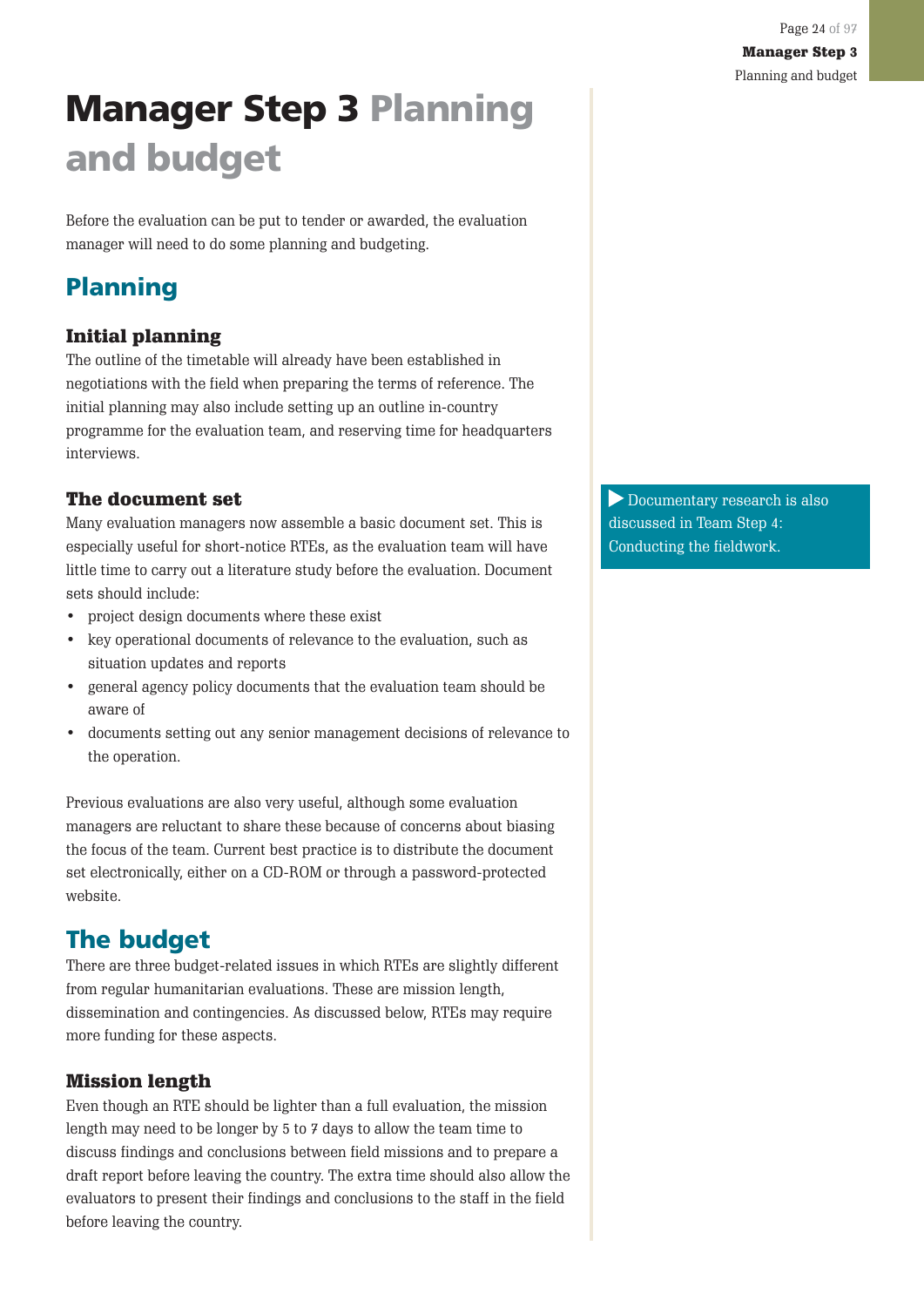### Dissemination

If a real-time evaluation is to have any effect on programming, everybody involved has to know what the conclusions and recommendations are. While written reports are good for some, most people managing the emergency will need the conclusions delivered in a more condensed and interactive way. Briefings offer managers the chance to ask questions about the evaluation and to understand why certain recommendations are made.

The evaluators should visit headquarters at different levels and hold briefing meetings there to present their results and to discuss any comments that the staff may have. Such meetings are often more effective forms of communication than are evaluation reports themselves. Given that the aim with RTEs is to achieve instrumental use, the briefing meeting should take place as soon as possible after the fieldwork, while the issues are still current. The budget should allow for the time and travel costs necessary for such presentations.

### **Contingencies**

RTEs that take place in the early stages of a response happen in a changeable environment, and there may be a greater need than in other evaluations to allow for contingencies. Contingent events that can arise may include the need to change the planned site for the fieldwork.

Dissemination is discussed further below, in Manager Step 8: Dissemination.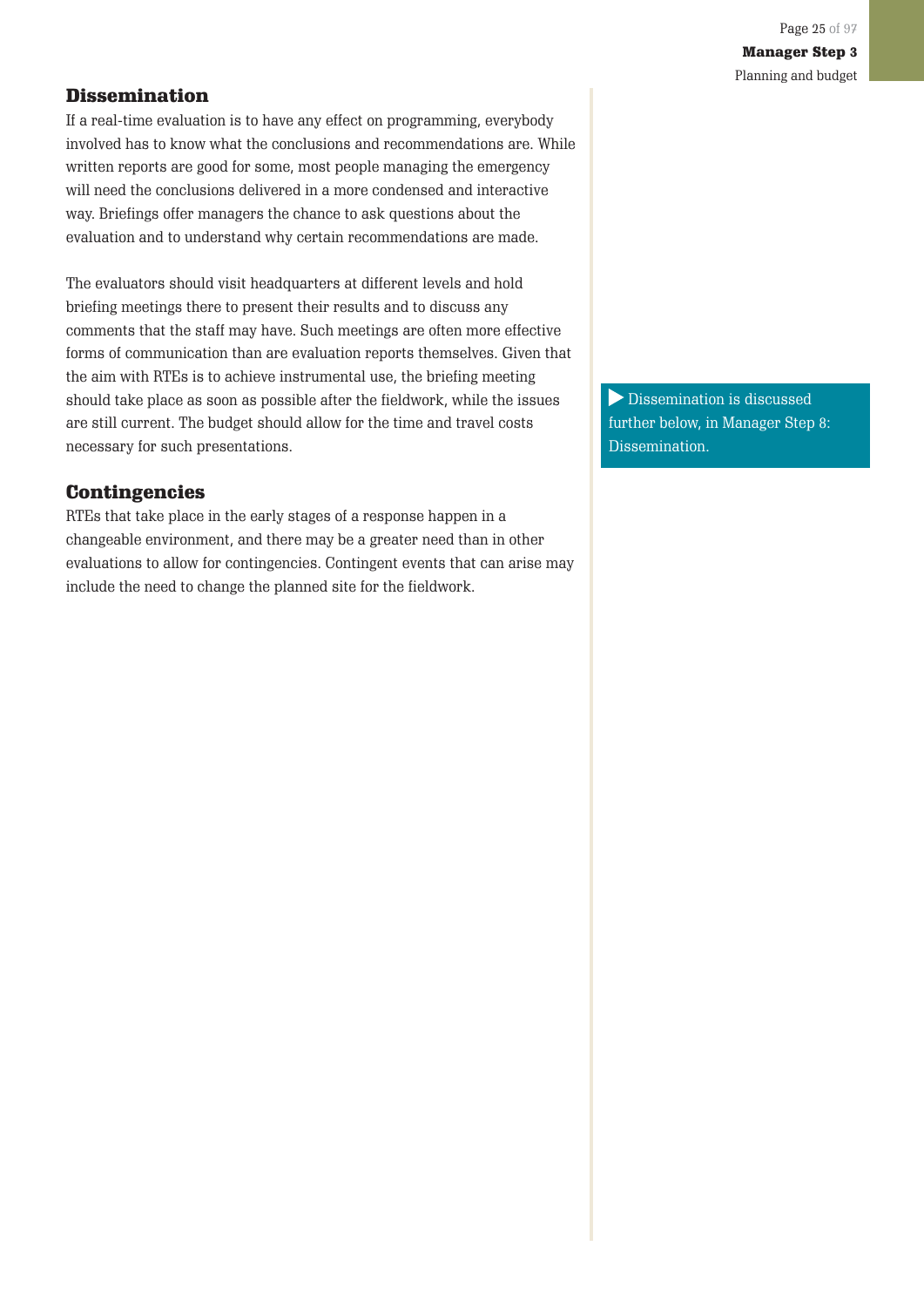Manager Step 4 Selecting the team

Page 26 of 97

# <span id="page-25-0"></span>**Manager Step 4 Selecting the team**

In terms of team selection, there are a few special considerations for realtime evaluations that do not apply to standard humanitarian evaluations: team size and skills, recruitment timeline and recruitment process.

## **Team size and skills**

The larger the evaluation team, the greater the resource footprint it places on the staff managing the response. This means that the evaluation team should be as small as possible for any RTE in the early stages of a response, because otherwise the team consumes a lot of resources that could be supporting the response.

For field managers, the question is to what extent the evaluators are likely to add value in proportion to the resources cost of hosting them. Proposing a small team of one or two people is much more likely (than a large team of four or five people) to meet with agreement from the field.

However, there may be a number of drivers for large teams that have to be considered. Additional team members may be proposed to provide an understanding of the cultures of different organisations, to provide a gender balance, North–South balance, or to bring particular skills to the evaluation team.

It is possible in a normal humanitarian evaluation to add team members for each specialist sector that is to be covered.<sup>4</sup> This is simply not possible in an RTE in the early stages, so it is important to engage evaluators who are competent to deal with a range of sectors.

Of course, having a smaller team eases recruitment and reduces the load on the evaluation manager as well as on the field. It is possible to use just one evaluator – this may be appropriate where the field team is very concerned about the load that even a two-person team might put on them. However, it is vital to be sure of the competence of the evaluator in question.

The ideal team is one that has worked together successfully before, but this is rarely an option even when a team is contracted through a consultancy company. Such an arrangement is possible only when a single team is given a continuing contract for a series of evaluations, although this may raise questions of independence.

If the team is selected carefully, having a two-person team can allow gender balance, internal-external balance, and professional balance. It also allows for interaction and feedback – a vital capacity in RTE.

#### Note

1 For example, the Sida follow-up to the Tsunami Evaluation Coalition's 'Linkages between Relief, Recovery, and Development' study had a total team size of 17 people.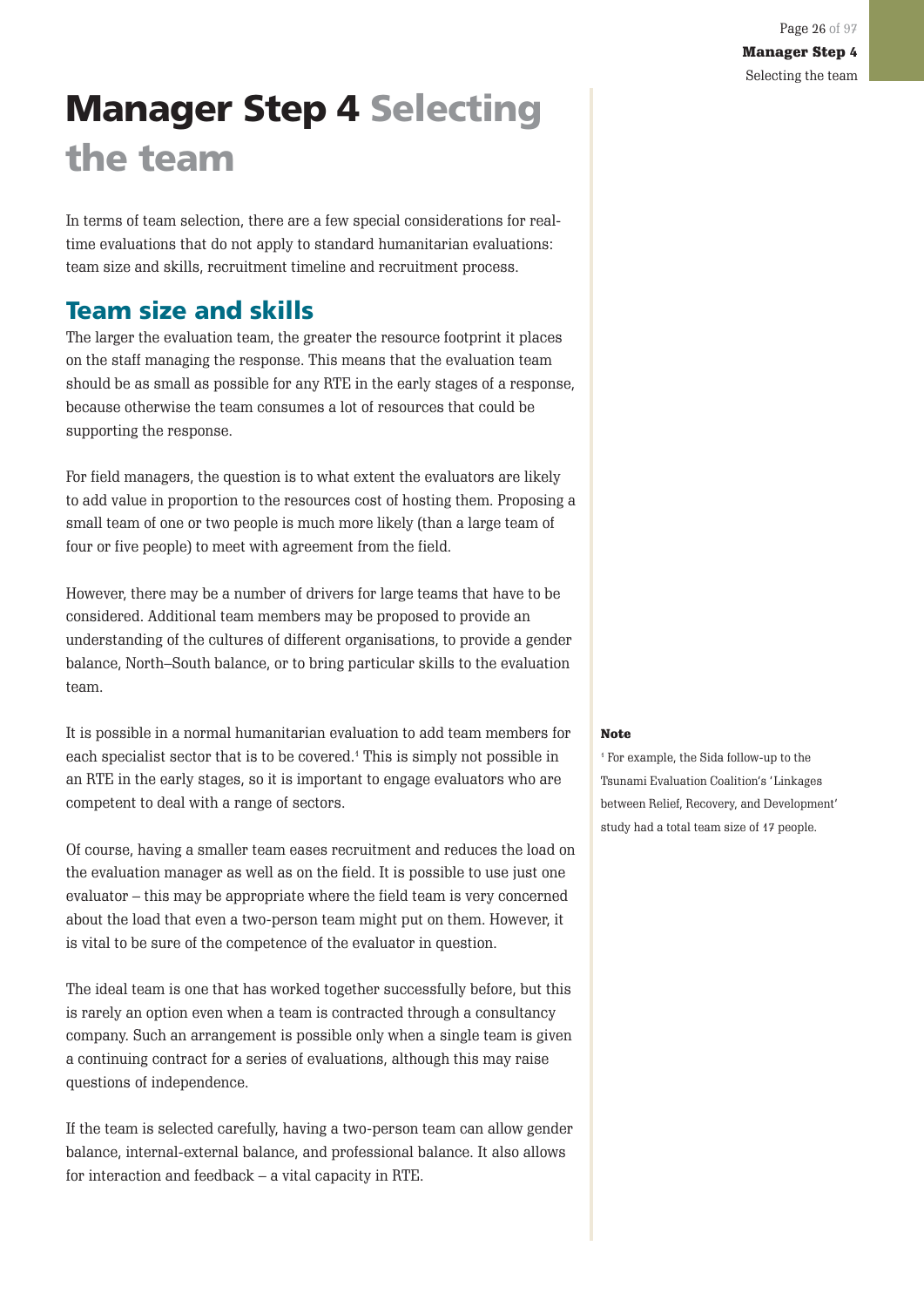## <span id="page-26-0"></span>**Recruitment timeline**

The recruitment timeline poses another problem for short-lead-time RTEs. The normal recruitment timetable for a humanitarian evaluation team can last from one to three months, which is too long for RTE recruitment. Good evaluators tend to be booked up in advance, but as they work on a contract basis, they may have gaps in their calendars due to losing bids they expected to win, or the cancellation of contracted work for other reasons.

Good evaluators may be booked up for six or more months ahead, but projects may fall through at the last minute because of access, security or other reasons. It is worth developing a roster of evaluators committed to the concept of RTEs, so that as soon as a significant emergency response begins, evaluators can be contacted to check their availability to lead an RTE in 4–6 weeks time.

## **Recruitment process**

If the agency in question has a very formal recruiting procedure, one approach is to recruit a pool of pre-qualified evaluators for RTEs on a standby basis, then select from that pool when an RTE is launched, based on formal criteria established in advance. The evaluators in the pool can be ranked for any evaluation using a scoring sheet.

#### Sample RTE evaluator scoring box

| Apect                              | Mark | Candidate scores |   |          |    |  |
|------------------------------------|------|------------------|---|----------|----|--|
|                                    |      | A                | B | <b>U</b> | н. |  |
| Knowledge of the local context     | 5    |                  |   |          |    |  |
| Knowledge of the technical sectors | 10   |                  |   |          |    |  |
| Experience in the region           | 5    |                  |   |          |    |  |
| Experience in the disaster type    | 10   |                  |   |          |    |  |
| Knowledge of the organisation      | 5    |                  |   |          |    |  |
| Knowledge of the evaluation focus  | 15   |                  |   |          |    |  |
| Immediate availability             | 35   |                  |   |          |    |  |
| Availability for dissemination     | 15   |                  |   |          |    |  |
| <b>Total marks out of 100</b>      | 100  |                  |   |          |    |  |

See Tool 17: Evaluator selection checklist, in Section III below, for an alternative checklist that can be used to aid evaluator selection. This could also be scored as in the above example.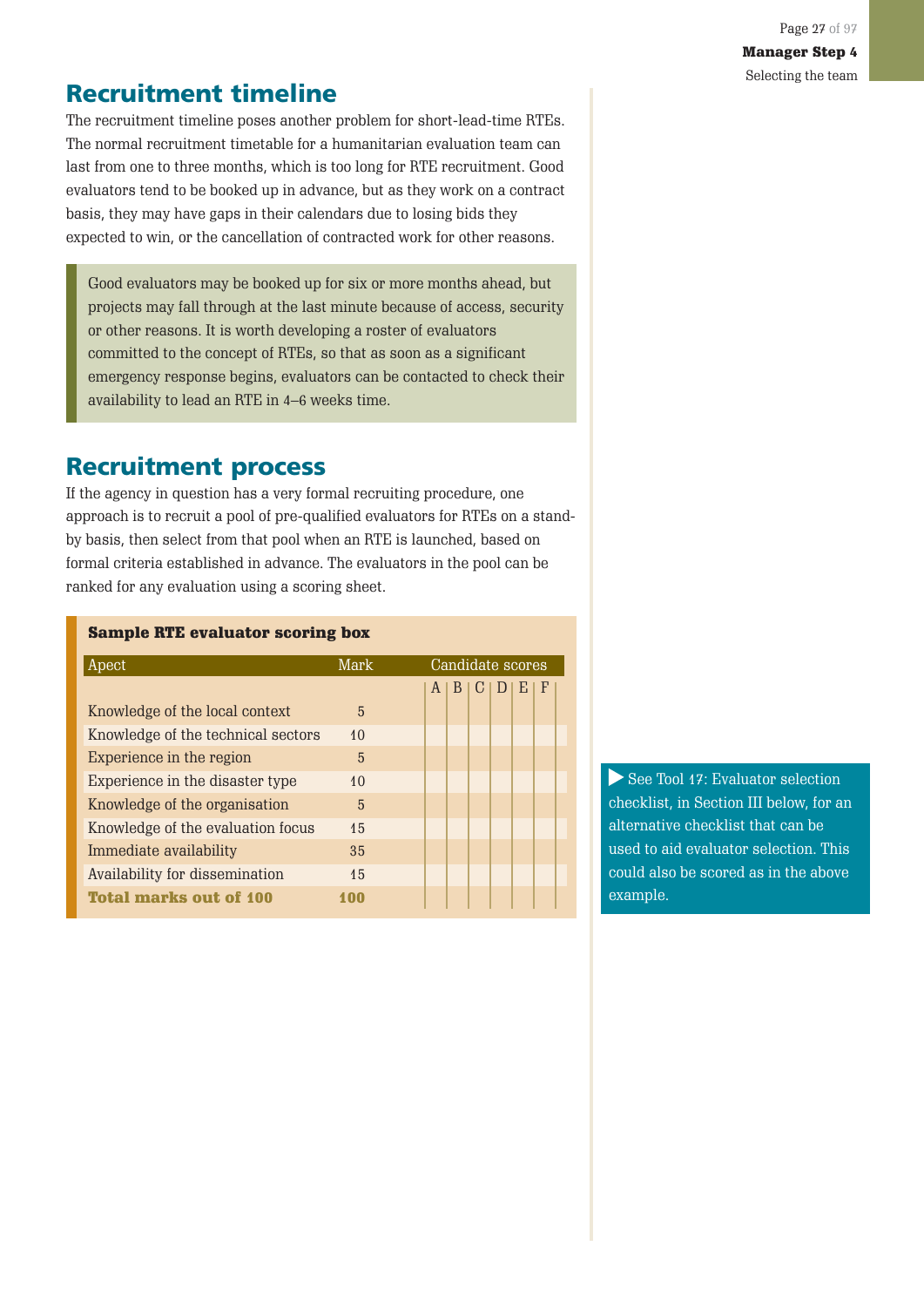# <span id="page-27-0"></span>**Manager Step 5 Reviewing the inception report**

Although inception reports take time and may therefore seem to be inappropriate for RTEs, they are very useful because they:

- provide an opportunity for the evaluation manager to assess how the team understands and plans to approach the evaluation
- oblige the evaluation team to plan its work coherently good planning is essential to meet the tight time deadlines of an RTE
- supply a clear statement of intent from the RTE team, so that members of the country programme can quickly identify any concerns about the proposed approach
- help to clarify whether the evaluation terms of reference are realistic.

RTE inception reports are different from standard evaluation inception reports, which typically contain a great deal of material recycled from the tender document. However, RTEs may not be based on a formal tender, because of the speed of this route. This means that RTE inception reports may have to be written from scratch.

An RTE inception report does not have to be a comprehensive presentation, but should include two key elements: a demonstration that the team clearly understands the context of the emergency, the response and the evaluation, and a clear plan for conducting the evaluation.

Inception reports provide the evaluation manager with an opportunity to address any problems with the team's understanding and approach before they become major issues. In order for the manager to have a voice in the inception report, it is usually appropriate for a very rough draft to be shared with the manager, and then for the report to be completed collaboratively. At the very least, the team leader should discuss the inception report with the evaluation manager, as deeply as needed, before embarking on the fieldwork.

There is a checklist in Section III to assist the process of reviewing an inception report – see Tool 19: Inception report checklist. Section II for the evaluation team contains advice on writing the inception report – see Team Step 3: Writing the inception report.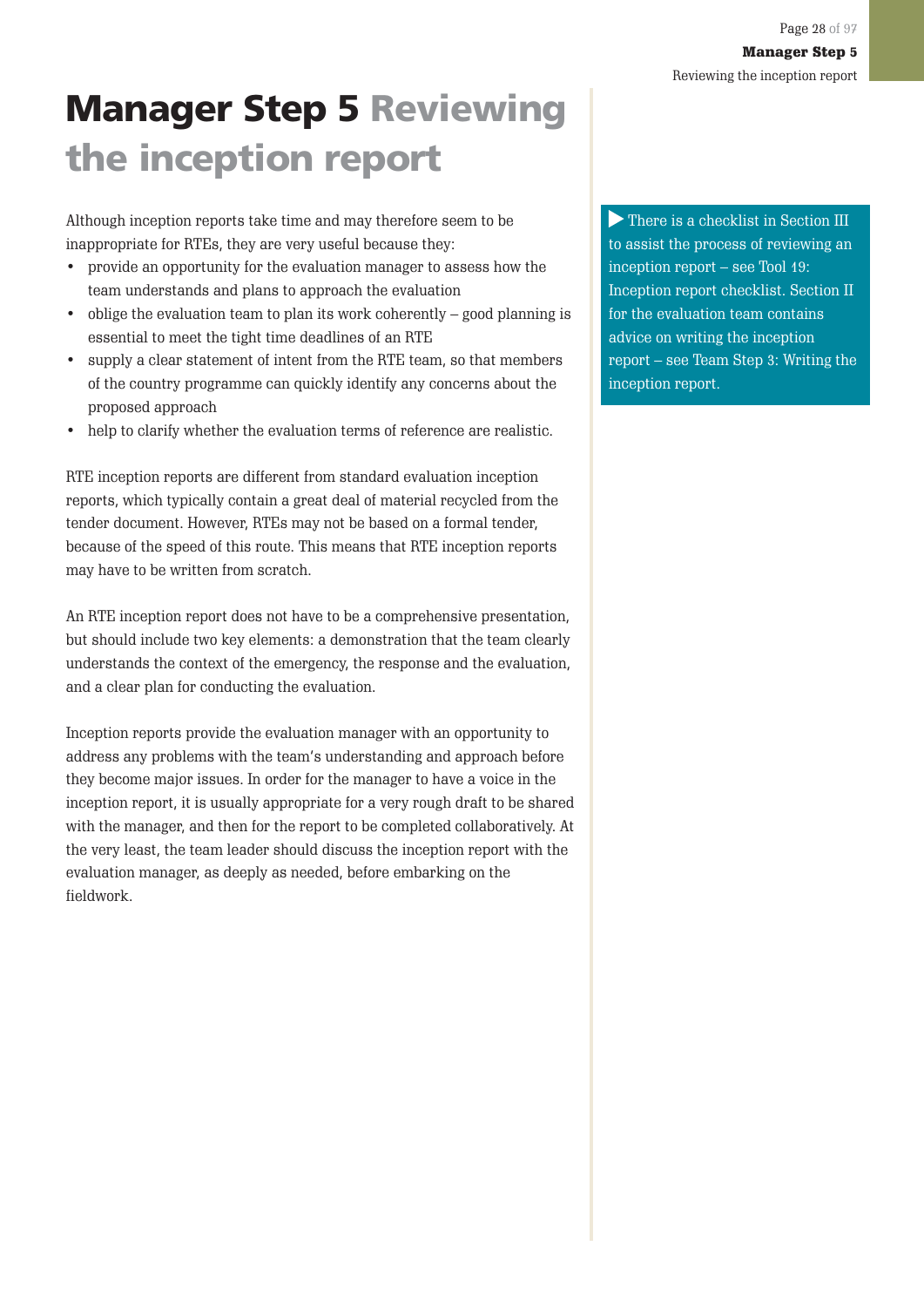# <span id="page-28-0"></span>**Manager Step 6 Reviewing the report**

The evaluation report is still the main output from evaluations in real time, as from any evaluation. However it is to be hoped that an RTE will also already have had an impact through feedback from the evaluation team before the report is completed.

The evaluation manager needs to review to report to check that it:

- broadly meets the terms of reference, and, if not, whether the reasons why it does not are clearly explained and acceptable to the evaluation manager
- answers the evaluation questions
- is coherent and free from internal contradictions
- has conclusions and recommendations supported by the evidence described in the report
- has recommendations that are clear, and is clear about who is being asked to implement them
- provides sufficient information for readers to judge how much reliance they can put on it
- meets any specific agency layout or formatting requirements.

Readers of the evaluation report will make their own assessment of the quality of the evaluation and of the authority of the recommendations. A good report reflects well on the evaluation manager and the evaluation team, a bad report does otherwise.

Section II discusses the evaluation report in depth – see Team Step 7: Writing the report. Section III includes checklists for the report contents – see Tool 20: Evaluation report checklist, Tool 21: Executive summary checklist, and Tool 22: Methodology chapter checklist.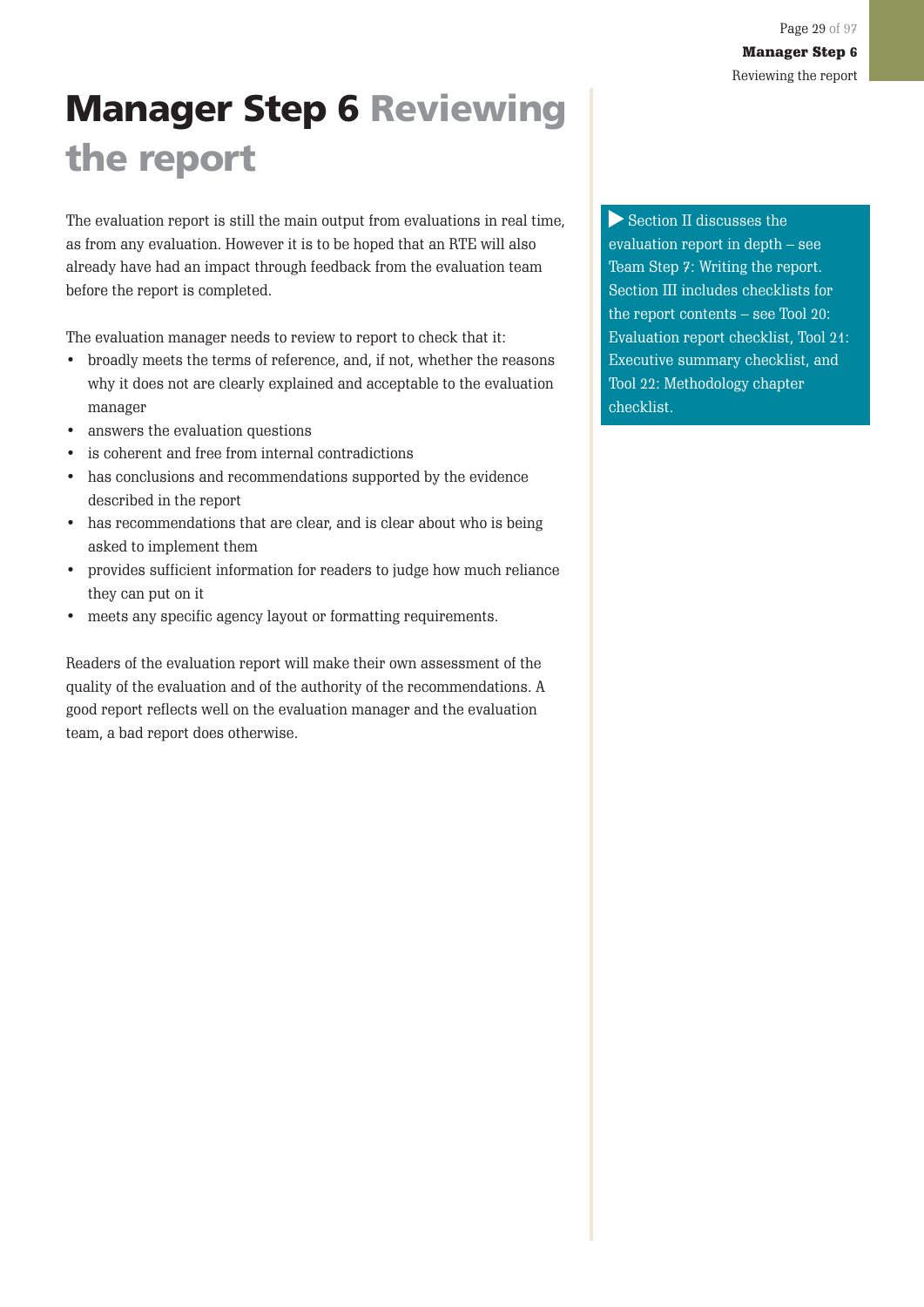# <span id="page-29-0"></span>**Manager Step 7 The management response**

Management responses are important for all evaluations, as they can help to ensure that the evaluation is considered by senior management. A management response is particularly critical for RTEs, as they strive for what Sandison (2007) described as direct utilisation: RTEs aim to have a direct influence on current programme activities, and not just to contribute to broader learning.

The management responses, by operational as well as senior managers, should address the conclusions and recommendations in the report, stating whether each conclusion is broadly accepted. If a conclusion is not accepted, the evidence against the conclusion should be stated. This may be phrased as a general commentary on the evaluation, specifically identifying any conclusions which are not accepted.

For each recommendation, the management response should state:

- whether the recommendation is accepted if recommendations are not accepted, the reason should be clearly stated
- what action has already been taken and by whom, to address the recommendation, or the underlying problem
- what action is planned to address the recommendation, or the underlying problem, who is going to take this action, and what the timetable is.

The management response should also state what mechanism the agency is going to use to follow up on implementation of the planned actions. Management responses are often presented in a table.

#### Reference

FAO (2008) Management Response to the Evaluation of FAO Cooperation in Sierra Leone 2001–2006. Rome: Food and Agricultural Organisation of the United Nations. Last viewed on 21 September 2008. URL: http:// www.fao.org/pbe/pbee/common/ecg/351/en/ ManagementResponseSierraLeone.doc

Sandison, P. (2007) 'The utilisation of evaluations'. In ALNAP Review of Humanitarian Action: Evaluation Utilisation (pp. 89–144). London: ALNAP. Last viewed on 21 September 2008. URL: http://www.alnap.org/publications/ RHA2005/rha05\_Ch3.pdf

| Extract from a management response to an FAO evaluation |  |  |
|---------------------------------------------------------|--|--|
| (FAO, 2008)                                             |  |  |

| <b>Recommendation</b>              | <b>Further</b> | <b>Acceptance by</b> |                                | <b>Comment on the</b> | <b>Actions to be taken</b> |             |                       |                  |
|------------------------------------|----------------|----------------------|--------------------------------|-----------------------|----------------------------|-------------|-----------------------|------------------|
|                                    | donor          |                      | management                     |                       | <b>Recommendation</b>      |             |                       |                  |
|                                    | funding        |                      | <b>Accept Partially Reject</b> |                       |                            | Action      | Timing                | Unit             |
|                                    | required       |                      | accept                         |                       |                            |             |                       | Resp.            |
| <b>Recommendation 8</b>            | Yes            | $\overline{X}$       |                                |                       | The recommendation will    |             | Liaise with Immediate | <b>FAOR, SFW</b> |
| Specific consideration should be   |                |                      |                                |                       | be incorporated in the     | <b>UN</b>   |                       | (with other      |
| given in the national priority     |                |                      |                                |                       | NMTPF and NADP             | agencies,   |                       | Units),          |
| framework to cross-cutting issues  |                |                      |                                |                       | planning which should      | line        |                       | <b>ESW</b>       |
| such as environment, gender equity |                |                      |                                |                       | consider activities to     | ministries  |                       |                  |
| and HIV/AIDS. Together with MAFS,  |                |                      |                                |                       | improve rural living       | of the      |                       |                  |
| the National Farmers Association,  |                |                      |                                |                       | conditions such as better  | GoSL and    |                       |                  |
| and civil society agriculture-led  |                |                      |                                |                       | nutrition, HIV/AIDS,       | <b>NGOs</b> |                       |                  |
| HIV/AIDS-mitigation strategies at  |                |                      |                                |                       | malaria, schistosomiasis   | working in  |                       |                  |
| community level should be          |                |                      |                                |                       | prevention, literacy and   | these       |                       |                  |
| developed in the context of        |                |                      |                                |                       | other essential livelihood | areas.      |                       |                  |
| expansion of FFS in Sierra Leone.  |                |                      |                                |                       | areas.                     |             |                       |                  |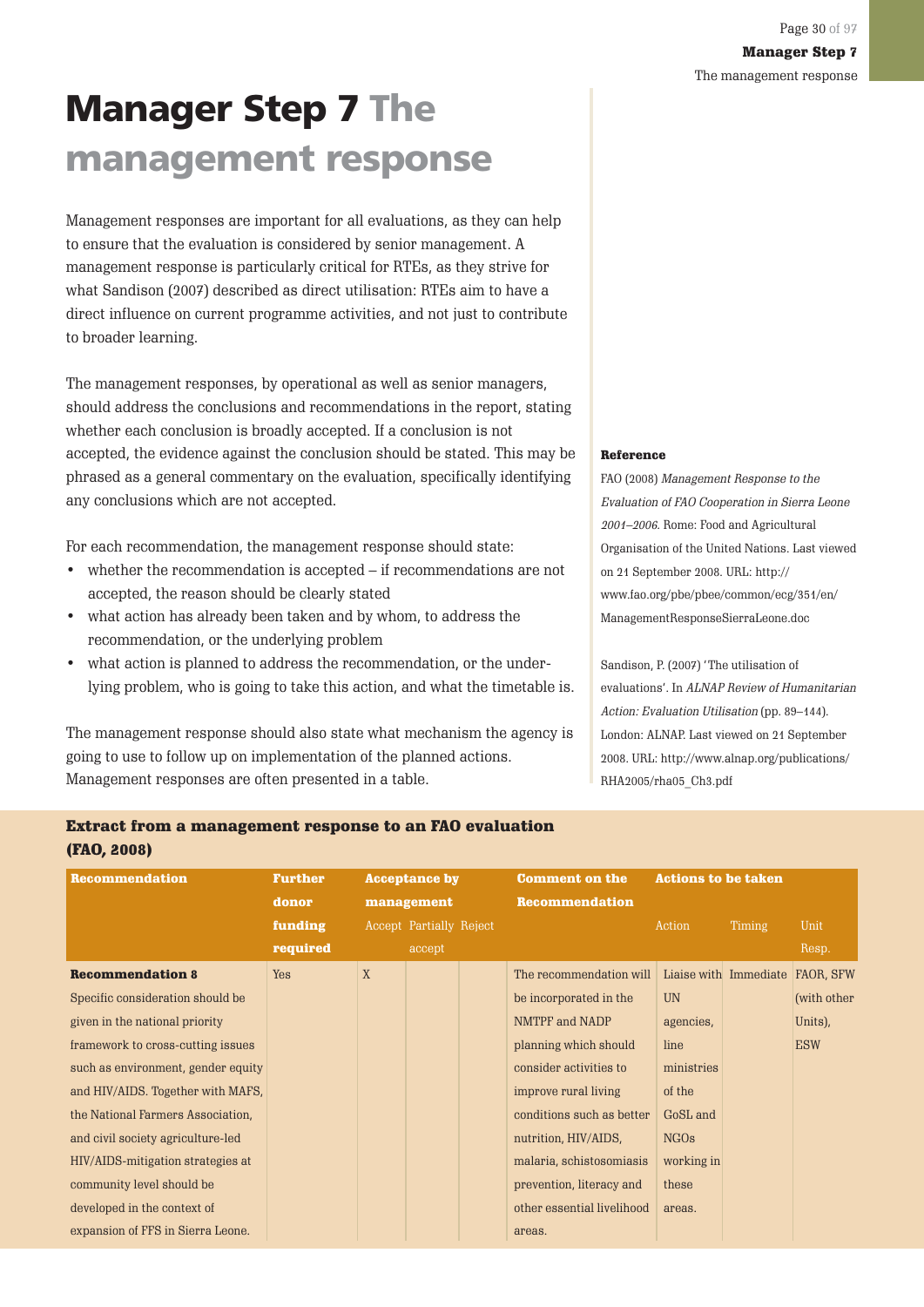Eliciting a management response can be more difficult in agencies which do not already have a system for this. However, the evaluation manager can make the case that RTEs are special, and request a management response. If there is no automatic system for generating a management response, it is worth considering which stakeholders might be co-opted to support the need for one.

As well as the management response to the evaluation report, there should be an operational response from the field team to the real-time advice from the RTE team. It may be useful for this to be formally described and annexed to the evaluation report.

In the case of interagency evaluations, where several agencies are involved, each individual agency may prepare its own management response. If agencies taking part in an interagency evaluation do not have a formal system for this, or if the system is inappropriate for joint evaluations, it may be useful to gather feedback with a simple tool. This could also be used for single-agency evaluations.

Consideration of evaluation stakeholders is also mentioned in Manager Step 1: Deciding to do an RTE.

A simple tool for gathering feedback to a joint RTE is presented as Tool 23: Multi-agency response tool. More on interagency evaluations can be found in Tool 24: IASC guidelines on interagency RTE, and Tool 25: Interagency RTE checklist.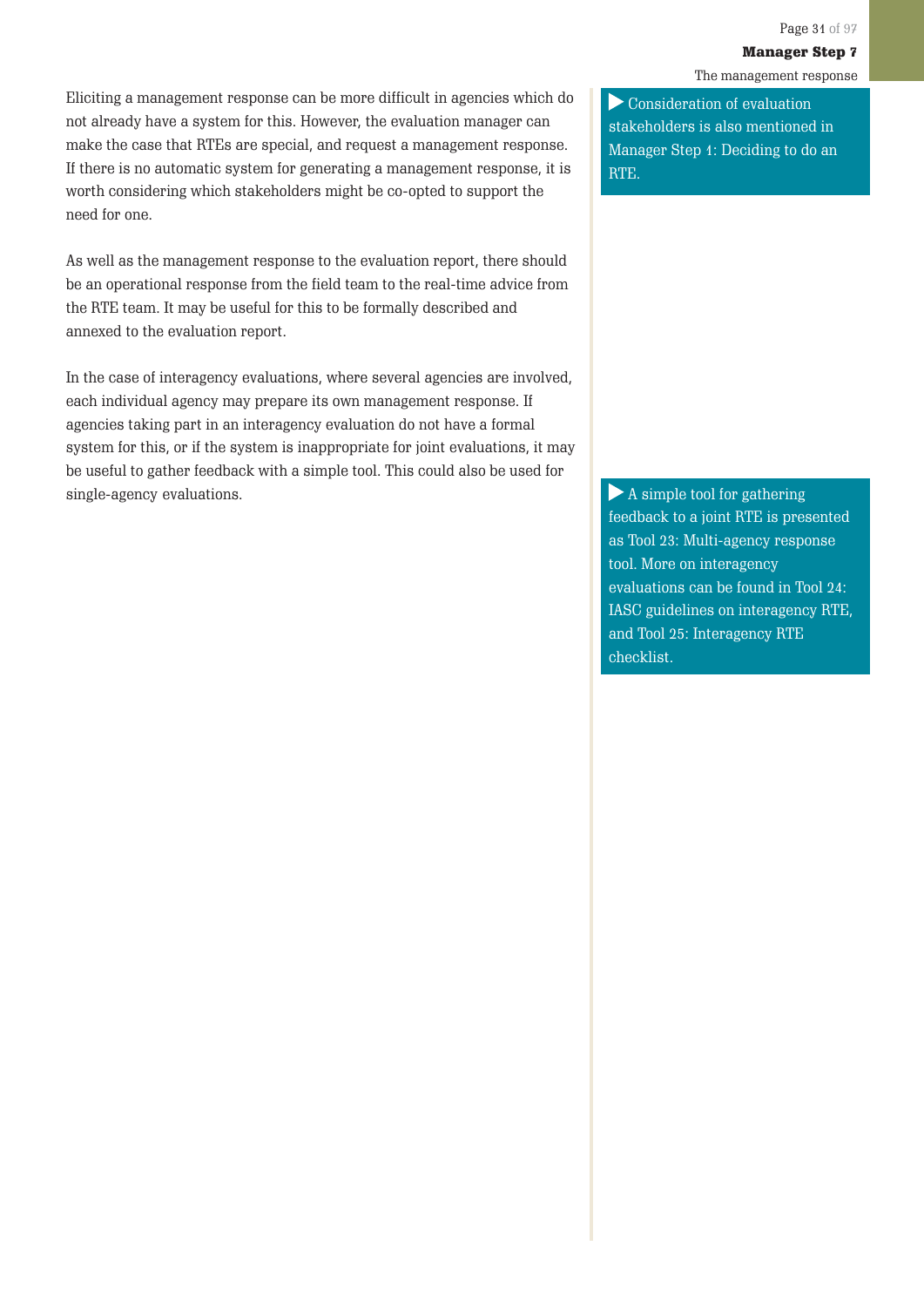# <span id="page-31-0"></span>**Manager Step 8 Dissemination and use**

Dissemination is essential for all evaluations. However, the use of RTEs to try to achieve change very quickly makes planning for dissemination very important. The dissemination plan needs to be built in from the start, as there is a shorter window for improving current practice than there is for improving subsequent practice.

Dissemination is much wider than just the evaluation report, and also includes briefings for operational personnel, management at different levels, other NGOs and government. One key target for dissemination should be the field personnel who are moving on to the next emergency response, or who have already left the field. Agencies can use emails to send this group a short summary of the evaluation.

The key management issue is to ensure that dissemination is thought about in advance, and that any necessary days for briefings at headquarters and any other dissemination costs including translation are included in the budget.

#### Reference

World Bank Group, Carleton University & IOB/ Netherlands Ministry of Foreign Affairs (2002) International Program for Development Evaluation Training (IPDET): Building Skills to Evaluate Development Interventions: Module 9. Presenting Results. Washington: Operations Evaluation Department of the World Bank and Operations Evaluation Group of the International Finance Corporation. Last viewed on 28 June 2008. URL: http://www.insp.mx/ bidimasp/documentos/1/IPDET%20modulo% 209.pdf

| Dissemination plan, based loosely on World Bank Group et |  |  |  |  |
|----------------------------------------------------------|--|--|--|--|
| al., (2002, pp. 9–2)                                     |  |  |  |  |

| <b>Audience</b>                      | <b>Product</b>                                              | Who to do          | By when                                   |
|--------------------------------------|-------------------------------------------------------------|--------------------|-------------------------------------------|
| Country management team              | Mid-evaluation briefing                                     | Whole team         | Midpoint of fieldwork                     |
| Country staff                        | Final briefing                                              | Whole team         | End of fieldwork                          |
| Whole agency                         | First draft report                                          | Team leader        | End of fieldwork                          |
| <b>UN HC</b>                         | Briefing on findings and<br>conclusions                     | Team leader        | End of fieldwork                          |
| Ministry officials                   | Briefing on findings,<br>conclusions and<br>recommendations | Team<br>member C   | On completion of final report             |
| NGO Forum                            | Briefing on findings,<br>conclusions and<br>recommendations | Team<br>member C   | On completion of final report             |
| <b>Regional HQ</b>                   | Briefing on findings,<br>conclusions and<br>recommendations | Team<br>member B   | On exit from field                        |
| Global HQ                            | Briefing on findings,<br>conclusions and<br>recommendations | Team leader        | Within three days of departure from field |
| Agency                               | Final report                                                | Team leader        | With seven days of receipt of comments    |
| Development education<br>community   | Journal article on the<br><b>RTE</b>                        | Whole team         | Two months after fieldwork                |
| Humanitarian evaluation<br>community | <b>Presentation at ALNAP</b><br><b>Biannual</b>             | <b>Team Leader</b> | <b>Next Biannual</b>                      |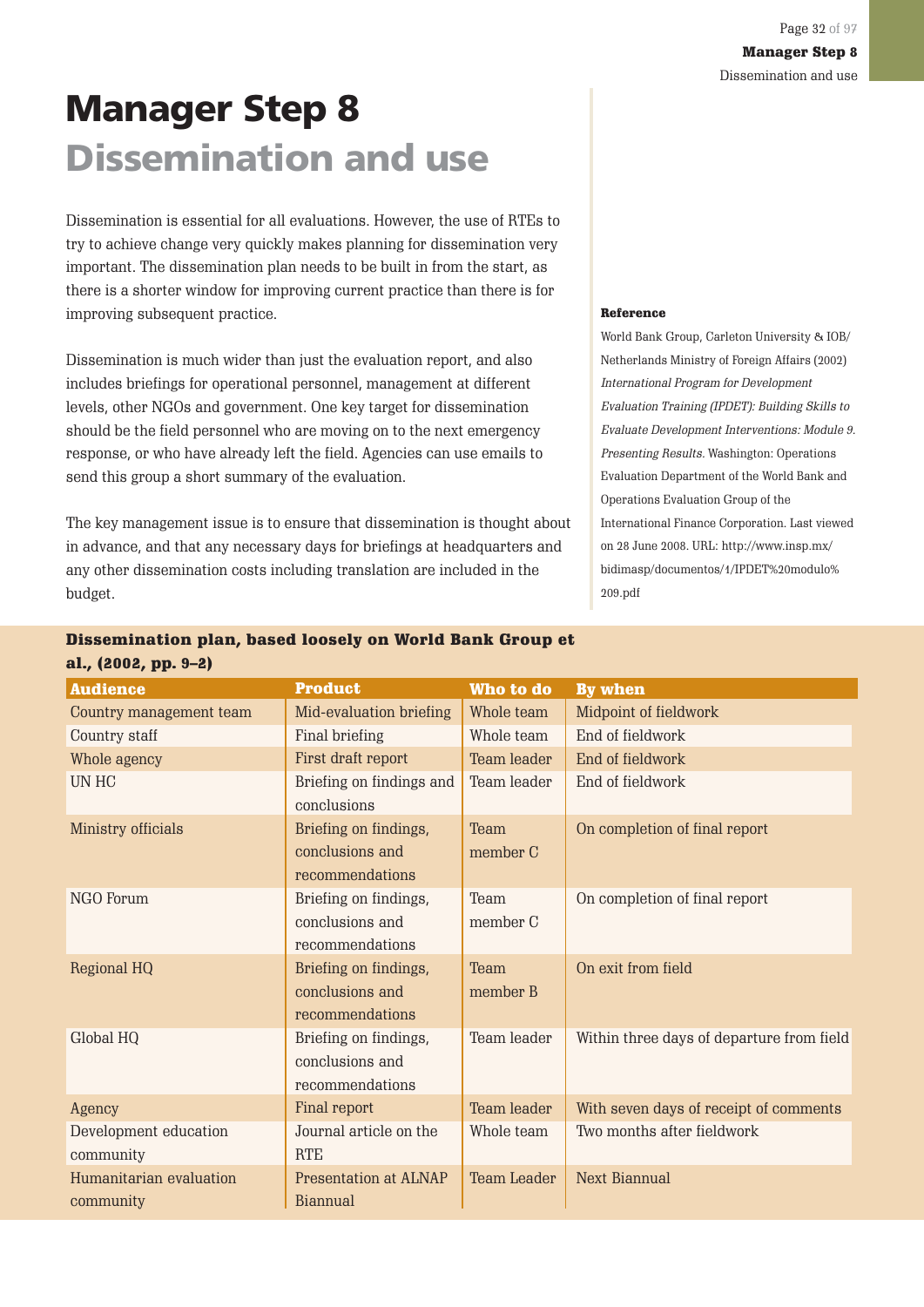Dissemination of evaluation findings does not guarantee utilisation, but utilisation is impossible without dissemination. It is good to agree a dissemination plan in advance, as there are those who will be opposed to the broader dissemination of any evaluation that contains even a single word that might be interpreted as a criticism of the agency.  $\Box$  Dissemination has budget

implications (see Manager Step 3: Planning and budget) and should reach all major stakeholders (see Manager Step 1: Deciding to do an RTE). Availability for dissemination activities may be one of the selection criteria for the evaluation team (see Manager Step 4: Selecting the team).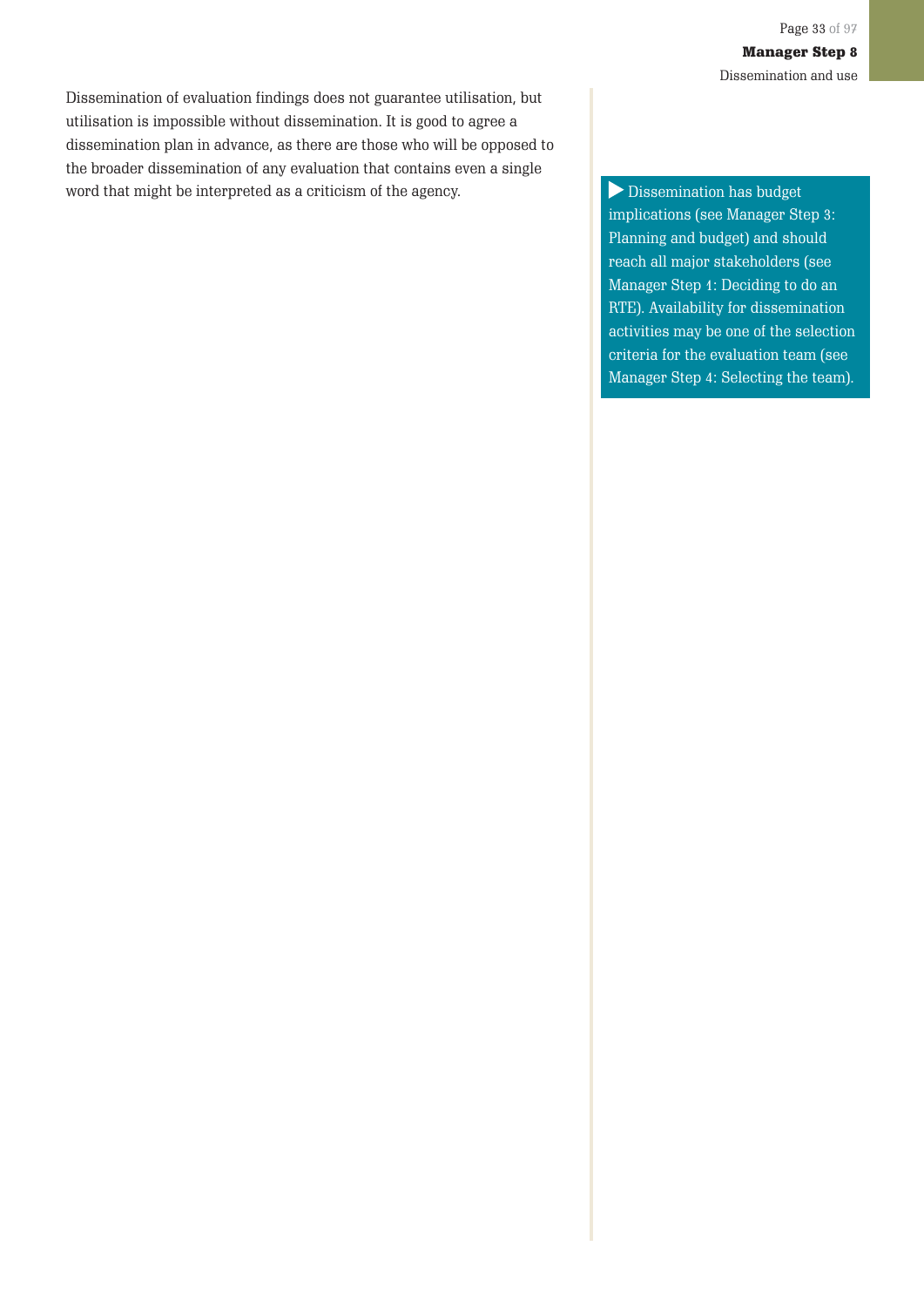# <span id="page-33-0"></span>**Section II Guidance for Evaluation Teams**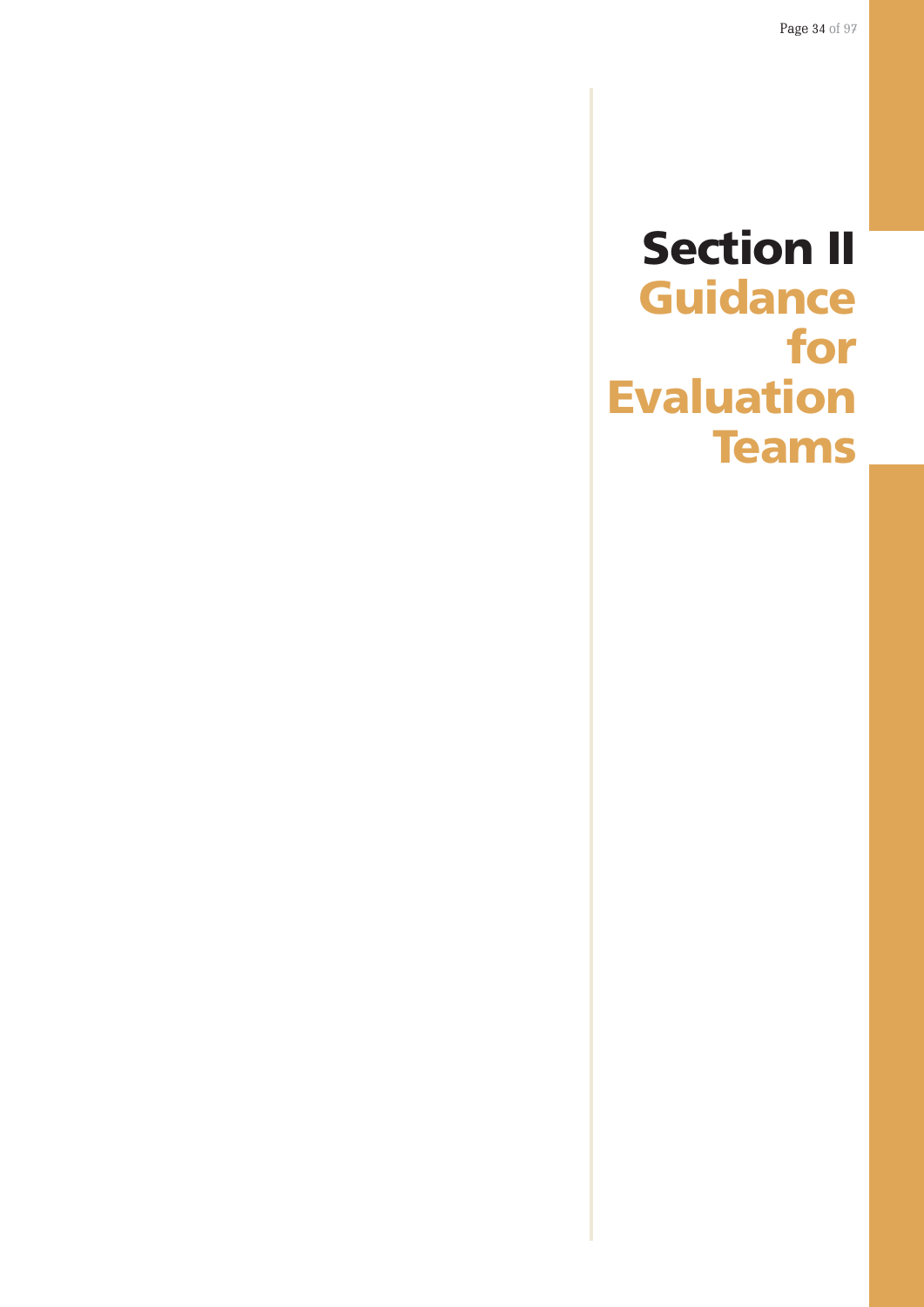# <span id="page-34-0"></span>**Team Step 1 Planning the fieldwork**

The first element of planning an RTE is to make contact with the field, through the evaluation manager initially, to establish the basic logistics and timings for the evaluation visit. It is vital that the fieldwork plan be agreed with the country team, and that it respects concerns about over-burdening field staff.

While all evaluations need to be planned, this can be particularly important for RTEs, especially when they take place in the early response period. Planning for RTEs needs to be done in a careful but flexible manner. It needs to be flexible because in the early stages of an emergency response, the context of the response will be changing, and a rigid fieldwork plan would soon come apart. However, the fieldwork also needs to be well planned, so that it allows the team to develop its findings and conclusions in a considered way.

In particular the following should be planned for:

- time at the start of the evaluation for all the team members to agree the approach that the team is going to take
- some reflection time at the midway stage so that the team can develop its initial analysis
- opportunities for reflection at the end of the fieldwork so that the team can discuss and agree its findings, conclusions, and recommendations
- time for the team leader in particular, towards the end of the evaluation, to prepare the initial draft of the report.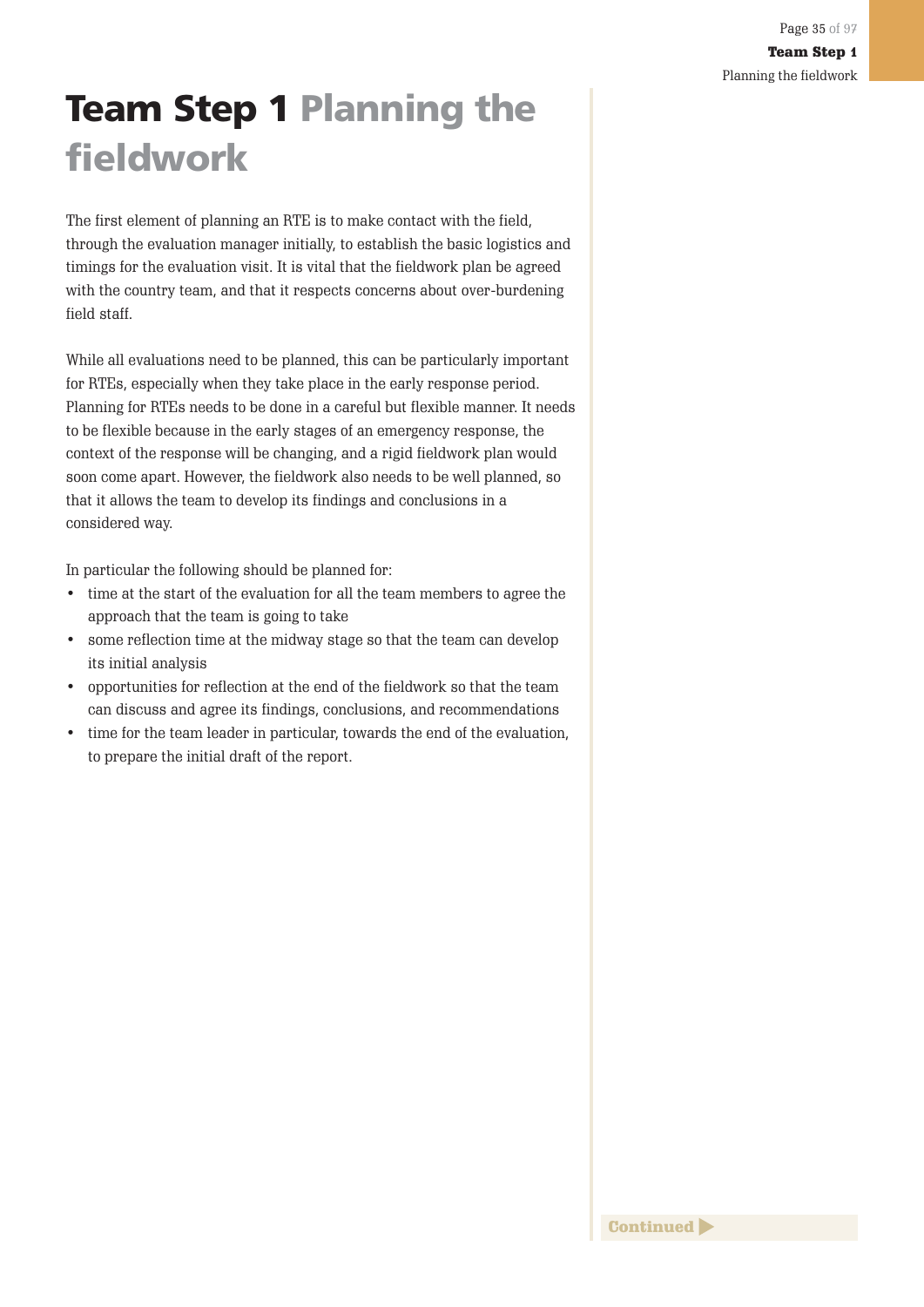The following is an example of a work plan from an inception report. This was a lengthy evaluation ranging over a wide area, but with a requirement to submit a draft report before leaving the country.

|                                       |  | JANUARY                                                                      |  |                                |
|---------------------------------------|--|------------------------------------------------------------------------------|--|--------------------------------|
| <b>Description of activity</b>        |  | 2425262728293031112345678910111213141516171810202122232425262728293031123456 |  | 8 9 10 11 12 13 14 15 16 17 18 |
|                                       |  |                                                                              |  |                                |
| 1 Background research                 |  |                                                                              |  |                                |
| 2 Background research                 |  |                                                                              |  |                                |
| 3 Travel to Delhi                     |  |                                                                              |  |                                |
| 4 Team meeting                        |  |                                                                              |  |                                |
| 5 Initial briefing                    |  |                                                                              |  |                                |
| 6 Document research                   |  |                                                                              |  |                                |
| 7 Meetings with stakeholders in Delhi |  |                                                                              |  |                                |
| 8 Sub-team 1 travel to West Bengal    |  |                                                                              |  |                                |
| 9 Sub-team 1 fieldwork in West Bengal |  |                                                                              |  |                                |
| 10 Sub-team 2 travel to Kerala        |  |                                                                              |  |                                |
| 11 Sub-team 2 fieldwork in Kerala     |  |                                                                              |  |                                |
| 12 Sub-team 1 travel to Sikkim        |  |                                                                              |  |                                |
| 13 Sub-team 1 fieldwork in Sikkim     |  |                                                                              |  |                                |
| 14 Sub-team 2 travel to Mumbai        |  |                                                                              |  |                                |
| 15 Sub-team 2 fieldwork in Gujarat    |  |                                                                              |  |                                |
| 16 Joint team travels to Assam        |  |                                                                              |  |                                |
| 17 Fieldwork in Assam                 |  |                                                                              |  |                                |
| 18 Joint team returns to Delhi        |  |                                                                              |  |                                |
| 19 Sub-team 2 visits another city     |  |                                                                              |  |                                |
| 20 Fieldwork in additional city       |  |                                                                              |  |                                |
| 21 Sub-team 2 returns to Delhi        |  |                                                                              |  |                                |
| 22 Team leader follows up in Delhi    |  |                                                                              |  |                                |
| 23 Follow up and preparing draft      |  |                                                                              |  |                                |
| 24 Preparing draft report             |  |                                                                              |  |                                |
| 25 Presenting draft at debriefing     |  |                                                                              |  |                                |
| 26 Depart Delhi                       |  |                                                                              |  |                                |
| 27 Submit final draft for comments    |  |                                                                              |  |                                |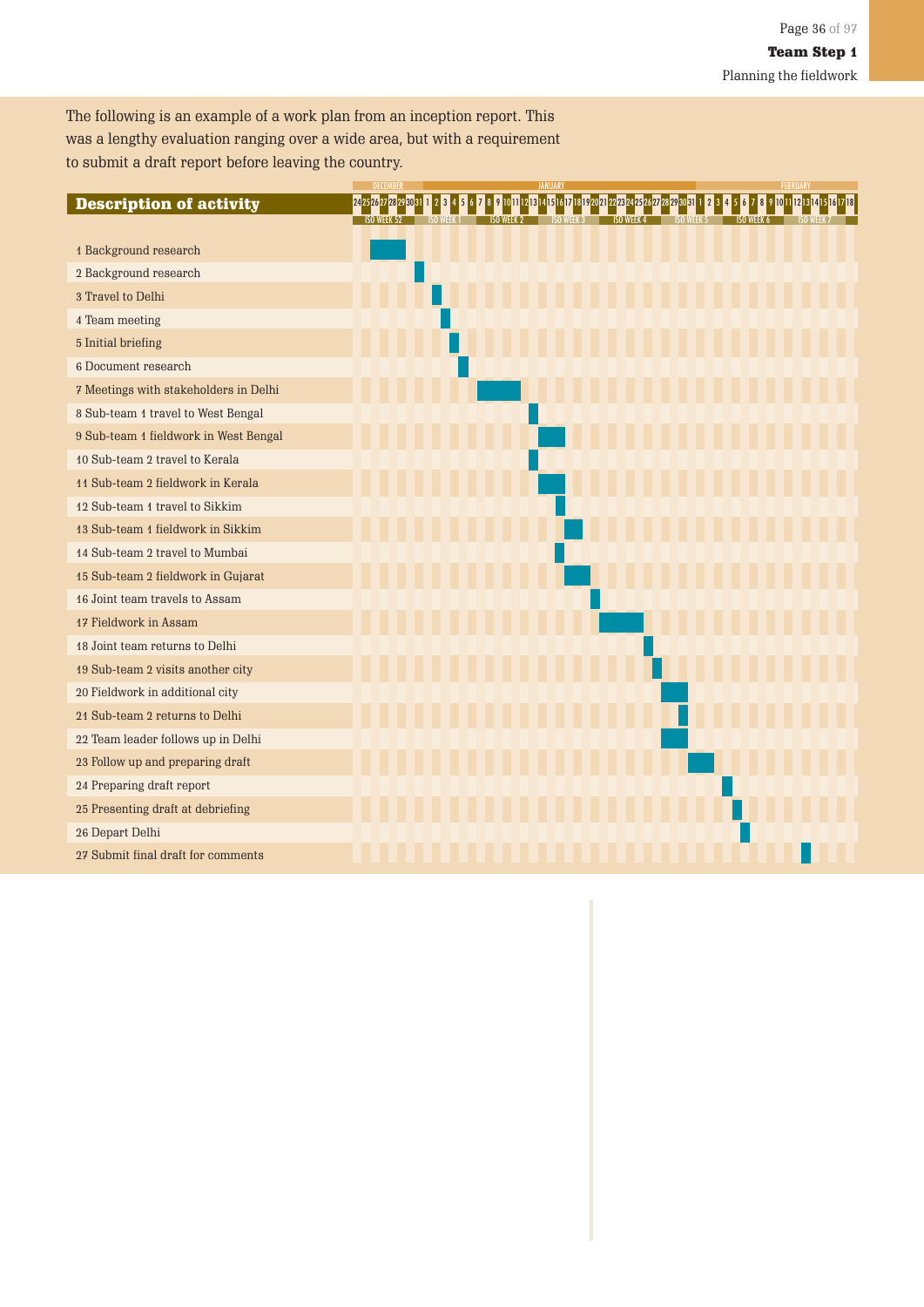# **Team Step 2 Drafting an interview guide**

While real-time evaluations should make extensive use of observation, key informant interviews are likely to be one of the main sources of information. Most key informant interviews in RTEs take the form of semi-structured interviews with a pre-prepared topic guide.

Using a topic guide is particularly important in early-response-stage RTEs because interviews may be subject to greater time constraints than in regular humanitarian evaluations. The topic guide can be expected to have three sections: introduction and introductory or 'warm-up' questions, questions based on the terms of reference, and closing or 'wrap-up' questions and final information. For the early-response-stage RTE, it may be necessary to place the most critical questions at the start of the topic guide.

## **Introduction and introductory questions**

Before asking any questions it is important to state the evaluators' names, the purpose of the evaluation, the interview rules, and possibly how long the participant can expect the interview to take. An interview protocol card (which can be business-card size) can usefully set out the interview rules for interviewees who can read in the language of the card.

#### An interview protocol card

- Your rights as an interviewee
- $\bullet$  You have the right not to be interviewed or to terminate the interview at any time
- You have the right not to answer any question
- Nothing you say will be attributed to you directly or indirectly without your explicit permission
- The notes on this interview will not be shared outside the evaluation team
- If you provide an email address, we will send you dust of the  $\cdot$ draft of the report for your comments.

Introductory questions are useful to reduce tension at the start of the interview. One effective way of doing this is to ask about the role of the interviewee in the emergency response.

See Tool 8: A sample interview guide, and Tool 13: Persons met – recording contacts and interviews, in Section III: Tools and techniques.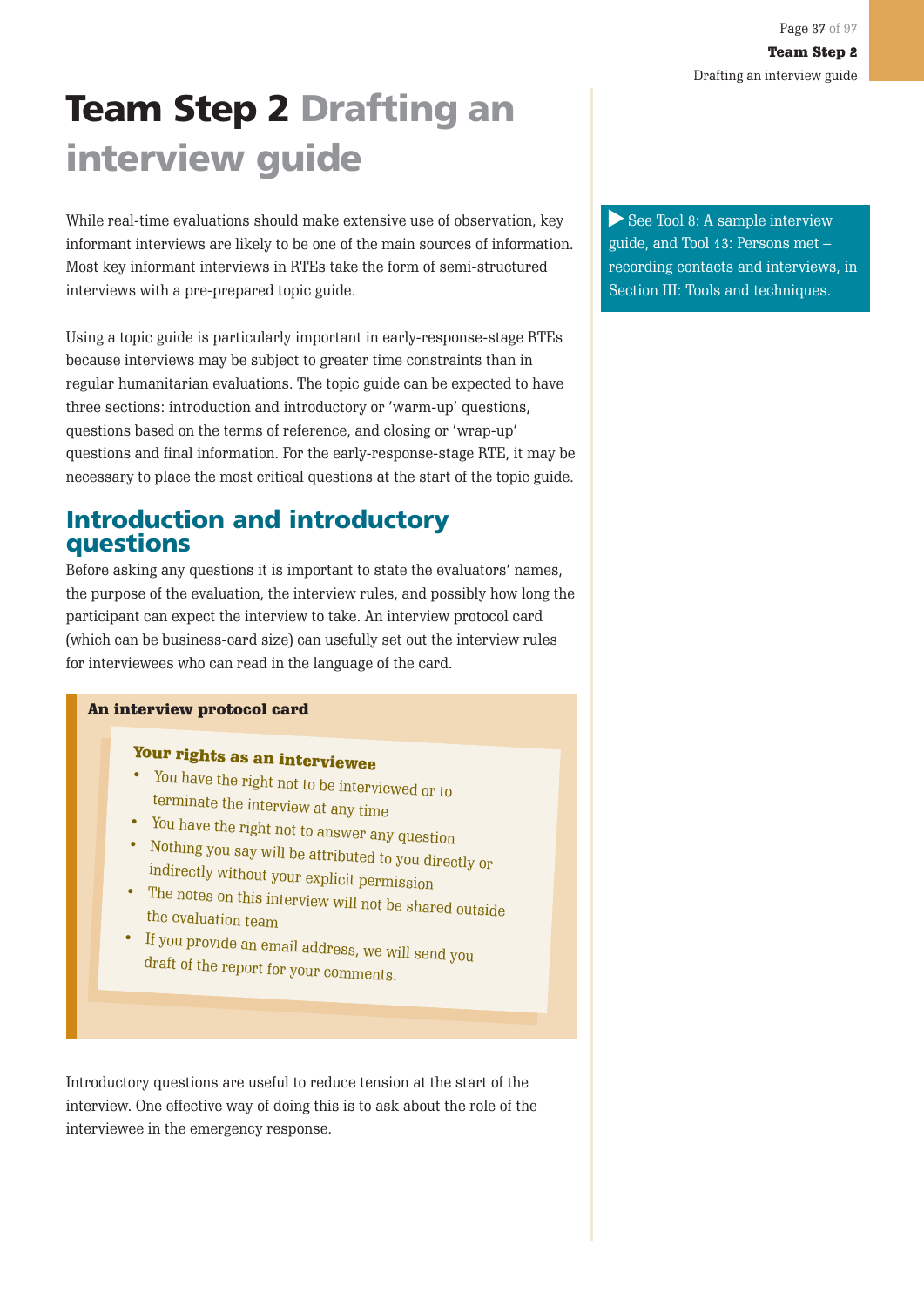## **Questions based on the terms of reference**

The bulk of any interview will be around the questions raised in the terms of reference. Not all questions will be equally applicable to all interviewees, and it may be useful to prepare different topic guides for different types of respondents.

The topic guide is a guideline rather than a questionnaire. The order of questions or the text of a question can be changed to suit the particular interview. More contentious issues should normally be left until the end of the interview. However, interviews for an RTE may be curtailed prematurely if the interviewee is called away on an urgent matter. If this seems likely, it can be best to start with the most important questions.

# **Closing questions and final information**

Questions in the final stage of an interview should cover general learning, and can be direct or indirect, as follows.

- When you look back on the response, what it the biggest lesson that you have learned, or had reinforced, by this experience?
- What have you personally learned from this experience?
- What was the thing that most surprised you in this operation?
- If you were back at the start of the operation with the knowledge you have now, what would you do differently?
- Is there any question that you were expecting which I have not asked?

Lastly, this section of the interview should deal with any administrative matters, such as noting contact details for the interviewee, and the email address for a copy of the draft report.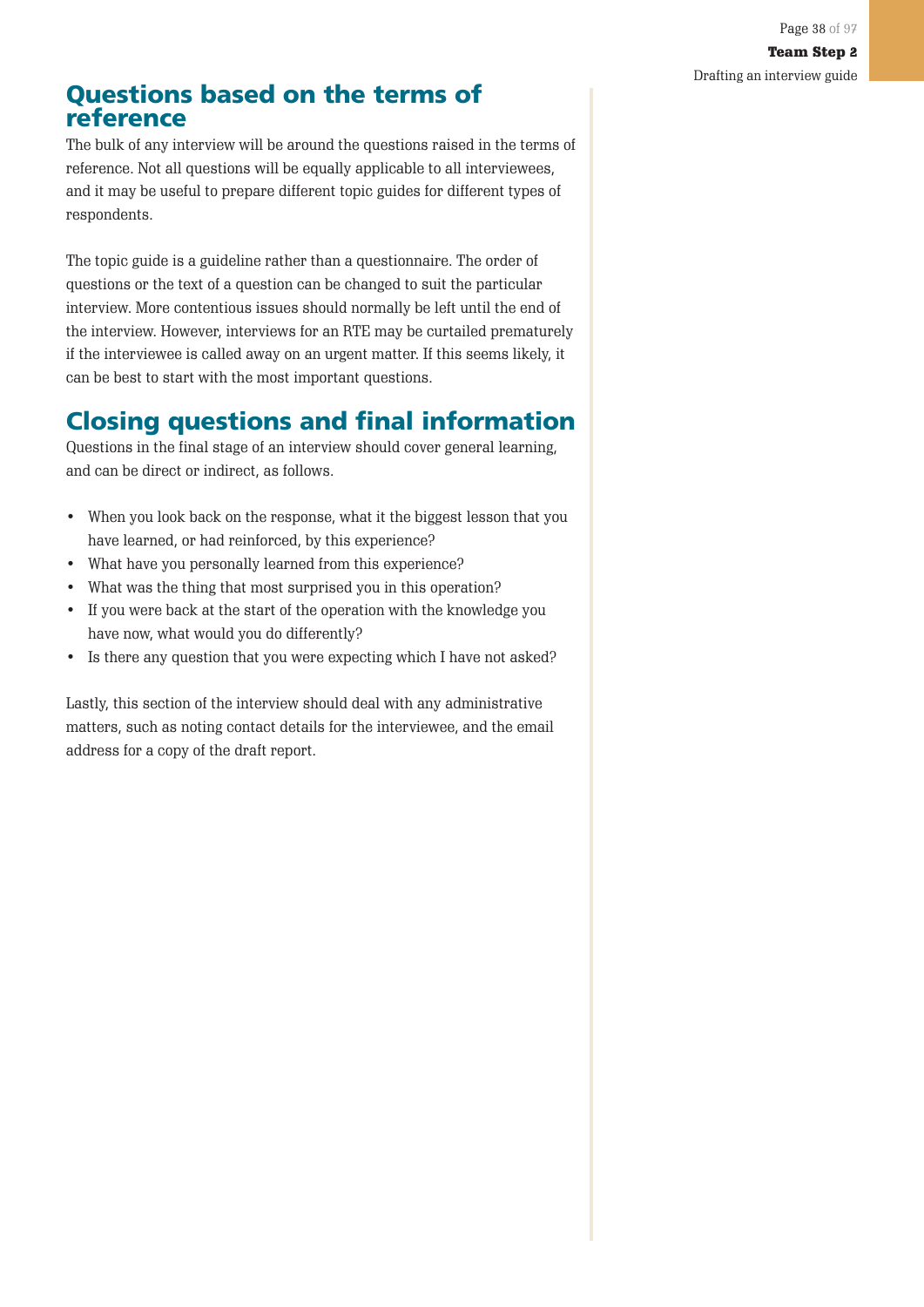# **Team Step 3 Writing the inception report**

The inception report is a key document in the evaluation. Although it takes time to prepare, an inception report is useful for the RTE team especially because it lets the operational teams and the evaluation manager know exactly what the RTE team proposes to do and why. This is important in the RTE context where the evaluation places an administrative load on an already busy programme.

The inception report should include the following key elements:

- an introduction or context section demonstrating the evaluation team's understanding of the context of the humanitarian crisis, the context of the response and of the actions to be evaluated, the purpose and intent of the evaluation, and the concerns of stakeholders
- a clear work plan including the allocation of roles and responsibilities within the team, any deadlines for intra-team reporting, and detailed travel plans – this should also take the constraints into account, and be realistic and specific about what will happen when
- an outline of proposed methodologies, with an initial priority interview plan
- acknowledgement of and, if possible, specific information on the role of the advisory group
- annexes containing the interview guide, and a focus group topic list (if focus groups are planned).

If the context section of the inception report is well written, it can be adapted to be used as the introduction to the context section in the main report. The same may apply to other parts of the inception report. If members of the evaluation team have the opportunity, they can prepare the outline of the inception report before going to the field, and perhaps also draft some of the sections.

Section I for evaluation managers also contains advice on the inception report – see Manager Step 5: Reviewing the inception report.

See Section III, Tool 8: A sample interview guide, on key informant interviews, and Tool 11: A sample focus group discussion guide.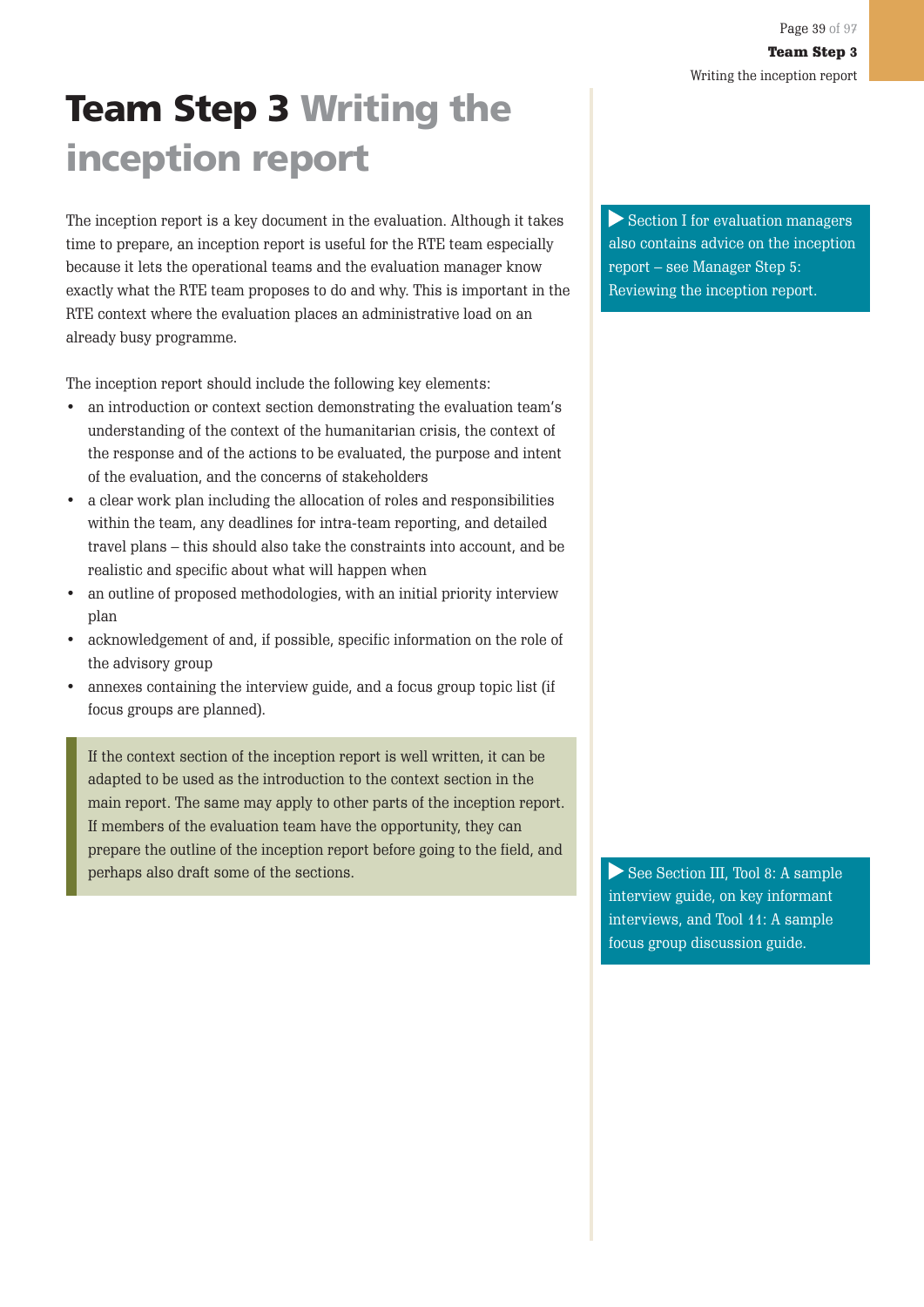# **Team Step 4 Conducting the fieldwork**

Fieldwork for an RTE is largely similar to that for a standard humanitarian evaluation. There are two main exceptions to this.

- 1 Staff members in an early-stage response may be extremely busy and will have less time for evaluators than they would later on in the response. They may also change their views over time.
- 2 Evaluators need to be especially well organised to be able to gather the data, analyse it and present a cogent debriefing and report without the weeks of post-fieldwork analysis and writing that standard evaluations usually offer.

## **Record-keeping during fieldwork**

The time demands of real-time evaluation mean that records must be kept up to date through the evaluation, rather than being produced at the end by a forensic examination of notes and tickets. This applies to lists of persons met or interviewed, itinerary items, issues and findings, and references.

The team leader should prepare pro formas for records of interviews, meetings, itinerary, issues and findings, and references, and share these with the other team members. Each team member should keep the lists keep up to date and return them to the team leader every few days. Or different team members can collate different items. The aim is to avoid reformatting information, so that time at the end of the mission can be devoted to analysis rather than administration. The golden rule for all evaluation but especially for RTEs is that no item of data should be typed in more than once.

## **Interviews**

Key informant interviews are the core of data collection for humanitarian evaluation. Evaluation interviews typically last from 45 to 60 minutes (and longer in some cases). However, in the conditions of an RTE, access to interviewees may be limited by time, or may be subject to interruptions. Strategies to deal with this include asking key questions first, getting briefed about the role of the interviewee beforehand, and being ready to remind interviewees about the position of an interview before an interruption.

It may also be worth interviewing people more than once, to capture any learning that they have had during the evaluation fieldwork. All interviews and similar interactions should be listed in the evaluation report, so that readers can easily see what the key findings are based on.

Section III contains several examples of tools and pro formas that could be used or adapted. See Tool 13: Persons met – recording contacts and interviews, Tool 14: Listing group meetings, Tool 12: Issues, evidence, findings, conclusions and recommendations, Tool 15: Team itinerary, and Tool 16: Listing references.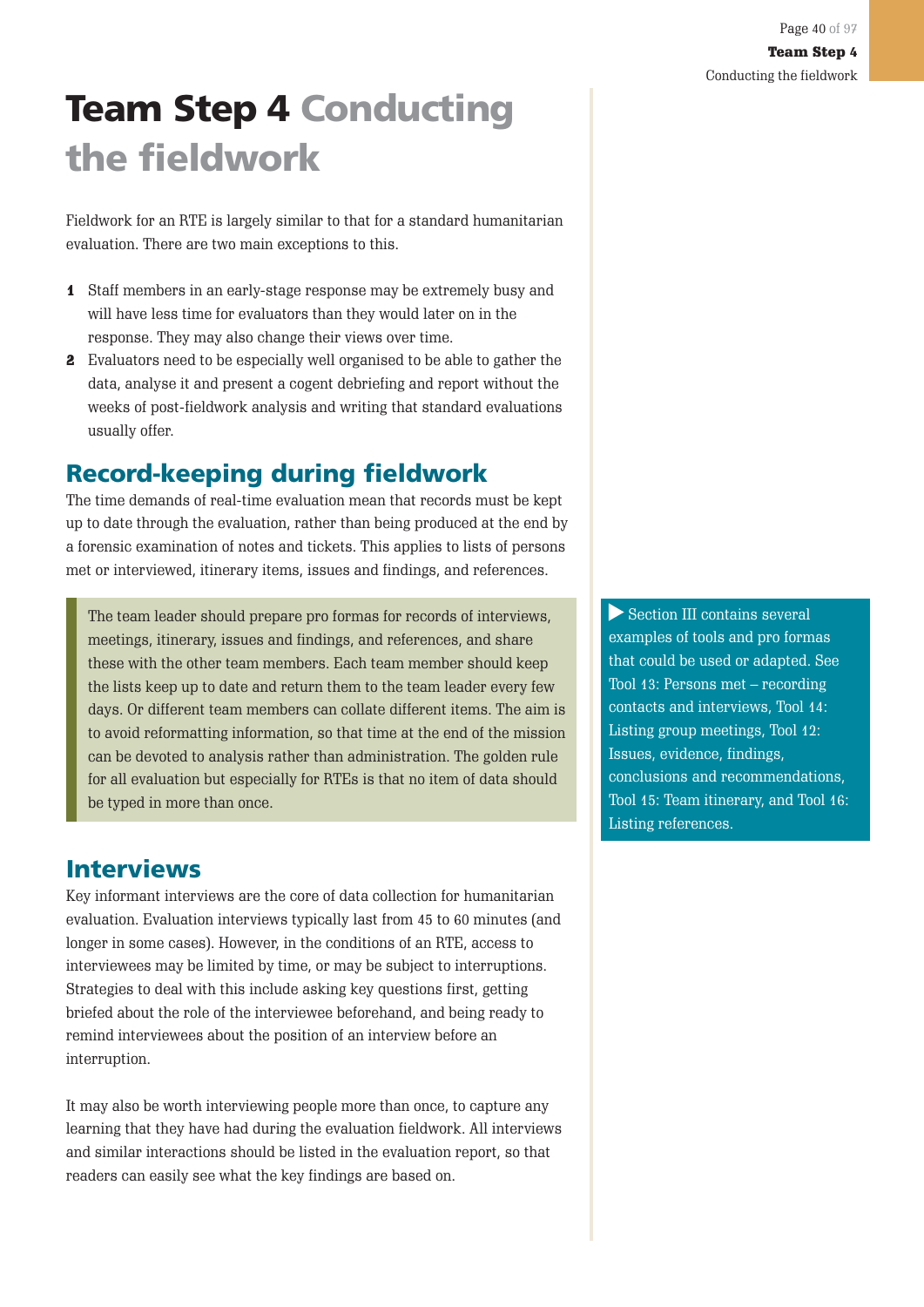## **Surveys**

Surveys are generally not practicable as part of real-time evaluations as they take too long to prepare, conduct and process. Before a survey, the questionnaire has to be agreed and tested, and enumerators have to be trained, and then the survey results have to be collated and analysed.

However, it may be possible to take advantage of monitoring surveys (such as food-basket monitoring) or even to undertake simple monitoring surveys on the evaluators' own datasets. While it is not ideal to try and generalise from such small surveys, these can still provide useful indications of areas which need further investigation.

The terms of reference specified that the team should conduct a questionnaire survey. The team began developing a questionnaire, but it soon became clear that this would not be an appropriate method of data collection for beneficiary views. The time available did not allow the proper testing of a questionnaire, or the recruitment and training of assistants, to produce a dataset large enough for statistically valid results.

Instead, the team opted to use focus group meetings with beneficiaries to ask them about their experience of the floods and cyclone ,and their views on the response. The team met with over 400 beneficiaries at 16 different sites (with multiple meetings on some sites) to ask them about their views. The team visited both flood-affected and cyclone-affected areas.

### **Documentary research**

Because of the timescale, documentary research for an RTE is different from that for other evaluations. Later evaluations will be able to draw upon the RTE and other summative accounts of the response, but the RTE is probably going to be restricted to agency situation reports and other primary accounts. However, the sheer volume of these can make them a difficult research resource.

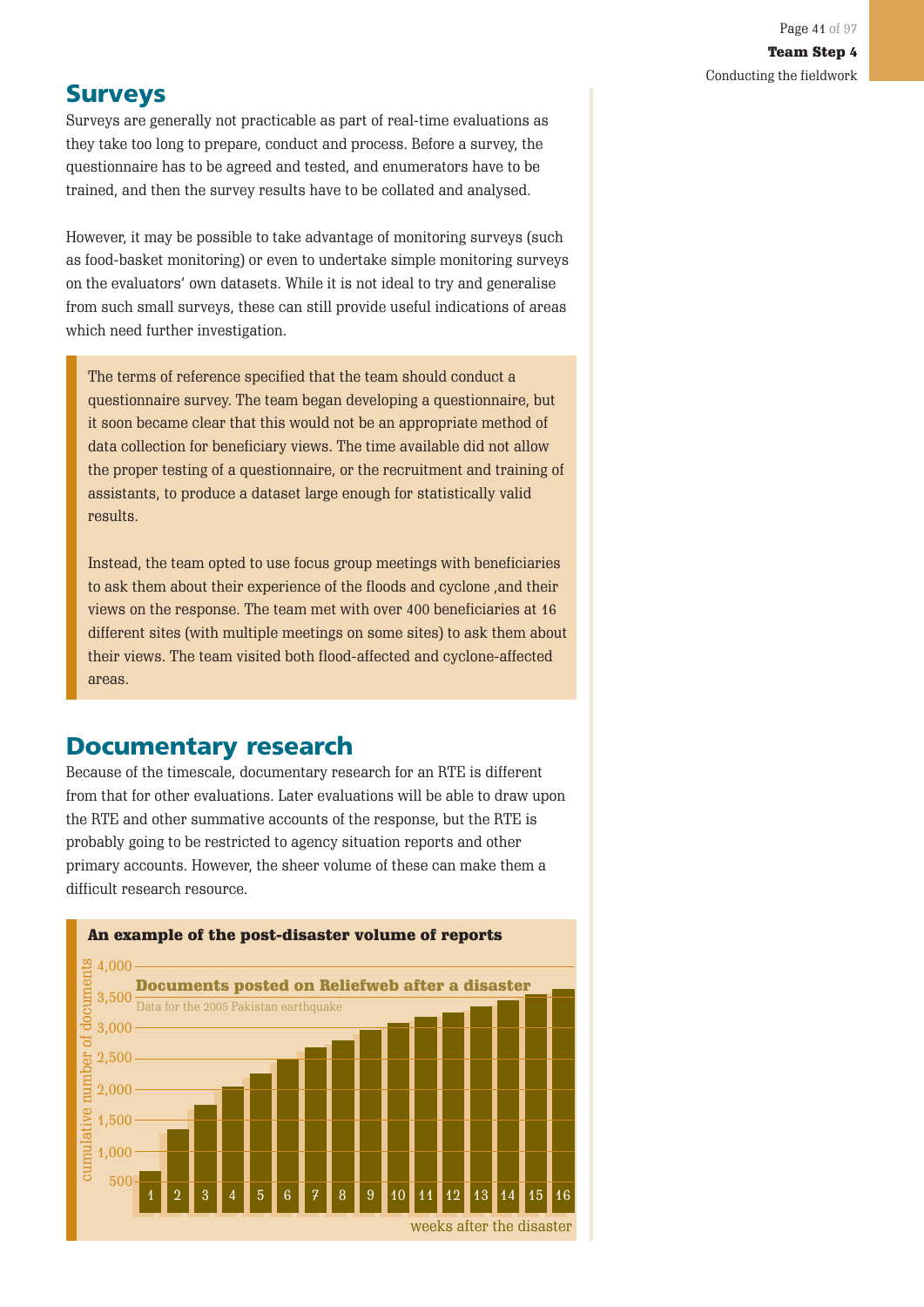One way through the document maze is to concentrate on series of updates from donors, such as those often provided by USAID or DFID. These can provide a good summary overview of how the situation has developed from the donor viewpoint. They can be very useful for developing a chronology of external events, and can be more useful than detailed reports in gaining a quick understanding of the general progress of a response. However, the evaluator must then flesh out this framework by considering more detailed reports from multiple sources.

## **After-action review**

After-action reviews are not common in evaluations, and are sometimes seen as an alternative to evaluation for organisational lesson-learning. However, they are a good tool in RTEs to gather data and to promote learning within the country team. After-action reviews fit well with the RTE mandate to contribute to improved performance.

After-action reviews are particularly suitable for the real-time evaluation context, as they may identify learning that would not emerge in key informant interviews because staff members would not yet have had time to reflect on their experiences and gain explicit rather than implicit learning from them. After-action reviews also help to emphasise that field personnel are sources of learning, and not just statistics for the evaluators.

An after-action review will typically take half a day or more. It may be difficult to convince management to hold one at such an early stage of the response. However, conduction an after-action review at the start of an evaluation helps to focus the evaluation on the issues of concern to the field staff. It can also help to highlight key issues at the start, allowing interviews to focus on these.

## **Beneficiary consultation**

Beneficiary consultation is often a weak area of humanitarian action. Field managers are typically overloaded with tasks and may have very limited contact with disaster-affected populations. The RTE team has far more opportunity to meet with disaster-affected people and to get their views. It is essential that RTE teams engage in beneficiary consultation, as this is one area in which they can demonstrate that they are bringing real value to the field programme.

Beneficiary consultation is important in early-response-phase RTEs, as this is the stage of the response when there is the greatest opportunity to save lives and reduce suffering. Such opportunities may sometimes be identified only through consulting beneficiaries.

Consultation can take various forms: key informant interviews, general meetings or focus group interviews. Preparation is essential to make the most of the meetings, and the team should prepare a topic guide for each meeting. Details of all meetings should be presented in the evaluation

See Tool 9: Facilitating an afteraction review, in Section III below.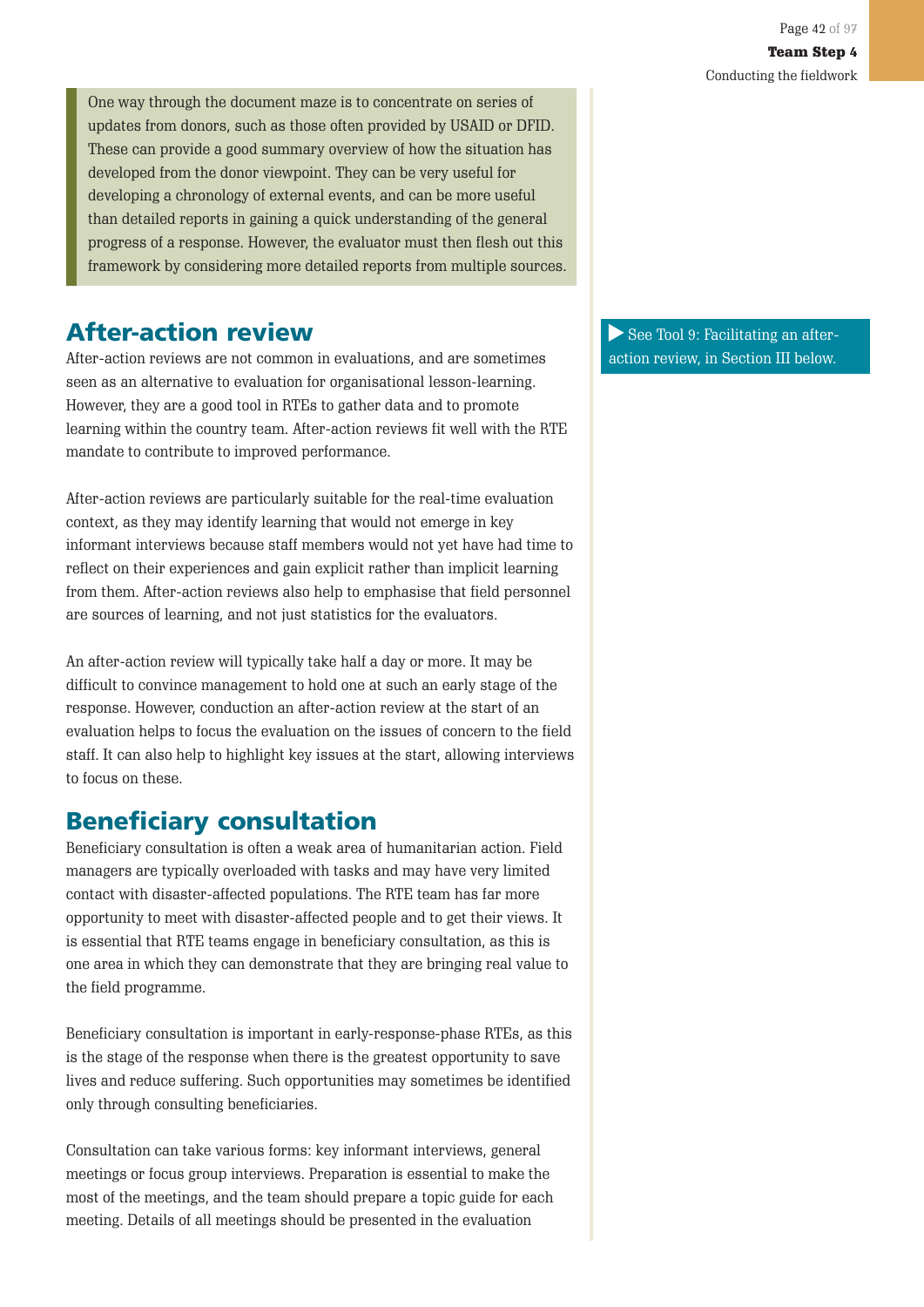report, to demonstrate the extent of the beneficiary consultations underpinning the team's conclusions.

## **Observation**

Observation can play a particularly important role in RTEs. In the early stages of a response, both the affected population and staff are still learning about the context, and the evaluators may gather information directly from observation that would not be available indirectly through key informants. Observation is also a good means of triangulating agency statements about what they are doing with practice in the field.

Photography is a very useful adjunct to observation for the real-time evaluator, as it allows the evaluator to show others what has been observed. Even if photographs are not used in the final report, they are still very useful in briefing presentations. Well-chosen, relevant photographs can help to make the RTE report more accessible.

This photograph (by Daryl Martyris) of a family's entire belongings in Mozambique was used to illustrate the point during feedback presentations that poverty rather than flooding was the critical issue for many families. Almost all the goods were post-flood donations.

Section III includes a sample pro forma for recording group meetings – see Tool 14: Listing group meetings.



## **Focus group interviews**

Many different types of group meetings are often called 'focus group interviews', but this term correctly describes only interviews with a particular structure and format.

Focus groups can provide evaluators with qualitative information on a range of issues. A moderator or facilitator guides five to twelve people in a discussion of their experiences and opinions about a topic. The facilitator works from a pre-prepared discussion guide and uses probing questions to elicit information. Focus group meetings typically last between one and two hours and cover two to four topics.

In RTEs, focus groups are particularly important because RTEs can rarely include beneficiary surveys. However, RTE focus group interviews differ

#### Focus group interviews are

facilitated in-depth discussions on no more than three or four topics for five to twelve people, where a moderator guides the discussion according to a prepared discussion guide. The intent of focus group interviews is to promote selfdisclosure among participants about what they really think and feel.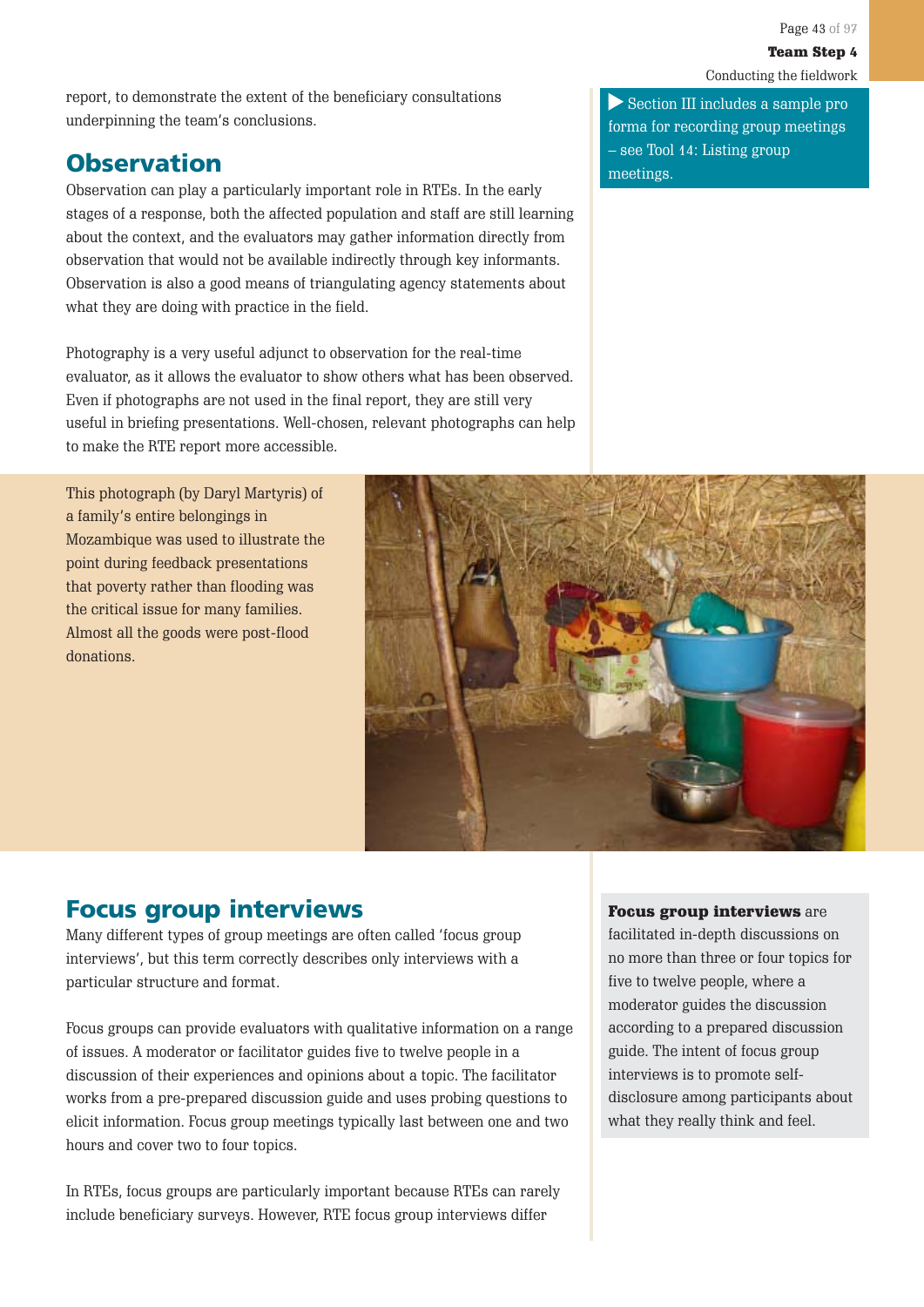from the traditional model in that evaluators in RTEs do not have the normal ratio of one day or more of analysis per hour of focus group discussion.

# **Triangulation**

Given that RTEs are intended for direct use, it is important that research results are triangulated so that they can be clearly seen to be based on more than one type of data source. Triangulation – checking the same information from a different source – gives the evaluation authority.

The need for triangulation means that the team members need to ask questions even when they think that they already know the answer. Sometimes, they will find that the answer is different from what they expect.

There are two bases for triangulation.

- 1 Method for example, beneficiary statements in a focus group about ration levels can be checked against direct observation. Method triangulation is one of the most powerful forms of triangulation.
- 2 Cross-categories the categories can be anything which could be expected to influence perspective or experience of the aid programme, including gender, employment, agency, role, beneficiary/provider, status or age. Thus, it is possible to triangulate the accounts of disasteraffected people with those of government or agencies, and so on.

## **Ethics**

Evaluations are a form of social research, which is normally conducted on the basis of informed consent. Interviewees should be informed of the ground rules of the interview. For key informant interviews, this may be done with a simple card (as shown on page 37). Humanitarian evaluation is normally conducted on the basis of a variant of the Chatham House Rules, where the comments made by interviewees are not attributed to them, either directly or indirectly.

RTEs may occur in complex emergencies or other contexts where interviewees could be at risk if they are identified. In some extreme cases, interviewees' names should not be reported but simply replaced with 'Interviewee One', 'Interviewee Two', etc. in a list. If one interviewee at a particular location is made anonymous in this way, it may be appropriate for all interviewees at that location to be made anonymous.

In Section III, see Tool 10: Focus group interviews for RTEs, and Tool 11: A sample focus group discussion guide.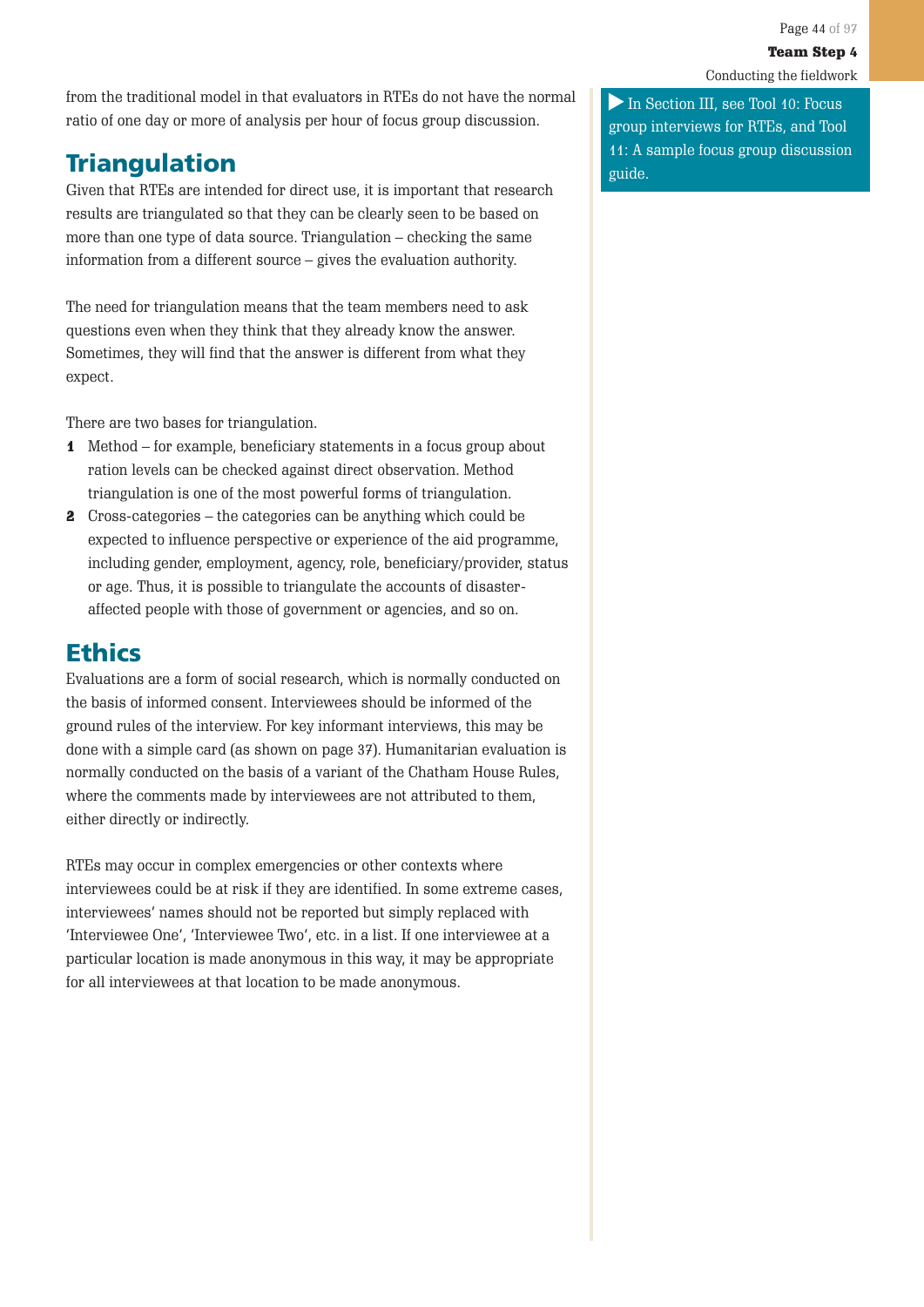# **Team Step 5 The chain of evidence**

## **The time constraint**

One of the constraints of RTE is that the team does not have weeks to process and consider the evaluation findings. The team must conduct the analysis, and draw out findings, conclusions and recommendations as the evaluation is in progress, so that these can be delivered to the country team before the evaluation team leaves.

This constraint means that the team has to take particular care to ensure that nothing is overlooked (exclusion errors), or that recommendations are made which are not supported by evidence (inclusion errors). Recommendations from an RTE will not be accepted by field staff unless they are grounded in reality.

Figure 5 is an idealised diagram showing how recommendations should be based on conclusions, and that conclusions should themselves be based on findings. Findings should be based on different pieces of evidence, ideally even on pieces of evidence from different evaluation methods.

### Fig. 5 The chain of evidence: research to recommendations



Section III, Tools and techniques, includes a tool for ensuring a chain of evidence – see Tool 12: Issues, evidence, findings, conclusions and recommendations.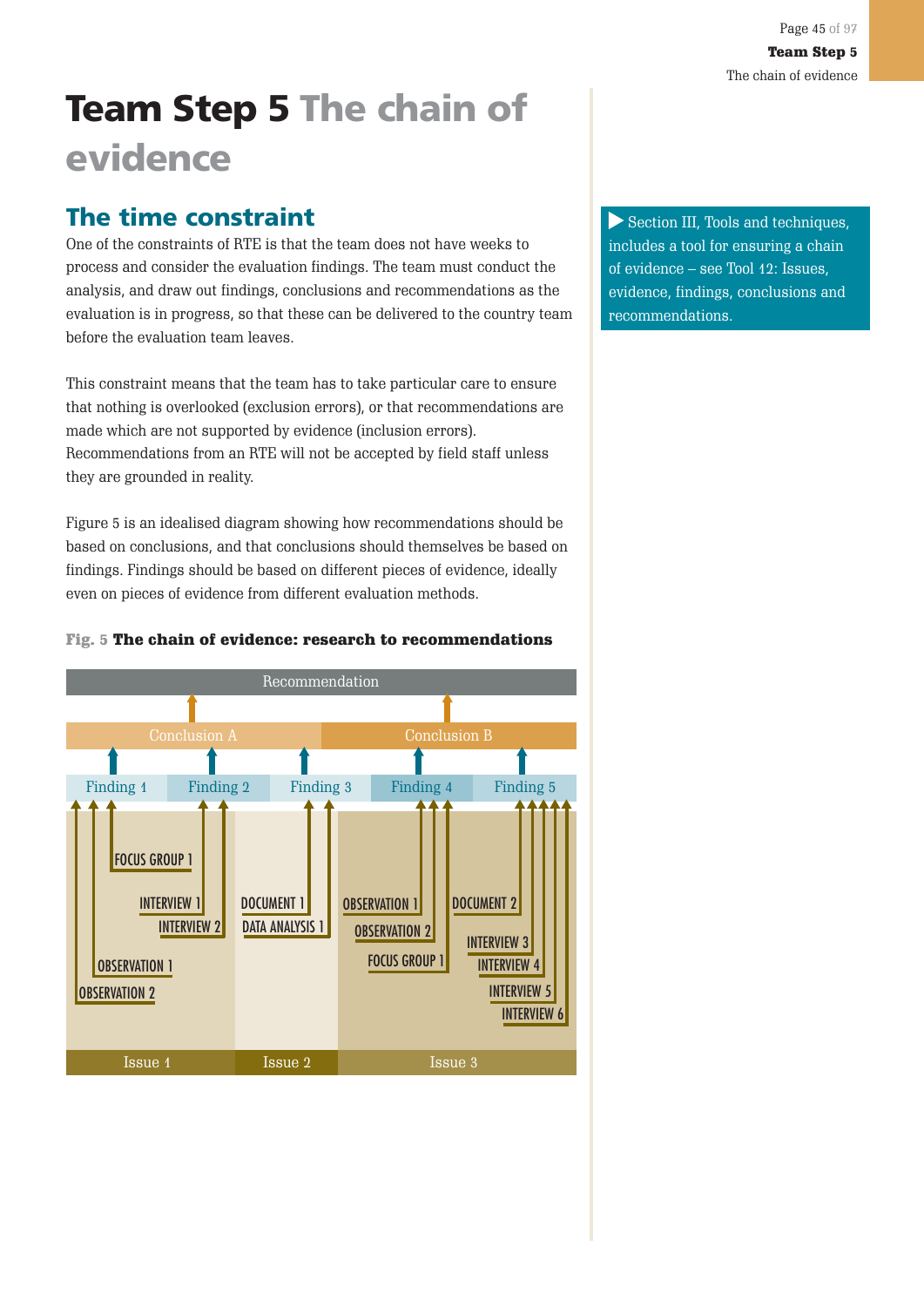## **Using a tool to link evidence to recommendations**

One approach with RTEs is to use a simple tool to tabulate issues, findings and evidence, as the work proceeds, and then to discuss this as a team to develop conclusions and recommendations. The example below is part of such a tool that was used in an evaluation of a disaster-risk reduction programme in India.

### Part of an issues/recommendations sheet for an evaluation of a DRR programme in India

| <b>Issue</b>    | <b>Finding</b> | <b>Evidence</b>                     | <b>Conclusion</b> | <b>Recommendation</b>    |
|-----------------|----------------|-------------------------------------|-------------------|--------------------------|
| Volunteer skill | Volunteer and  | 1. Trainer at mock drill 5 did not  | Training needs a  | The agency should        |
| level           | trainer skills | push head back far enough to clear  | quality-control   | within six months set    |
|                 | need polishing | tongue for airway in mouth to mouth | mechanism.        | up a quality-control     |
|                 |                | demonstration.                      |                   | mechanism to ensure      |
|                 |                | 2. One third of reef knots shown in |                   | that training is of good |
|                 |                | mock drills were granny knots (and  |                   | quality and that skills  |
|                 |                | therefore dangerous).               |                   | are kept up to date.     |
|                 |                | 3. Most common resuscitation        |                   |                          |
|                 |                | method demonstrated is no longer    |                   |                          |
|                 |                | regarded as very effective.         |                   |                          |

This emerging finding led to the evaluation team paying close attention to the skills demonstrated by volunteers at the mock drills after the issue was first raised, and examining video and photographs of earlier mock drills.

This kind of table is usually completed on a spreadsheet, with each piece of evidence on a different row. Each finding may be supported by several different pieces of evidence, each conclusion by several different findings, and each recommendation by a number of conclusions.

A linking tool is best used throughout the evaluation, with team members contributing issues, findings and evidence as they come across them. Conclusions should ideally be established through analysis of the findings. This approach spreads the analysis of the data throughout the course of the evaluation. Emerging issues may even lead to a change in the evaluation approach, or to more attention being given to particular aspects.

• Issues are the 'foreshadowed problems' that occur to the team following reading of the background documents, briefings or fieldwork. The list of issues will grow during the course of the evaluation.

• Findings are what is discovered about the issue.

• Evidence is what findings are based on. Evidence can take the form of interviews, direct observation, documents or other data. As the evidence may take the form of individual interviews made under the Chatham House Rules, this tool is not included in the outputs but is only shared within the team.

• Conclusions are the result of the analysis of findings.

• Recommendations are the actions recommended in response to the conclusions.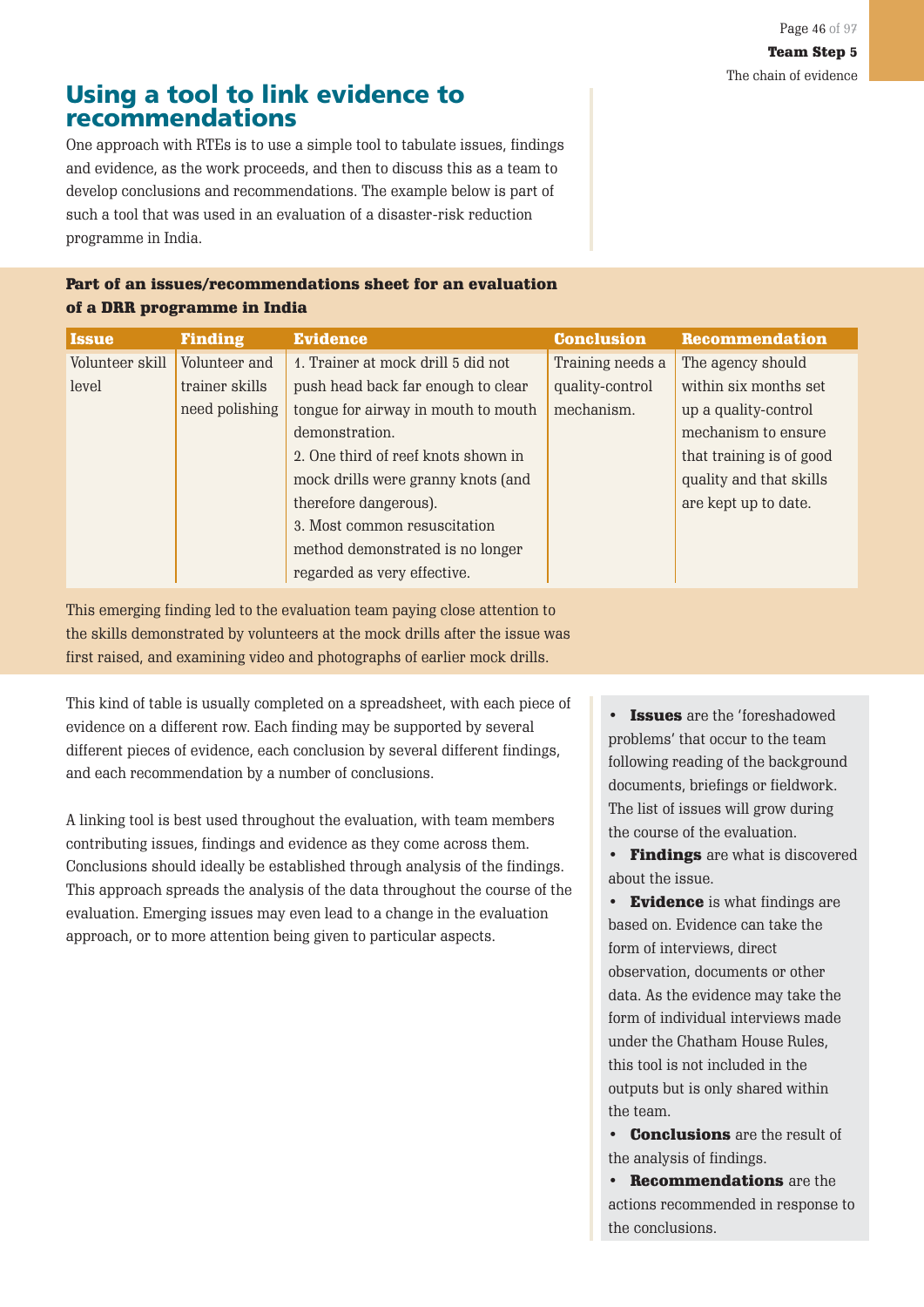# **Team Step 6 Recommendations**

## **Avoiding too many recommendations**

The fewer recommendations an evaluation makes, the more usable it is. However there is an ethical question here, in that if the evaluators have noticed problems they are duty bound to raise them and to recommend solutions if they can. One way of addressing this issue is to put minor or very specific recommendations in a technical annexe. Another approach is to use omnibus recommendations, with a general recommendation followed by a list of specific steps that could achieve this.

This is an example of minor technical recommendations, from a Danida report on humanitarian assistance in Angola.

The following comments relate to specific technical points noted by the evaluator during the field visits. Not all of the points raised refer to Danida funded activities. While some are raised in the general text, other are too specific for general comment.

**Location** Renovated school at Kisange.

**Problem** One of the roof trusses of the renovated school has cracks in the lower member. This may eventually lead to failure and collapse. **Possible solution** Fixing of timber reinforcement to truss after

temporary propping of the truss.

Agencies should only undertake technical work when they have the competence to supervise it.

#### **Location Various.**

Problem The latrines that have been built at the water points are not being used.

**Possible solution** Drop the construction of latrines at water points unless there is a community demand for these. The construction of laundry basins and washing areas is good and should be continued.

#### **Location** Renovated school at Kisange.

**Problem** The school desks have no diagonal bracing. Within a year of use the desks will sway from side to side, despite the dovetail joint at the front. **Possible solution** Change the design to include a diagonal cross brace dovetailed into the rear of the seats or just under the seat. Alternatively use triangular gussets or a deeper cross member at the back.

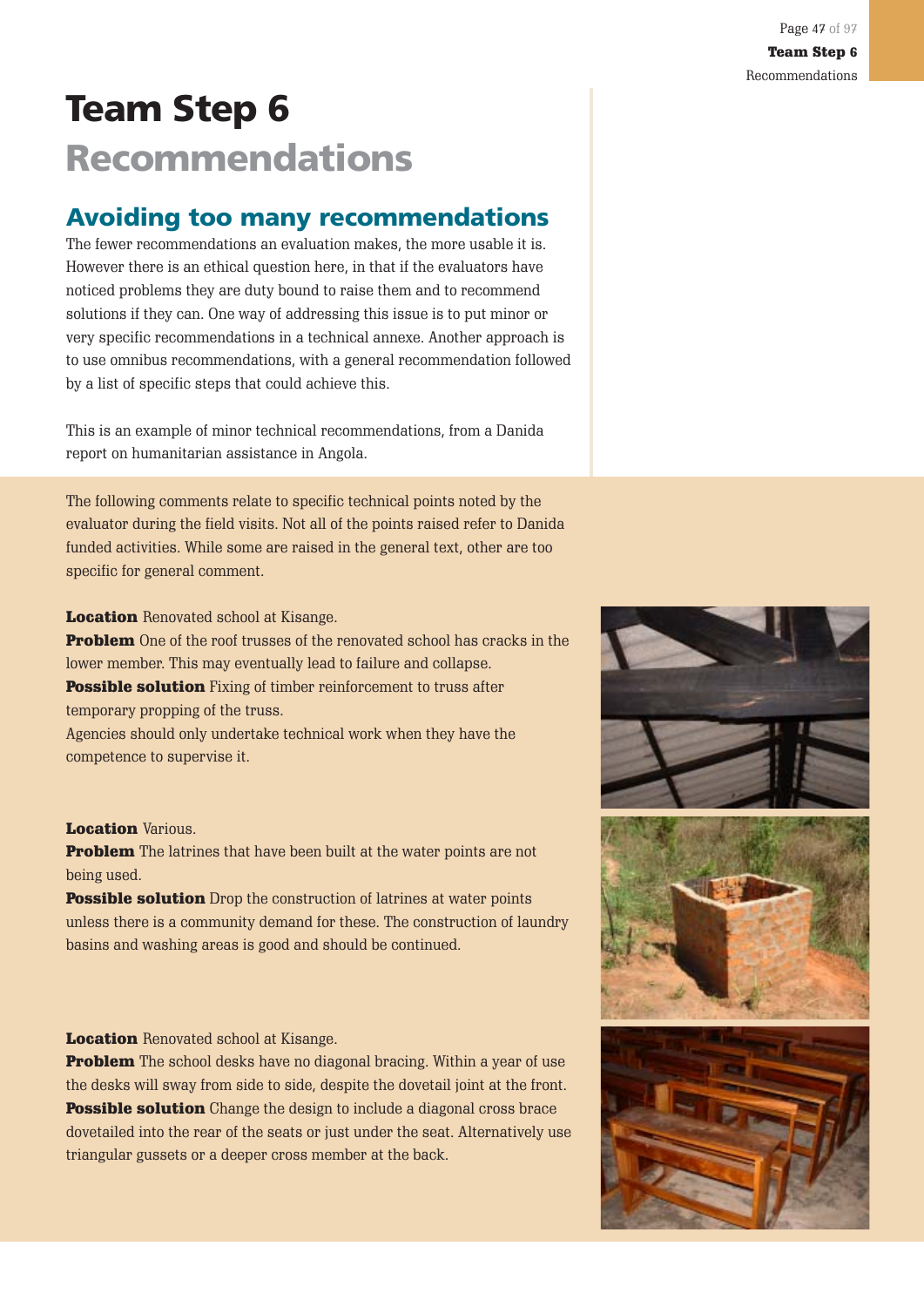Here is an example of an omnibus recommendation. After project funding cuts, a community mistakenly believed that members of the project staff were stealing from project funds.

**Recommendation** The agency should, within two months, improve communication with the affected population on what its plans are, and on how funds are being used.

This could be achieved by:

- providing a report on progress and plans to the community every month
- putting a signboard at all project sites with the details of the intervention, the donor, including a description, the expected completion date and an outline budget
- posting simplified accounts at each project site every month, showing the expenditure that month against the budget on labour, materials and other costs
- setting up a complaints mechanism so that community members can raise questions about the problems that they have with the implementation of specific project elements.

## **Usable recommendations**

Recommendations are usable only if they reach the right person. The more recommendations that are made, the harder it is for them to reach the right person. Some recommendations can be delivered verbally in the field or at headquarters to the relevant members of staff. They may even not be phrased as recommendations, but perhaps as observations on how a similar problem was dealt with elsewhere. These observations can still also be included in the evaluation report.

Example of a verbal recommendation in the field to a team facing problems ensuring that only the most deserving were targeted when resources were limited:

'They faced the same problem in Malawi, of community leaders adding family members to the list for relief distribution. They got around it by having three groups – leaders, other men and other women – draw up separate lists, and including only those that appeared on all three, with a discussion on those that appeared on only one or two lists.'

For recommendations to be useful they should be:

- specific it must be clear exactly what is being recommended
- measurable it should be possible to tell whether the recommendation has been implemented or not
- addressed the person or entity responsible for implementing the recommendation should be identified (responsibility may be further clarified in a management response to the report)
- realistic recommendations need to fall within the range of the possible. this does not mean that they cannot be creative or unconventional, but they should reflect available resources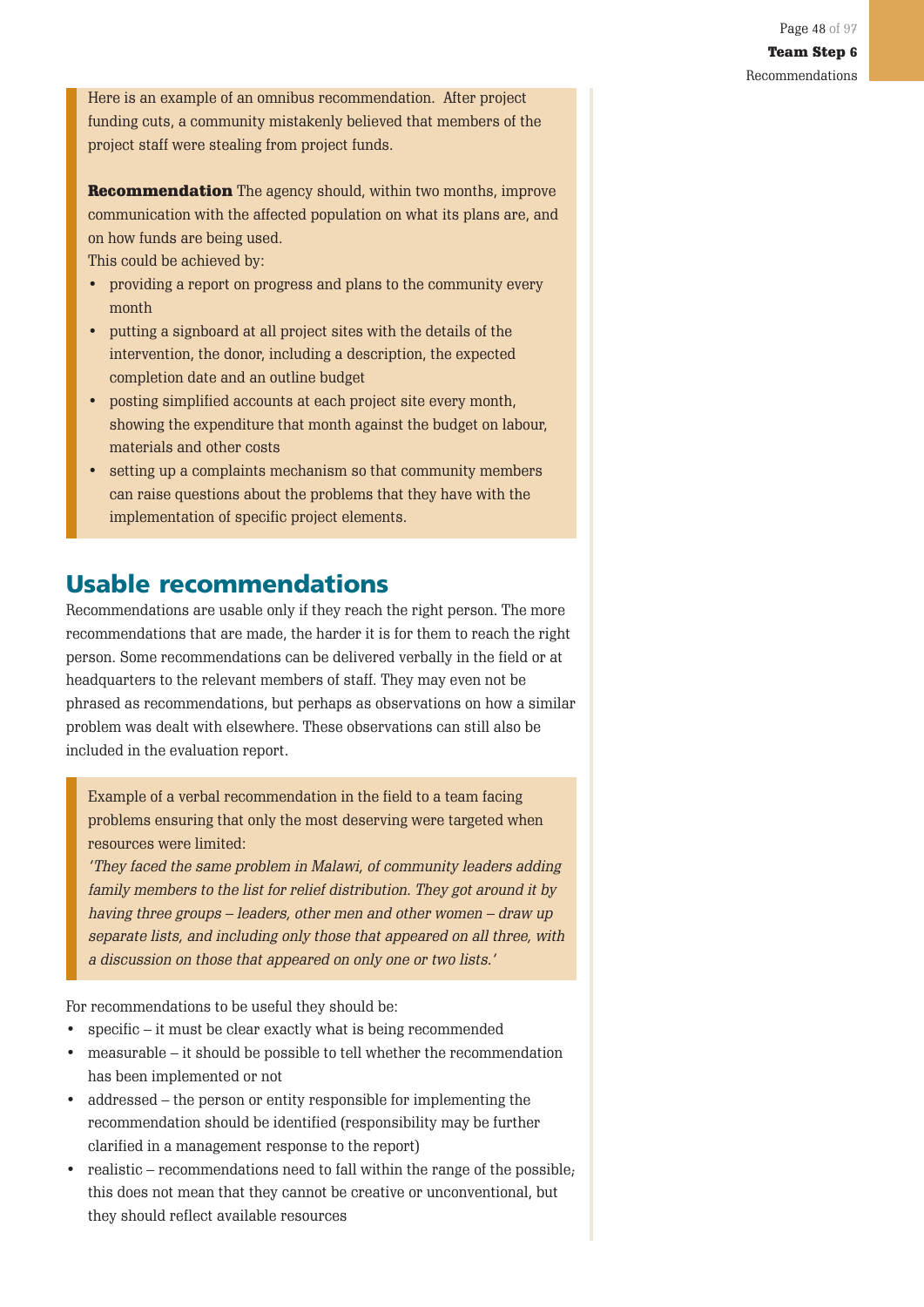- time-bound the timetable for implementing the recommendation should also be given
- coherent recommendations should be coherent with each other and should neither contradict nor seem to contradict each other
- ordered by priority so that it is clear which recommendations are of primary concern and which ones are secondary
- limited in number large numbers of recommendations may be so demanding that none gets implemented (see above in this Step for some suggestions on limiting the number of recommendations)
- economic the recommended actions should clearly deliver benefits in proportion to their costs.

## **Doing without recommendations**

Evaluations don't have to produce recommendations. Stakeholders may more readily accept evaluations if they are left to develop the recommendations themselves based on the conclusions reached by the evaluation team. While an outsider will much more readily identify issues and draw conclusions from them, insiders will be far more aware of the constraints on possible solutions.

Recommendations are also discussed in Section I for evaluation managers – see Manager Step 2: Refining the standard terms of reference.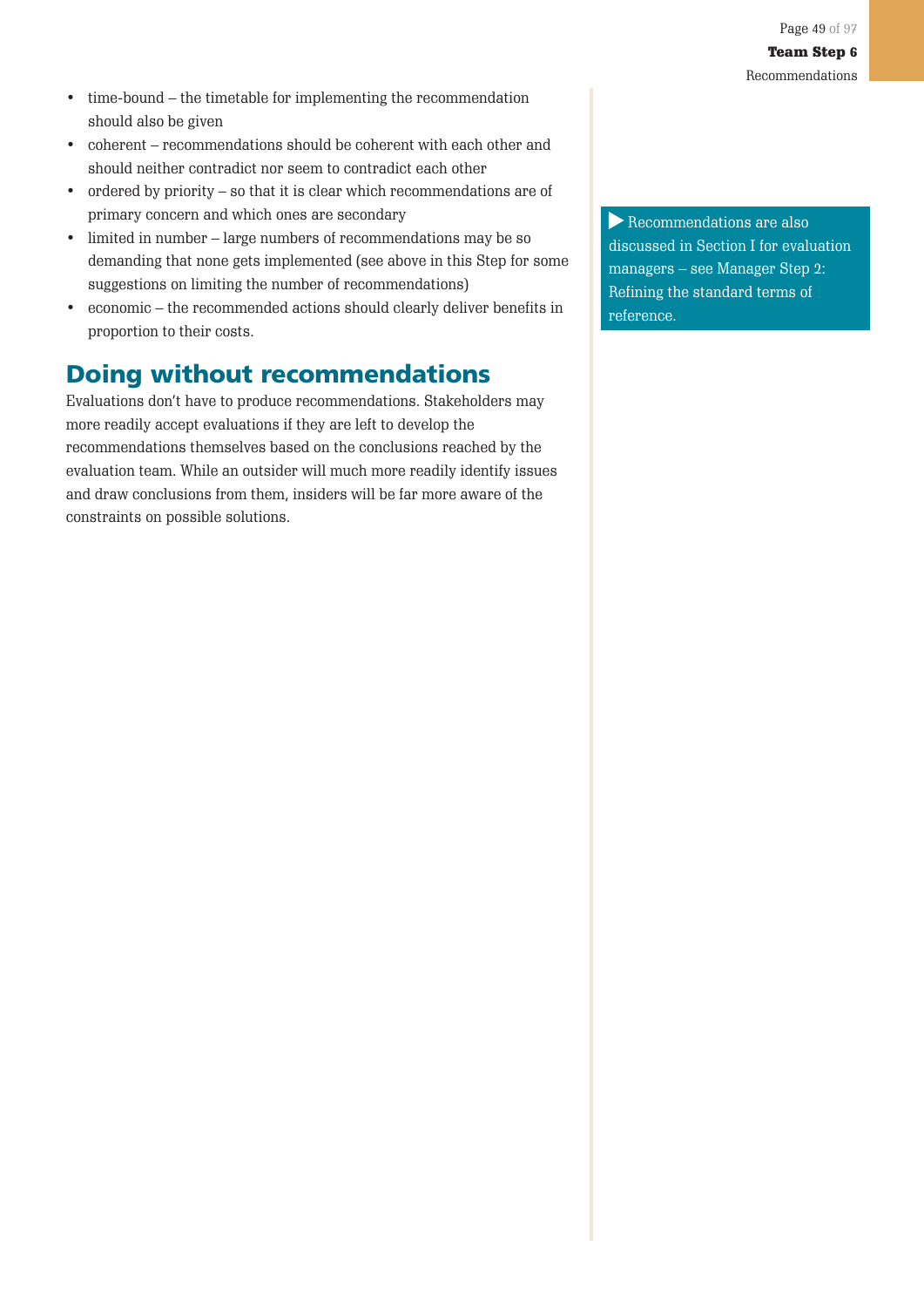# **Team Step 7 Writing the report**

Writing an RTE report is quite challenging, as there is not the usual timeframe of several weeks after the fieldwork to digest the information, sort it, analyse it and develop the report. The report has to be written in parallel with the fieldwork to a certain extent. This is very demanding and the writers need to be very methodical to achieve this. Using a tool to manage evidence and findings can limit the amount of rewriting needed, by allowing the evaluation report to grow with the evidence.

RTE evaluation reports should make maximum use of relevant images, charts and graphics to communicate the evaluation's findings and conclusions in as few words as possible. Shorter, illustrated reports are far more likely to be read than longer, text-only reports. The more people who read the report, the greater the chance of direct utilisation. Although it is not a short report, the Mozambique Floods RTE (Cosgrave et al., 2007) made good use of illustrations.

UNHCR favours short (6,000-word) reports (around 15 pages) for immediate circulation, rather than full evaluation reports, but this does not preclude the production of full reports. Others may feel that a short report may not be sufficiently nuanced to address all the issues, and that a normal-length evaluation report (12,000–20,000 words plus annexes) is better. One argument against the normal-length report is that an RTE team does not have the same amount of time as a regular evaluation team.

## **Writing strategy**

Some team leaders prefer to write the whole report, while others prefer team members to contribute different chapters. The first approach produces a more coherent document but places a large workload on the team leader. It is also necessary to have some mechanism of agreeing conclusions and recommendations within the team, if the team leader is to do all or most of the writing.

The team leader or other writers cannot wait until the fieldwork is finished to begin writing the report. The report has to be started in the early stages of the research, beginning with the report structure and an introductory chapter describing the context. This should be shared with the team members for comment, so that the team has a common understanding of the context.

## **Report structure**

Setting out the report structure early on is essential if the team is to present a draft before or shortly after leaving the field. The report layout may be specified in the terms of reference, but many commissioning agencies are

Section I for evaluation managers discusses the report in brief (see Manager Step 6: Reviewing the report). In Section III, see Tool 20: Evaluation report checklist, Tool 21: Executive summary checklist, and Tool 22: Methodology chapter checklist.

A tool to manage evidence and findings is shown in Tool 12: Issues, evidence, findings, conclusions and recommendations.

#### **Reference**

Cosgrave, J., Gonçalves, C., Martyris, D., Polastro, R. & Sikumba-Dils, M. (2007) Interagency Real-time Evaluation of the Response to the February 2007 Floods and Cyclone in Mozambique. Geneva: Inter-agency Standing Committee. Last viewed on 8 June 2008. URL: http://www.reliefweb.int/rw/RWFiles2007.nsf/ FilesByRWDocUnidFilename/ CFF788904EBDC1D7852572E6005E1600- Full\_Report.pdf/\$File/Full\_Report.pdf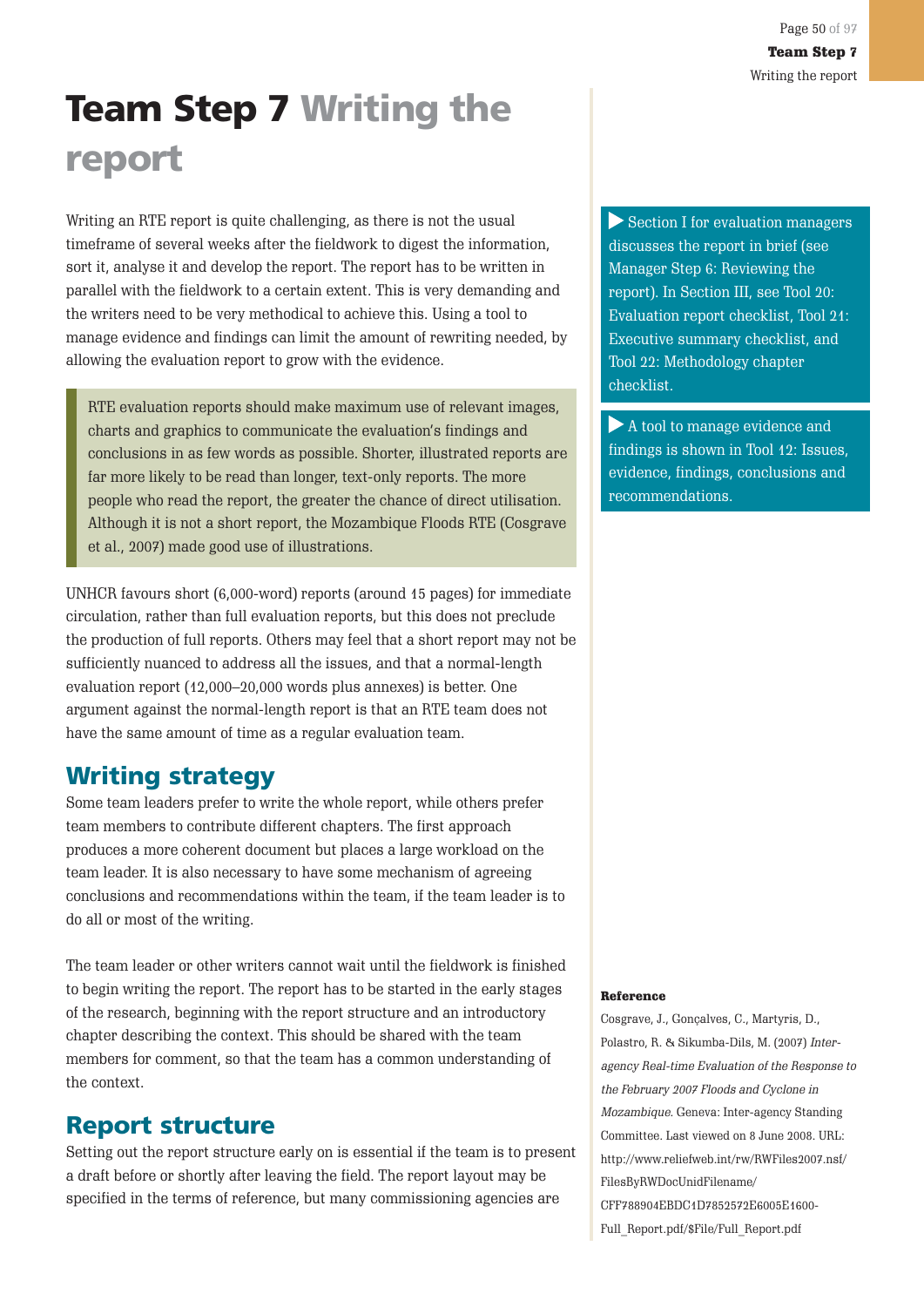flexible on the exact structure of the main report, provided that the information needs are met.

The chapters in the report are often organised in a matrix of chapter headings and sub-headings. One approach is to use the evaluation criteria as chapter titles, with common themes as sections within chapters. Another option is to reverse the order, with themes as the chapter titles, and the evaluation criteria as sections within chapters.

Example themes from a humanitarian evaluation, drawn from the terms of reference:

- human resources and management systems scaling-up
- collaboration between administration and programme offices
- partnership
- community capacities and needs
- gender
- other groups with special needs
- programming and delivery
- logistics including procurement and delivery mechanisms.

Possible themes include:

- categories from the evaluation terms of reference
- sectors or clusters, with separate chapters for each sector or cluster
- themes from disaster literature, such as preparedness, disaster, rescue, relief and recovery
- themes that emerge from the research, such as categories used by the affected people themselves to describe what happened
- the chronology of the response, for example you might have separate chapters for Day 0, Days 1–3, Days 4–10, etc.
- trajectory of processes in the response for an RTE concentrating on logistics support for example, you might look at the different stages in procurement, with chapters on assessment, specification, request supply, request offers, bid analysis, purchase, delivery, receipt, storage, and distribution or consumption; an RTE looking at a grant-making organisation might divide the trajectory of a grant application into its different stages
- comparison with an ideal type, for using sections within chapters for each of the ten principles of the Red Cross/NGO Code of Conduct or the elements of the Sphere standards or some other criteria; ideal types can also be based around process or institutional models. The discussion on alternative

evaluation criteria (including ideal types) may also inform the choice of report structure (see Tool 2: Alternative evaluation criteria), and alternative criteria could be used in a matrix with the traditional criteria.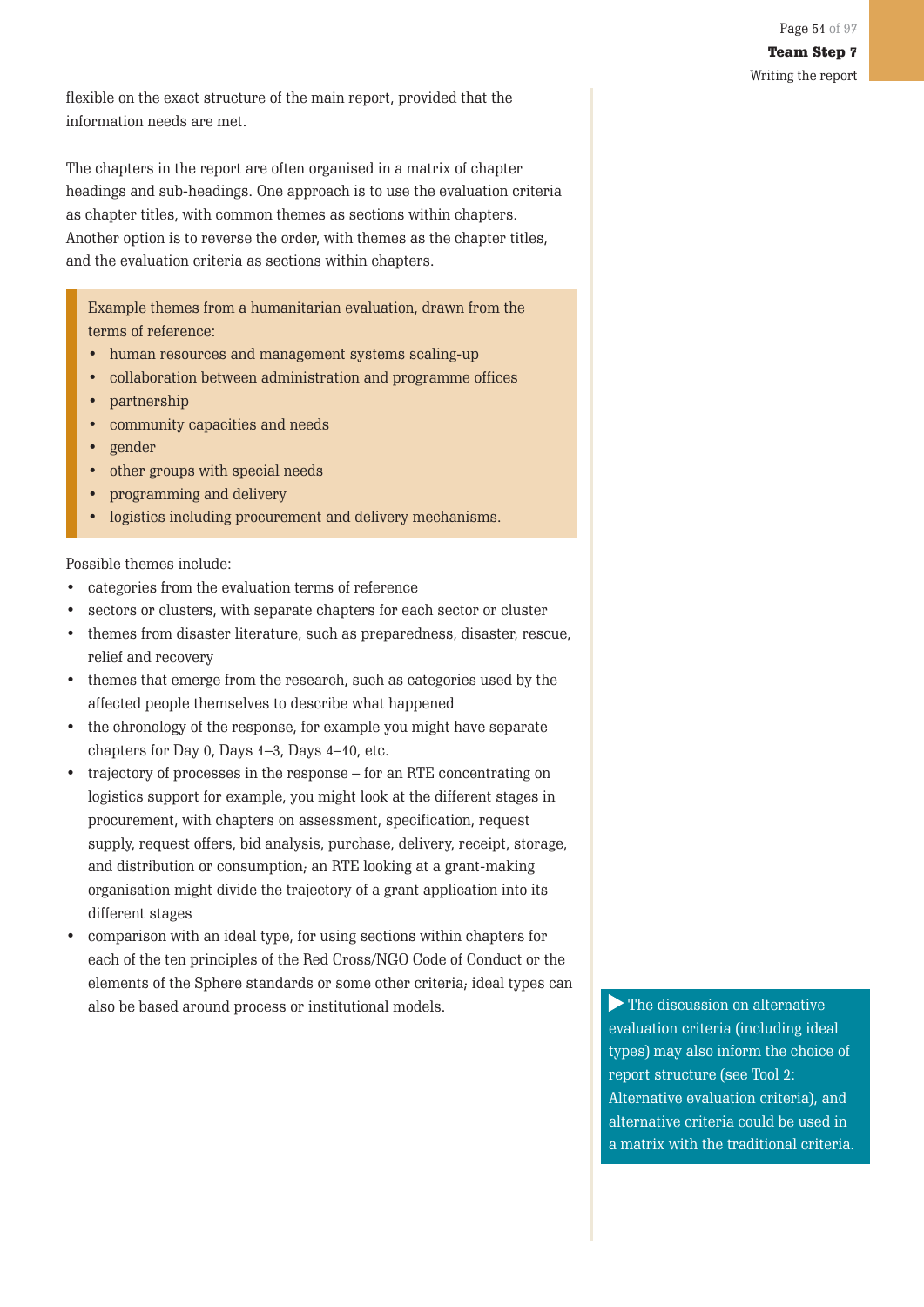# **Team step 8 Feeding back in the field**

Feeding back in the field is a critical part of an RTE for three reasons.

- 1 the RTE is unlikely to influence current practice unless those responsible for current practice are aware of what the RTE has found
- 2 feedback from the country team may clarify any errors of understanding by the evaluation team
- 3 because of the compressed timeframe of an RTE, an opportunity to discuss analysis with those directly involved is particularly useful.

The final debriefing before leaving the field is critical, as this is the last chance that the evaluation team will have for direct interaction with the country team. If there are sensitive issues, it might be useful to brief the head of the country team in advance of the general briefing. However, it is essential that any sensitive issues are fully exposed and discussed at this meeting so that the members of the country team are not surprised by anything that they see in the final evaluation report.

The team needs to prepare a presentation for the final feedback session that quickly describes the main findings, conclusions and recommendations. The session must be structured to allow enough time for the country team to comment on the presentation, and for discussion on any contentious issues. If there are points on which the evaluation team disagrees with the country team, these should be reflected in the evaluation report, possibly in footnotes.

See Tool 18: Feedback workshop checklist, in Section III.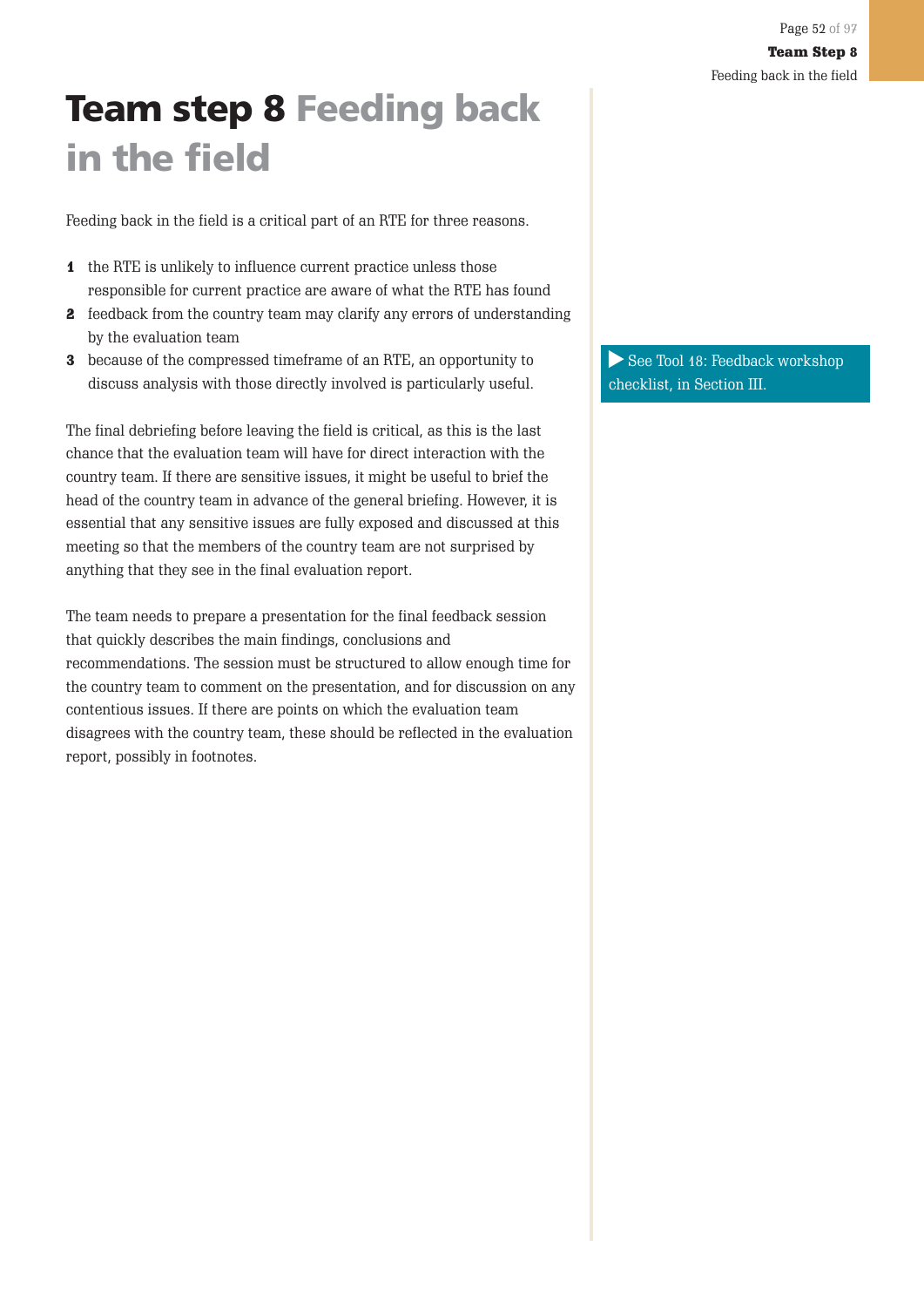# **Section III Tools and Techniques**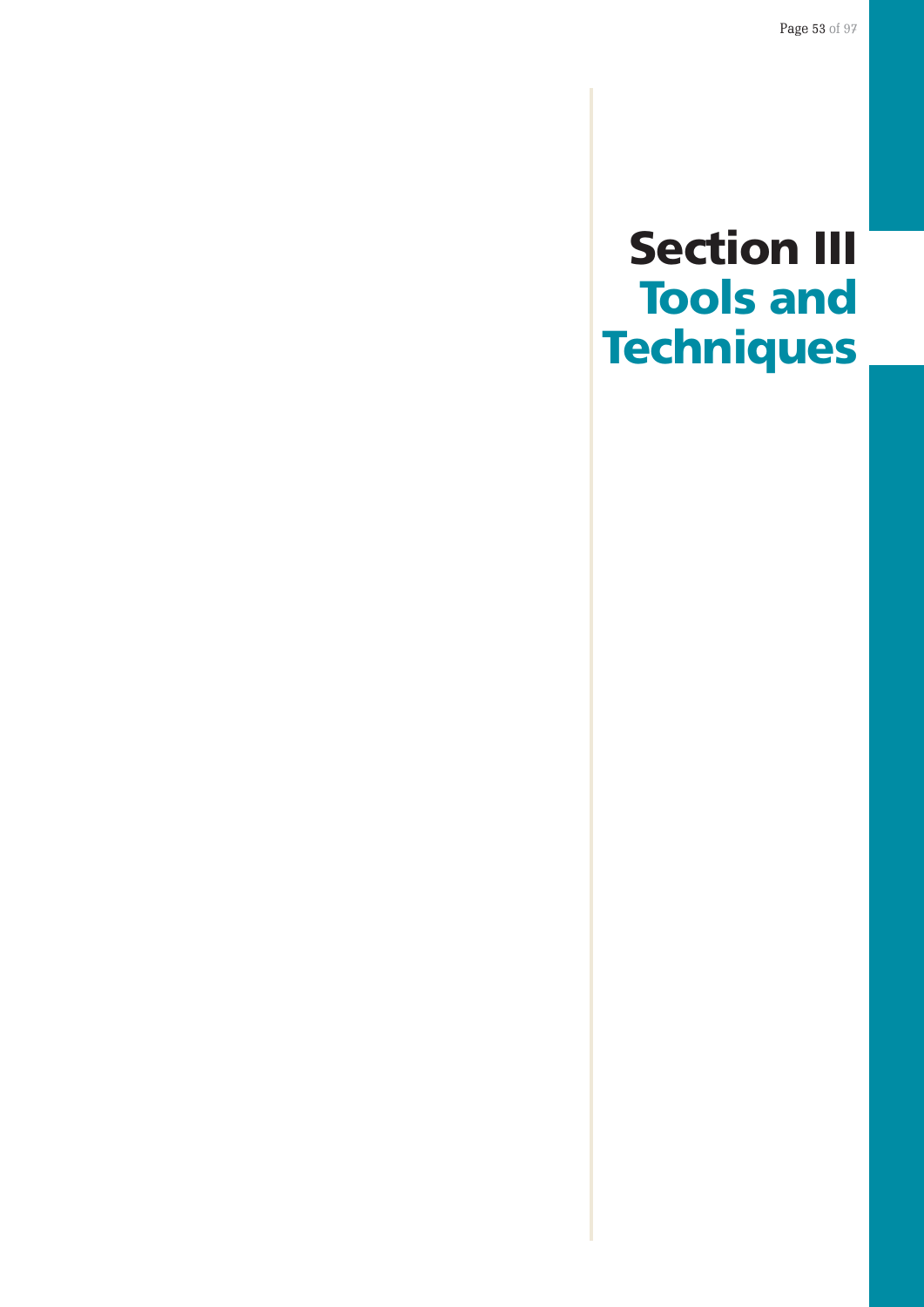# **Tool 1 Standard terms of reference**

The following terms of reference (ToR) is loosely based on the framework given in the Sida Evaluation Manual (Molund and Schill, 2004, p. 94). Terms of reference for RTEs should be relatively short, as longer terms of reference take more time to agree with stakeholders.

## **Intervention background**

Add: Brief context of the crisis Add: Description of the intervention to be evaluated

## **Evaluation purpose**

The primary purpose of this evaluation is to learn from the initial phase of the response, to identify lessons for the continuing programme. The evaluation team members will examine the appropriateness, effectiveness, coverage, coordination and coherence of the response. They will consider the extent to which general lessons from other responses have been applied in this response. Field and headquarters personnel are the main audience for this evaluation, and will use the learning from it to modify the planned response if appropriate.

## **Roles and responsibilities**

The primary stakeholders for this evaluation are the staff responsible for executing and managing the programme, including field staff, country-level management, and management and the directly involved managers at regional and head offices.

The evaluation team will interview both the agency staff and the staff of partners. The evaluation team will bear in mind that the emergency response has already placed a large workload on staff members and will ensure that their research adds as small a burden as possible, while fulfilling the aim of the evaluation. In particular, evaluation field visits will be combined with field visits for programme operations.

Add: In-country advisory group membership Add: Lead contact for in-country advisory group

The evaluation team will immediately inform the evaluation manager and the advisory group of any serious issues regarding the integrity or effectiveness of the programme encountered during the evaluation research.

The team will be answerable to the evaluation manager. The team members will decide their own fieldwork programme in consultation with the advisory group. They will inform the evaluation manager of any problems arising

This standard terms of reference should be adapted first for your particular agency so that it becomes a draft standard ToR for your own RTEs (see Manager Step 2: Refining the standard terms of reference).

See Tool 7: Terms of reference for an advisory group, for an example of the ToR for such a group.

#### Reference

Molund, S. & Schill, G. (2004) Looking Back, Moving Forward: Sida Evaluation Manual. Stockholm: Sida. Last viewed on 16 June 2008. URL: http://www.oecd.org/dataoecd/51/26/ 35141712.pdf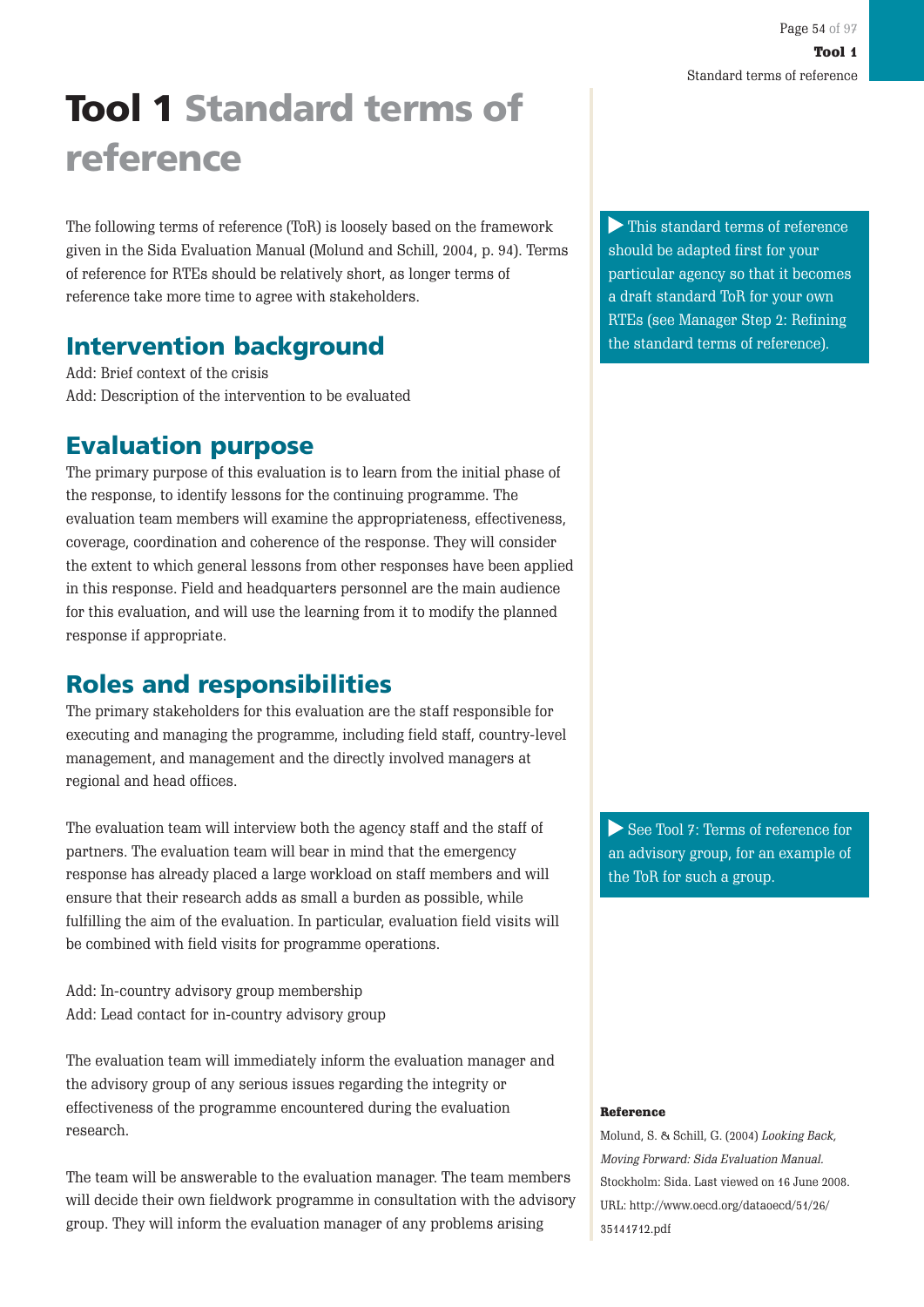The evaluation team will meet with the in-country advisory group on arrival in the country and will brief the group on emerging issues half-way through the fieldwork and before departing from the country. These meetings, except for the final meeting, will not exceed one hour each. The advisory group has no authority to direct the evaluation or to edit the report, but the evaluation team should take the group's views into account, and if the team takes a different approach from that recommended by the advisory group, this should be explained.

The advisory group will provide written comments on the draft report within 7 days of receiving it.

## **Evaluation questions**

As RTEs are often launched for specific reasons, it may be appropriate to have only two or three evaluation criteria. This standard ToR provides a menu from which you can select.

Field staff may prefer a report framed around appraisal-type issues such as future programme direction or other frameworks such as the cluster coordination approach. Both traditional criteria and a second framework can be addressed together as a matrix of the framework and the evaluation criteria, with chapters based on the framework and sub-chapters on the criteria or vice versa.

The evaluation team should address questions under the following five headings.

### Appropriateness and relevance

Appropriateness is the tailoring of humanitarian activities to local needs, increasing ownership, accountability and cost-effectiveness accordingly. Relevance is concerned with assessing whether the project is in line with local needs and priorities (as well as donor policy). The evaluation team should also address the issues of whether assistance is appropriate to the protection needs of the affected population.

- Has the assistance provided by our agency met the needs of the population?
- Which parts of the assistance have been the most appropriate and why? Which were least appropriate and why?
- To what extent have disaster-affected populations been involved in the design or implementation of the assistance programme?
- How are beneficiary needs now changing? (This raises the vital question in the RTE context of whether programmes reflect previous or current needs.)
- Have protection concerns been adequately considered in the design of assistance?

The fewer the questions you ask, the deeper the answers you can get. It may be appropriate to ask only one or two questions per evaluation criterion. See the flowchart in Manager Step 2: Refining the standard terms of reference. You should refine the question list so that you are asking only questions that are essential to your purpose in mounting an RTE.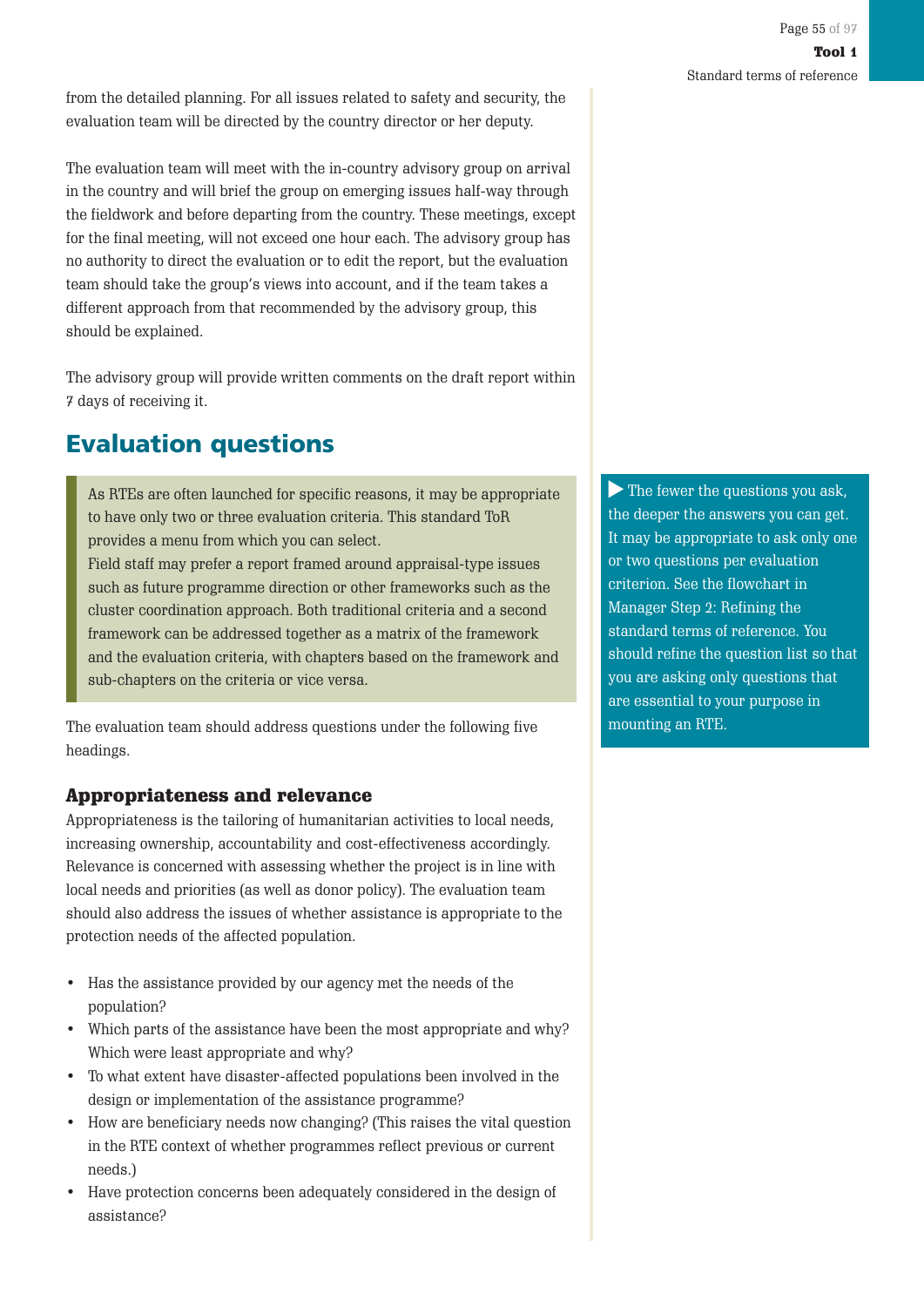• What, if any, changes do we need to make to the programme to make it more appropriate and relevant?

### Effectiveness

Effectiveness measures the extent to which an activity achieves its purpose, or whether this can be expected to happen on the basis of the outputs.

- Are the agency's interventions broadly on course to achieve their purpose?
- Which activities are the most effective or least effective and why?
- What are the biggest obstacles to the achievement of the purpose of the intervention?
- What, if any, changes could we make to the programme to make it more effective?

### Connectedness and sustainability

Connectedness refers to the need to ensure that activities of a short-term emergency nature are carried out in a context that takes longer-term and interconnected problems into account. Connectedness has been adapted from the concept of sustainability – the idea that interventions should support longer-term goals, and eventually be managed without donor input (of money, management or political support).

- What types of longer-term development issues are most affected by the response and how?
- How has the response affected longer-term coping mechanisms?
- Are all the key disaster hazards for this area being considered in this response?
- What environmental impact has the response had?
- What, if any, longer-term impacts is the present programme likely to have?
- What, if any, changes could make the programme of short-term assistance a better fit with longer-term needs?

### Coverage

Coverage is the need to reach major population groups facing lifethreatening suffering, wherever they are.

- Which group has benefited most from our assistance, how and why?
- How has our assistance been allocated geographically?
- Has the emergency response affected men and women, poor and nonpoor differently?
- Has our programme considered the differing needs of men and women, children, adults, the elderly, the able and the disabled, the comfortable and the very poor?
- What, if any, changes could we make to the programme to improve the coverage of our assistance?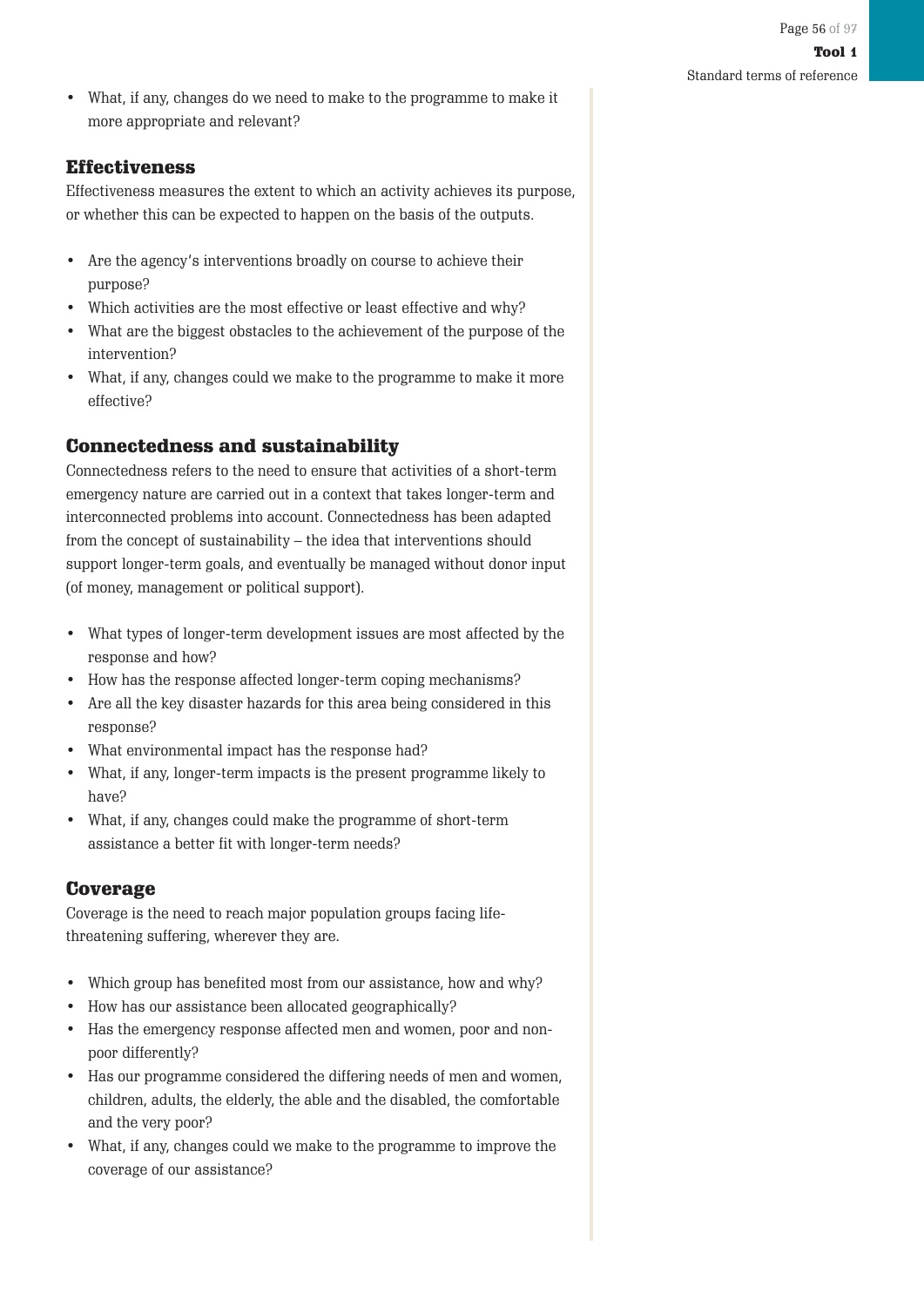### **Coordination**

Coordination is the systematic use of policy instruments to deliver humanitarian assistance in a cohesive and effective manner. Such instruments include strategic planning, gathering data and managing information, mobilising resources and ensuring accountability, orchestrating a functional division of labour, negotiating and maintaining a serviceable framework with host political authorities and providing leadership.

- To what extent has our response been coordinated with the efforts of the broader humanitarian community?
- To what extent has our response been coordinated with the efforts of the government?
- What internal coordination problems have we faced and how have they been addressed?
- What have been the biggest successes in coordination? What were the biggest gaps?
- What, if any, changes could we make to improve coordination of the overall response?

### **Lessons**

The evaluation team should identify what it considers to be examples of innovative good practice by the agency.

- What examples of innovative good practice can be seen in our response?
- What general lessons can we draw from this response for our preparation for future response?

## **Recommendations**

The team should identify recommendations based on its conclusions. The conclusions and the underlying findings should be based on the evidence that the team has gathered in the evaluation, rather than on general principles.

The team should make no more than five to ten primary recommendations at the country level and at headquarters level. Any recommendations for the country team should be discussed with the country team before the departure of the evaluation team. Similarly, any recommendations for headquarters should be discussed at the presentation in headquarters before the report is finalised.

## **Methodology**

The team will use a mixture of appropriate methods, and will triangulate data obtained. It is expected that the team will use the following methods.

• Key informant interviews: the team is expected to interview all senior incountry staff, as well as the staff of partners responsible for programme implementation, government representatives, representatives of the affected population and civil society leaders. The team will annex the interview guide or guides to the inception report and to the draft and final reports.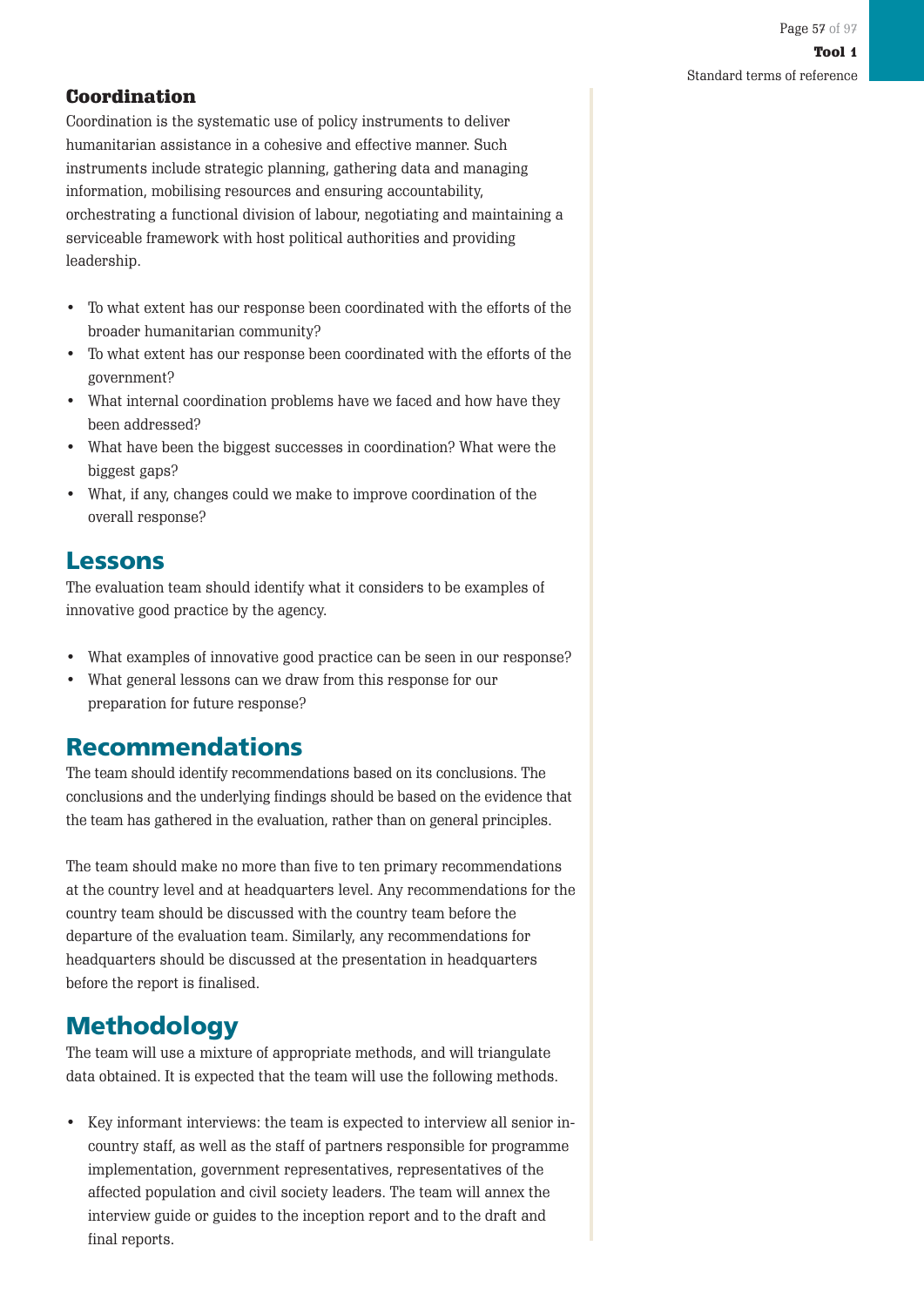- Observation: the team will prioritise field visits to observe the evaluated programmes directly and to conduct beneficiary interviews.
- Beneficiary interviews: the team will interview disaster-affected people to determine their expressed view of the programme activities.
- Data analysis: where appropriate and feasible in the RTE timeframe.
- Documentary research, where appropriate and feasible.

The team will use multiple methods to triangulate their findings, and ensure that these are based on a good understanding of the current context.

# **Work plan and schedule**

#### Time budget for the evaluation

| <b>Task</b>                                                     | Team<br>leader | Team<br>member 2 | Team<br>member 3 | Team<br>member 4 |
|-----------------------------------------------------------------|----------------|------------------|------------------|------------------|
| Briefing at headquarters                                        |                |                  |                  |                  |
| Initial reading                                                 |                |                  |                  |                  |
| International travel to country                                 |                |                  |                  |                  |
| Initial briefing at capital                                     |                |                  |                  |                  |
| Interviews in capital                                           |                |                  |                  |                  |
| Submission of inception report                                  |                |                  |                  |                  |
| Fieldwork at site 1                                             |                |                  |                  |                  |
| First feedback to country team                                  |                |                  |                  |                  |
| Fieldwork at site 2                                             |                |                  |                  |                  |
| Second feedback to country team                                 |                |                  |                  |                  |
| Writing report                                                  |                |                  |                  |                  |
| Presentation of initial findings to country team and discussion |                |                  |                  |                  |
| International travel                                            |                |                  |                  |                  |
| Revising report                                                 |                |                  |                  |                  |
| Travel and presentation at venue 1                              |                |                  |                  |                  |
| Travel and presentation at venue 2                              |                |                  |                  |                  |
| Finalisation of report                                          |                |                  |                  |                  |
| Total                                                           |                |                  |                  |                  |

### Key points in the evaluation process

| <b>Key point</b>            | Date | Comments                           |
|-----------------------------|------|------------------------------------|
| Briefing at headquarters    |      |                                    |
| Initial briefing in-country |      |                                    |
| Inception report            |      | Should include the interview guide |
|                             |      | developed by the team              |
| Interim briefing            |      |                                    |
| Final in-country briefing   |      |                                    |
| Briefing presentation       |      |                                    |
| First draft report          |      |                                    |
| Headquarters presentation   |      |                                    |
| Other presentations         |      |                                    |
| Final report                |      |                                    |
| End of contract             |      |                                    |
| <b>Total</b>                |      |                                    |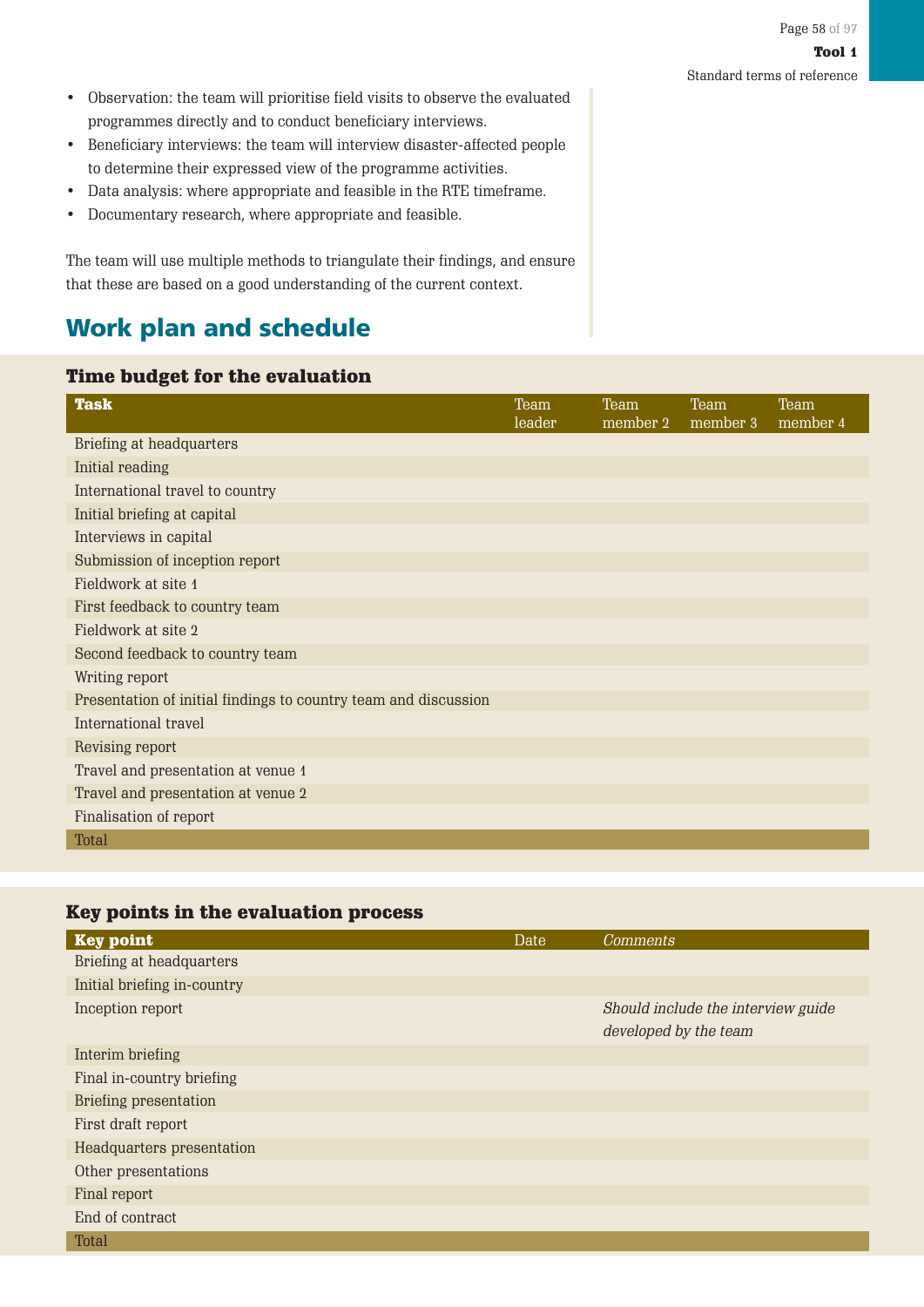### **Outputs**

The team shall provide the following outputs by the dates specified in the list of key points in the evaluation.

| <b>Output</b>           | <b>Description</b>                                                                     |  |
|-------------------------|----------------------------------------------------------------------------------------|--|
| <b>Inception report</b> | A brief report of 1,500 to 3,000 words setting out:                                    |  |
|                         | • the team's understanding of the context                                              |  |
|                         | • the team's understanding of the intervention                                         |  |
|                         | • the detailed itinerary for fieldwork                                                 |  |
|                         | • the team's data-collection plan                                                      |  |
|                         | • the planned methodology                                                              |  |
|                         | • any planned deviations from the terms of reference.                                  |  |
|                         | The team's planned interview guide or guides should be annexed.                        |  |
| <b>Final briefing</b>   | A PowerPoint presentation setting out the evaluation findings, conclusions             |  |
|                         | and recommendations.                                                                   |  |
|                         | <b>Evaluation report An evaluation report with the following structure:</b>            |  |
|                         | • executive summary of 1,500 words or less (this should not be included in the draft   |  |
|                         | report, to encourage recipients to comment on the whole report and not just the        |  |
|                         | summary)                                                                               |  |
|                         | • table of contents                                                                    |  |
|                         | • map, showing the areas visited by the team                                           |  |
|                         | • list of acronyms                                                                     |  |
|                         | • methodology (a brief chapter of no more than 1,000 words)                            |  |
|                         | • core report of 12,000 words or less with chapters structured to answer the questions |  |
|                         | listed in the terms of reference, each chapter should present the conclusions drawn    |  |
|                         | from the material discussed and the recommendations as a result.                       |  |
|                         | Annexes should include:                                                                |  |
|                         | • this set of terms of reference                                                       |  |
|                         | • a list of the persons met                                                            |  |
|                         | • the team's itinerary                                                                 |  |
|                         | • the question guide used                                                              |  |
|                         | • a bibliography of any written sources used                                           |  |
| <b>Oral briefings</b>   | The team leader will provide oral briefings for the national government                |  |
|                         | and for agency senior staff at dates to be arranged.                                   |  |

All reports should be provided in Word format to the evaluation manager, with PDF copies to all others. The report should be A4 size.

## **Evaluation team**

The evaluation team shall consist of a leader and members, as follows.

### Team leader

The team leader is responsible for the overall conduct of the evaluation in accordance with the ToR, including:

- developing and adjusting the evaluation methodology
- managing the evaluation team and ensuring efficient division of tasks between the mission members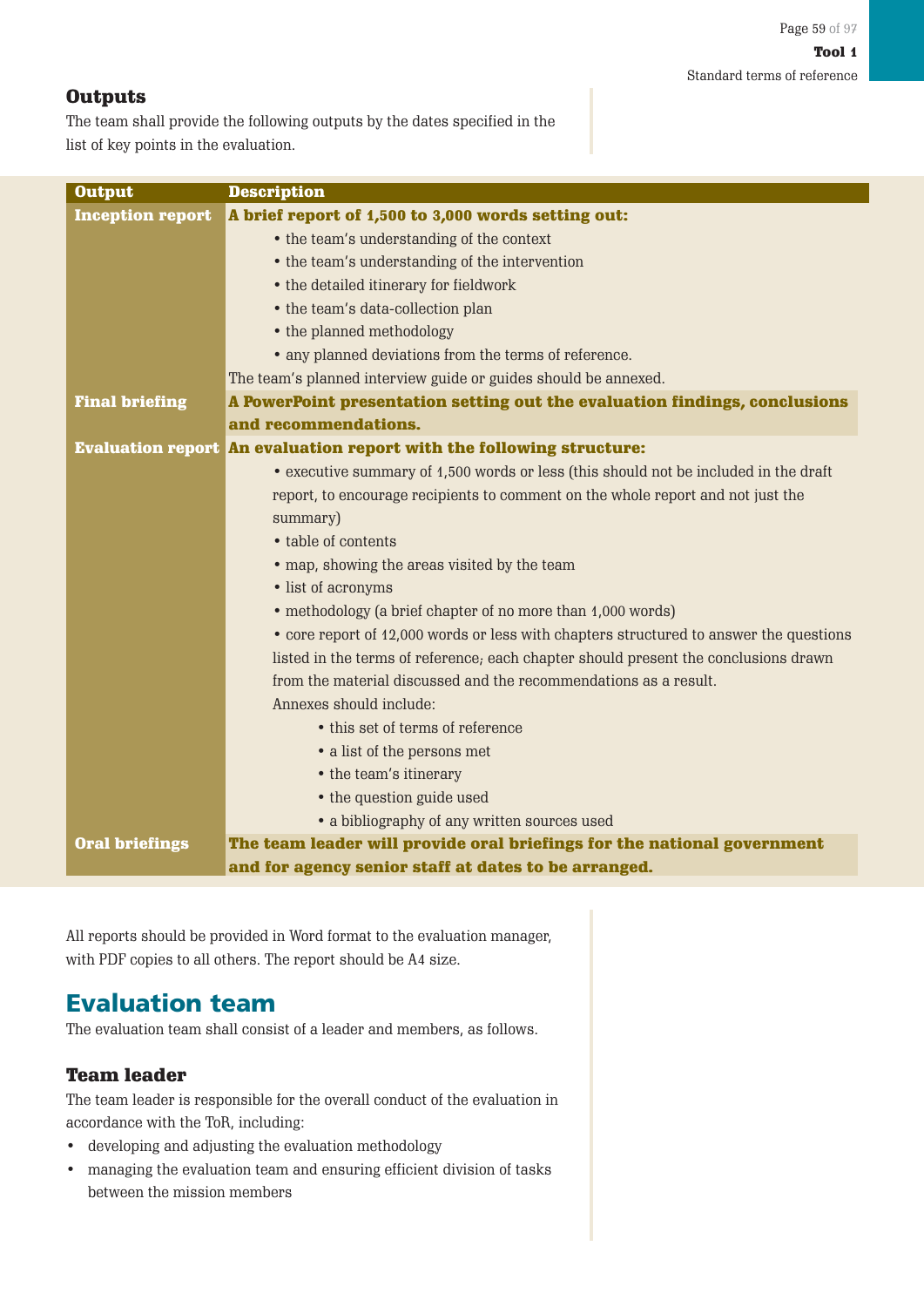- Tool 1 Standard terms of reference
- representing the evaluation team in meetings with the advisory group and other stakeholders
- presenting evaluation findings and recommendations
- submitting all outputs on time.

Person specification for the team leader:

- extensive experience in conducting evaluations of humanitarian operations
- not less than ten years professional expertise in humanitarian action, including experience in the management of humanitarian operations
- experience of evaluation under tight time criteria
- demonstrated analytical, communication and report-writing skills.

### Team members

Person specification for team members:

- experience in the evaluation of humanitarian operations
- not less than three years experience in humanitarian action
- demonstrated skill in one or more of the team technical areas.

The evaluation team should include technical expertise in specific areas. The requirements here will be specific to the evaluation, but should probably include: experience of the overall disaster type, experience of the intervention type, any specialist technical skills, knowledge of the local and agency contexts, familiarity with crosscutting issues and language skills.  $\Box$  See also Tool 17: Evaluator

selection checklist and Manager Step 4: Selecting the team.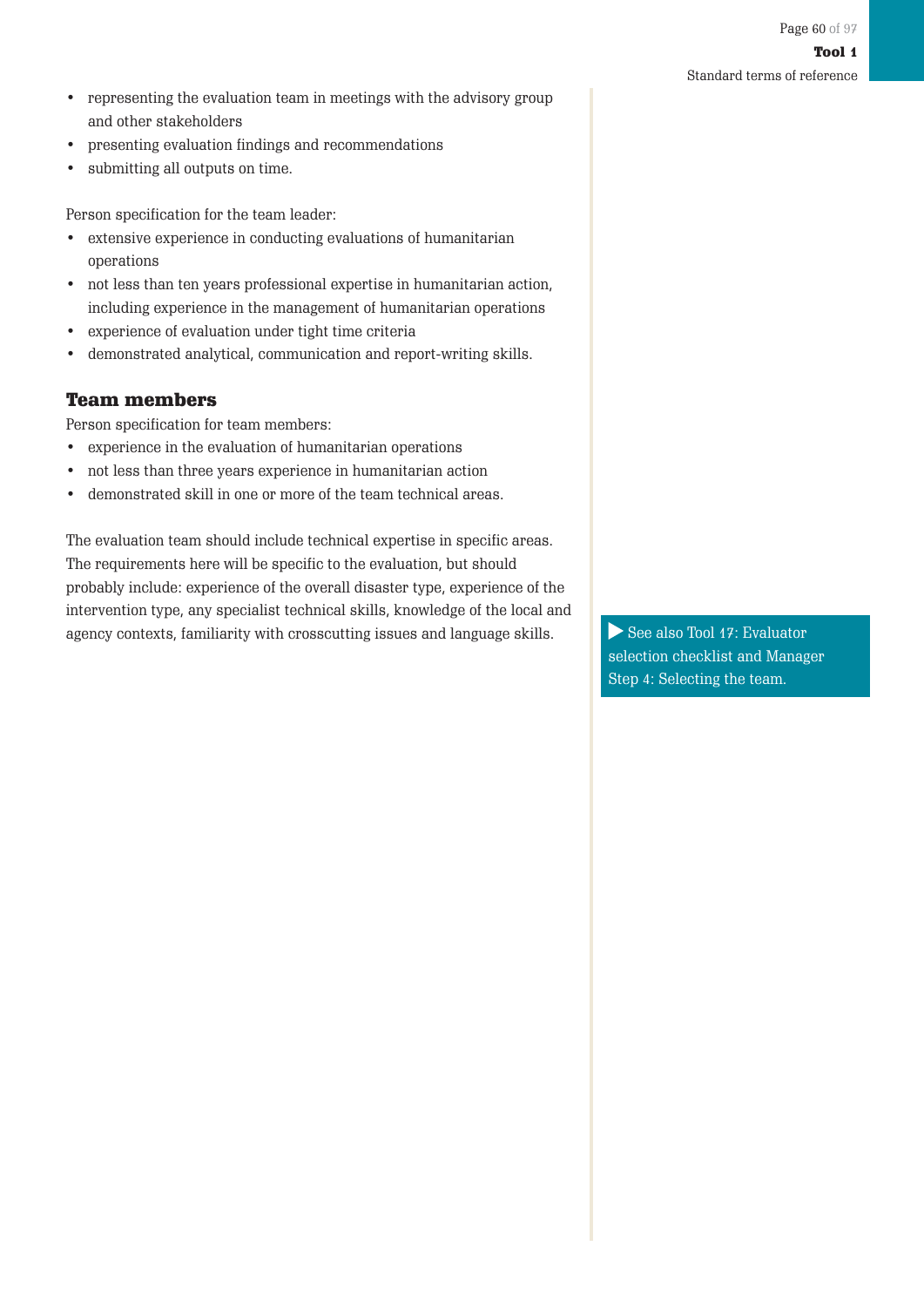# **Tool 2 Alternative evaluation criteria**

## **OECD/DAC or other criteria?**

Before considering alternative evaluation criteria, remember that a strong advantage of the OECD/DAC criteria is that their widespread use makes it easier to compare evaluations of different responses, or of the same response at different times. Evaluators too are likely to be very familiar with them, and may be better able to apply them than other criteria. However, other criteria, based on standards or ideal types, may be more familiar to operational staff. Both sets of criteria can be combined in a matrix, which can be described in a report with chapter headings for one set and the same sub-headings in each chapter for the other set.

## **The OECD/DAC criteria**

In 1991 The Development Assistance Committee of the Organisation for Economic Cooperation and Development (OECD/DAC) defined evaluation as follows:

An evaluation is an assessment, as systematic and objective as possible, of an on-going or completed project, programme or policy, its design, implementation and results. The aim is to determine the relevance and fulfilment of objectives, developmental efficiency, effectiveness, impact and sustainability. An evaluation should provide information that is credible and useful, enabling the incorporation of lessons learned into the decision-making process of both recipients and donors. (OECD Development Assistance Committee, 1991)

This definition encapsulates what are now the standard criteria for evaluating development assistance:

- efficiency
- effectiveness
- impact
- sustainability
- relevance.

### Revision for evaluation of humanitarian action

In 1997, OECD/DAC sponsored a project to develop a modified set of criteria more appropriate for the particular challenges of evaluating humanitarian action in complex emergencies. This study culminated in an ODI Good Practice Review (Hallam, 1998), and a guidance note (OECD Development Assistance Committee, 1999). These proposed a modified set of criteria for such evaluations. The changes proposed were as follows.

- efficiency unchanged
- effectiveness specifically to include timeliness or timeliness addressed separately as a separate criterion
- impact unchanged
- sustainability replaced by connectedness (dealing with whether the

This tool can be used when considering the evaluation terms of reference (see Manager Step 2: Refining the standard terms of reference) or even when structuring the report (see Team Step 7: Writing the report).

#### References

OECD Development Assistance Committee (1991) Principles for Evaluation of Development Assistance. Paris: Organisation for Economic Co-operation and Development. URL: http:// www.sourceoecd.org/content/templates/el/ el%5Fissue.htm?comm

=internat&action=browsenamedissue& caller=portal0&type=infobike&mnemonic =oecd%2f16080254&year=2001&volume  $=20018$ issue $=22$ 

Hallam, A. (1998) Evaluating Humanitarian Assistance Programmes in Complex Emergencies (RRN Good Practice Review 7). London: Overseas Development Institute. Last viewed on 8 June, 2008. URL: http:// www.odihpn.org/documents/gpr7.pdf

OECD Development Assistance Committee (1999) Guidance for Evaluating Humanitarian Assistance in Complex Emergencies. Paris: Organisation for Economic Co-operation and Development. URL: http://www.sourceoecd.org/ content/templates/el/el%5Fissue.htm?comm =internat&action=browsenamedissue&caller =portal0&type=infobike&mnemonic=oecd% 2f16080254&year=2001&volume=2001&issue=22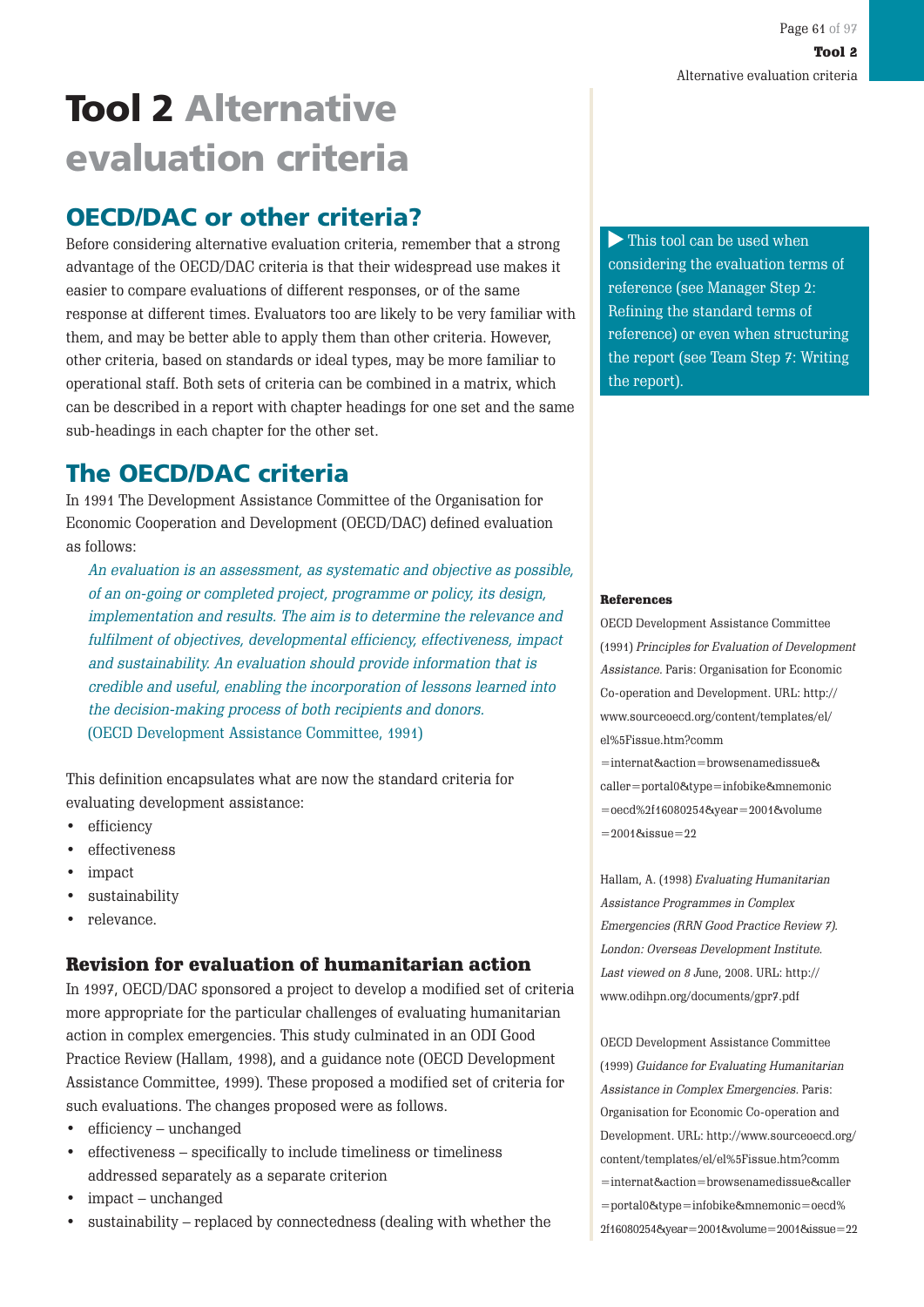emergency response takes the long-term situation into account)

• relevance (of the overall goal and purpose) to be supplemented with appropriateness (of activities and inputs)

The following additional criteria were proposed.

- coverage of the response
- coherence (of policies with humanitarian action)
- coordination
- protection.

Most evaluations of humanitarian action since the late 1990s have been based on a subset of either the DAC criteria or of the modified criteria. These criteria are the mainstream criteria for the evaluation of humanitarian action. Current best practice in the evaluation of humanitarian action is set out in the ALNAP guide on evaluating humanitarian action using the OECD-DAC criteria (Beck, 2006). However, that guide deals with coordination under the heading of effectiveness, and includes protection as a cross-cutting issue.

### **What are the fundamental evaluation criteria?**

These criteria are so familiar to evaluators of humanitarian action that it is sometimes assumed that they are fundamental criteria, but this is not the case. These are criteria that reflect recurring areas of weakness in development aid or humanitarian assistance. Many early development assistance projects suffered from being unsustainable, having little relevance to the populations they were meant to assist, being ineffective at bringing about change, having no clear positive impact, or representing poor value for money.

Similarly, coverage, coherence, coordination, connectedness, timeliness, appropriateness and protection are all issues that have challenged the quality of different humanitarian aid responses. These criteria reflected the concerns in the humanitarian aid sector at the time when they were developed, shortly after the Rwanda crisis. If the humanitarian action evaluation guidelines were rewritten today, they would doubtless include accountability as a criterion. They might also comment on the difference between evaluations of complex emergencies and of natural disasters.

The two fundamental criteria in evaluating anything are:

- quality, a measure of how good or bad something  $is<sup>1</sup>$
- value for money or return for effort, a measure of the benefits received against their cost.

Some may argue that value for money is one of the components of quality, but there is a key difference between measures of quality and measures of value for money. Measures of quality are intrinsic, and look at the intervention in its own terms. Value for money is extrinsic; it requires a valuation of the benefits received which we can make only by comparison to alternative means of spending the same amount of money in other ways.

#### Note

<sup>1</sup> For a humanitarian evaluation, quality is often expressed as 'are we doing the right thing in the right way?'

#### Reference

Beck, T. (2006) Evaluating Humanitarian Action Using the OECD-DAC Criteria. London: ALNAP. Last viewed on 8 June 2008. URL: www.odi.org.uk/alnap/publications/eha\_dac/ pdfs/eha\_2006.pdf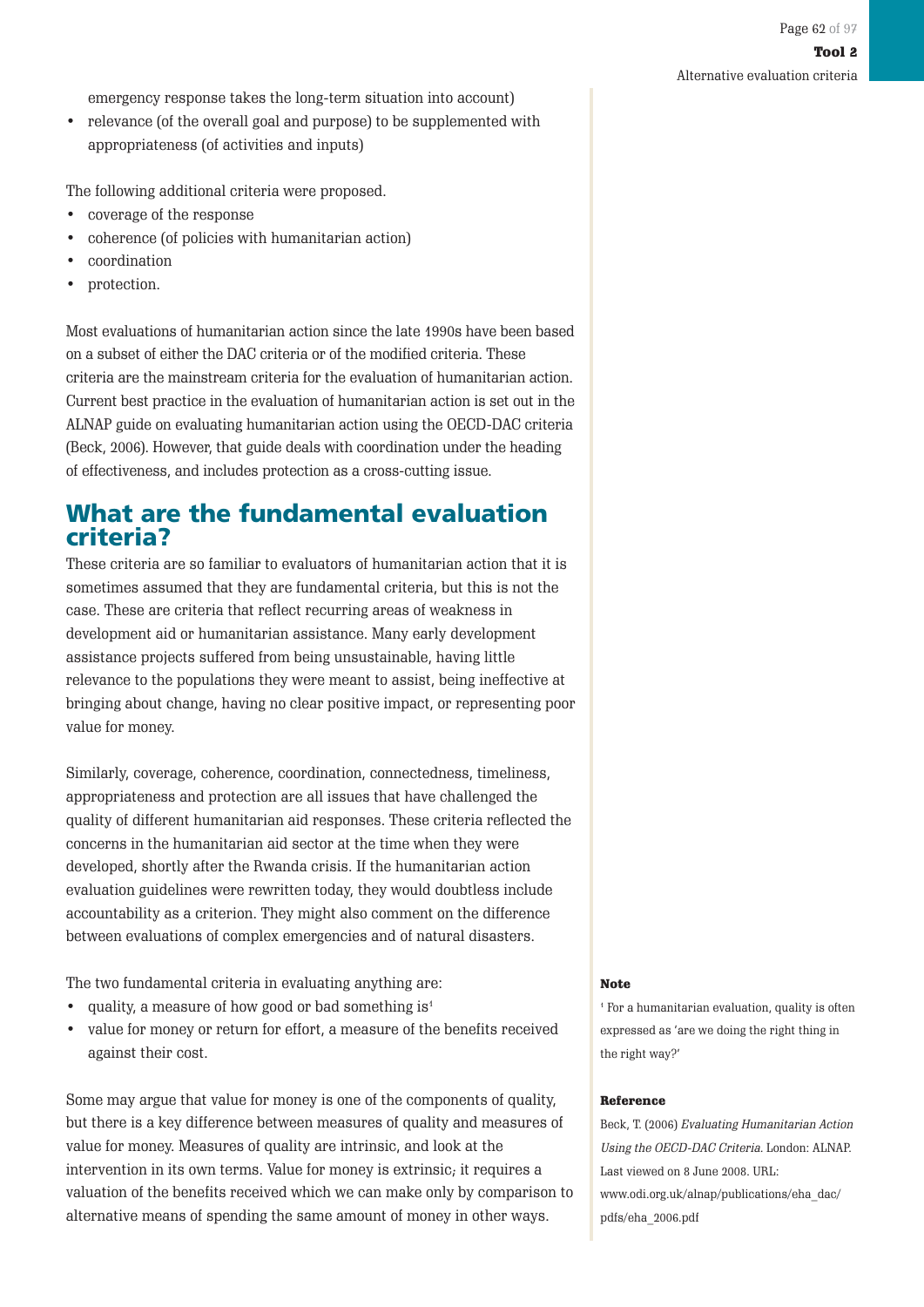Evaluations in the sector typically look at quality in terms of common problem areas and at value for money through the 'efficiency' criterion.

## **Alternatives to the traditional criteria**

Realising that the traditional criteria are not fundamental, but merely measures of quality and value for money in areas identified as problematic, allows us to develop different evaluation criteria. As discussed in the following pages, there are three basic approaches to this:

- developing criteria around some generally agreed definition of quality, such as those provided by codes of practice
- evaluation against an ideal type
- basing criteria around specific issues identified for a particular humanitarian response.

### Evaluating around quality criteria

Humanitarian action has seen a very large number of quality initiatives since the mid-1990s.<sup>2</sup> These initiatives include: the Sphere Project; People In Aid; the Humanitarian Accountability Project; the Compass Quality Initiative; and many others. However, the very first such quality initiative was the Code of Conduct for the International Red Cross and Red Crescent Movement and Non-governmental Organizations (NGOs) in Disaster Relief (Steering Committee for Humanitarian Response and ICRC, 1994).

The Code of Conduct was first agreed in 1994, having grown out of a 1991 proposal from the French Red Cross in response to experience in the Balkans (Borton, 1994). The Code of Conduct has been very widely adopted by humanitarian agencies, and adherence to it is required by some agency collaborative mechanisms as well as by some donors.

#### The ten principles of the Code of Conduct

- 1 humanitarian imperative
- 2 basis of need
- 3 no proselytising
- 4 not foreign agents
- 5 respect culture
- 6 build on local capacities
- 7 involve the affected population
- 8 reduce vulnerability
- 9 accountable both ways
- 10 respect victims as human beings.

The main advantage of the using the Code of Conduct for evaluation is that it provides a set of criteria which agencies have themselves subscribed to. Evaluations against these criteria effectively test compliance with the agencies' own standards. The evaluation of the DEC 2003 Southern Africa Crisis Appeal is an example of this approach (Cosgrave et al., 2004).

Evaluation against the Code of Conduct may be particularly appropriate for a real-time humanitarian evaluation. Sometimes evaluators are asked to perform an evaluation against quality criteria as well as against the OECD-

#### **Note**

2 One aid agency, Oxfam, is said to be a member of no fewer than 23 different quality initiatives in the sector (Polastro, 2007).

#### **References**

Steering Committee for Humanitarian Response & ICRC (1994) Code of Cconduct for the International Red Cross and Red Crescent Movement and Non-governmental Organizations (NGOs) in Disaster Relief. Geneva: Disaster Policy Department, International Federation of Red Cross and Red Crescent Societies

Borton, J. (ed.) (1994) Code of Conduct for the International Red Cross and Red Crescent Movement and NGOs in Disaster Relief: Network Paper 7. London: Relief and Rehabilitation Network, Overseas Development Institute. Last viewed on 21 January 2009. URL: http://www.odihpn.org/documents/ networkpaper07.pdf

Cosgrave, J., Jacobs, A., McEwan, M., Ntata, P. & Buchanan-Smith, M. (2004) A Stitch in Time? Independent Evaluation of the Disaster Emergency Committee's Southern Africa Crisis Appeal July 2002 to June 2003: Volume 1: Main Report and Volume 2: Appendices. London: Disasters Emergency Committee. Last viewed on 18 September 2008. URL: http:// reliefweb.int/rw/lib.nsf/db900sid/OCHA-6KBAYW/\$file/DECSAFeval.pdf?openelement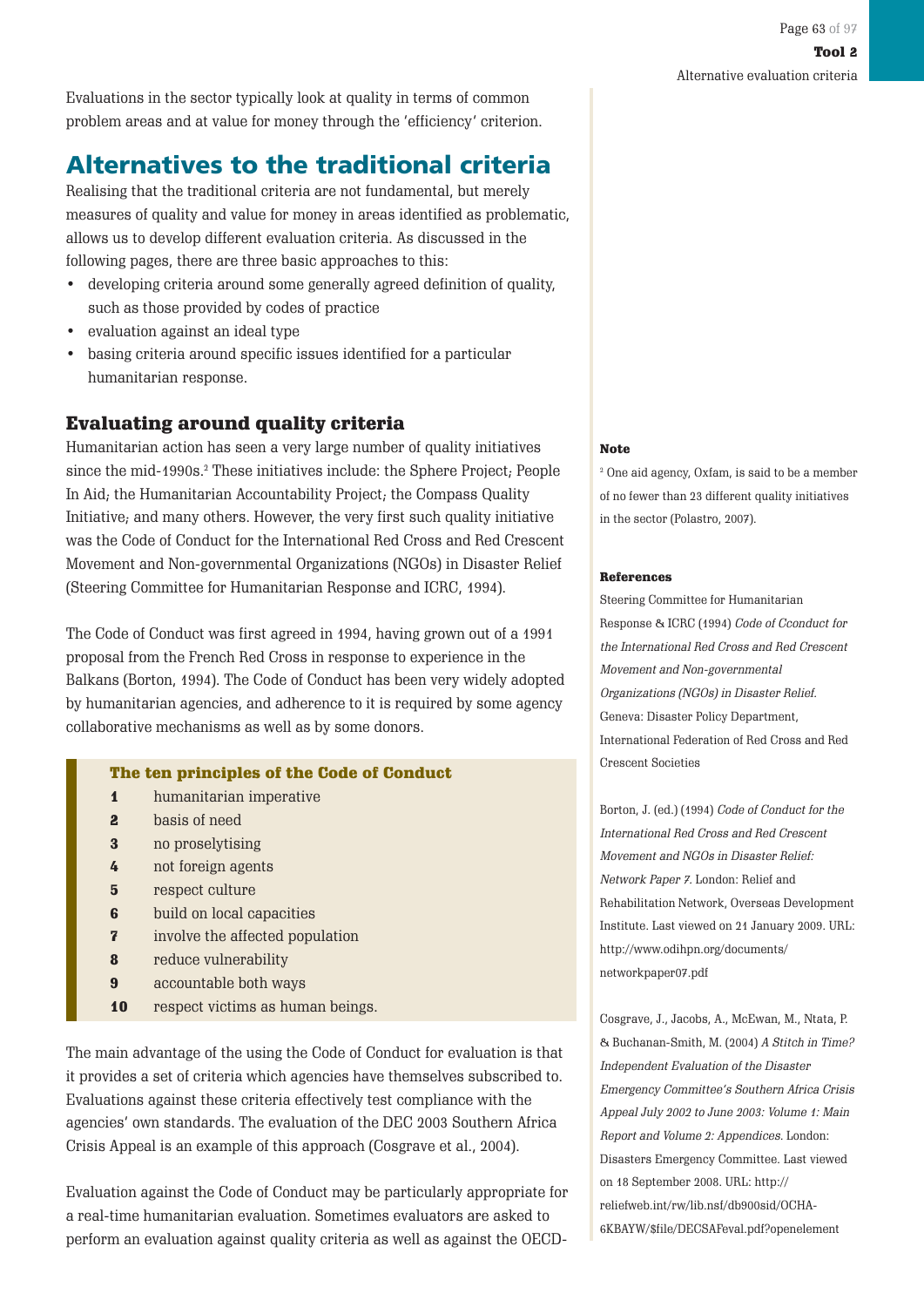DAC criteria. However, such double working would not be suitable for the limited time available in a real-time evaluation.

### Evaluation against an ideal type

It is possible to evaluate agency performance against an ideal type. This can be appropriate where an ideal type is implicitly or explicitly defined in strategic plans, logical frame or other documents. The project logic model can also provide an implicit ideal type which can be evaluated against.

There are two approaches to specification: specification by outcomes (leaving people free to choose the process), and specification by process (where the end result is not specified). Many of the quality standards include both, but give much more attention to outcomes (e.g. mortality rates) than to process. The same is true of the traditional evaluation criteria.

Evaluation against an ideal type facilitates process evaluation where the ideal type is a process description. Such evaluations may be particularly appropriate for evaluations of protection or advocacy, where outcomes may be very difficult to determine.

### Assessment matrix used by AusAID to evaluate partners who responded to the 2005 Pakistan earthquake (after

Crawford et al., 2006). This is based around an 'ideal type' of aidagency partner, from the donor's viewpoint.

| <b>Performance dimension</b>   | Performance criteria                          |
|--------------------------------|-----------------------------------------------|
| <b>Organisational capacity</b> | • Ability to deliver emergency assistance     |
|                                | • Quality of relationships with partners      |
|                                | and the affected population                   |
| <b>Planning capacity</b>       | • Quality of analysis and of initial strategy |
|                                | • Quality of funding proposal                 |
| <b>Implementation</b>          | • Efficiency of emergency response            |
|                                | • Capacity for learning and accountability    |
|                                | • Effectiveness of emergency response         |
|                                | • Connectedness/sustainability                |

#### Evaluating around specific issues

Another alternative set of criteria can be derived by selecting a set of issues for a particular humanitarian response, and framing these as hypotheses to be tested by the evaluators. This approach demands significant preevaluation work on the identification of suitable issues. It has the advantage that the evaluators are answering questions which may be more directly relevant to the client.

Therefore, this approach also has the advantage of being likely to encourage the direct utilisation of the evaluation results. This approach was used in the 2006 evaluation of WFP's Darfur operations, where the evaluation set out to test a series of hypotheses developed from the pre-evaluation studies (Cosgrave et al., 2006). However, this approach is less suitable for a realtime evaluation because of the need for some prior research to highlight possible hypotheses for analysis.

#### References

Crawford, P., Bysouth, K., Nichols, D. & Thompon, F. (2006) CARE Cluster Evaluation: Pakistan Earthquake. Canberra: AusAid. (Last viewed on 8 June 2008. URL: http:// www.ausaid.gov.au/publications/pdf/ pakistan\_eval.pdf

Cosgrave, J., Oman, A., Fadel, A.J.A. & Babiker, S.A. (2006) Full Report of the Evaluation of EMOP 10339.0/1: Assistance to populations affected by conflict in greater Darfur, West Sudan: A report from the Office of Evaluation (OEDE/2007/002). Rome: World Food Programme. Last viewed on 19 September 2008. URL: http://documents.wfp.org/stellent/ groups/public/documents/reports/ wfp117335.pdf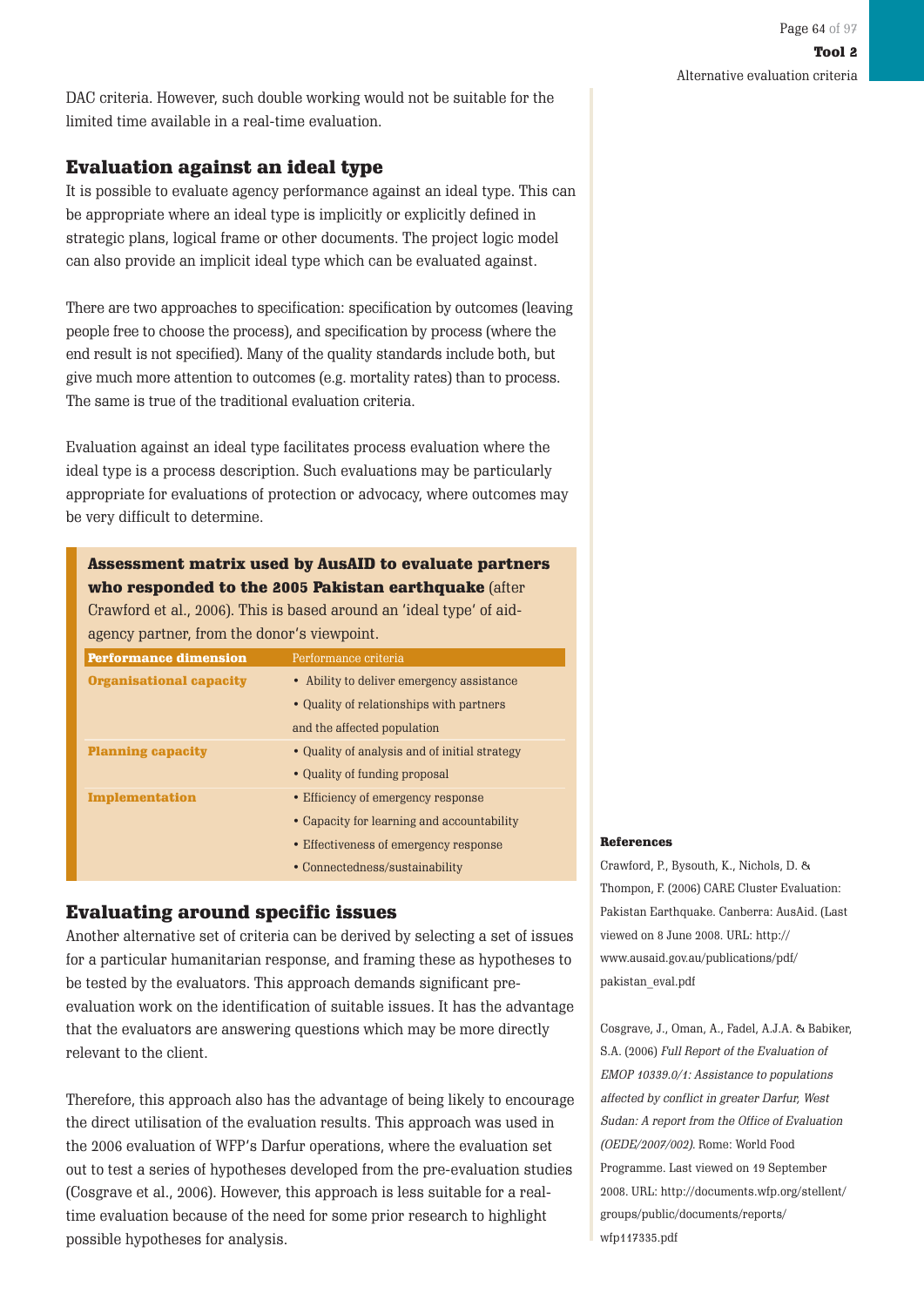# **Tool 3 Why do a real-time evaluation?**

UNHCR has made more use of RTEs than any other organisation, and sums up the three key advantages of RTEs as timeliness, perspective and interactivity (Jamal and Crisp, 2002, pp. 1–2).

- Timeliness A real-time evaluation is undertaken in the early phase of an operation, at a time when key operational and policy decisions are being taken. RTEs can flag up important issues that have been overlooked, by either field or headquarters, in the heat of an emergency response.
- Interactivity The RTE format is interactive in that sense that realtime evaluations take place in time for them to influence emergency response decisions. They are also engaged in a sustained dialogue with staff members, both in the field and at headquarters, and can provide a channel for communication between field staff and headquarters that bypasses the normal bureaucratic layers.
- Perspective Real-time evaluators are able to approach an emergency from a number of different angles. They should be repositories of knowledge on lessons from past emergency evaluations, and should incorporate such knowledge into the evaluation process and outputs. Unlike staff members in the field or at headquarters, evaluators do not have to focus on solving immediate problems, but have the scope to analyse critical issues – scope that those directly responsible will have only in retrospect. Evaluators will also have a broader perspective than most other actors, being able to talk to personnel at all levels, in different countries, and to the affected population, partners and government officials.

All organisations can benefit from RTEs in that the breadth of information and the analysis provided in a good RTE can clarify issues both in the field and at headquarters far faster than might otherwise happen.

Evaluation managers can use this tool when putting the case for an RTE (see Manager Step 1: Deciding to do an RTE). It might also be useful for evaluation teams who face questions in feedback sessions in the field about the utility of doing an RTE (see Team step 8: Feeding back in the field).

#### Reference

Jamal, A. & Crisp, J. (2002) Real-time Humanitarian evaluations: Some Frequently Asked Questions (EPAU /2002/05). Geneva: United Nations High Commissioner for Refugees, Evaluation and Policy Unit. URL: http://www.unhcr.org/research/RESEARCH/ 3ce372204.pdf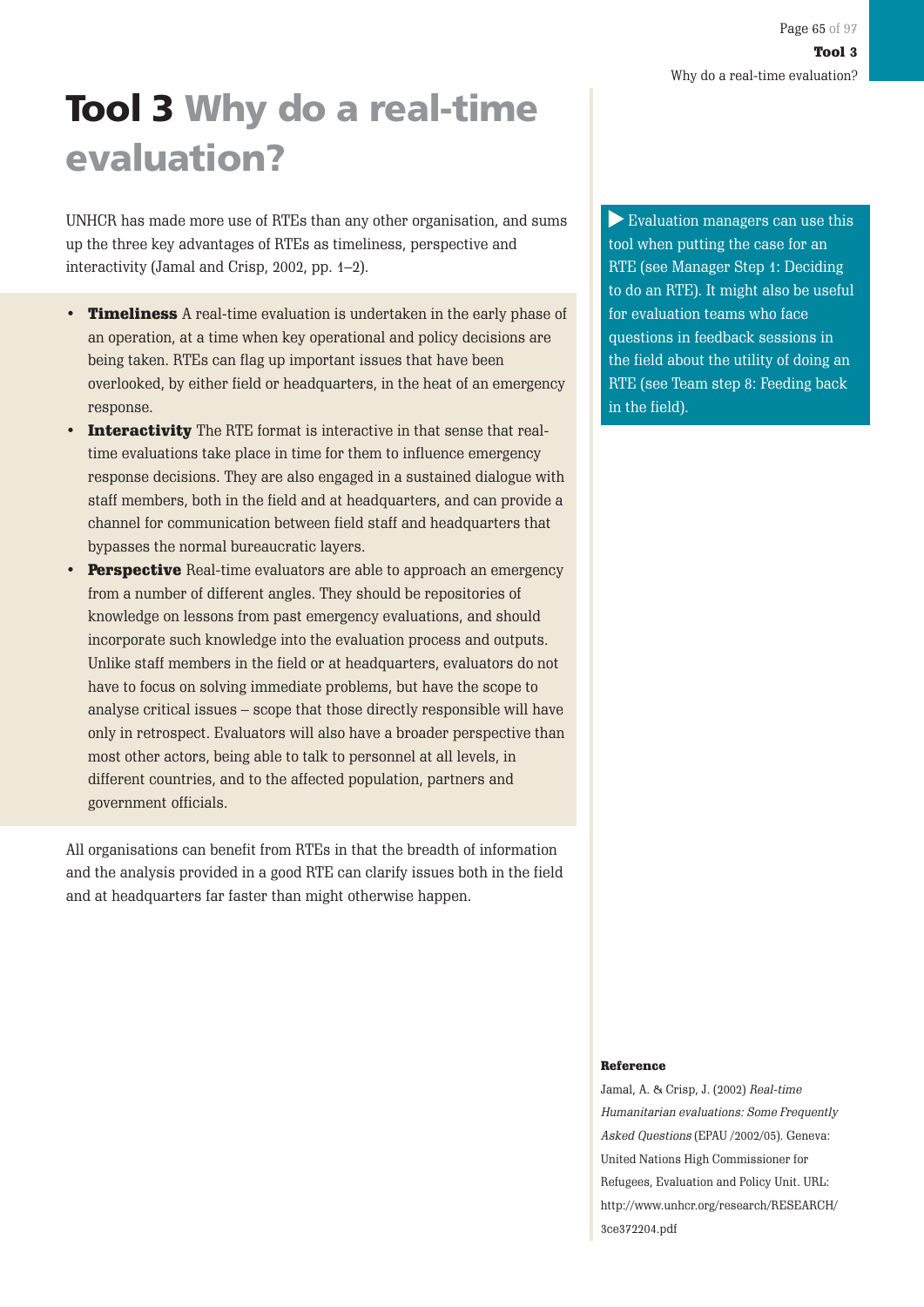# **Tool 4 Top ten reasons for doing an RTE**

With acknowledgement to Claude Hilfiker and Andreas Schuetz of OCHA, who suggested that this list could be a useful tool, here are the top ten reasons for doing an RTE.

- **1 Reduce the danger** that inappropriate early operational choices cause critical programme problems in the longer term, and thereby reduce the organisational risk inherent in any large-scale operation.
- **2 Bring in an external perspective** at a key point in the response.
- **3** Provide managers both in-country and at headquarters with a solid basis of information when they are faced with difficult decisions.
- 4 **Answer specific research questions**, such as what approaches have worked in the past for any particular problem that is being faced, or what approaches are working well in other areas.
- **5 Create a space** for reflection during an ongoing operation.
- **6 Facilitate improved communication** and understanding between HQ and the field by providing field staff with a communication channel direct to top management.
- **7 Enable programming** to be influenced as it happens, and permit agencies to make key changes at an intermediate point in programming based on learning from the programme.
- 8 **Provide a space** for reflection and analytical insight into the issues facing the operational teams. This may include conducting an afteraction review for the country team.
- **9 Provide HQ with a quick overview** of the whole programme, which is far richer than progress reports, as RTEs will normally include the perspectives of disaster-affected populations, partners and the independent evaluation team.
- **10 Offer deeper consultation** with the disaster-affected populations than is possible for the very busy operational team.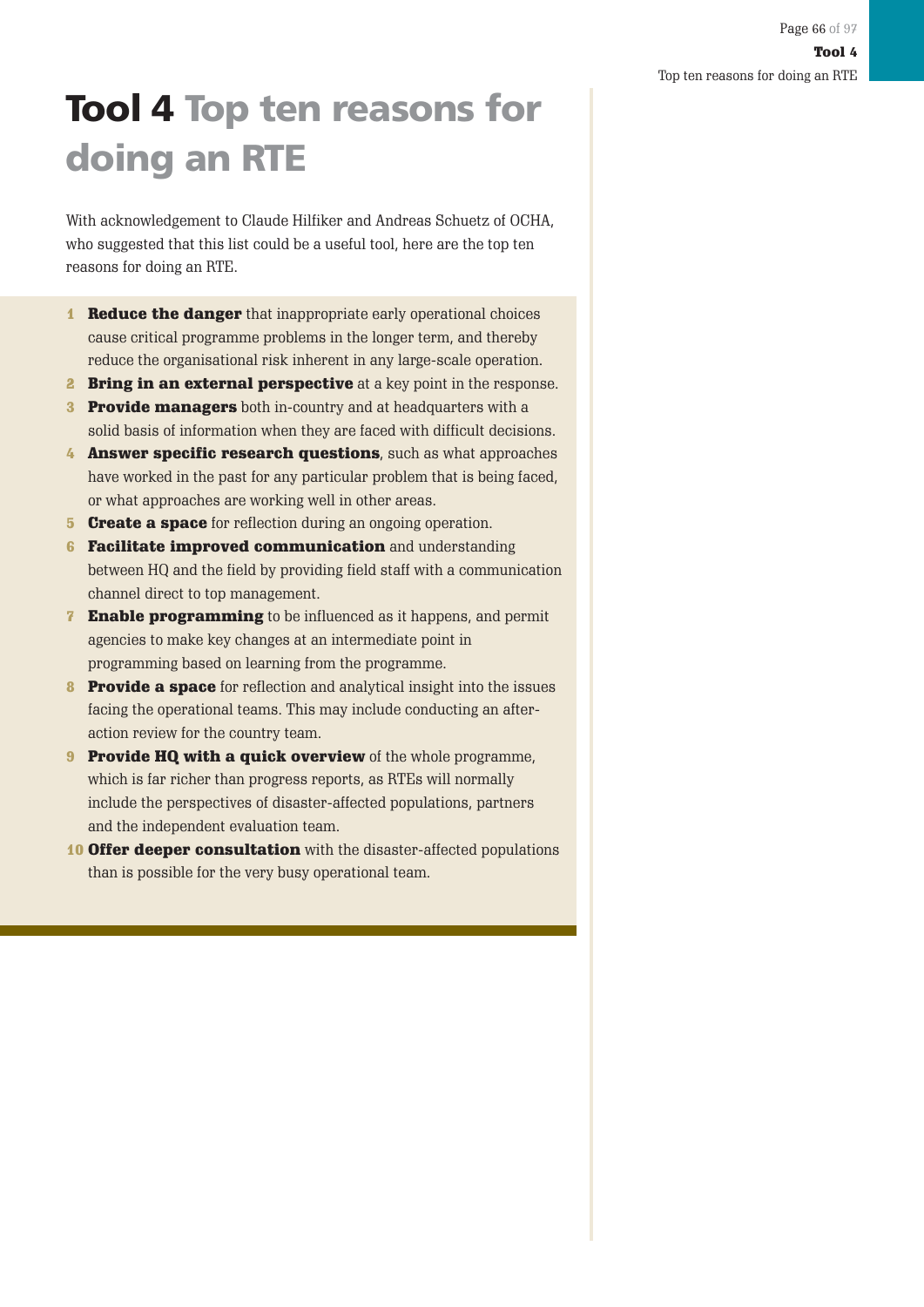# **Tool 5 Replies to the top ten reasons for not doing an RTE**

With acknowledgement to Claude Hilfiker and Andreas Schuetz of OCHA, who suggested that this list could be a useful tool, here are counterarguments for reasons often given for not doing an RTE.

#### 1 It is too early...

The earlier you conduct the RTE, the lower the risk of the programme going off in the wrong direction.

2 Our field personnel are too busy…

The lessons we can learn from an RTE will allow our personnel to make better use of their time so that they can achieve a bigger impact for their effort.

#### 3 RTE – that sort of analysis is what we pay our managers for…

Managers are fully occupied dealing with the day-to-day issues – they don't have time to take a broader view. An RTE can enable them to take decisions based on good-quality information rather than just their best guess.

#### 4 We already have a planned programme of evaluations…

RTEs provide us with information about the early phase of the response – when there is the greatest potential for life-saving – that regular evaluations may miss.

- 5 There is a problem with the programme at the moment… An RTE offers a good way to explore a problem and to maximise learning from it. It may be that what is perceived as a problem from HQ may be seen differently by field staff or the affected population.
- 6 The well-respected agency X has never done one… This is an opportunity for us to move ahead of agency X in terms of learning about our programmes.
- 7 We could never contract a team quickly enough… I have already got a potential team lined up.
- 8 We don't have the resources to support an evaluation team in the field at this moment…

We can use a team of only two people. If that is a problem we could even use just one very experienced evaluator.

9 The way we have always done things is good enough. We don't need to change…

Humanitarian action is changing rapidly, and the way we work has changed also. RTEs give us the chance to improve the fit between our response and the nature of the needs.

10 We have never done one before… There is a first time for everything!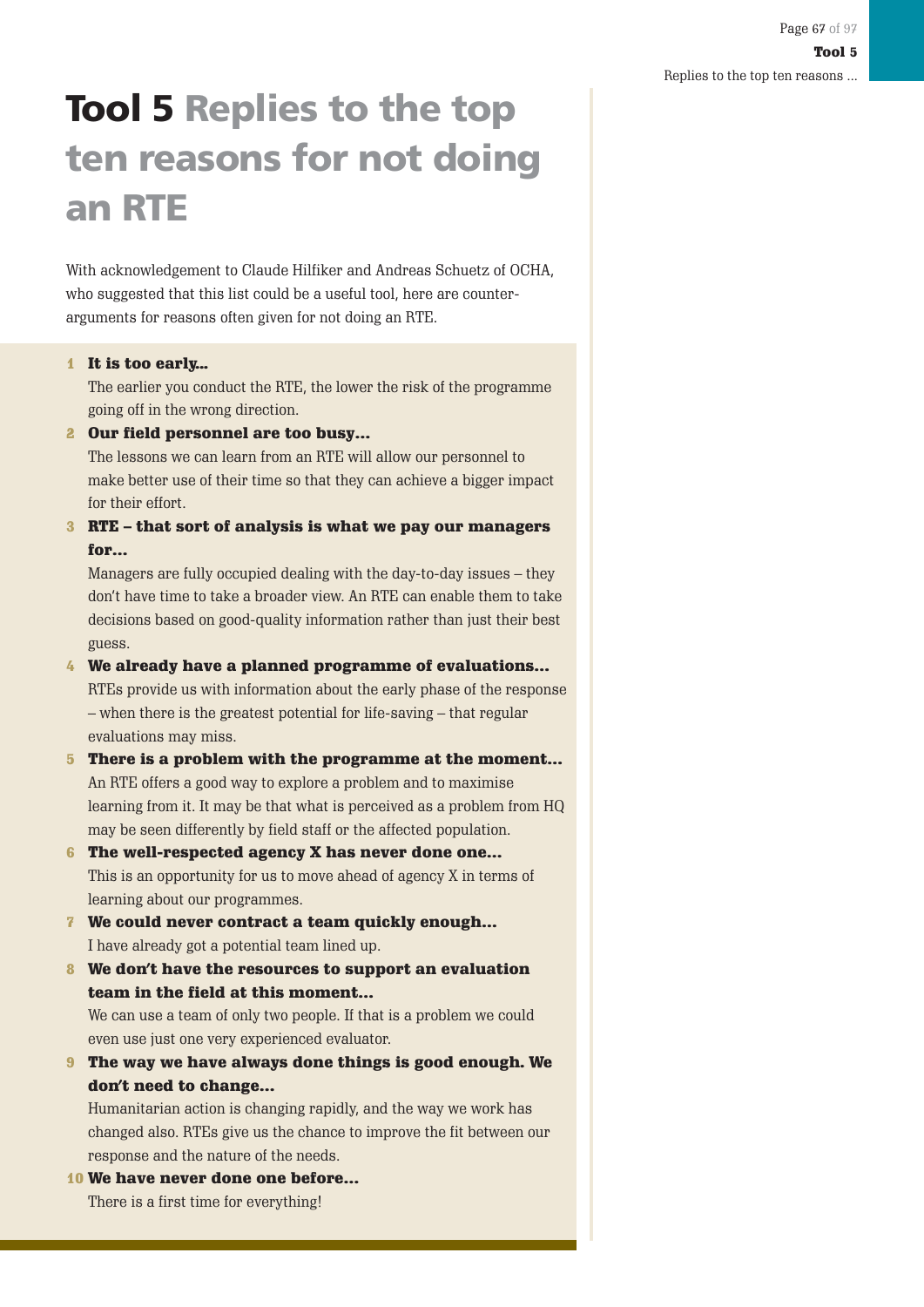# **Tool 6 Examples of previous RTEs**

Many parts of the humanitarian system have used RTEs in recent years. Here are some well-known examples.

- The Inter-Agency Standing Committee piloted interagency RTEs in Mozambique, Pakistan and Myanmar, also generating key lessons for ongoing humanitarian reforms, and for improving RTE quality.
- UNHCR has worked with RTE-like mechanisms since 1992, in 10 countries. It continues to use and promote RTEs, for example a 2007 five-country review of the cluster approach and IDPs, as well as sharing guidance material which has proved invaluable for other agencies piloting RTEs.
- UNICEF has played an important role in bringing together different actors around RTEs, generating discussion and debate, reviewing past experience, and pushing for clarity on the minimum requirements for an RTE.
- WFP has commissioned two RTEs in Southern Africa and Asia as well as promoting lesson-learning from this process.
- FAO has carried out RTEs related to assessment of avian influenza and tsunami programming.
- ECHO has commissioned RTEs in the food-aid and health sectors, and has experimented with longer-term approaches.
- IFRC has commissioned RTEs in Southern Africa and Asia.
- OXFAM has started the process of institutionalising RTEs as part of its response framework, with five RTEs already completed.
- CARE International has carried out RTEs in Darfur and Iraq.
- HAP has carried out RTEs as part of the process of piloting Humanitarian Accountability Frameworks.
- The Groupe URD Iterative Evaluation Process with Mini-Seminar, while not termed an RTE, uses a similar methodology.
- The UK Disasters Emergency Committee has used monitoring missions which have much in common with RTEs.

This list may be useful when you are making the case for doing an RTE, to demonstrate that some of the leading humanitarian agencies are using them (see Manager Step 1: Deciding to do an RTE).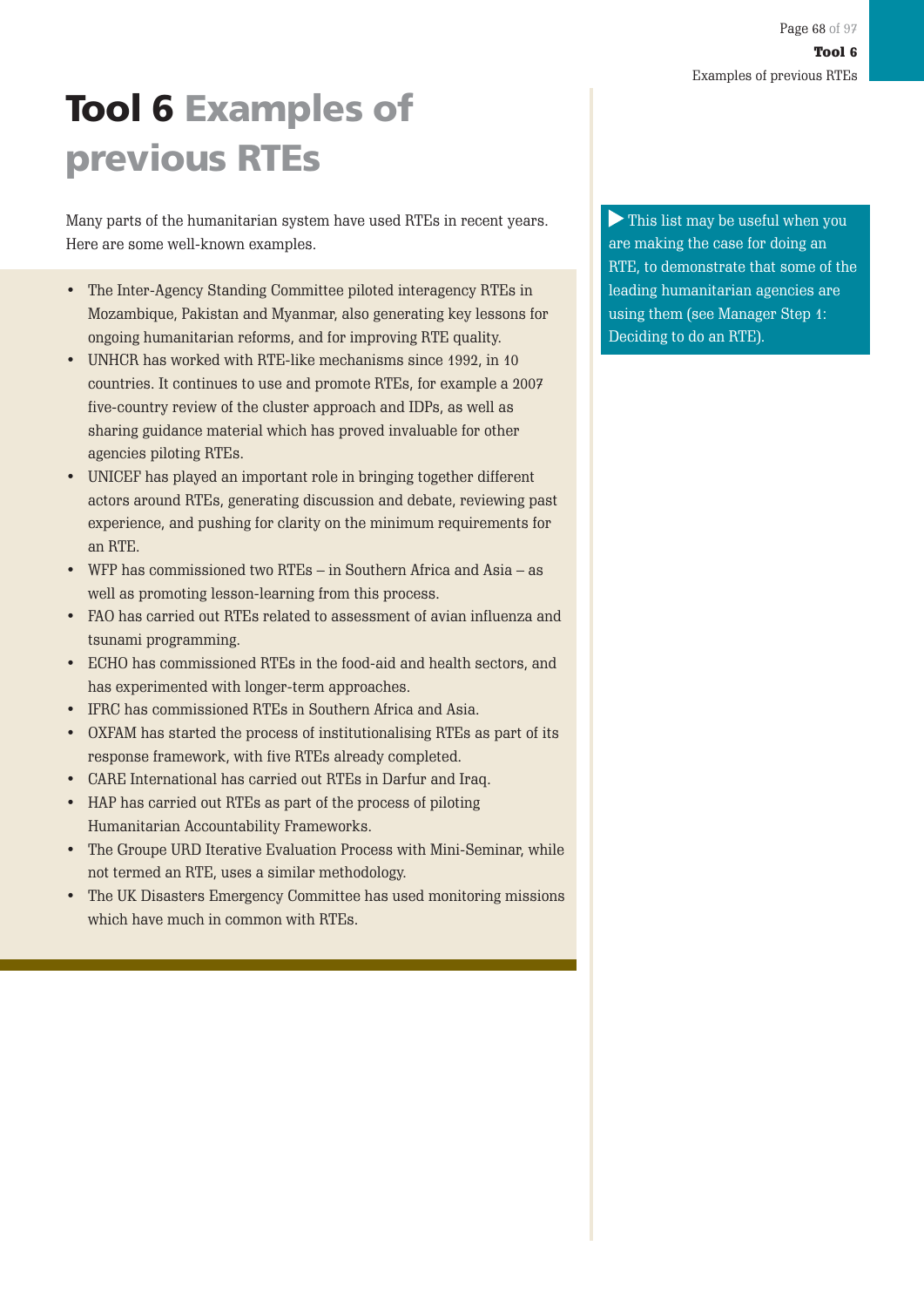# **Tool 7 Terms of reference for an advisory group**

The following is a draft terms of reference (courtesy of Jock Baker) developed for the RTE advisory group for the Interagency RTE of the Cyclone Nargis response.

Together with the UN Country Team in Myanmar, the Nargis Real Time Evaluation (RTE) Advisory Group will serve as the main link between the RTE Team, RTE Evaluation Manager and key stakeholder groups involved and, in the case of communities, impacted by Cyclone Nargis.

#### The RTE Advisory Group has two main roles:

- Provide advice and support to the RTE Team so they emerge at the end of the evaluative process with practical and useful guidance for incountry stakeholders – despite time and other constraints.
- Help promote ownership of respective stakeholder groups of the RTE process and subsequent use of the report (and related deliverables).

#### Specific areas of engagement in the RTE include:

- Provide appropriate advice and support to the RTE team to help them in prioritising issues and collecting the necessary supporting data to put together a comprehensive and credible evidence base to be used in analysis and development of recommendations.
- Review and provide appropriate and timely feedback on draft documents related to the RTE (i.e. ToR, Inception Report, draft(s) of the final report).
- Consolidating comments on drafts if appropriate.
- Facilitate the engagement of key stakeholder groups in consultations around draft documents to ensure that their perspectives are adequately represented and that there is broad ownership of the results (i.e. recommendations should 'resonate' with targeted stakeholder groups).
- Facilitate processes associated with development of action plans by stakeholders to follow up on recommendations, including monitoring of implementation of recommendations (either by the Advisory Group or another body).
- Assist with developing and implementing a communication strategy in support of RTE processes, which should include providing appropriate feedback to communities directly affected by cyclone Nargis.
- Help in ensuring that the RTE remains an independent, objective process.

Membership of the RTE Advisory Group is based on a 'mapping' of key stakeholder groups that have been directly involved in the response to Cyclone Nargis. These comprise UN agencies, international NGOs and Myanmar NGOs.

See Tool 24: Joint or interagency real-time evaluation, for further pointers on interagency RTEs.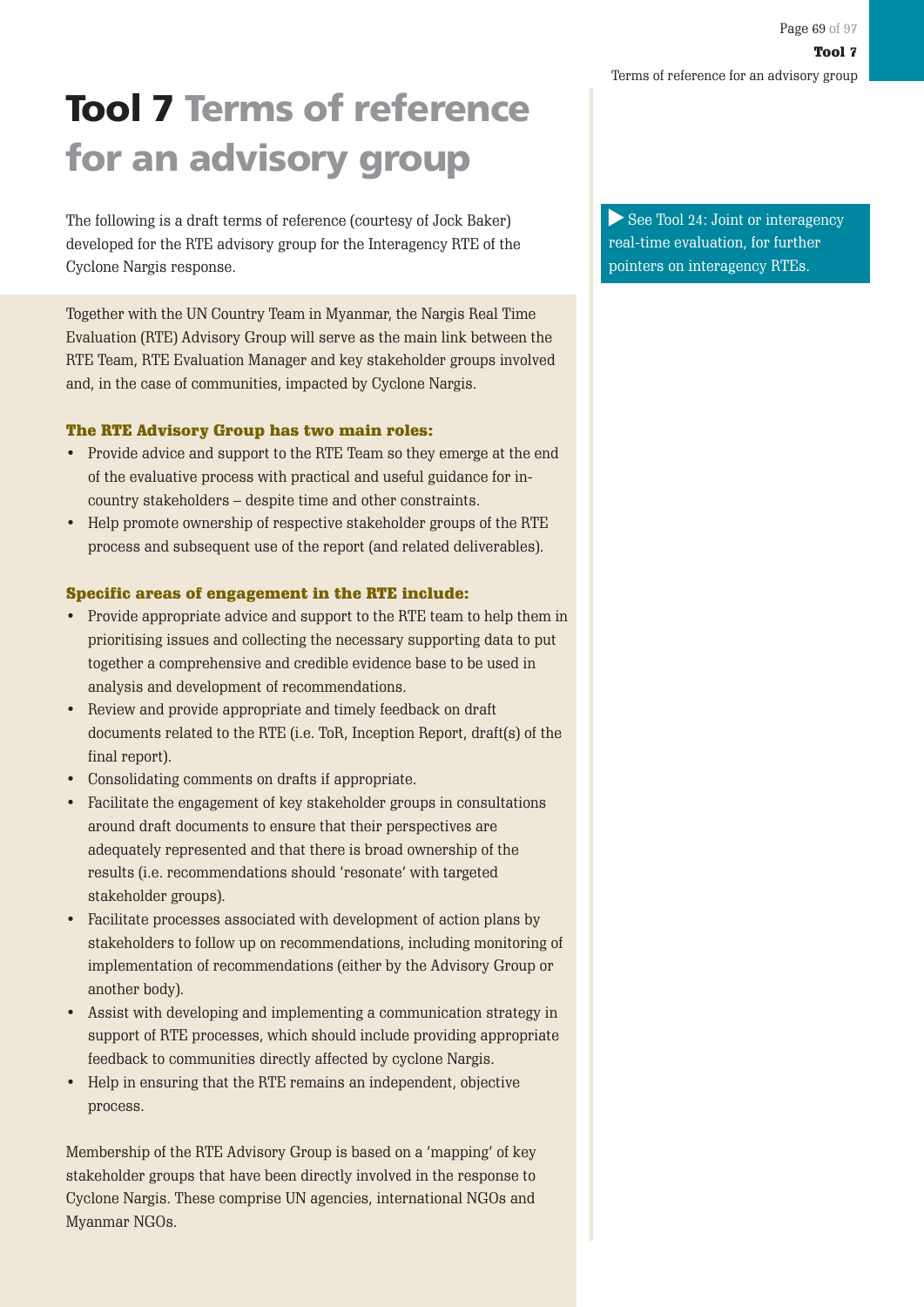# **Tool 8 A sample interview guide**

Interviews with key informants are the one of the main tools for humanitarian evaluations. The following is an edited version of the topic list used for semi-structured interviews with aid agencies for the RTE of the cluster response to the 2007 Mozambique floods (Cosgrave et al., 2007). A different set of questions was used for beneficiary interviews and yet another for focus groups.

Your topic list should fit on half of an A4 or letter-size sheet of paper. Print your list in landscape mode with the left hand margin set to over half the landscape sheet width so it looks like the example (right). You can then tape the sheet into the back of your notepad so that you can read the question when you fold out the list.

Not all questions are asked of all interviewees, and the selection of questions should vary in response to the area of knowledge of the interviewee. This is a long topic list.

Preparing interview questions is discussed in the team guide (see Team Step 2: Drafting an interview guide).



#### Warm-up questions

1 What role did you play in the response? (then deepen and expand)

#### The cluster approach overall

- 2 What do you know about the cluster approach?
- 3 What role have you played in clusters? Outside clusters? If outside, why?
- 4 Which cluster has performed best? Why?
- 5 Which cluster has been the weakest? Why?
- 6 What has the level of participation in clusters been like?

#### Delivery against cluster performance

- 7 For the clusters you are most involved in, has the cluster approach:
	- i helped fill sector or geographic gaps in the mobilisation of humanitarian agencies?
	- ii enhanced partnerships between UN/RC/NGOs and government on the ground?
	- iii improved strategic field-level coordination and prioritisation?
	- iv made operational partners accountable to the Humanitarian Coordinator?
- 8 What is the biggest constraint the cluster approach has faced? Is there any way to overcome this?

#### Performance of cluster leadership

9 For specific clusters you are involved in, has the cluster lead delivered on: Continued  $\blacktriangleright$ 

#### Reference

Cosgrave, J., Gonçalves, C., Martyris, D., Polastro, R. & Sikumba-Dils, M. (2007) Interagency Real-time Evaluation of the Response to the February 2007 Floods and Cyclone in Mozambique. Geneva: Inter-agency Standing Committee. Last viewed on 8 June 2008. URL: http://www.reliefweb.int/rw/RWFiles2007.nsf/ FilesByRWDocUnidFilename/ CFF788904EBDC1D7852572E6005E1600- Full\_Report.pdf/\$File/Full\_Report.pdf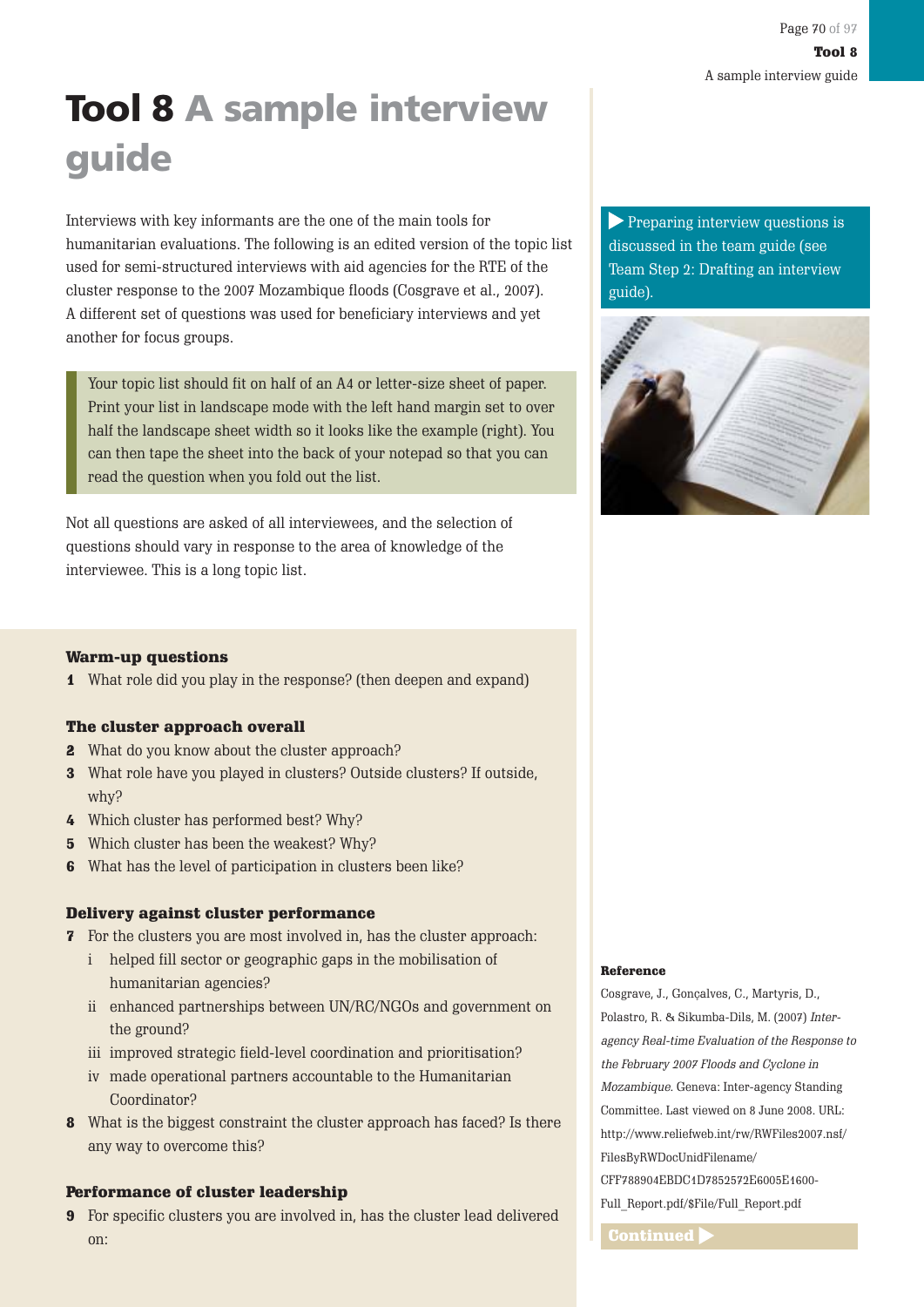- i coordinating the analysis of needs and information-sharing?
- ii securing and following up on commitments to respond?
- iii acting as the provider of last resort?
- iv managing quality control in the cluster?
- v acting impartially without favouring their own operational role?
- 10 How well has the Resident Coordinator functioned as the link between clusters and the government?

#### Fundraising

- 11 Has the Flash Appeal and CERF contributed to a timely response?
- 12 What affect, if any, have they had on your funding?
- 13 How coherent has fundraising by the Humanitarian Country Team been?
- 14 Was the response to Cyclone Favio faster than for the Floods? If so, or if not, why?
- 15 What problems did you have in shifting from development to relief? What problems did the UN have in this area?

#### Disaster-risk reduction

- 16 How does this response compare to previous such emergencies?
- 17 Have you seen any impact from prior investment in disaster-risk reduction?
- 18 Is the response to this emergency leaving people better prepared for the next? If so, how?

#### The affected population and local institutions

- 19 What needs of the affected population have been best met? Least met? Why?
- 20 What was the quality of needs assessments? Were they shared in the clusters?
- 21 How well have agencies worked with local institutions?
- 22 How appropriate is the cluster approach for a country with a strong government?

#### Learning questions

- 23 Have the clusters added anything to the response? If so, what?
- 24 How could the cluster approach be improved?
- 25 Are there any questions that you are surprised I have not asked?
- 26 What lessons have you learned, or had reinforced by the response?What would you do differently the next time? What lessons have you (re)learned?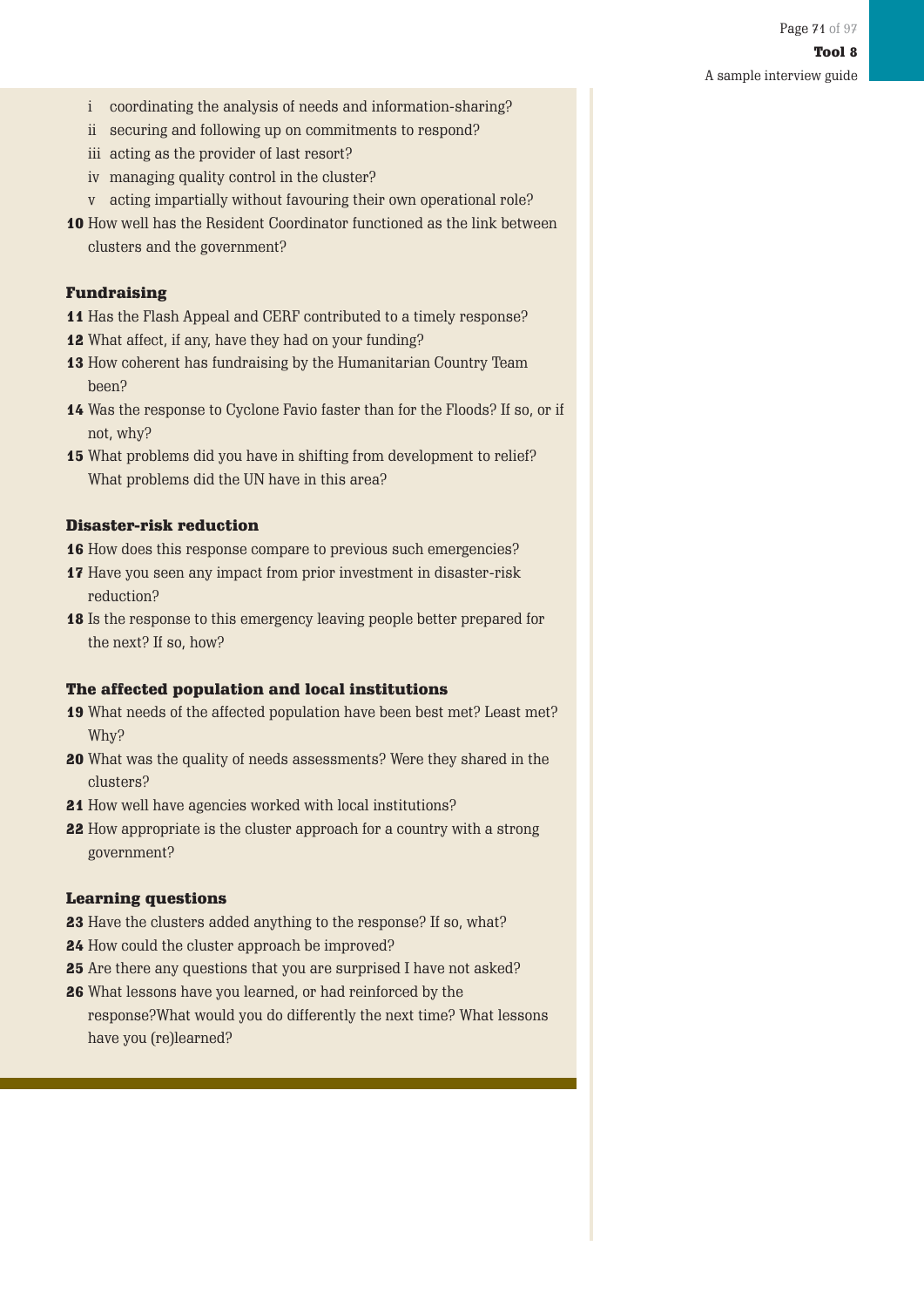# **Tool 9 Facilitating an after-action review**

After-action review: a structured discussion of an event to focus on drawing learning from that event. It looks at the divergence between the planned and the actual, and then identifies what went well or badly. The aim of an afteraction review is to improve personal and collective performance in the future by identifying lessons from a past event.

The role of the facilitator is to take the process forward and to maintain the learning nature of the event by avoiding detours into self-justification or blame. The facilitator should also keep the discussion focused on emerging issues.

The first task for the facilitator is to create the right climate, emphasising that the focus is on learning and that what is said is confidential, in so far as it will not be attributed directly or indirectly to the particular person who said it. The climate needs to be one of trust and openness.

The facilitator needs to emphasise the professional and candid nature of the review, and that it is not a complaint session or an evaluation, but concentrates on what the different participants have learned. In many cases this learning will not be explicit because people have not had a chance to reflect on it. It is the job of the facilitator to draw out the points of learning.

# **The four key questions**

As discussed on the following page, the four key questions for any humanitarian after-action review are:

- What did we plan? What was expected to happen?
- What actually happened?
- What went well, and why?
- What can be improved, and how?

### What did we plan? What was expected to happen?

The first question illustrates the military origins of this technique. The military invests a great deal of effort in planning, whereas humanitarian action tends to be more immediate. So asking what was planned may not be such an appropriate question in humanitarian response, which tends to be managed according to staff experiences of other emergencies. One way of drawing out lessons is not to compare the planned with the actual, but the expected with the actual.

Ask participants individually to cast their minds back to the start of the operation, then ask them to record briefly on a card what was planned and what they expected at that time.

Then ask participants to think back to when their expectations first changed in a major way and ask them to put their new expectations on a dated card. Have them do this for two or three changes of

This tool can be used by the evaluation team during fieldwork (see Team Step 4: Conducting the fieldwork). The team or the evaluation manager can use a simplified version of the same technique to review the evaluation process.

After-action reviews can range from an informal self-examination to a formal process after an event. Our focus here is on formal, facilitated after-action reviews. After-action reviews can work only if there is full participation by the group in an open, learning atmosphere.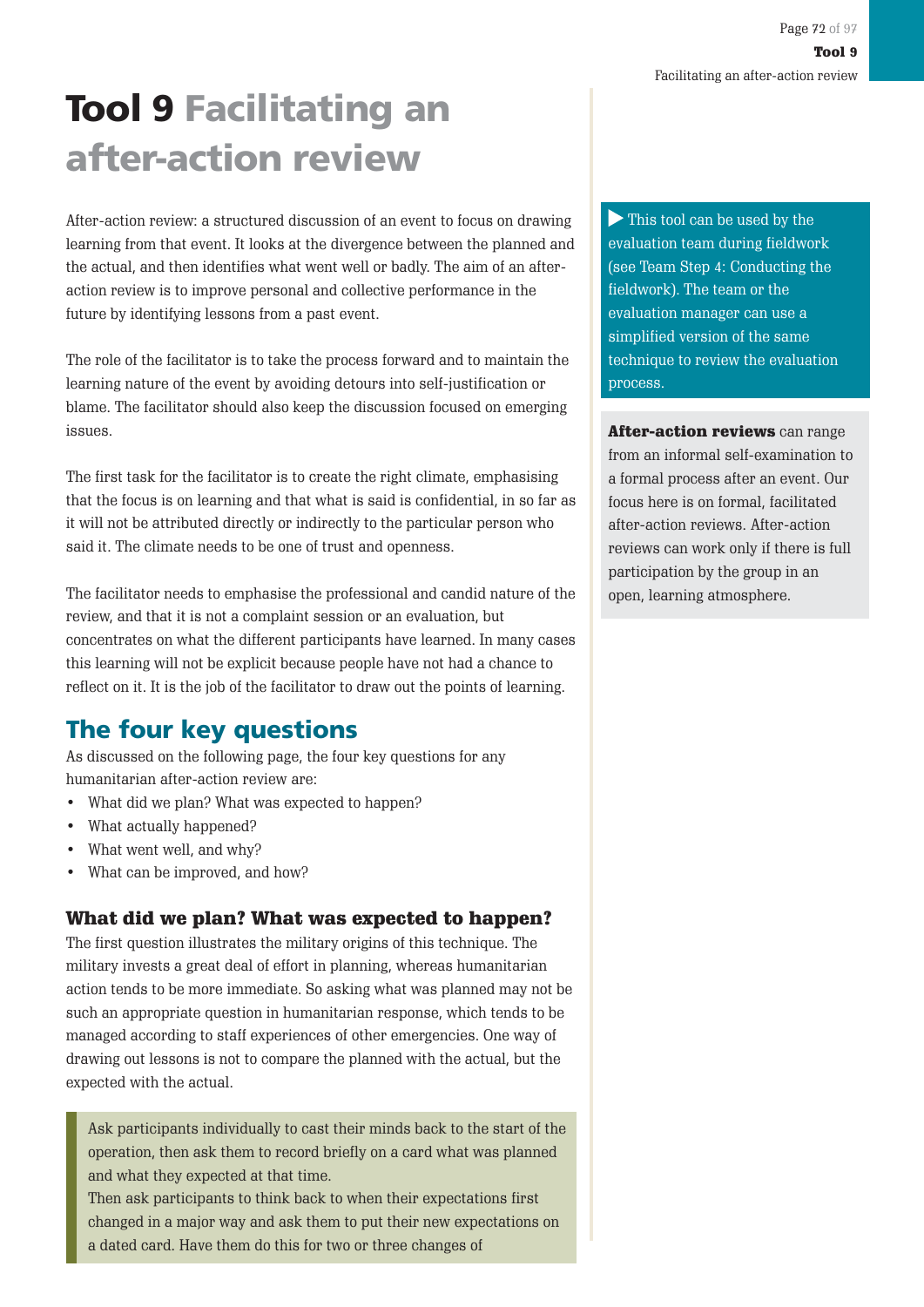expectations or plans, and then put the cards on flipchart paper on the walls with a timeline on it.

The purpose of asking people about what was planned or expected is to remind them about how plans and expectations changed over time. Such changes often reflect implicit lessons that the after-action review should draw out explicitly. Full participation in an after-action review is more likely if the review is enjoyable and relaxed in atmosphere.

Ask participants if they can think of anyone's expectations that seem funny in retrospect – such as someone expecting that the operation would be over quickly enough for them to go on holiday. Use humour to help the group to relax.

#### What actually happened?

The aim here is to get staff to construct a timeline for what happened. This serves a number of purposes, including providing a timeline for the evaluator, but as with the first question it helps to encourage people to look back and see what changed during the response.

Ask participants, in small teams, to prepare a timeline (or a flowchart if they prefer) for what actually happened. You may need to go back to the planned timeline at this stage.

#### What went well, and why?

The two previous questions (what was planned and what happened) should have laid the groundwork for this question.

You may find that this works best with all the participants seated in a circle around a standing facilitator. Ask what when well, and ask a helper to note these points on a flipchart outside the circle. To check that you have understood, rephrase the point as a lesson and see if you have agreement on it.

#### What can be improved, and how?

Looking at what did not go well is often more difficult, as participants may be afraid to identify areas of weakness that might be seen as criticisms of colleagues or might reveal weak spots in their own performance. The facilitator needs to emphasise that emergencies are very difficult contexts to work in, and that no one can get it right all the time when taking decisions with poor information.

As a facilitator, you can help to create the right atmosphere by giving an example of when you did not succeed in something, and learned from it. Another approach is to ask everyone to write down their rating (out of ten) for the response, and then ask 'what would have made it a ten for you?' List these responses and then use the list to ask why these issues were problems and how they could be improved. Rephrase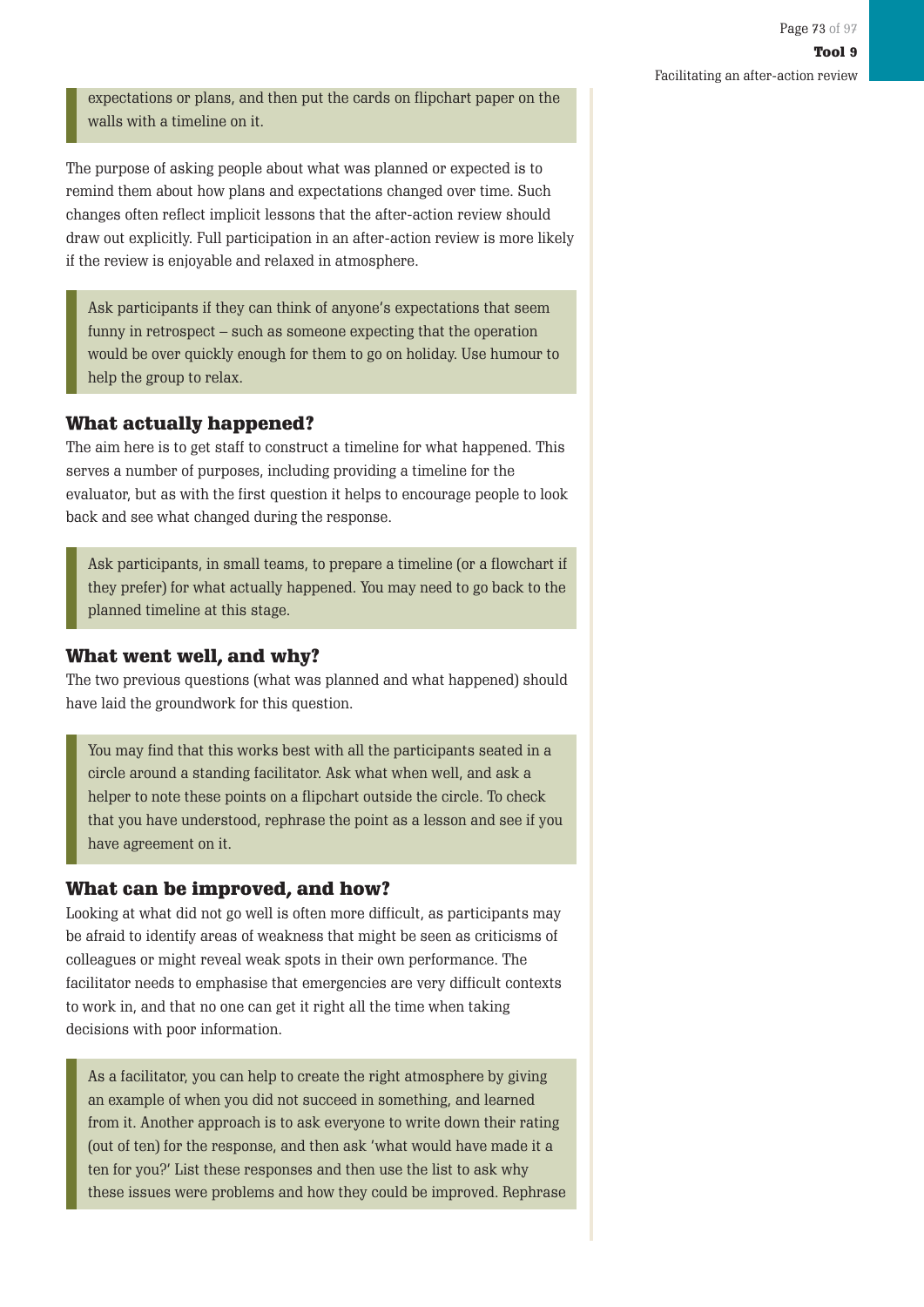this as a lesson for anyone facing a similar situation and see if you have agreement for your reformulation.

When lessons or learning points are agreed by the group, note them and display them on the walls or a flipchart. The facilitator can also use these notes to check how the participants view the validity of any lessons generated.

Check to see if people have come up with other ideas during the workshop. It is a good idea to try and capture these by revisiting the lists and asking people if they would like to make any changes or additions.

At the end of the workshop, place the lessons that have been generated on flipcharts and then ask everyone to vote for what they regard as the three most important lessons.

In a real-time evaluation, holding an after-action review early on is most useful, as the evaluation team can then use the lessons identified as starting points for further questions.

One of the lessons identified at the after-action review was the need to get staff transport sorted out more quickly. Do you think that this was a problem (and why)? What do you think the agency could do to improve this in future?

### **Resources**

USAID has published a useful guide for conducting after-action reviews (USAID, 2006). There is also useful short guidance on the UK's National Library for Health website (Robertson and Brún, 2005). ODI has published a set of tools for knowledge management and organisational learning aimed specifically at development and humanitarian organisations (Ramalingam, 2006).

#### References

USAID (2006) After-action Review (Technical Guidance PN-ADF-360). Washington. Last viewed on 16 September 2008. URL: http:// events.fcw.com/events/2007/KM/downloads/ USAID\_Wallace\_The%20After%20Action% 20Review.pdf

Robertson, S. & Brún, C.D. (2005, 12 January) National Library for Health: Knowledge Management Specialist Library: After Action Management Reviews. Retrieved 16 September 2008, from http://www.library.nhs.uk/ KnowledgeManagement/ViewResource.aspx? resID=70306&tabID=290&summaries=true &resultsPerPage=10&sort=TITLE&catID=10403

Ramalingam, B. (2006) Tools for Knowledge and Learning: a Guide for Development and Humanitarian Organisations. London: ODI. URL: http://www.odi.org.uk/rapid/publications/ Documents/KM\_toolkit\_web.pdf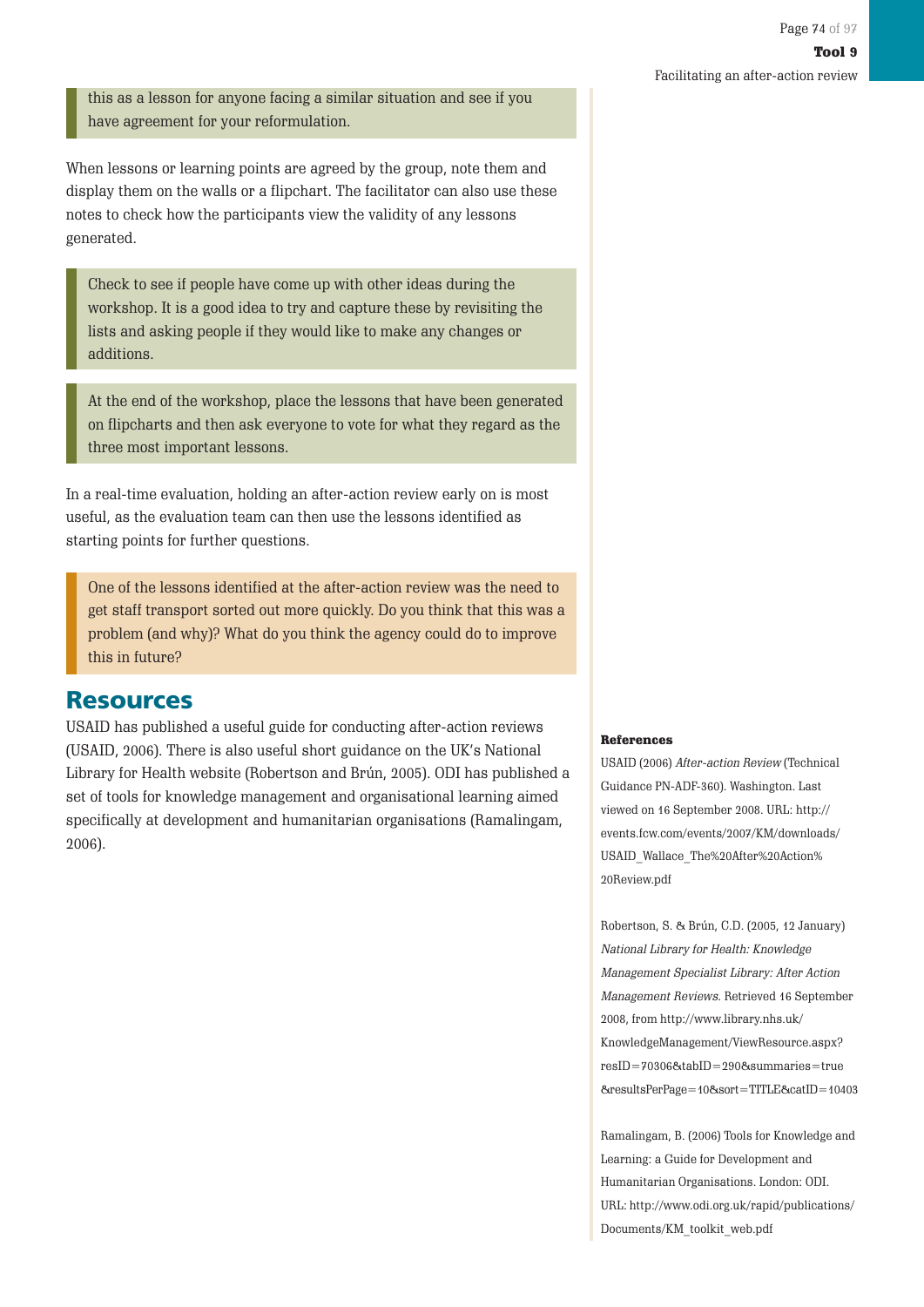# **Tool 10 Focus group interviews for RTEs**

Focus group interviews are good for investigating topics in depth. They are particularly useful for getting beyond polite but uninformative responses to questions about the usefulness of assistance. However, unlike key informant interviews, where the issues of concern may emerge from the interview, focus groups need a detailed discussion guide. This has to be prepared beforehand, and so the RTE team has to identify some of the key issues before holding these interviews.

RTEs can present other challenges for focus group interviews. A normal requirement for holding focus groups is a comfortable environment where people can relax and concentrate on the issues under discussion. Relaxation is key to achieving the kind of self-revelation that focus group interviews strive for. Achieving a relaxed and comfortable atmosphere may be quite difficult under field conditions in the early stages of a humanitarian response.

A final problem is that of analysis. Traditionally, focus group interviews are recorded and transcribed for analysis, with a considerable time devoted to analysis. This is not realistic in the context of an RTE. Here the analysis must accompany the interview itself, with only limited opportunity for follow-up analysis.

## **Planning the focus group discussion**

The first step is to identify your topic, and the group of people who could illuminate it. Next, you will need to prepare your focus group discussion guide. The following section contains an example of a discussion guide.

Examples within the discussion guide help to channel the thinking of participants, and so need to be used with care. Traditional focus group discussion guides avoid providing categories to participants but develop the categories from the discussion. This is less useful for RTEs because of the limited analysis time. Instead, discussion guides for RTEs may suggest categories to the group through providing examples in the questions.

You can deal with only two to four topics in a typical focus group interview. You can start the discussion on each topic with a group question, asking each member in turn to respond to the question. This is followed by probing questions, a final group question, a summary and a quick check that nothing has been missed.

### **Selecting participants**

The participants in any focus group should be relatively homogeneous. Participants should be from similar socioeconomic background and broadly share a common experience of the response. Men and women should be

This tool can be used by the evaluation team during fieldwork (see Team Step 4: Conducting the fieldwork). It should be read in conjunction with the sample discussion guide (Tool 11: A sample focus group discussion guide).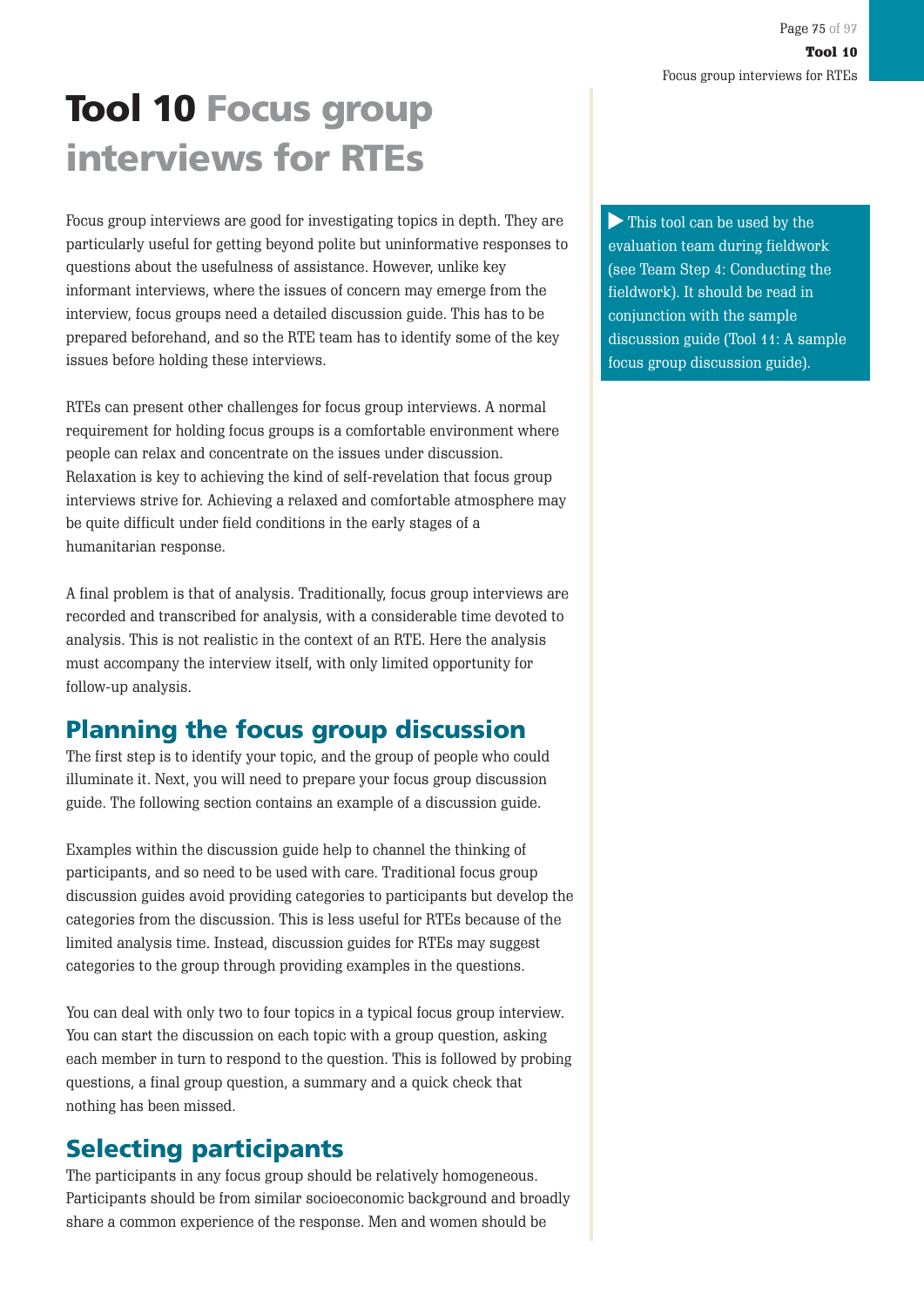consulted in separate focus groups, as should displaced and host populations, adults and young people.

### **Running the focus group**

Each focus group requires a facilitator and a recorder. The facilitator moderates the discussion and keeps it focused on the area of interest, while the recorder notes what is said. You can record the focus groups, and this is essential if you want to undertake further analysis (although this is unlikely within an RTE). However, recording is also useful if there is later any disagreement about what was said during the discussion.

The facilitator should begin the session by establishing rapport with the group, and should introduce the facilitator and recorder. Participants should then introduce themselves. In many cultures, some initial hospitality can help to establish a relaxed atmosphere: perhaps tea and biscuits or whatever refreshments are familiar to the participants.

Over refreshments, the facilitator can explain the purpose of the interview, the sort of information sought, how participants were selected, and how the information will be used. If the session is to be recorded, permission should be requested from the participants. It is important to explain that participation is voluntary and anything said in the group will not be attributed to a particular individual.

The three main tasks of the facilitator are to:

- 1 steer the discussion between the participants by:
	- injecting new questions
	- using verbal cues and body language
	- repeating the question
	- broadening and narrowing discussion through asking questions
	- taking advantage of pauses politely to cut off the over-talkative
	- encouraging the less talkative by directing questions at them
	- opening up topics for the group by asking, 'does anyone else feel the same way, or have a different view?'
- **2** probe to bring out the meaning by:
	- rephrasing the question
	- rephrasing answers
	- asking when, what, how, where, who, and which, to deepen topics
	- asking for details or examples
	- prompting by asking 'anything else'
- 3 summarise, and ask if the summary is right.

The recorder should record:

- date, time, place
- number and characteristics of the participants
- general description of the group dynamics (level of participation, presence of a dominant participant, level of interest)
- opinions of participants, with a particular eye for strong quotes that could be used to illustrate those opinions in the report; non-verbal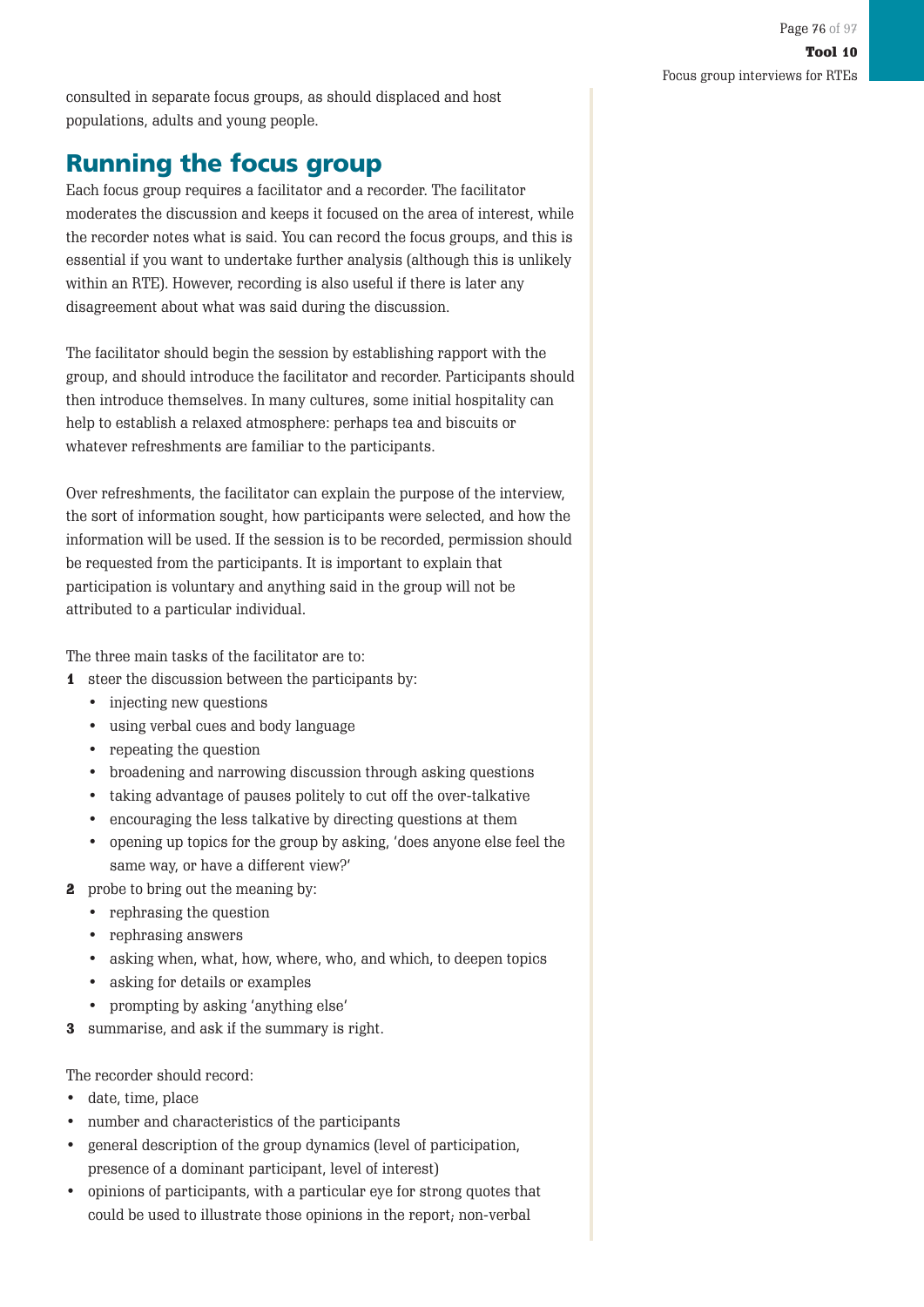opinions should be recorded also (as when group members' body language or non-verbal gestures indicate strong interest or agreement with what is being said)

- key themes emerging from the discussion
- any relevant spontaneous discussion between the participants outside the formal session.

If you have a three-person RTE team, you might use two recorders.

## **Analysis**

Immediately after the discussion ends, the recorder should read the notes back to the facilitator and between them they should deal with any differences of memory or understanding. The team should confirm that it has a common understanding of what was said.

The team members should then discuss anything that was said that surprised them, if the discussion has changed their views on any topic, or how it has opened up new issues for further research in the evaluation. They should consider if any of the issues raised can be triangulated through interviews, other research or observation. In particular they should consider if any points should be amended in the discussion guide for further focus groups, or in the interview guide for key informant interviews.

### **Payment**

In market research, focus group members are paid for their time but this might be inappropriate in the RTE context, because agencies normally do not pay focus group participants. It might be appropriate however to give small gifts of a symbolic nature (such as a T-shirt or a cap, or a pen set) to participants, to acknowledge that they have given their time.

### **Resources**

Krueger (2002) gives a good, short step-by-step guide to focus group interviewing, and there is an older USAID guide on focus group interviews that is more oriented to the aid context (USAID, 1996). Krueger and Casey (2000) provide detailed guidance on all aspects of focus groups.

#### References

Krueger, R.A. (2002) Designing and Conducting Focus Group Interviews. St Paul: University of Minnesota. Last viewed on 20 Septermber 2008. URL: www.shadac.umn.edu/img/assets/18528/ FocGrp\_Krueger\_Oct02.pdf

USAID (1996) Conducting Focus Group Interviews (Performance monitoring and evaluation tips: 10). Washington: USAID Center for Development Information and Evaluation. Last viewed on 20 September 2008. URL: http:// www.usaid.gov/pubs/usaid\_eval/pdf\_docs/ pnaby233.pdf

Krueger, R. & Casey, M. (2000) Focus Groups: A Practical Guide for Applied Research (3rd edn). Sage Publications Inc. URL: http:// books.google.com/books?hl=en&lr=&id= BPm4izC3prUC&oi=fnd&pg=PR11&dq= focus+groups&ots=VWjvKXnad&sig=XxEZneID23eh8tWZj3xWoMsH7NQ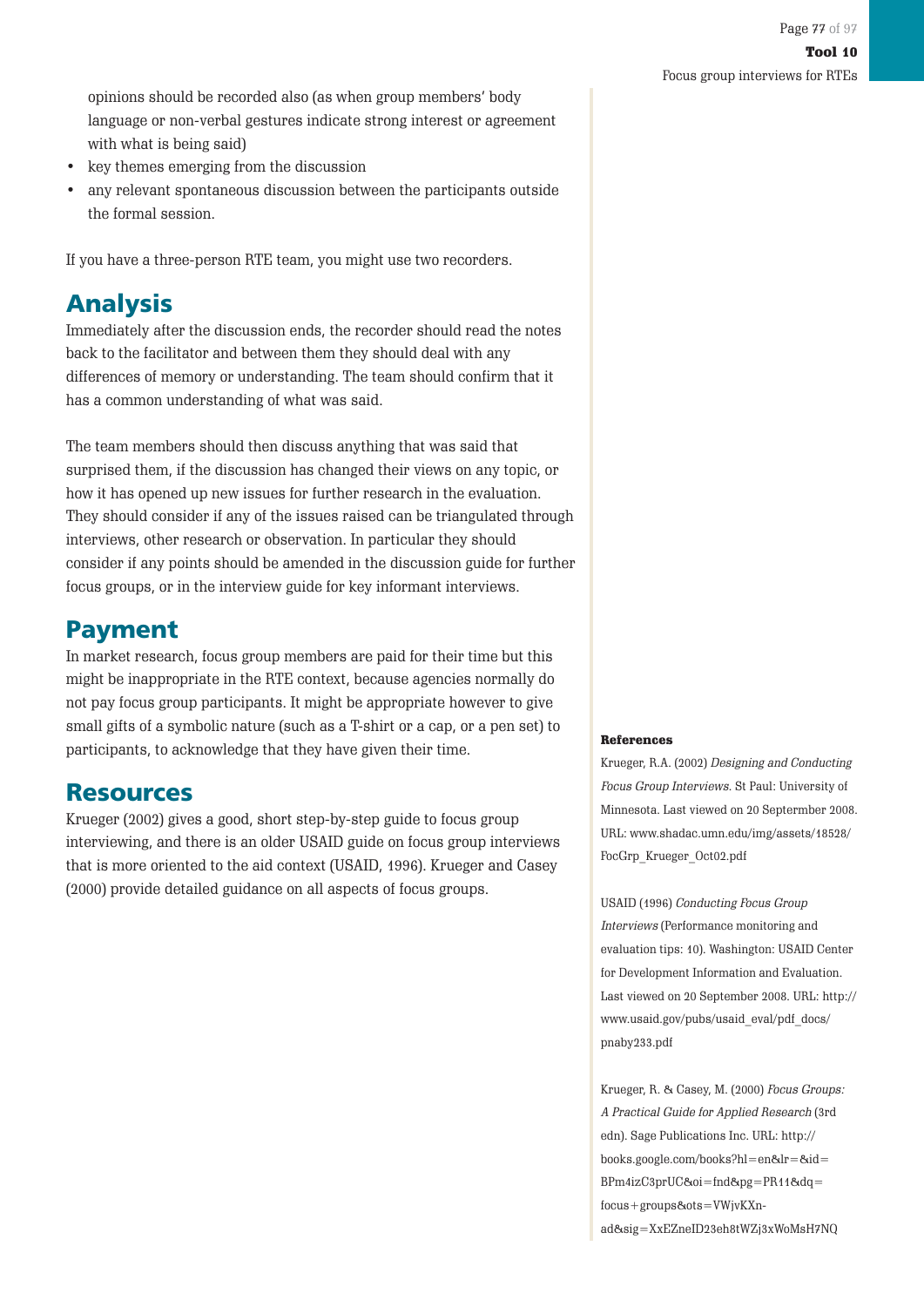# **Tool 11 A sample focus group discussion guide**

### **Introduction**

Introduce yourself as facilitator and introduce whoever is recording. Let participants introduce themselves. Explain that:

- you are here today because aid agencies want to find out how they could do better at the beginning of a response
- you are particularly interested in finding out:
	- the types of aid that are most useful (and that this can vary between different people)
	- the most important sources of assistance
	- who benefited most from the assistance
- there are no right or wrong answers, only differing views
- the moderator is there only to guide the discussion, and that participants should address each other
- whatever is said will not be attributed to any individual directly.

### **Sample questions and notes for the discussion**

### Topic 1: The usefulness of types of aid

Explain that almost all aid is of some use, and even unwanted items could be sold. The interest here is to find out which sorts of aid are the most useful so that in future agencies can provide more of them and less of the less useful sort. This can be a difficult topic as disaster-affected populations are often reluctant to identify any type of aid as being less useful.

General question (asking each group member in turn): 'Of all the different assistance that you received from any source, for example being rescued, water, food, shelter, jerry cans, blankets or cash', examples being chosen to explain what sort of aid and services are being considered, 'which item or service was the most useful?'

If this question is answered with 'everything was useful', ask someone if they have a coin or a note, then offer them a smaller-denomination coin or note in exchange. If they refuse, ask why, as, from what they are saying, they don't see any difference between them. (If they don't refuse, ask for all the money they have in exchange for the smallest coin or note that you have.) The point is that, while both denominations are useful, one is more useful than the other.

Main probes • What made it the most useful assistance? • How could it have been more useful than it was? • What sort of assistance would you like to have had more of? • What was the least useful aid that you got? • How well did the aid-giver know your needs? • What factors do you think led the aid-giver to provide that aid?

This tool can be used by an evaluation team developing their own focus group discussion guide (see Team Step 4: Conducting the fieldwork and Tool 10: Focus group interviews for RTEs).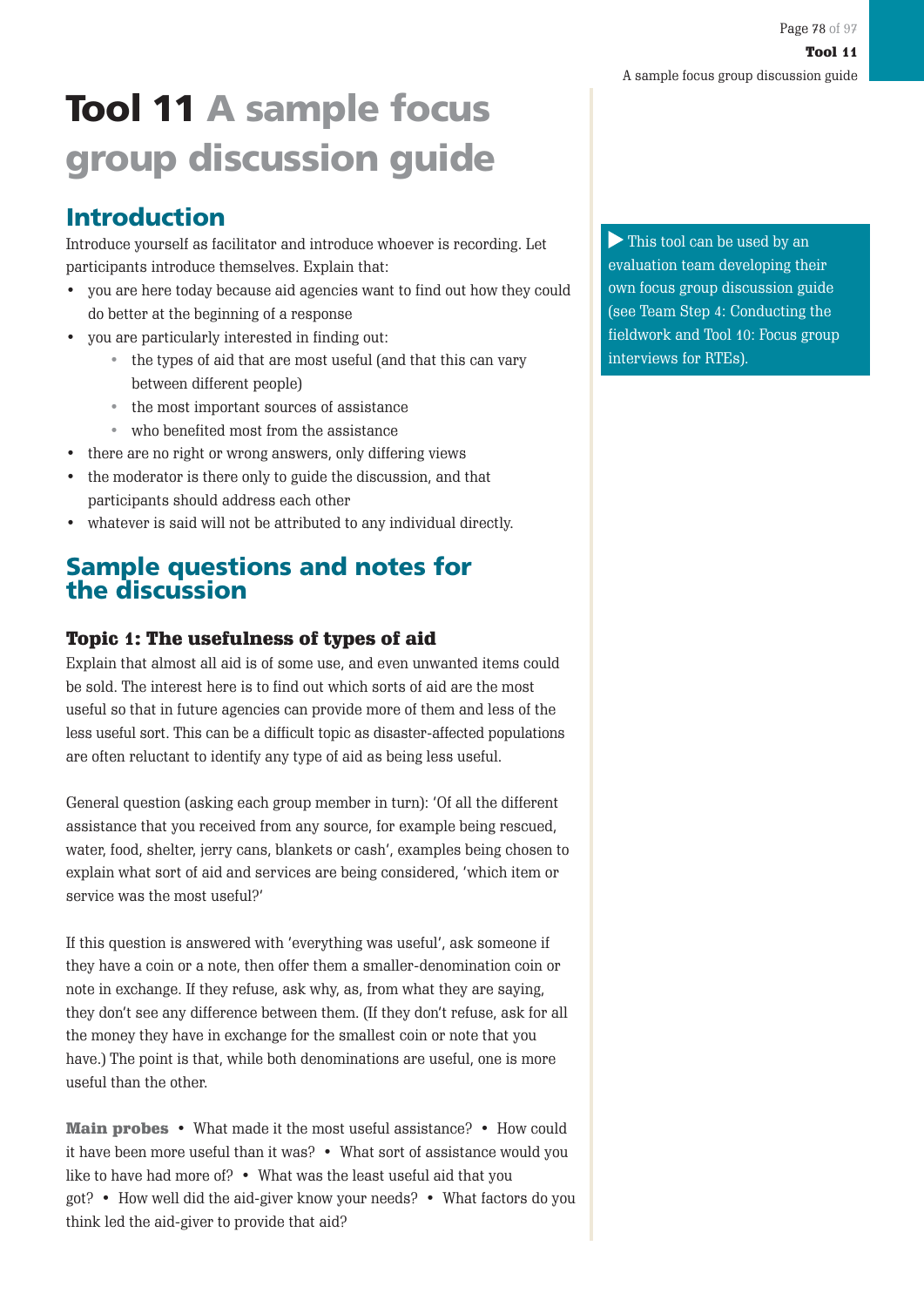Closing general question: 'If you wanted aid agencies to learn one thing about how aid could be more useful for you, what would it be?'

### Topic 2: The sources of aid

General question: 'As I have been travelling around, I see that there are lots of organisations providing assistance. When you think about national and international aid organisations, about national and local government, national and international military, your neighbour, your family, local traders, churches and others, which of them have been the most important sources of assistance to you?'

If you meet reticence because people think that ranking aid providers will be insulting to the lower ranked, give the example that most of us have two parents, who help us through life. However our mother and our father may help us differently and at different points in our lives.

Main probes • What factors made a particular source of assistance important for you? • Was it the same for everybody else, or was it only some people that these were the most useful for? Why? • Did the most useful provider change over time? How? • What were the factors that made particular providers the most useful at different times? • Given what you know now, would you have approached different aid providers in a different way? How?

Closing general question: 'How has your opinion of the sources of aid changed over the response?'

### Topic 3: Coverage of the response

General question: 'No matter what happens, some people benefit more than others. If it rains, farmers might be happy, but the person who has just done the laundry may be annoyed. If the sun shines, the person doing casual work will be happy, but someone drying fish to take to market will be even happier. So the question is – which group do you think benefited most from the aid?'

Main probes • How do you think that they benefited more than others? • Was it fair that they benefited more than other people? What are their relative positions now, compared with before? • Who benefited most: men or women? Why do you say that? What are their relative positions now, compared with before? • Who benefited most: rich or poor? Why do you say that? Can you give an example? • How much redistribution of aid was there within the community? What motivated this?

Closing general question: 'How do you think that aid could have been distributed more fairly?

### Summary and final questions

After the discussion on each topic, summarise the discussion and ask if the summary is adequate. Ask also if you have missed anything.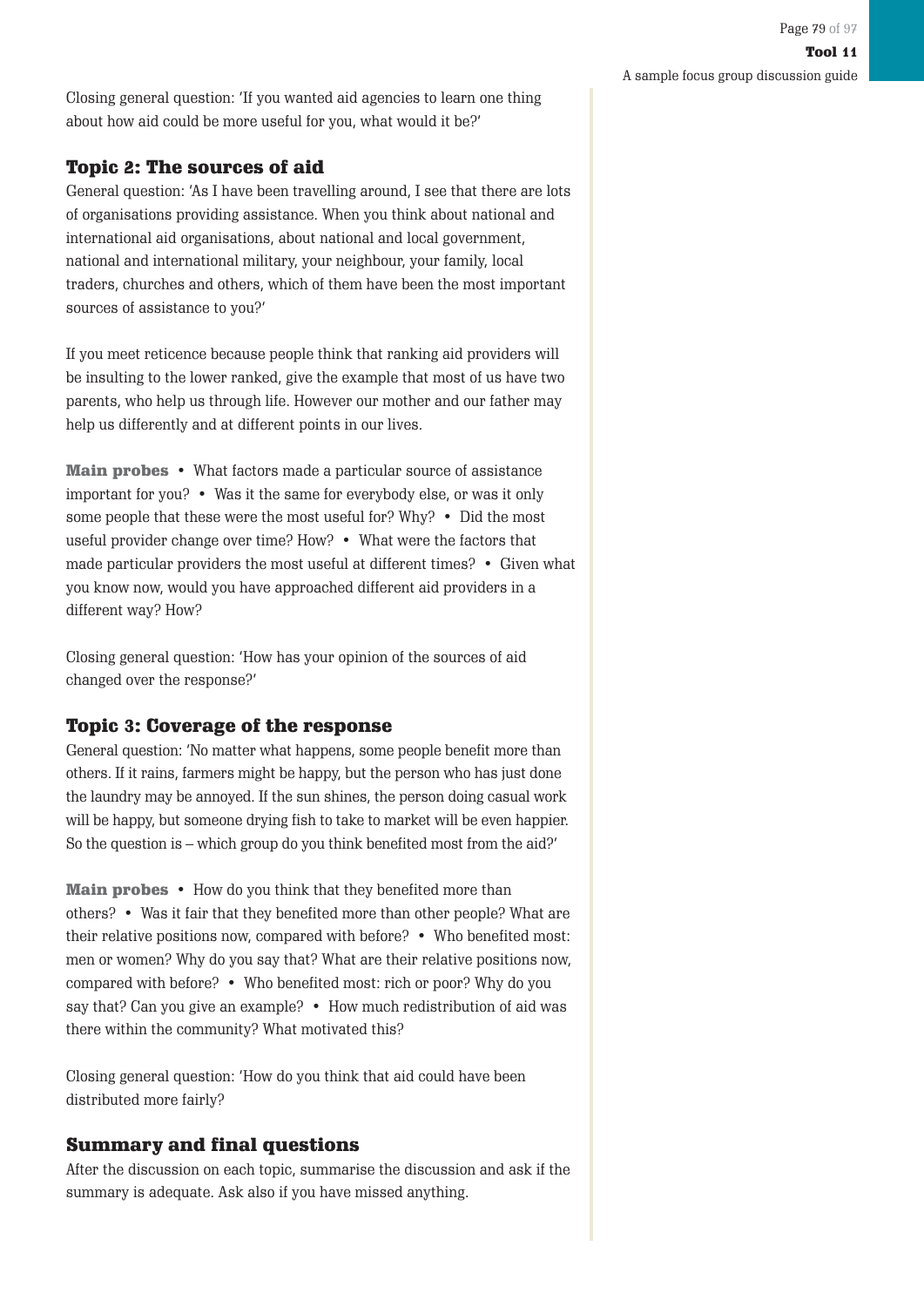# **Tool 12 Issues, evidence, findings, conclusions and recommendations**

This is a simple spreadsheet tool to ensure that the evaluation team avoids one of the most common problems with evaluations: that recommendations are not clearly based on conclusions, or conclusions on findings, or findings on evidence. It is often easier for us to identify a finding, and then the evidence that led to that finding, than it is to try and build up a picture from large amounts of evidence.

This tool can also be used to share issues, evidence, findings, conclusions and recommendations among the members of the evaluation team, to help them develop a common understanding of the problems and to agree conclusions and recommendations. Issues can be raised from the use of any data-collection method but ideally the evidence supporting any conclusion should be drawn from a variety of sources.

| Issue | Finding Evidence |  | Conclusion Recommendation |
|-------|------------------|--|---------------------------|
|       |                  |  |                           |
|       |                  |  |                           |
|       |                  |  |                           |
|       |                  |  |                           |
|       |                  |  |                           |

This tool is intended for use during fieldwork (see Team Step 4: Conducting the fieldwork, and Team Step 5: The chain of evidence). It is probably most useful as a spreadsheet, due to the ease with which the columns can be sorted and filtered in a spreadsheet.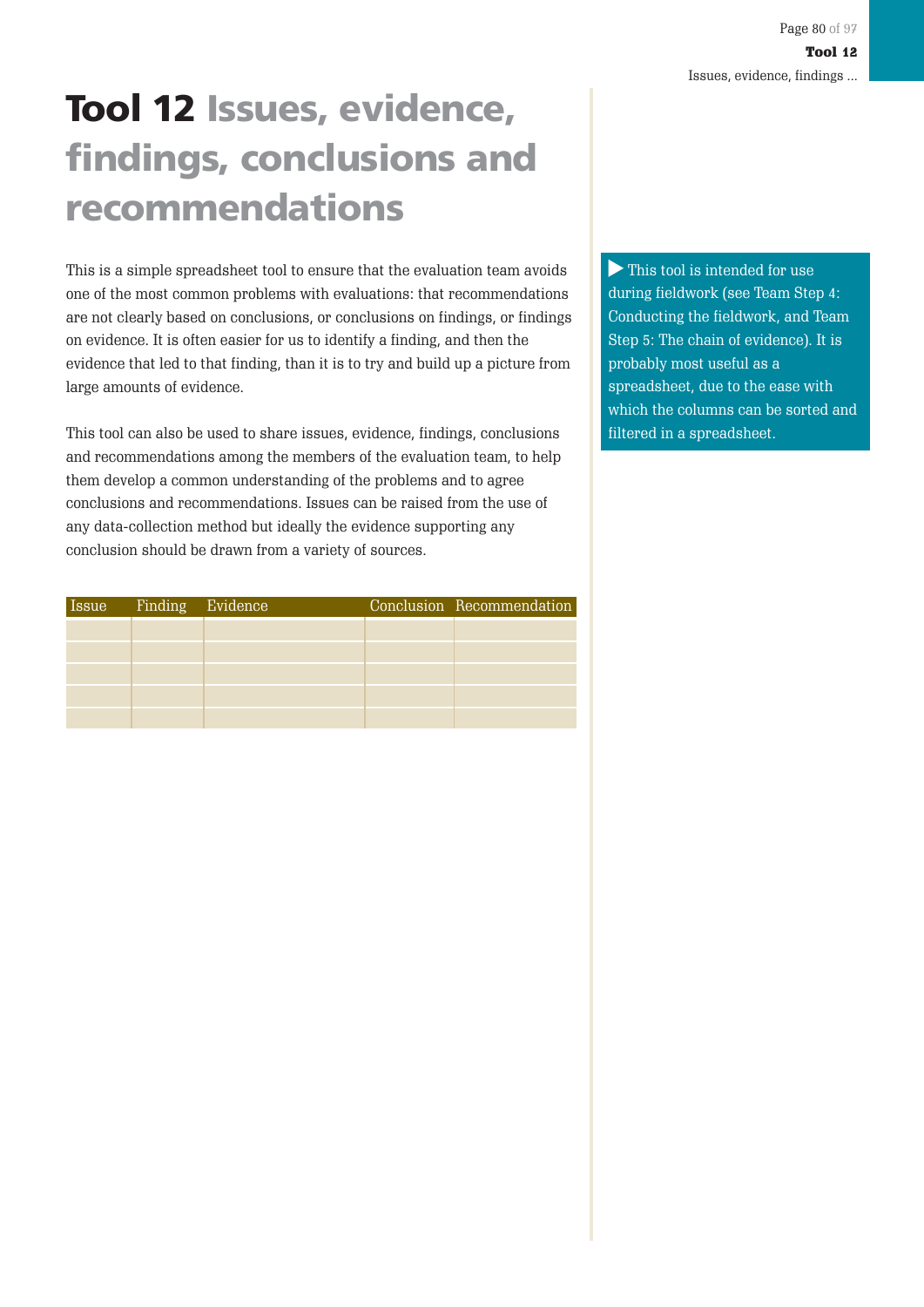# **Tool 13 Persons met: recording contacts and interviews**

| Data item                                | Example                                                                                        | <b>Notes</b>                                                                                                                                                                              | $\blacktriangleright$ This tool is i                                                                        |
|------------------------------------------|------------------------------------------------------------------------------------------------|-------------------------------------------------------------------------------------------------------------------------------------------------------------------------------------------|-------------------------------------------------------------------------------------------------------------|
| Surname,<br>and name                     | Smith, James                                                                                   | Putting surnames first<br>allows sorting by surname<br>for your final list. This<br>makes it easier for people to<br>find their details and check<br>them.                                | during fieldwor<br>Conducting the<br>probably most<br>spreadsheet, w<br>the table as col<br>the ease with w |
| <b>Agency and</b><br>function            | <b>MSF, Water Engineer</b>                                                                     | This helps readers to judge<br>how relevant your sources<br>are to your findings.                                                                                                         | analysed in a s<br>summary table                                                                            |
| <b>Gender</b>                            | $\sigma$                                                                                       | This allows you to check that<br>you are not privileging one<br>gender more than the other.                                                                                               |                                                                                                             |
| <b>Interview</b><br>method               | SSI: semi-structured<br>individual interview                                                   | You can use a list of<br>abbreviations or codes for<br>this, and restrict entries to<br>these codes.                                                                                      |                                                                                                             |
| <b>Category of</b><br><b>interviewee</b> | N (code for NGO)                                                                               | You can use a list of codes<br>for this and restrict entries<br>to these codes.                                                                                                           |                                                                                                             |
| <b>Place</b><br><b>interviewed</b>       | Lilongwe                                                                                       |                                                                                                                                                                                           |                                                                                                             |
| <b>Country</b>                           | MW (ISO country code<br>for Malawi)                                                            | You can use a list of codes<br>for this, and restrict entries<br>to these codes. You could<br>replace 'country' with<br>'district' or 'region', as<br>appropriate for your<br>evaluation. |                                                                                                             |
| <b>Date</b><br>interviewed               | Monday 2 March 2009                                                                            | Format your dates to give<br>the day as well as the date.                                                                                                                                 |                                                                                                             |
| <b>Interviewer</b>                       | TF                                                                                             | Use initials of the team<br>member present during the<br>interview.                                                                                                                       |                                                                                                             |
| <b>Most detailed</b>                     | Yes (indicating that<br>this was the most<br>detailed of all inter-<br>views with this person) | This is useful to prevent<br>double counting of people<br>who are interviewed more<br>than once.                                                                                          |                                                                                                             |
| <b>Telephone -</b><br>direct             | Phone number for any<br>follow-up questions<br>or clarification                                | This will not be included in<br>your report, but is useful for<br>managing your contacts<br>during the evaluation.                                                                        | <b>Continued</b>                                                                                            |

This tool is intended for use during fieldwork (see Team Step 4: Conducting the fieldwork). It is probably most useful as a spreadsheet, with the data items on the table as column headings, due to the ease with which the data can be analysed in a spreadsheet to provide summary tables.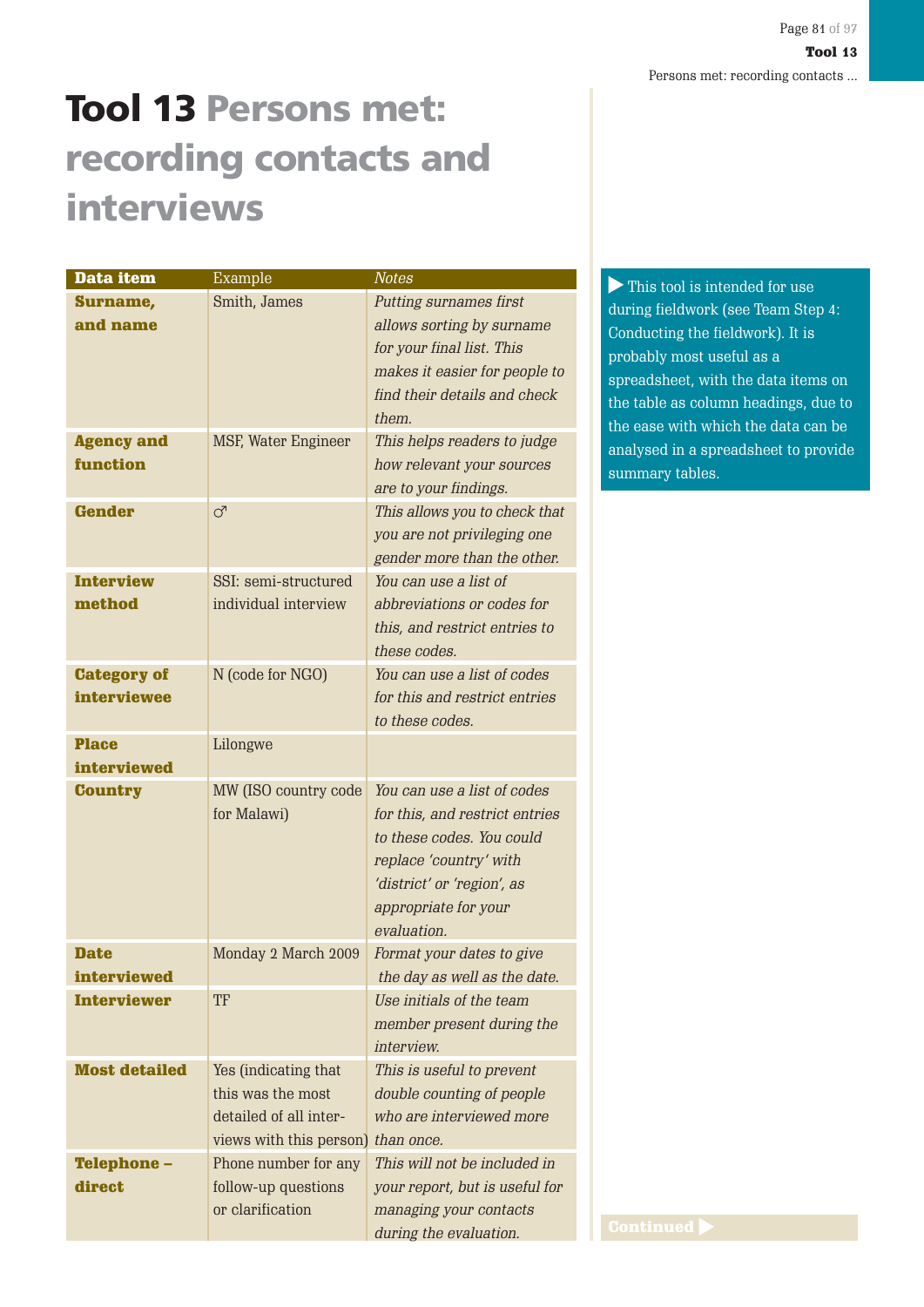Persons met: recording contacts ...

| Data item          | Example                 | Notes |
|--------------------|-------------------------|-------|
| <b>Telephone -</b> | Phone number for any    |       |
| mobile             | follow-up questions or  |       |
|                    | clarification           |       |
| <b>Email</b>       | Email address for       |       |
|                    | sending a copy of the   |       |
|                    | draft report or for any |       |
|                    | follow-up questions or  |       |
|                    | clarification           |       |

#### Example of an interview summary table

| Function        |               | No  | % of total | of which female |
|-----------------|---------------|-----|------------|-----------------|
| Agency (a)      | a             | 69  | 30%        | 33%<br>23       |
| Beneficiary (b) | h             | 113 | 48%        | 54%<br>61       |
| Donor (d)       | d             | 17  | 7%         | 41%<br>7        |
| Government (g)  | $\mathcal{C}$ | 34  | 15%        | 18%             |
| <b>Total</b>    |               | 233 |            | 42%<br>97       |

Key informant interviews are the main method used in humanitarian evaluations. Including a full list of those interviewed, along with their agency, role and other details, allows readers to judge how well grounded are your findings and conclusions. Again, as direct utilisation is often the goal of RTEs, it is important to establish the quality of the evaluation by demonstrating the breadth of the underlying research.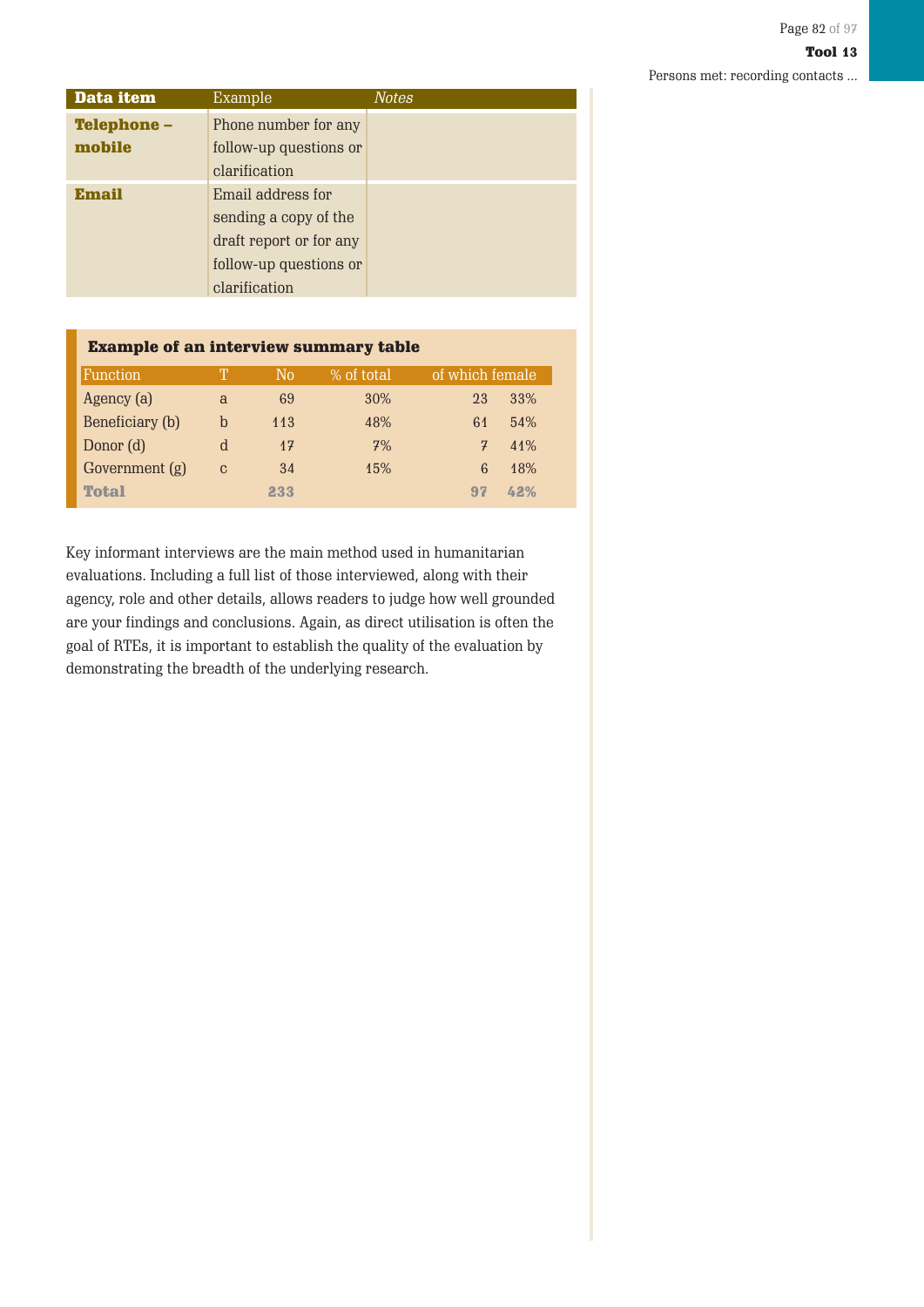# **Tool 14 Listing group meetings**

Many evaluation interviews may take the form of meetings with large groups of people. It is not appropriate in such cases to take everyone's name (as relatively few people have an opportunity to speak), but to record summary details of the meeting. Providing details of general meetings that you have had with disaster-affected populations and others allows readers to judge how much reliance can be placed on your findings and conclusions.

Column headings for a record sheet for group meetings

| Date Attendees No. of No. of Location Chair Duration Topics Team |     |       |  |  |  |
|------------------------------------------------------------------|-----|-------|--|--|--|
|                                                                  | men | women |  |  |  |
|                                                                  |     |       |  |  |  |
|                                                                  |     |       |  |  |  |
|                                                                  |     |       |  |  |  |

The lists of individual interviews and group interviews should be kept separate, to avoid overstating the amount of consultation on which your evaluation is based. Evaluation quality is a key factor in utilisation, and you need to demonstrate that your research is broadly based, to persuade readers to apply the results of your RTE.

#### Extract from a meeting record sheet

This tool is intended for use during fieldwork (see Team Step 4: Conducting the fieldwork). It is probably most useful as a spreadsheet, due to the ease with which the totals can be added up in a spreadsheet.

| Date       | Attendees                                         | Number of |                 | Location                       | Chair                            | <b>Topics</b>                                           | Team     |
|------------|---------------------------------------------------|-----------|-----------------|--------------------------------|----------------------------------|---------------------------------------------------------|----------|
|            |                                                   | men       | women           |                                |                                  |                                                         |          |
|            | Mon 21 Jan DC and staff                           | 13        | $\overline{4}$  | Ri Bhoi, Meghalaya             | DC                               | DRM, planning, EOC,<br>training, effectiveness          | ic       |
| Tue 22 Jan | Village DMC,<br>volunteers, DMT                   | 30        | 25              | Urksen Wahpathaw,<br>Meghalaya | <b>Block</b><br>Nodal<br>Officer | Mock drill, training<br>DRM effectiveness               | ic       |
| Tue 22 Jan | <b>Block officials</b>                            | 5         | $\overline{4}$  | Urksew, Meghalaya              | <b>Block</b><br>Nodal<br>Officer | DRM, planning,<br>training, impact                      | jc       |
| Tue 22 Jan | <b>State Steering</b><br><b>Committee Members</b> | 14        | $6\phantom{1}$  | Shillong, Meghalaya            | Chief<br>Minister                | DRM, planning,<br>budgets, plans                        | ic       |
| Wed 23 Jan | Stake holders<br>in Assam                         | 49        | $6\overline{6}$ | Guhawati, Assam                | <b>State</b><br>Secretary        | DRM, EUVR, training,<br>DRF, bye-laws,<br>microzonation | jc ra ms |
| Fri 25 Jan | Village DMC,<br>volunteers, DMT                   | 60        | 10              | Guit, WB                       | <b>ADM</b>                       | DRM, planning,<br>effectiveness, training               | jc ra ms |
| Fri 25 Jan | GP Members,<br>NGOs, volunteers                   | 15        | 50              | Rainai, WB                     | <b>ADM</b>                       | DRM, planning, impact, jc ra ms<br>needs, effectiveness |          |
| Fri 25 Jan | <b>Block officials</b>                            | 15        | $\overline{2}$  | Khandachosh                    | B <sub>D</sub> O                 | DRM, training, impact, jc ra ms<br>effectiveness        |          |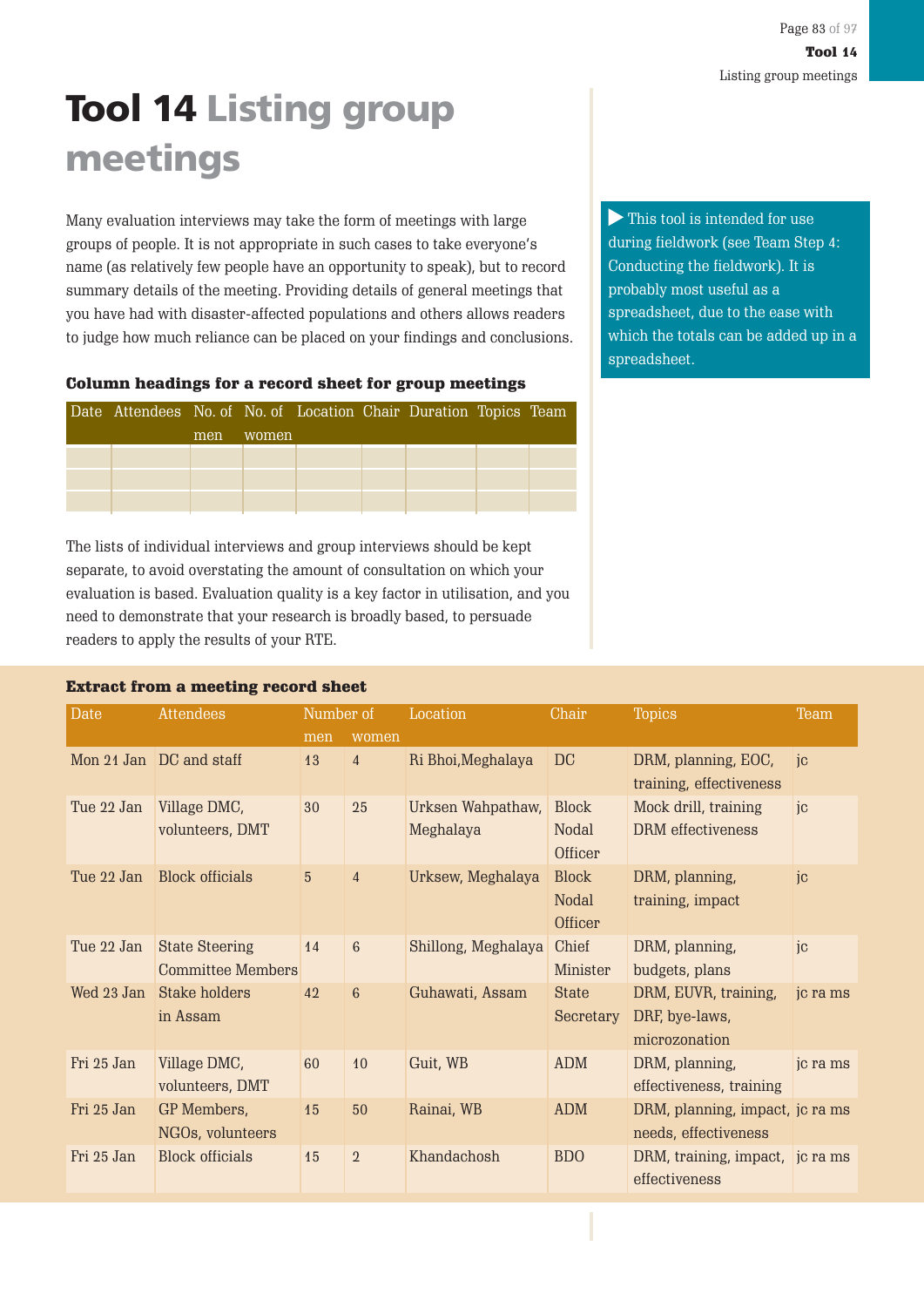# **Tool 15 Team itinerary**

This simple tool shows the itinerary for the evaluation team, giving the date, location and activity undertaken by each team member during the evaluation. The itinerary is important as it establishes the trajectory of the team's evaluation, and allows readers to judge how well founded the opinions offered in the evaluation report are. An itinerary that shows extensive fieldwork at a number of sites increases the authority of the evaluation recommendations.

The itinerary is particularly important for real-time evaluations, because it demonstrates what the team had the opportunity to observe. Observation can play a larger role in data-collection tools for RTEs than for other evaluations.

#### Column headings for a team itinerary sheet

|  | Date Team leader Team member 2 Team member 3 Team member 4 |  |
|--|------------------------------------------------------------|--|
|  |                                                            |  |
|  |                                                            |  |
|  |                                                            |  |

This tool is intended for use during fieldwork (see Team Step 4: Conducting the fieldwork). It is probably most useful as a spreadsheet, due to the ease with which the data can be sorted and rearranged in a spreadsheet.

#### Excerpt from an RTE team itinerary

| Mon 09 Apr | Team meeting.<br>Presentation of<br>initial findings to<br>HCT. Interview<br>with World Vision.     | Team meeting.<br>Presentation of<br>initial findings to<br>HCT.                                                                             | Presentation of<br>initial findings to<br>HCT. Interviews<br>with World Vision<br>and UN-Habitat<br>representative. | Team meeting.<br>Presentation of<br>initial findings to<br>HCT. Interview<br>with World Vision.                          | Team meeting.<br>Presentation of<br>initial findings to<br>HCT. |
|------------|-----------------------------------------------------------------------------------------------------|---------------------------------------------------------------------------------------------------------------------------------------------|---------------------------------------------------------------------------------------------------------------------|--------------------------------------------------------------------------------------------------------------------------|-----------------------------------------------------------------|
| Tue 10 Apr | Interviews with<br>the Resident<br>Coordinator, WFP,<br>Unicef, and the<br>Mozambican Red<br>Cross. | Travel to Caia via Travel to Caia,<br>Beira.<br>Field work in<br>accommodation<br>centres in Caia<br>and Sena and<br>travel to<br>Mutarara. | fieldwork in<br>Mopeia area<br>camps.                                                                               | Travel to Caia via<br>Beira.<br>Field work in<br>accommodation<br>centres in Caia<br>and Sena and<br>travel to Mutarara. | Travel to Caia,<br>fieldwork in<br>Mopeia area<br>camps.        |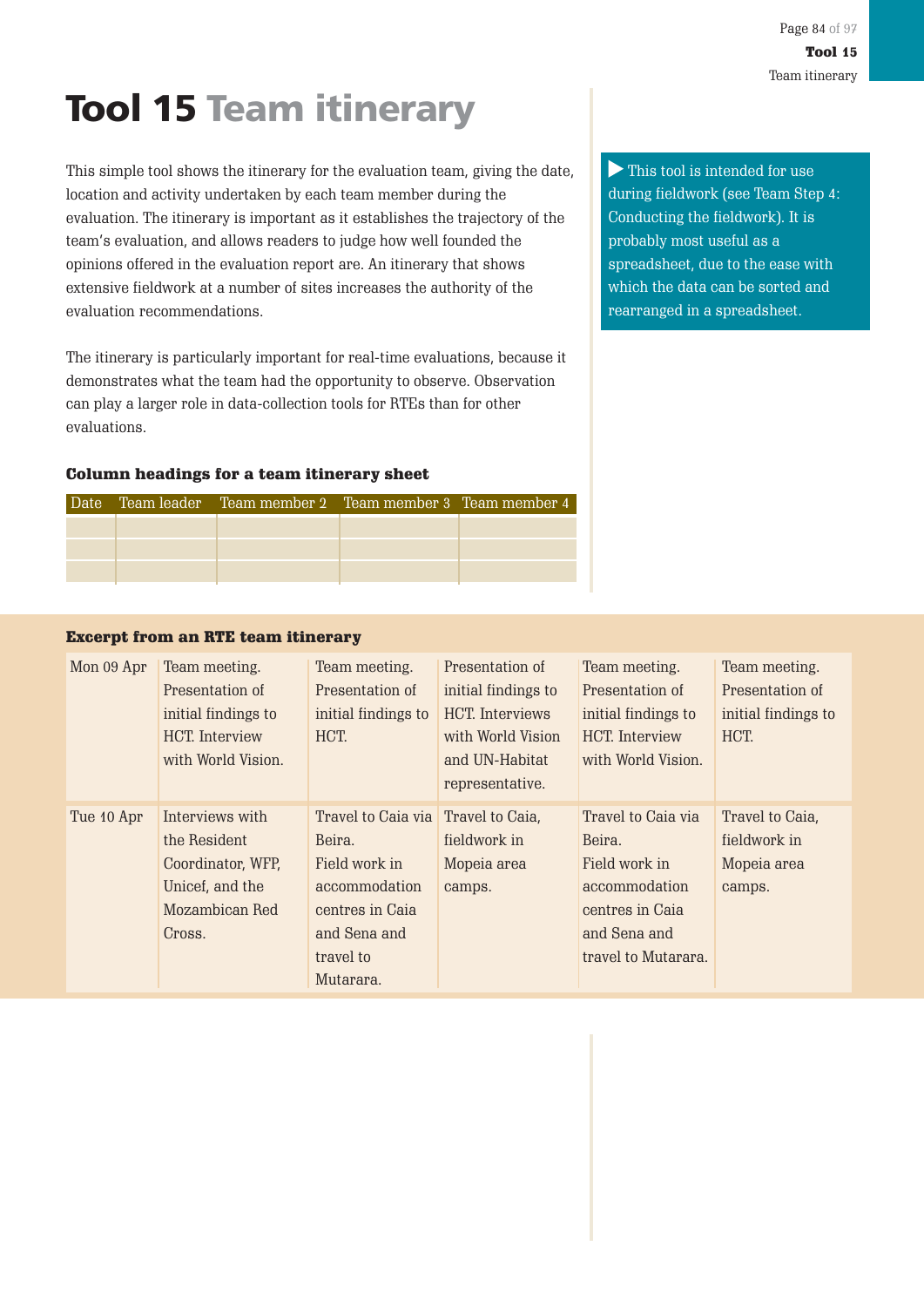# **Tool 16 Listing references**

You may choose to use specialist reference-management software (or the bibliographic features offered by some office software suites), but this may not be useful unless all team members have and use such software. Collating references is much easier if they are in a consistent format.

One approach is to provide team members with a spreadsheet template for recording references. This makes it much easier to collate the references. You will need separate templates for books and reports, web pages and journal articles.

This tool is intended for use during fieldwork (see Team Step 4: Conducting the fieldwork). It is probably most useful as a spreadsheet, due to the ease with which the data can be manipulated and listed in different formats.

#### Sample templates for books/reports, web pages, articles

| Authors   | Book or report       | Published |         | or URL if available<br>Viewed |                                   | <b>Notes</b> | Comments/abstract |                            |
|-----------|----------------------|-----------|---------|-------------------------------|-----------------------------------|--------------|-------------------|----------------------------|
|           | title                | 'by       | in city | date                          | on the web                        | if on web    |                   |                            |
| ActionAid | The evolving UN      | ActionAid | London  | 2006                          | www.actionaid.org.uk/             | $04-Sep-08$  | English           | Presents a critical NGO    |
|           | cluster approach in  |           |         |                               | $\frac{\text{doc lib}}{234}$ 1 un |              | version           | perspective of the cluster |
|           | the aftermath of the |           |         |                               | cluster approach.pdf              |              |                   | system. Points out areas   |
|           | Pakistan earthquake: |           |         |                               |                                   |              |                   | where the system needs     |
|           | an NGO perspective   |           |         |                               |                                   |              |                   | to improve, including the  |
|           |                      |           |         |                               |                                   |              |                   | quality of leadership.     |

| Authors or institutional    | Title of     | Published  | Last            | Date         | URL                                                | <b>Notes</b>              |
|-----------------------------|--------------|------------|-----------------|--------------|----------------------------------------------------|---------------------------|
| author                      | web page     | by         | update          | accessed     |                                                    |                           |
| Norwegian Mission to the UN | Norway gives | Norwegian  | $08 - Dec - 06$ | $02$ -Jul-07 | http://www.norway-un.                              | Despite its teething      |
|                             | 57 millions  | Mission to |                 |              | org/NorwegianStatements/ troubles, Norway believes |                           |
|                             | USD to UN    | the UN     |                 |              | OtherStatements/donor+                             | that the CERF has been a  |
|                             | fund         |            |                 |              | cerf.htm                                           | success. It is clear,     |
|                             |              |            |                 |              |                                                    | however, that it requires |
|                             |              |            |                 |              |                                                    | ongoing development.      |
|                             |              |            |                 |              |                                                    |                           |

| Authors          | Article     | Journal    |    |                |                |    | Vol Iss Start End Year/ URL |                                        | URL access Notes |                  |
|------------------|-------------|------------|----|----------------|----------------|----|-----------------------------|----------------------------------------|------------------|------------------|
|                  | title       | title      |    |                | page page date |    |                             |                                        | date             |                  |
| Dhar, S.,        | The Kashmir | European   | 33 | $\overline{2}$ | 74             | 80 | 2007                        | http://www.springerlink.com/ 02-Aug-08 |                  | (URL to abstract |
| Manzoor A.       | Earthquake  | Journal of |    |                |                |    |                             | content/v3173714q117n07j/              |                  | only)            |
| Halwai,          | Experience  | Trauma and |    |                |                |    |                             |                                        |                  |                  |
| Mohammed R.      |             | Emergency  |    |                |                |    |                             |                                        |                  |                  |
| Mir, Zaid A.     |             | Surgery    |    |                |                |    |                             |                                        |                  |                  |
| Wani, M.F. Butt, |             |            |    |                |                |    |                             |                                        |                  |                  |
| Masood I. Bhat   |             |            |    |                |                |    |                             |                                        |                  |                  |
| and Arshiya      |             |            |    |                |                |    |                             |                                        |                  |                  |
| Hamid            |             |            |    |                |                |    |                             |                                        |                  |                  |

If you have the necessary software skills, you can use your spreadsheet to generate a list that your reference-manager programme can import, or even use mail-merge to create a list of formatted references.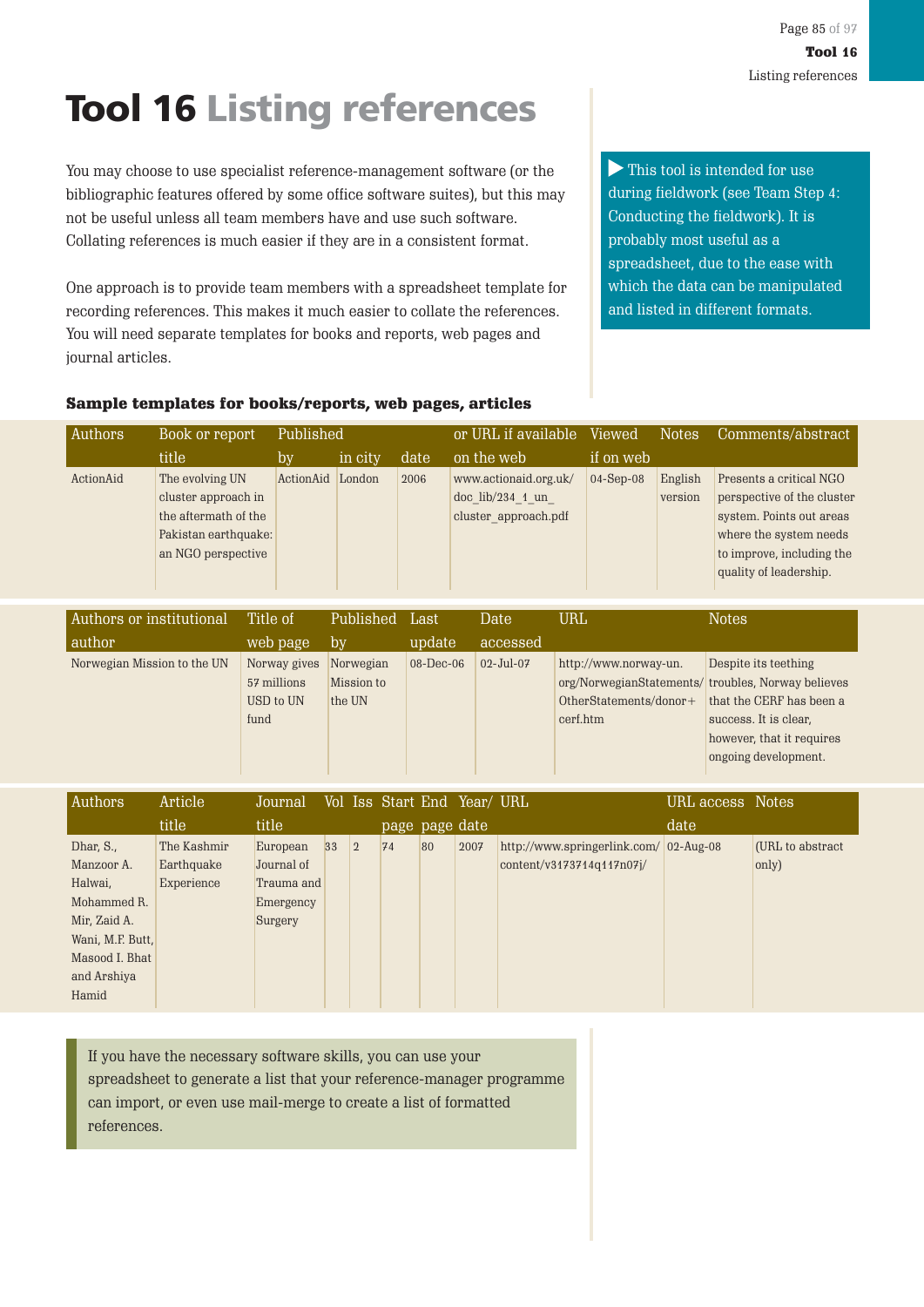# **Tool 17 Evaluator selection checklist**

#### Candidate characteristics

- A sufficiently deep knowledge and experience of humanitarian action to be accepted by our field team as someone who could add value to our team's efforts.
- Experience of conducting humanitarian evaluations.
- Able to complete evaluations to tight time constraints and to deliver reports on time.
	- Organised enough to meet the demands of an RTE.
	- The leadership skills to lead the evaluation team.
- The political skills to negotiate with staff in the field for access and time.
	- Good knowledge of the context of the region.
- Good knowledge of the context of the agency or structure to be evaluated.
	- Good communication skills.
	- Available for the time needed to complete the evaluation.
	- The technical knowledge to deal with any specific technical aspects.
	- Flexible and able to cope with changed plans.

The following is loosely based on Jones et al. (2004, pp. 38–39).

This tool can be used when selecting evaluators. Another approach is also presented in the manager's guide (see Manager Step 4: Selecting the team).

#### Reference

Jones, R., Young, V. & Stanley, C. (2004) CIDA Evaluation Guide. Ottawa: Canadian International Development Agency. Last viewed on 28 June 2008. URL: http://www.acdicida.gc.ca/INET/IMAGES.NSF/vLUImages/ Performancereview5/\$file/English\_E\_guide.pdf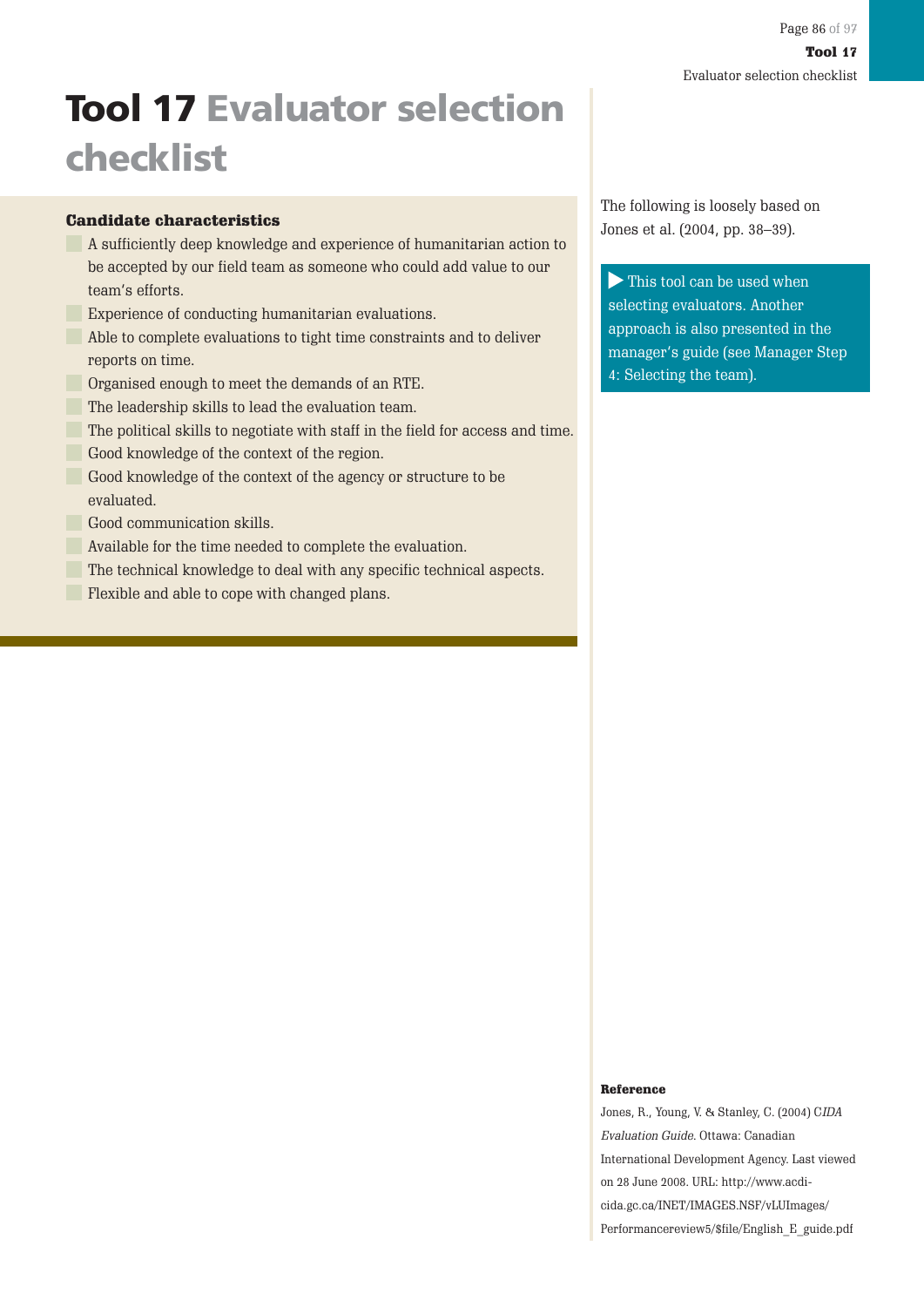## **Tool 18 Feedback workshop checklist**

#### Before the workshop

- Schedule your feedback workshops at the initial in-country briefing. Ask the hosting agency to invite stakeholders to whom the final
- evaluation report will be submitted to participate in the workshops. **Plan for your full team to participate in the workshops.**
- **Draft a brief workshop agenda and circulate this one week before each** workshop.
- **Prepare your presentation for the workshop.**
- Check that all the logistic arrangements are in hand (e.g. meeting space, audiovisual equipment, refreshments).

#### During the workshop

- Thank the participants for coming.
- Review and affirm the workshop agenda.
- Brief those present about what work you have done so far (and where) so that they can judge if that is biasing your findings.
	- Point out that in such a short time there is a very real risk of errors of fact or analysis and thank people in advance for any corrections or clarification that they can provide during the workshop.
	- Brief those present on your findings (and on your conclusions and recommendations at the final workshop).
- **Discuss the relevance and applicability of findings.** 
	- Invite stakeholders to identify problems of ambiguity and fact.
- Invite those present to identify problems of analysis.
- Resolve misunderstandings as much as possible.
- At the final workshop, invite stakeholders to discuss whether the conclusions and recommendations are based on the findings.
	- Review, discuss, and adjust evaluation plans as appropriate, including content needed in future reports and the schedule for future evaluation events.
- **Discuss, as appropriate, how those present can facilitate further data** collection and other evaluation activities.
- **Project the changes/improvements to be made in the report.**
- Complete the workshop session by asking each stakeholder to identify/ summarise one or more salient points regarding the presented findings. Thank participants for their time and for their contribution.

#### After the workshop

- Revise the issues list based on the workshop meeting, correcting all identified factual errors and ambiguities.
- Adjust plans for future evaluation activities (if not the final workshop). As appropriate, share the updated evaluation plan with the evaluation manager and the advisory group.
	- Carry through the updated evaluation plan, according to any changes that were made.

The following is loosely based on Gullickson and Stufflebeam (2001) and Stufflebeam (1999). The checklists apply both to intermediate workshops and to the final workshop. However some items are applicable to only one type.

This checklist can be used when organising workshops to provide feedback (see Team step 8: Feeding back in the field).

#### References

Gullickson, A. & Stufflebeam, D.L. (2001) Feedback Workshop Checklist. Kalamazoo: The Evaluation Center, Western Michigan University. Last viewed on 28 June 2008. URL: http://www.wmich.edu/evalctr/checklists/ feedbackworkshop.pdf

Stufflebeam, D.L. (1999) Evaluation Contracts Checklist. Kalamazoo: The Evaluation Center, Western Michigan University. Last viewed on 28 June 2008. URL: http://www.wmich.edu/ evalctr/checklists/contracts.pdf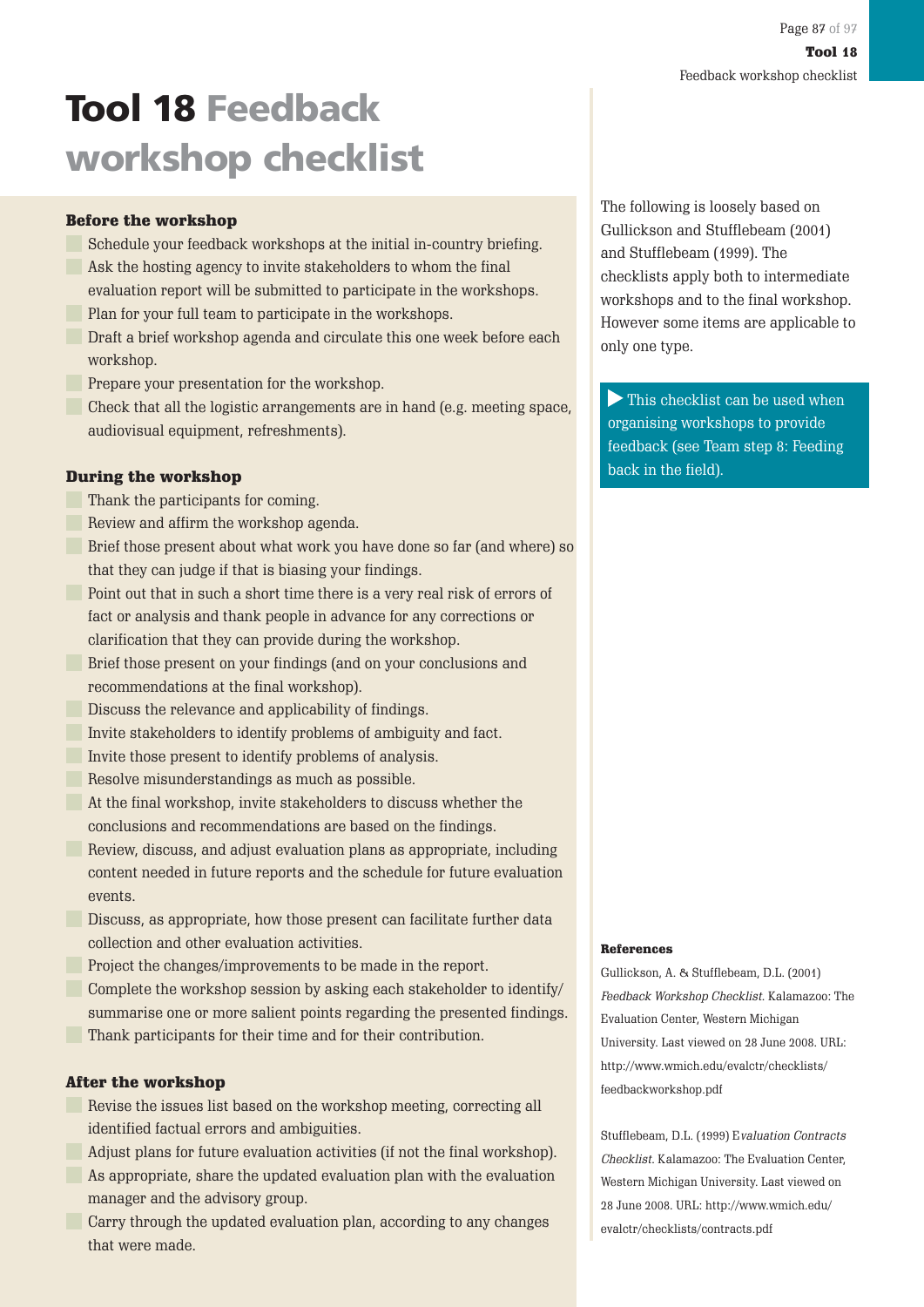# **Tool 19 Inception report checklist**

#### Inception report contents

- Does the inception report demonstrate a clear brief understanding of the context?
- **Does the inception report demonstrate a clear understanding of the** intervention?
- **Does the inception report demonstrate a clear understanding of the** purposes and intent of the evaluation?
- Is there a clear plan of work?
- Is it realistic?
- Will the plan conflict with any planned programme activities?
- **Does the plan of work identify the key dates for all activities and** outputs?
- Are roles within the team clearly set out and responsibilities assigned?
- Does the plan demonstrate a clear logical progression?
- Does the plan clearly allow for the likely constraints?
	- Are all planned travel itineraries and dates given?
- Is the proposed methodology clear?
- Will the methodology proposed and the fieldwork allow the team to answer the evaluation questions?
- **Has the team given adequate consideration to the role of the advisory** group? Has the advisory group accepted the report?
	- Does the team demonstrate an awareness of the possible concerns of stakeholders?
- Has the team annexed the interview guide/s?

This tool can be used either when writing the inception report or when reviewing it (see Manager Step 5: Reviewing the inception report, and Team Step 3: Writing the inception report).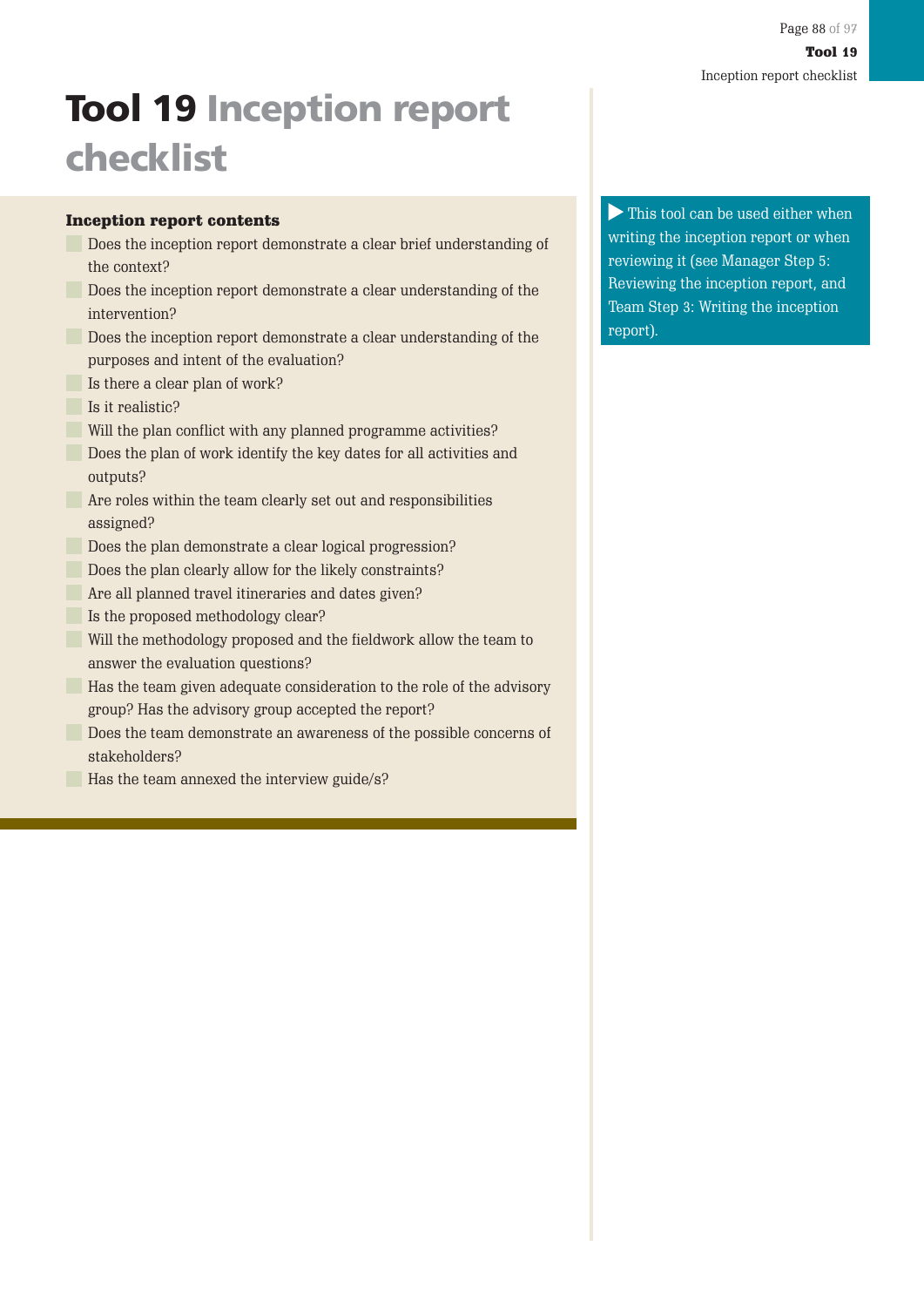## **Tool 20 Evaluation report checklist**

#### Front matter elements Notes

| Title page with date |                                                                                                                                                                                                                               |
|----------------------|-------------------------------------------------------------------------------------------------------------------------------------------------------------------------------------------------------------------------------|
| Data page            | Optional. But this may include the administrative                                                                                                                                                                             |
|                      | details of the evaluation, a caption for any cover                                                                                                                                                                            |
|                      | photograph, the overall evaluation cost, and the                                                                                                                                                                              |
|                      | contract number. A suggested citation for the                                                                                                                                                                                 |
|                      | evaluation report can be included on this page.                                                                                                                                                                               |
|                      | Executive summary <i>The executive summary should not be included</i>                                                                                                                                                         |
|                      | with the first draft of the report. This is to ensure                                                                                                                                                                         |
|                      | that comments are based on the report and not                                                                                                                                                                                 |
|                      | just the executive summary.                                                                                                                                                                                                   |
| Table of contents    | Any modern word-processing software can quickly                                                                                                                                                                               |
|                      | with page numbers <i>produce tables of contents, if styles are used for</i>                                                                                                                                                   |
|                      | the headings.                                                                                                                                                                                                                 |
| Map or maps          |                                                                                                                                                                                                                               |
|                      | Acknowledgements This is not a requirement of the ALNAP proforma,                                                                                                                                                             |
|                      | $k$ are assessed to the set of the set of $k$ and $k$ and $k$ and $k$ and $k$ and $k$ and $k$ and $k$ and $k$ and $k$ and $k$ and $k$ and $k$ and $k$ and $k$ and $k$ and $k$ and $k$ and $k$ and $k$ and $k$ and $k$ and $k$ |

but every evaluator should be careful to give thanks to those who have facilitated the fieldwork and other aspects.

#### Main text of the report Notes

| Introduction    | This should include the purpose, objectives and        |
|-----------------|--------------------------------------------------------|
|                 | scope of the evaluation, and the team composition.     |
| Methodology     | This may be included in the introduction, or as a      |
|                 | separate chapter or even an appendix. (See Tool        |
|                 | 22: Methodology chapter checklist, for details of      |
|                 | what this should contain.)                             |
| Context chapter | Setting out both the context of the disaster and the   |
|                 | context of the response.                               |
| Findings        | These can be organised along the line of whatever      |
|                 | framework is specified in the terms of reference or    |
|                 | whatever analytical framework has been used.           |
|                 | This chapter or chapters should set out the            |
|                 | evaluation findings and the basis for the findings.    |
| Conclusions     | For an RTE the best format is probably to include      |
|                 | the conclusions related to a particular topic at the   |
|                 | end of the chapter presenting the findings for that    |
|                 | topic. This helps to ensure that the conclusions are   |
|                 | directly related to the findings.                      |
| Recommendations | Again for an RTE, it is probably best to present the   |
|                 | recommendations directly after the conclusions to      |
|                 | which they relate, i.e. at the end of the chapter on a |
|                 | particular topic.                                      |
|                 |                                                        |

The following is loosely based on the checklist presented in ALNAP et al. (2005, p. 192).

This tool can be used when writing the evaluation report (see Team Step 7: Writing the report) or when reviewing it (see Manager Step 6: Reviewing the report). It might also be used when developing the terms of reference (see Manager Step 2: Refining the standard terms of reference). See also Tool 22: Methodology chapter checklist.

#### Reference

ALNAP, Mitchell, J., Christoplos, I., Minear, L. & Wiles, P. (2005) ALNAP Review of Humanitarian Action in 2004: Capacity Building. London: ALNAP. Last viewed on 8 June 2008. URL: http:/ /www.alnap.org/publications/rha.htm

Continued  $\blacktriangleright$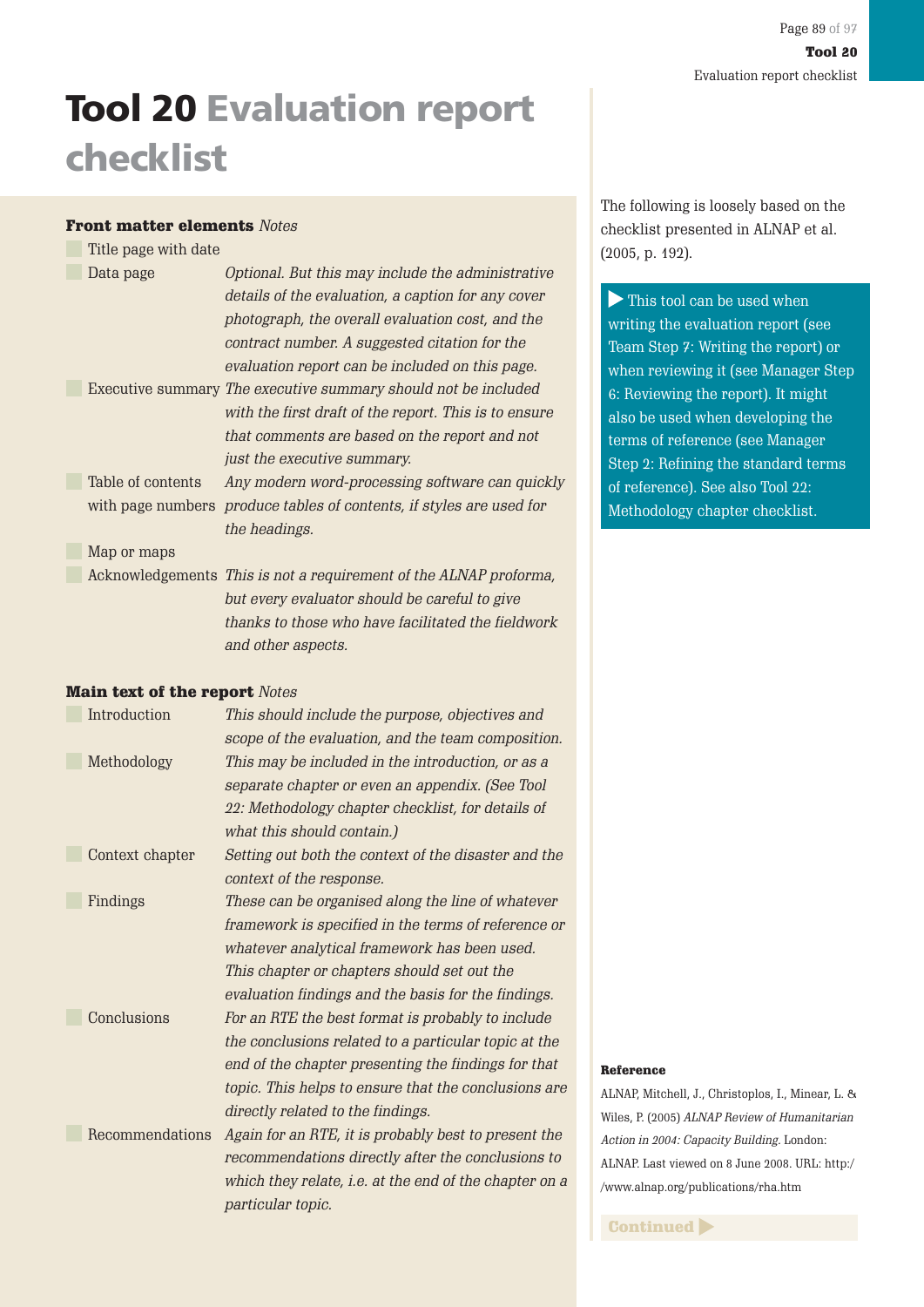| <b>Annexes</b> Notes |                      |                                                     |  |  |  |
|----------------------|----------------------|-----------------------------------------------------|--|--|--|
|                      | Terms of reference   |                                                     |  |  |  |
|                      | Disaster             | This is particularly important in real-time         |  |  |  |
|                      | chronology           | evaluations because of the time criticality of      |  |  |  |
|                      |                      | actions at the start of a humanitarian response.    |  |  |  |
|                      | List of interviewees |                                                     |  |  |  |
|                      | Team itinerary       |                                                     |  |  |  |
|                      | Short team           | Together with the interview list and the itinerary, |  |  |  |
|                      | biographies          | the team biographies allow readers to judge how     |  |  |  |
|                      |                      | much weight to give the evaluation findings.        |  |  |  |
|                      | Interview guides,    |                                                     |  |  |  |
|                      | discussion guides    |                                                     |  |  |  |
|                      | and survey forms     |                                                     |  |  |  |
|                      | Other annexes        |                                                     |  |  |  |
|                      | Bibliography         |                                                     |  |  |  |
|                      | Management response  |                                                     |  |  |  |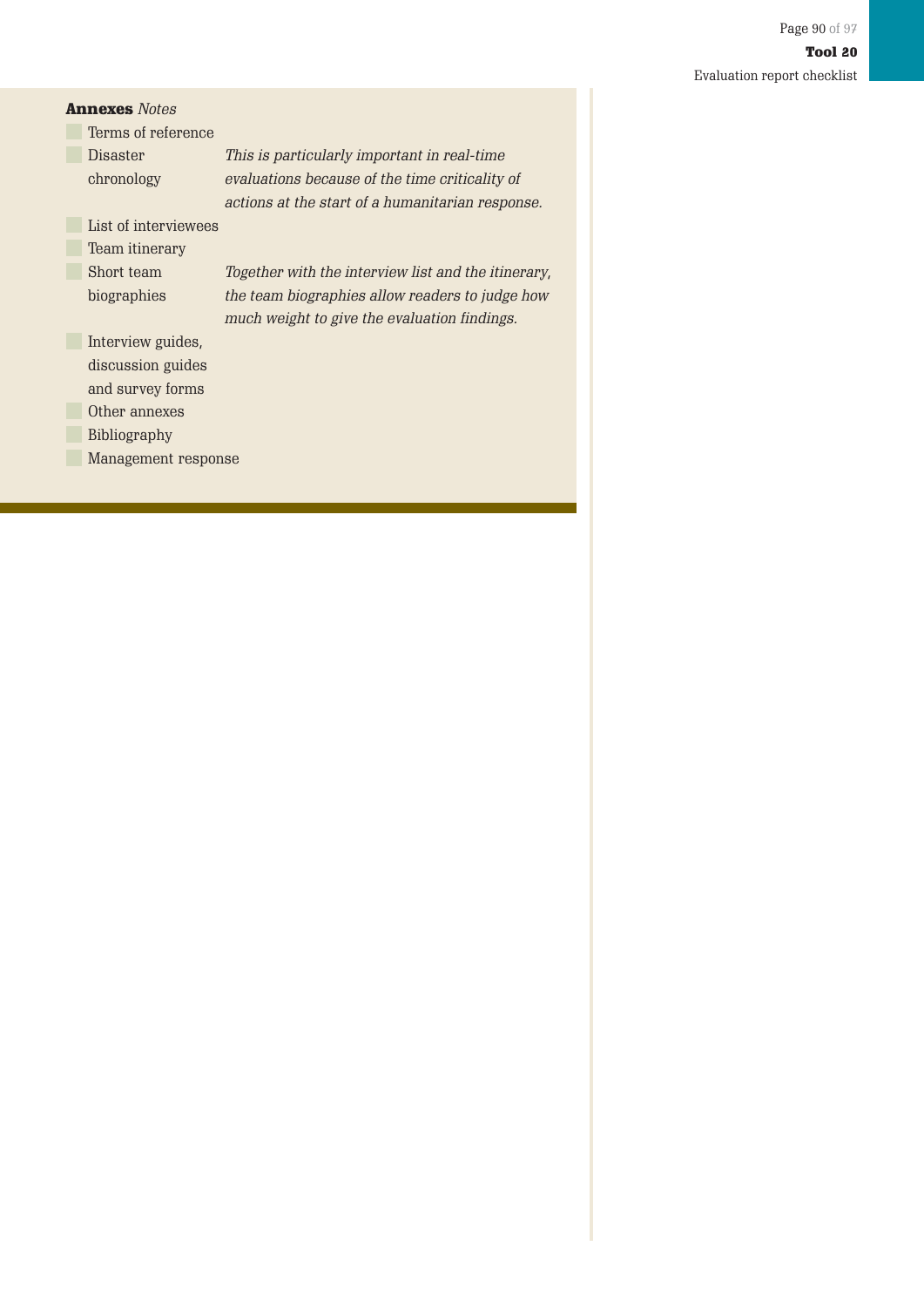## **Tool 21 Executive summary checklist**

#### Item

- The name of the commissioning agency.
- The names of the evaluators, if they are not credited as the authors on the title page.
- A brief statement of the context.
- A brief description of the response being evaluated, including financial parameters and main activities.
- The purpose of the evaluation including:
	- the intended audience of the evaluation report
	- the expected use of the evaluation report
	- why it was decided to use an RTE.
- The objectives of the evaluation and key evaluation questions.
- A short description of the methodology including:
	- the reason for the choice of data sources and methods, and which sources were used
	- any major limitations implicit in the methodology.
	- The most important findings and conclusions. Main recommendations and lessons learned.

The shorter the executive summary, the greater the number of people likely to read it. The following is a checklist for executive summaries, loosely based on World Bank (2007, p. 106).

This tool can be used when writing the executive summary (see Team Step 7: Writing the report) or when reviewing it (see Manager Step 6: Reviewing the report).

#### Reference

World Bank (2007) Sourcebook for Evaluating Global and Regional Partnership Programs: Indicative Principles and Standards. Washington: The Independent Evaluation Group of the World Bank. Last viewed on 28 June 2008. URL: http://siteresources. worldbank.org/EXTGLOREGPARPRO/ Resources/sourcebook.pdf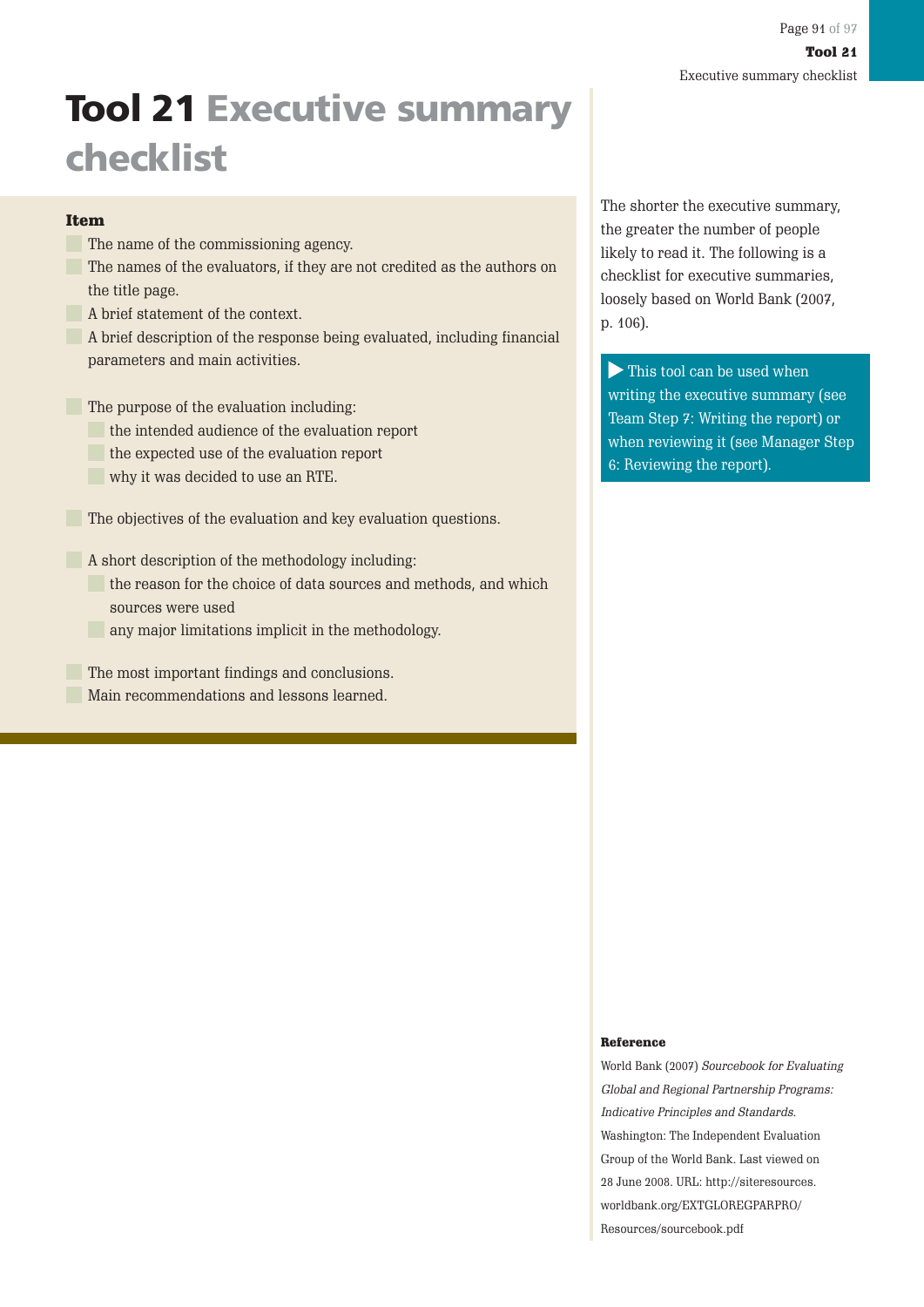## **Tool 22 Methodology chapter checklist**

The methodology chapter in an evaluation report should leave the reader clear about what methods and data sources were used by the evaluators, how they selected their data sources and what measures they took to ensure the reliability and accuracy of the data they collected. In particular, the methodology chapter should address the points laid out in the following checklist.

#### Item

A clear statement of what data sources and methods were used.

Description of data-collection methods and analysis including:

- any question guides used
- levels of precision for any quantitative analysis
- value scales or coding for any quantitative analysis.

**Description of sampling including:** 

- criteria for selection of interviewees
- numbers of persons interviewed
- itinerary of sites visited
- **list of persons interviewed** 
	- any limitations on the sampling.

Any standards or benchmarks (e.g. Sphere) used by the evaluators.

- Any deviations from the evaluation plan.
- A description of what types of triangulation were used.
- A statement of the ethical standard adopted by the evaluation team (e.g. use of the Chatham House Rule, treatment of notes).
	- Any particular limitations that the research faced.

An additional resource here is the ALNAP Quality Proforma (ALNAP et al., 2005, pp. 181–192). The following checklist is loosely based on World Bank (2007, p. 107).

This tool can be used when writing the methodology chapter (see Team Step 7: Writing the report) or when reviewing it (see Manager Step 6: Reviewing the report).

#### **References**

ALNAP, Mitchell, J., Christoplos, I., Minear, L. & Wiles, P. (2005) ALNAP Review of Humanitarian Action in 2004: Capacity Building. London: ALNAP. Last viewed on 8 June 2008. URL: http:/ /www.alnap.org/publications/rha.htm

World Bank (2007) Sourcebook for Evaluating Global and Regional Partnership Programs: Indicative Principles and Standards. Washington: The Independent Evaluation Group of the World Bank. Last viewed on 28 June 2008. URL: http://siteresources. worldbank.org/EXTGLOREGPARPRO/ Resources/sourcebook.pdf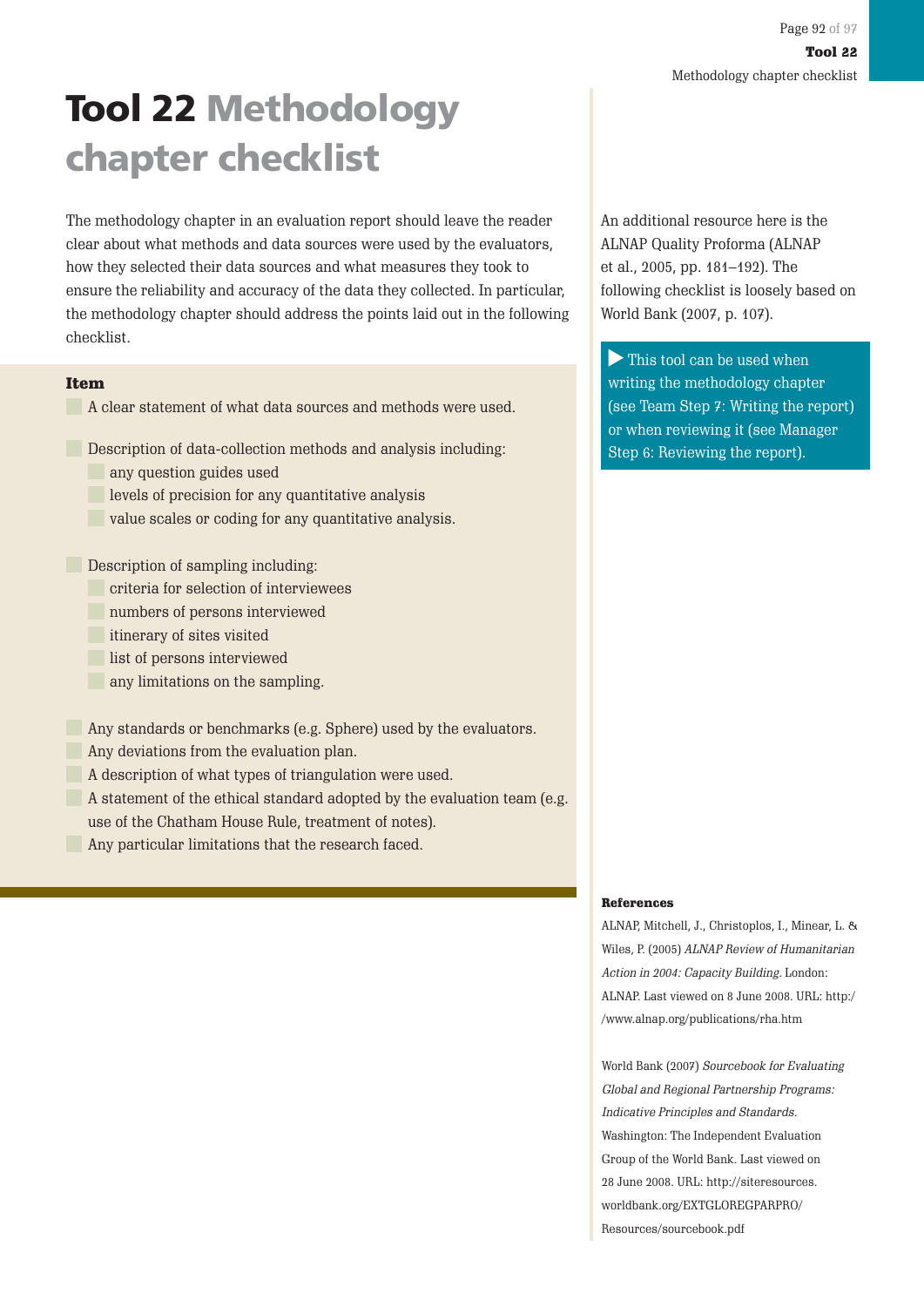# **Tool 23 Multi-agency response tool**

This tool is based on the form used by the Disasters Emergency Committee (DEC) to get feedback on the recommendations from monitoring missions. Despite their title, DEC monitoring missions are really a form of real-time evaluation. They take place five months into an emergency, as soon as possible after the submission of the first report at the end of month four (covering the first three months). The monitoring-mission team holds a workshop in country at the end of the field visit, to provide immediate feedback and clear up any factual issues.

The form below is used to list the major recommendations from the team's report. This is sent to member agencies who submit it along with their report for the first six months of programming. The headings are based on DEC (2008).

| Recommendation from              | Member Agency Response                                                                                                                                                                           |
|----------------------------------|--------------------------------------------------------------------------------------------------------------------------------------------------------------------------------------------------|
| <b>Monitoring Mission Report</b> |                                                                                                                                                                                                  |
|                                  | Please include what changes your agency has been able to<br>effect as a result. If no action has been taken, or if your<br>member agency disagrees with a recommendation, please<br>explain why. |
|                                  |                                                                                                                                                                                                  |
|                                  |                                                                                                                                                                                                  |
|                                  |                                                                                                                                                                                                  |

This tool can be used for multiagency evaluations where a single management response would be inappropriate (see Manager Step 7: The management response). For more on joint or interagency evaluations in general, see Tool 24: Joint or interagency real-time evaluation.

#### Reference

DEC (2008) DEC Form 12 DRP Report 2 (Monitoring Mission) (DEC Manual Forms). London: Disasters Emergency Committee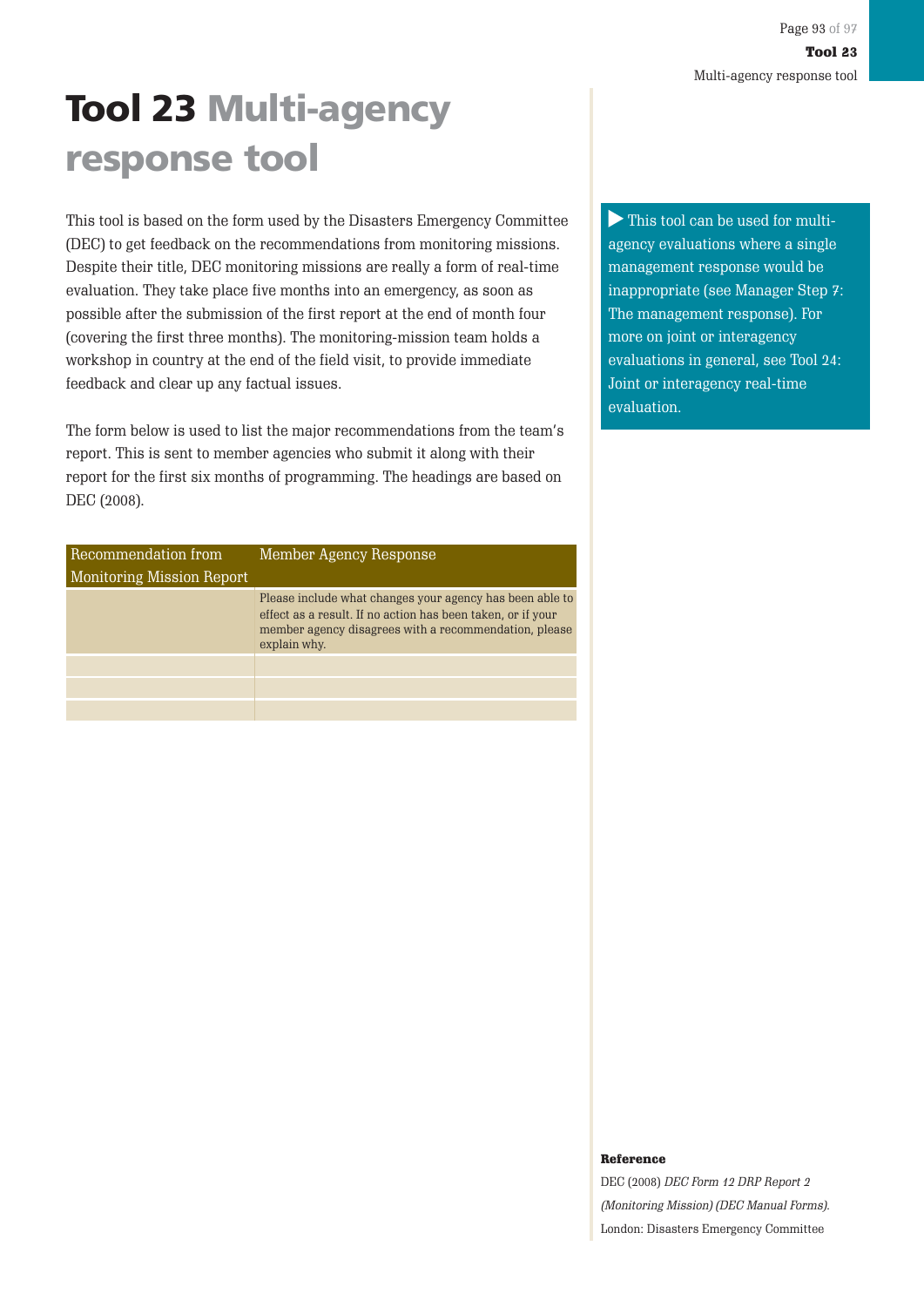# **Tool 24 Joint or interagency real-time evaluation**

As a recent innovation in joint evaluations, joint or interagency real-time evaluation (IA RTE) is intended to improve humanitarian operations and accountability. Single-agency real-time evaluations have been used for longer, originally designed as rapid, participatory evaluations looking at a snapshot in time during the early stages of an emergency operation or humanitarian response. Adapting and building on this approach, to allow for use on a broader, interagency level, has been the focus of a pilot programme approved by the Inter-Agency Standing Committee.

To date, three IA RTEs have been undertaken in Mozambique, Pakistan and Myanmar, employing a variety of approaches. IA RTE provides a unique framework for interagency system-wide evaluation by reviewing the overall direction, coordination and implementation of an emergency response, rather than solely agency-specific aspects, affording a view of the broader effects at the level of the humanitarian system.

### **Purpose**

IA RTE is intended to facilitate improvements in performance and accountability during the implementation stage of a response, offering the opportunity to make such changes while the operation is still unfolding. The primary end users are in-country or field personnel engaged in the humanitarian response. As such, their inputs to the development of the terms of reference (ToR) to define each IA RTE should be given appropriate weight.

This does not preclude use of IA RTE by senior management outside the country of operation, especially at headquarters level, and it is likely that lessons learned and potential policy prescriptions may also result. The focus of IA RTE, however, is not systemic or policy issues at the global level, but operational and systemic aspects specific to the context under review.

### **Timing**

As recommended by the Inter-Agency Standing Committee, IA RTE is conducted within the first six months of a sudden-onset emergency, or a complex emergency that has experienced a rapid deterioration or surge in violence. Within these first few months, IA RTE is best timed to coincide with the easing of operational constraints, availability of staff time, and a point in the operation of particular interest to field staff (e.g. in Myanmar, the start of the transition from relief to early recovery).

An IA RTE may be defined as a rapid, participatory evaluation looking at a snapshot in time during a relief operation or humanitarian response that employs a light footprint, rapid turnaround and immediate use of findings and recommendations. As it is interagency in nature, substantive involvement of a cross-section of stakeholders in its development, coordination, administration, implementation and/or follow-up is central to the evaluation.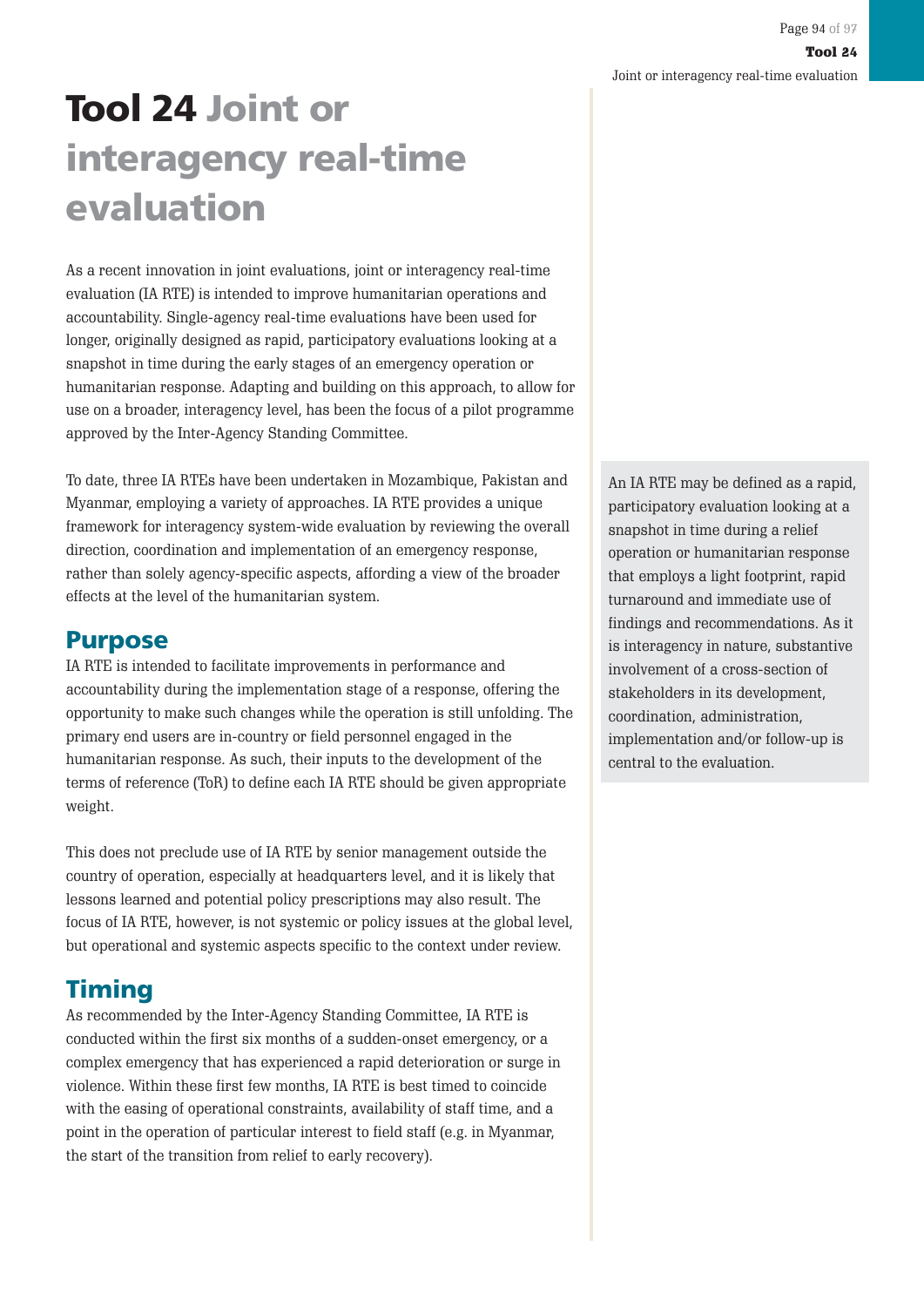## **Activation**

An IA RTE may be activated in several ways. Because it is still a relatively new innovation however, understanding and awareness of IA RTE in the field remains limited. Therefore an IA RTE is currently most likely to be triggered at headquarters level. In future, if the usefulness of this approach is acknowledged more widely, increased activation from field level seems likely.

### **Management**

The IA RTE managing agency appoints a staff member to oversee the management of the evaluation. Depending on the resources available, the managing agency may appoint a staff member in the field, send an HQbased staff member on mission, or hire a separate individual, to coordinate and support the IA RTE in country.

Management of IA RTEs requires effective negotiation of all aspects of the evaluation. It is most important to maintain a continuous flow of information between stakeholders at headquarters level, and between headquarters and the field. This will allow for key stakeholders in different places to comment throughout the evaluation, especially on the development of the ToR, inception report and final report, and will help to nurture a sense of ownership and buy-in at all levels.

Before the evaluation team starts work, a preparatory mission undertakes to:

- elicit engagement of all relevant stakeholders, including UN organisations, international NGOs, national NGOs, and government entities, as appropriate to facilitate a sense of ownership among the country-level primary end users
- take part in discussions of key issues and questions of interest in development of the terms of reference
- identify and convene an in-country advisory group
- outline the geographical scope for the evaluation, identifying potential locations/sites and beneficiary populations
- prearrange logistics.

### **Methodology**

As with single-agency RTEs, the methodology of IA RTEs is mainly inductive, drawing general conclusions from particular instances or samples. Qualitative methods predominate, as is typically the case for evaluations undertaken in humanitarian contexts. However, quantitative methods will also be employed wherever appropriate.

Because the evaluation is conducted mainly (but not solely) in 'real-time', rather than retrospectively, this allows the evaluators to study the implementation process itself at a key interval, and derive insights into what works and what does not. This information can then be used to inform the next stage of the same response.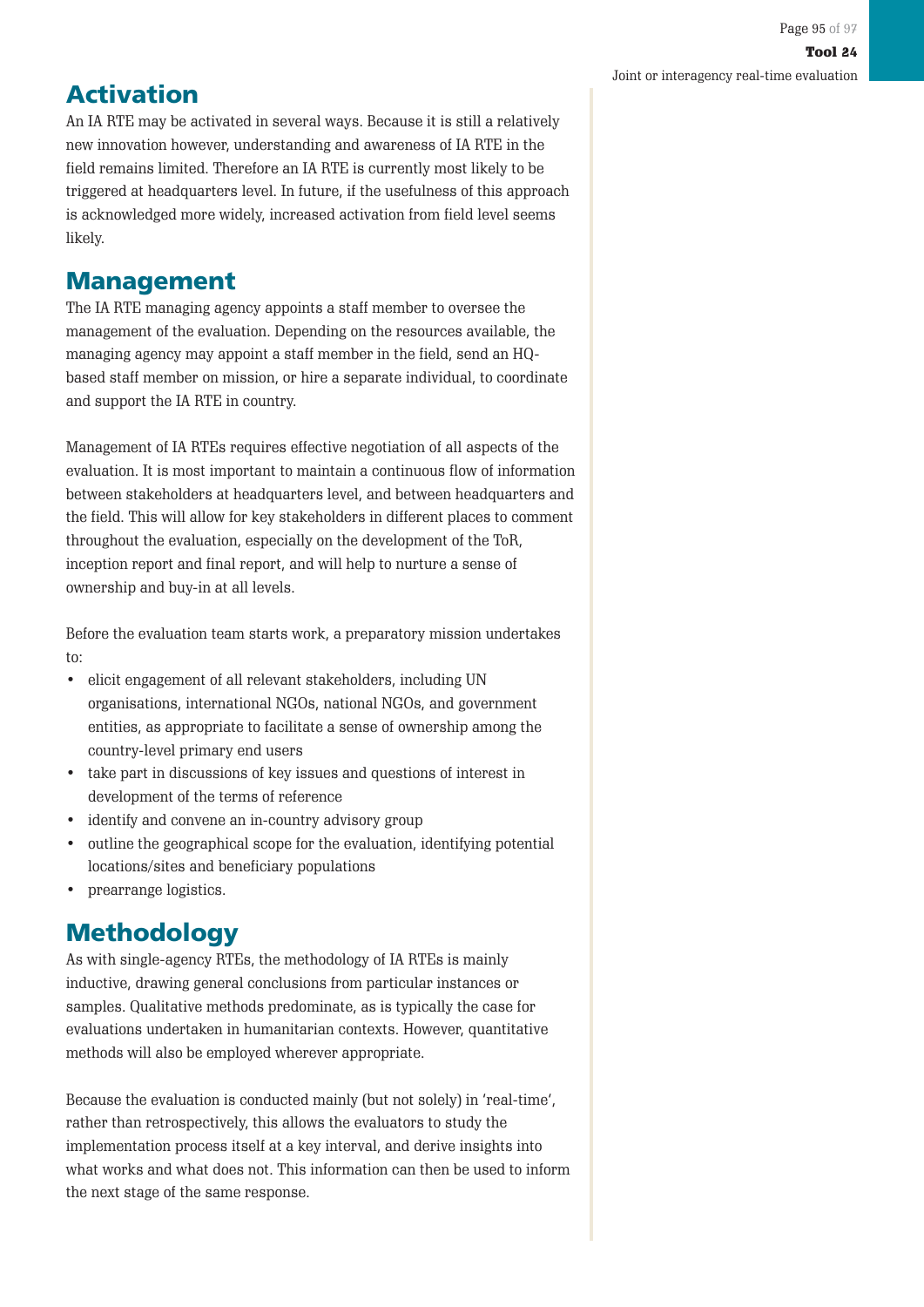## **Tool 25 Interagency RTE checklist**

This checklist is based on a lessons-learned paper by Francine Pickup, drawing on experience of managing two interagency real-time evaluations (Pickup, 2007). Interagency RTEs are particularly difficult because of the conflict between, first, the need to act quickly to capture data from the early stages and, second, the need to build a consensus within the interagency group.

- Get prior agreement on what triggers will lead to an interagency realtime evaluation (IA-RTE) taking place. Prior agreement is needed to avoid long delays while the interagency group strives to reach consensus.
- Get prior agreement on an outline terms of reference (ToR) that can be adjusted for a particular RTE.
	- Set up an HQ-level steering committee with direct or indirect representation of all of the IA group members. Indirect representation can include one agency representing the interests of agencies of the same type.
- Encourage the establishment of a local-level advisory group with clear ToRs. Membership should reflect membership of the IA group.
	- Balance the need to conduct the RTE early enough to capture useful data against the risk that no one has time for the team.
- **Brief the team leader at HO** or at a regional headquarters at the beginning of the fieldwork.
- If possible, the evaluation manager should conduct a pre-mission to the field to agree basic issues around the RTE.
	- Select an in-country agency for the support role, with the necessary administrative, political and logistical capacity to facilitate the work of the evaluation team.
- **Either include the IA RTE in the Flash Appeal and lobby actively for** funds, or obtain a commitment from donors to the process. In the past, typical IA-RTEs have cost around US\$100,000.
	- Ideally, the team should consist of three people (unless the emergency is very large and requires multiple teams), including a gender balance, knowledge of the local context and knowledge of the key humanitarian actors and humanitarian reform issues. The earlier the RTE, the smaller the team needs to be.
	- Consider the development of a training course to help build a more diverse roster of evaluators. Such a roster would facilitate the fast and efficient recruitment of consultants.
- **Explore alternative techniques to time-consuming surveys for rapidly** collecting information from disaster-affected communities.
	- Consider asking the team to use tools such as a matrix of evidence, which is a useful, quick and transparent way to triangulate and ensure accurate findings.

#### Reference

Pickup, F. (2007) Lessons Learned from the IASC Pilot Inter-Agency Real-Time Evaluations Conducted in Mozambique (May 2007) and Pakistan (September 2007): Draft: 26 December 2007. New York: OCHA